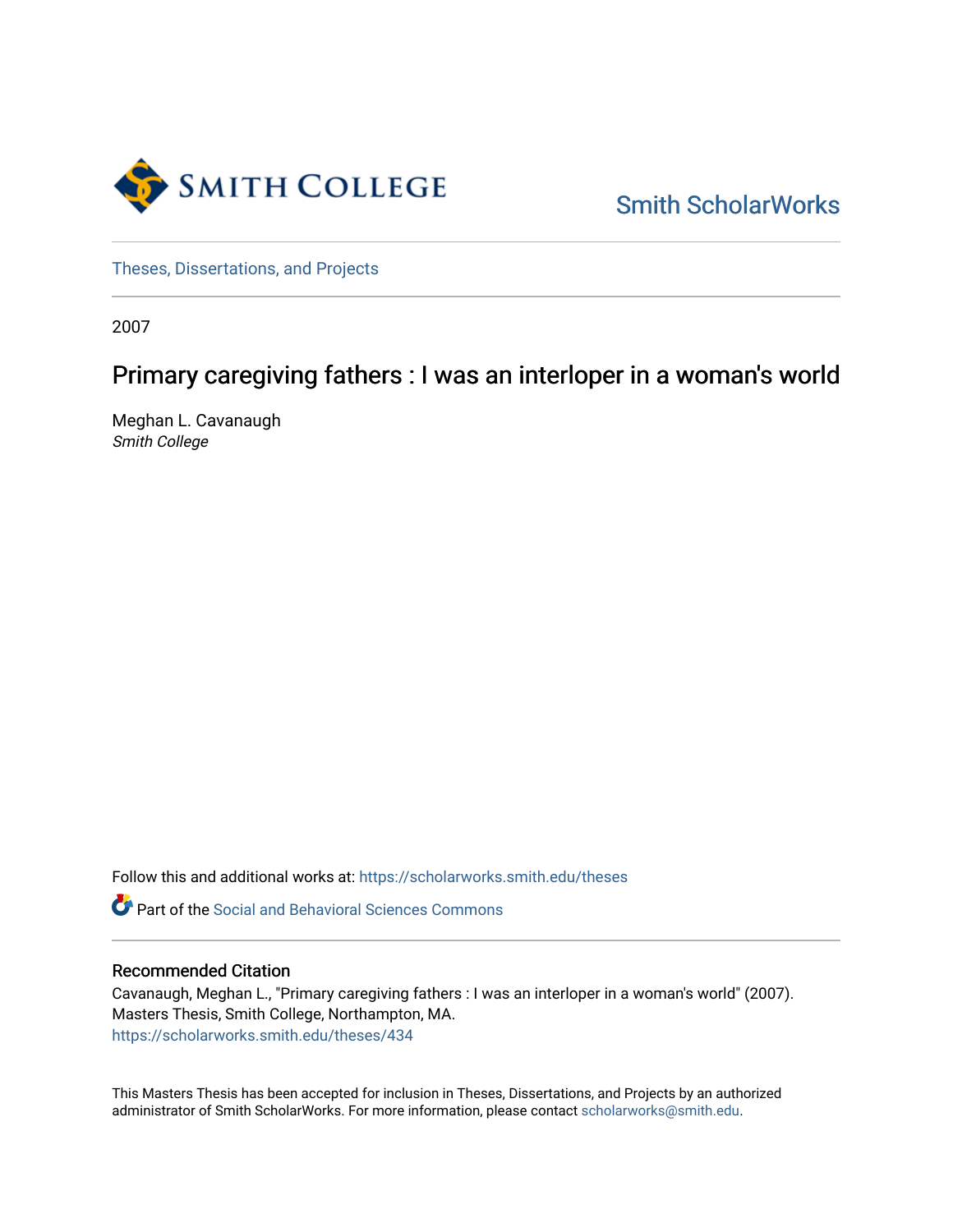Meghan L. Cavanaugh Primary Caregiving Fathers: I was an Interloper in a Woman's World: A Qualitative Study

# ABSTRACT

 This study sought to ascertain how fathers who are primary caregivers understand their roles as fathers and caregivers. This qualitative, exploratory study aimed to expand the body of knowledge on primary caregiving fathers, which has, to date, largely focused on outcomes-based research.

 Heterosexual, married men with children under five years of age, who had been primary caregivers for at least six months, were recruited from Rhode Island, Massachusetts and New York. Twelve primary caregiving fathers participated in this study. Questions focused on such topics as: 1) the decision-making process; 2) what the participants understood their roles as fathers and primary caregivers to be; 3) if being a primary caregiver was consistent with their sense of masculinity; and 4) societal and familial responses to the participants as primary caregiving fathers.

 Fathers understood their role to be multifaceted, including such roles as role model, teacher, disciplinarian and nurturer. Participants mostly reported that being a primary caregiver fit with their sense of masculinity. Participants noted responses of surprise and support from society and family. Suggestions for further research were made to broaden and expand the literature on families who choose the father to be the primary caregiver.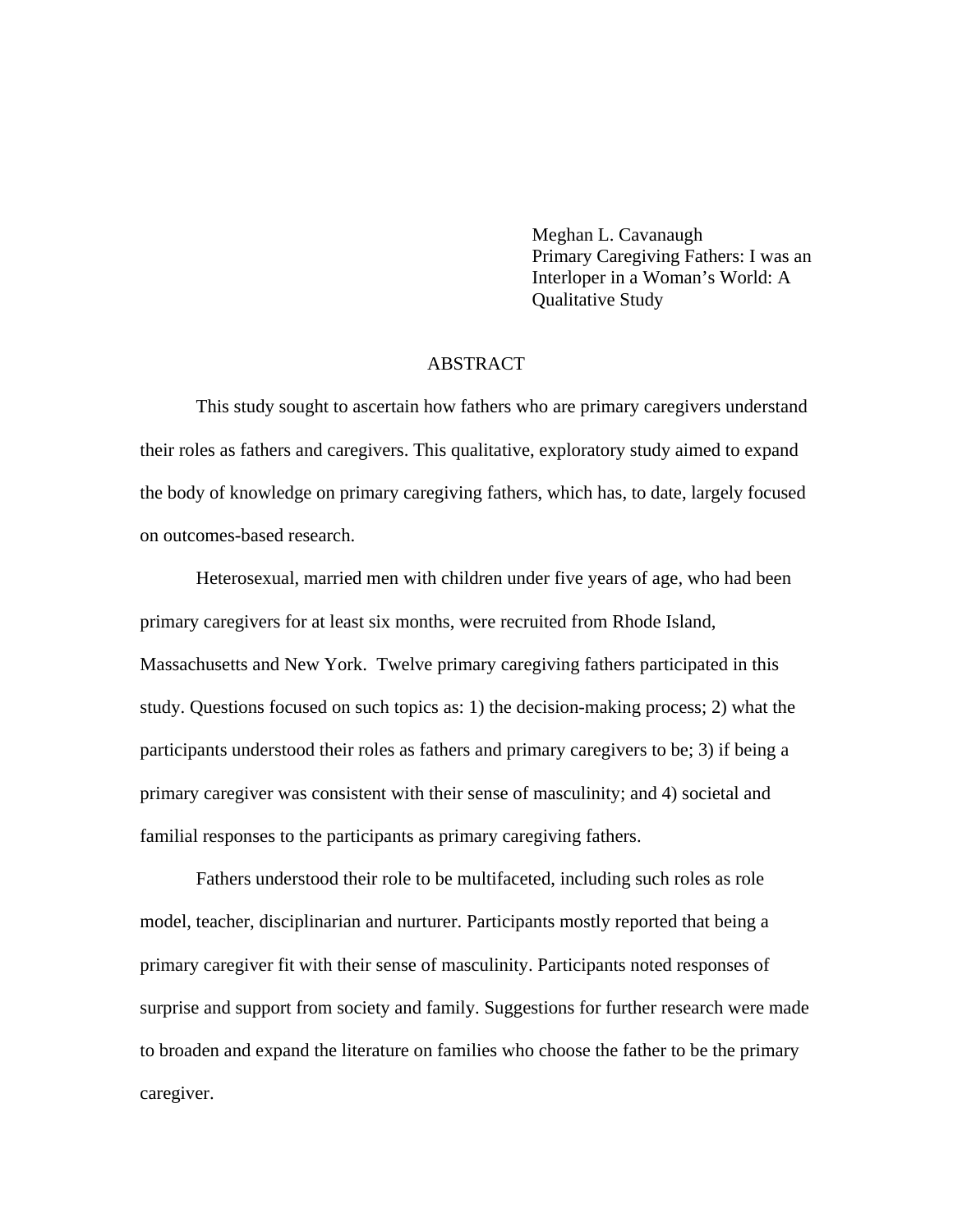# PRIMARY CAREGIVING FATHERS: I WAS AN INTERLOPER IN A WOMAN'S WORLD

 A project based upon an independent investigation, submitted in partial fulfillment of the requirements for the degree of Master of Social Work.

Meghan L. Cavanaugh

Smith College School for Social Work Northampton, Massachusetts 01063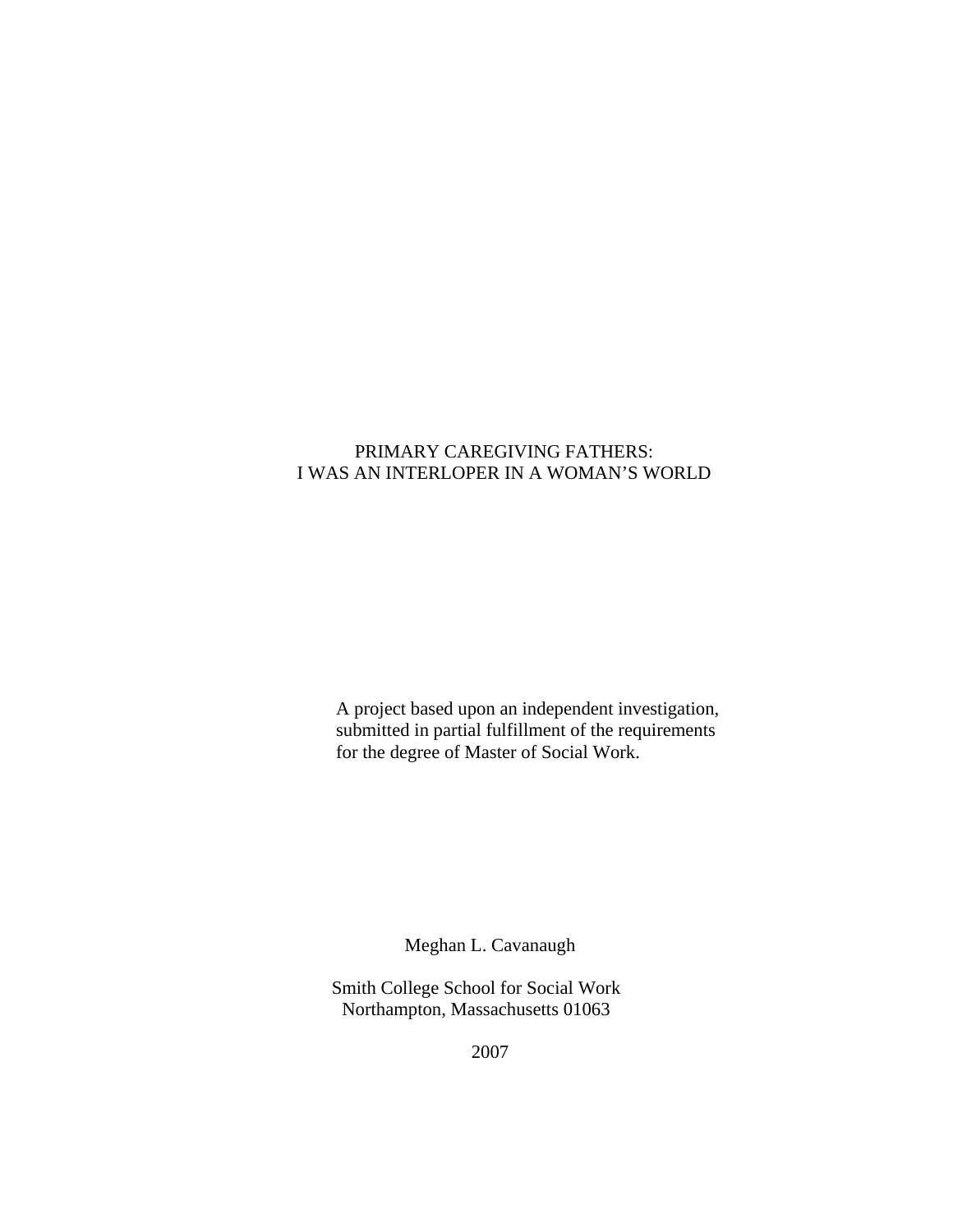# ACKNOWLEDGEMENTS

This thesis could not have been completed without the help and support of many people, whose contributions are gratefully acknowledged. Thank you to the fathers who participated in this study, for sharing your time, your stories and even your spare futons; to Megan, for your stellar recruiting skills and your love of road trips; to Faith, for being optimistic about deadlines. And thank you to Josh, for everything.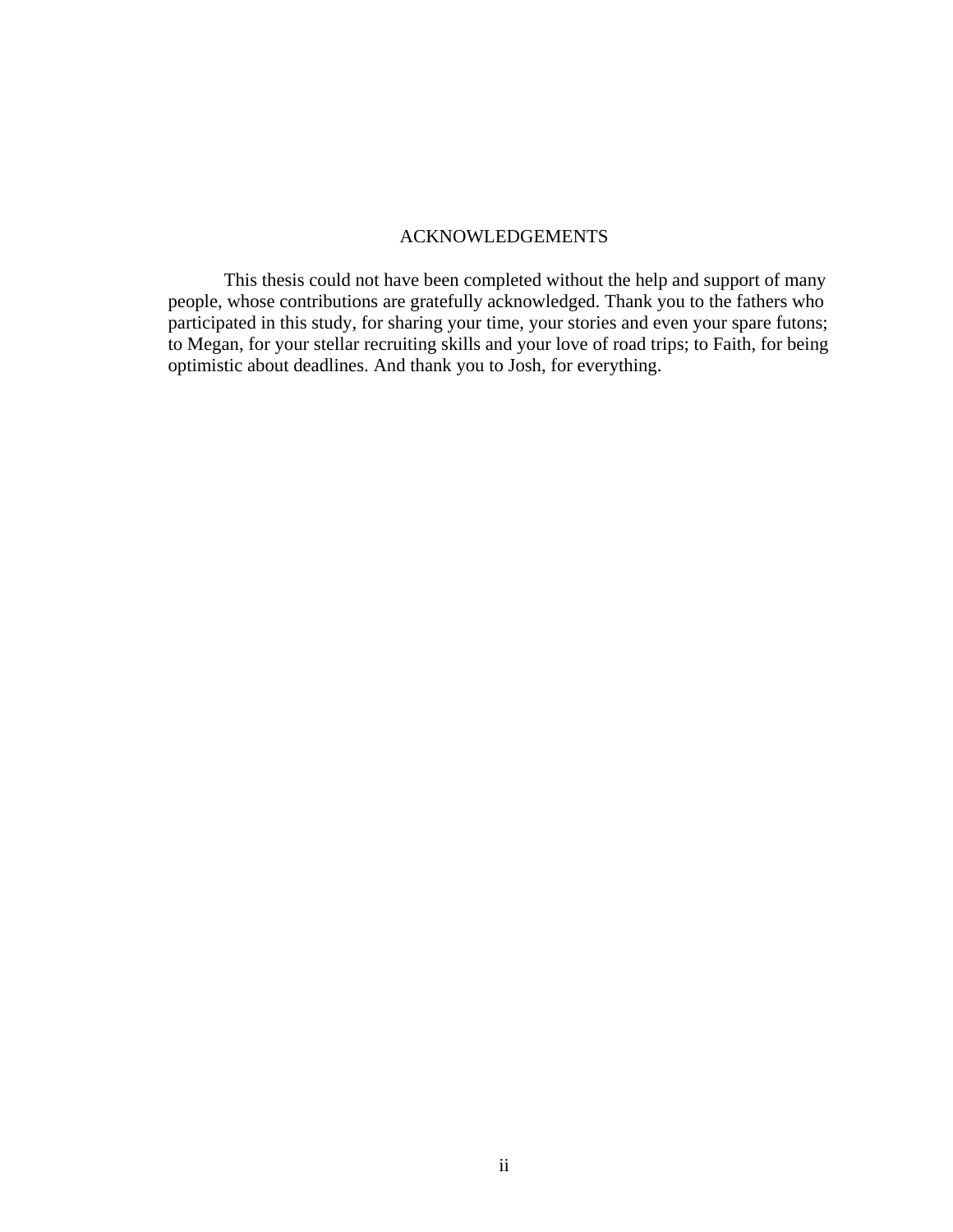# TABLE OF CONTENTS

| <b>ACKNOWLEDGEMENTS</b> |   |  |
|-------------------------|---|--|
|                         |   |  |
| TARI E OE CONTENTS      | . |  |

# **CHAPTER**

| II.               |  |    |     |  |
|-------------------|--|----|-----|--|
| Ш.                |  |    |     |  |
|                   |  |    |     |  |
|                   |  |    |     |  |
|                   |  |    | 96  |  |
| <b>APPENDICES</b> |  |    |     |  |
|                   |  | 97 |     |  |
|                   |  |    | 99  |  |
|                   |  |    | 101 |  |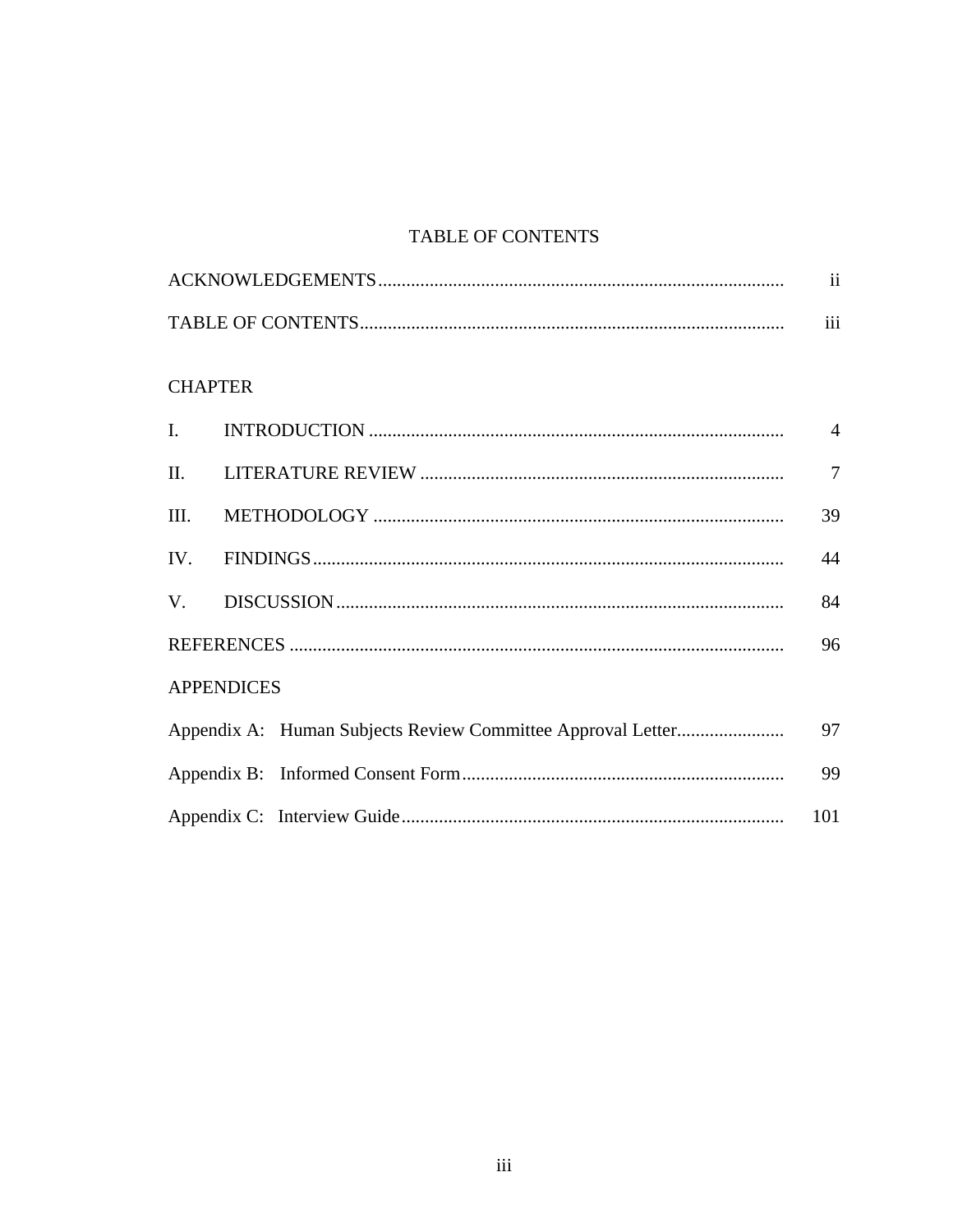#### CHAPTER I

#### **INTRODUCTION**

Psychodynamic and developmental theories have long assumed that the domain of childrearing belongs to women. In the framework of any major theory of human psychological development, mothers are designated primary caregivers, providing children with the warmth, nurturance, compassion and support necessary for proper growth and development. The contribution of the father to a child's development and well-being has historically been understudied; however, the message that experts and theorists give is clear: Fathers are not primary caregivers. Nonetheless, as the "traditional" heterosexual nuclear family, characterized by a working father and stay-athome mother, is increasingly replaced by dual-income families, and as daycare costs continue to increase, many modern fathers are becoming primary caregivers of their children. The act of primary caregiving by fathers is still considered nontraditional in United States society, which socializes men to acquire complementary parenting skills to women, such as being the authority figure in the house (Lamb, 1999). Whereas women across cultures and socioeconomic classes are socialized to incorporate some characteristics of nurturance and caring for others into their feminine identity, men are raised with differing ideas of what it means to be "masculine". The masculine identity may or may not include aspects of childcare, but it necessarily has implications for a man's perceived role as a father.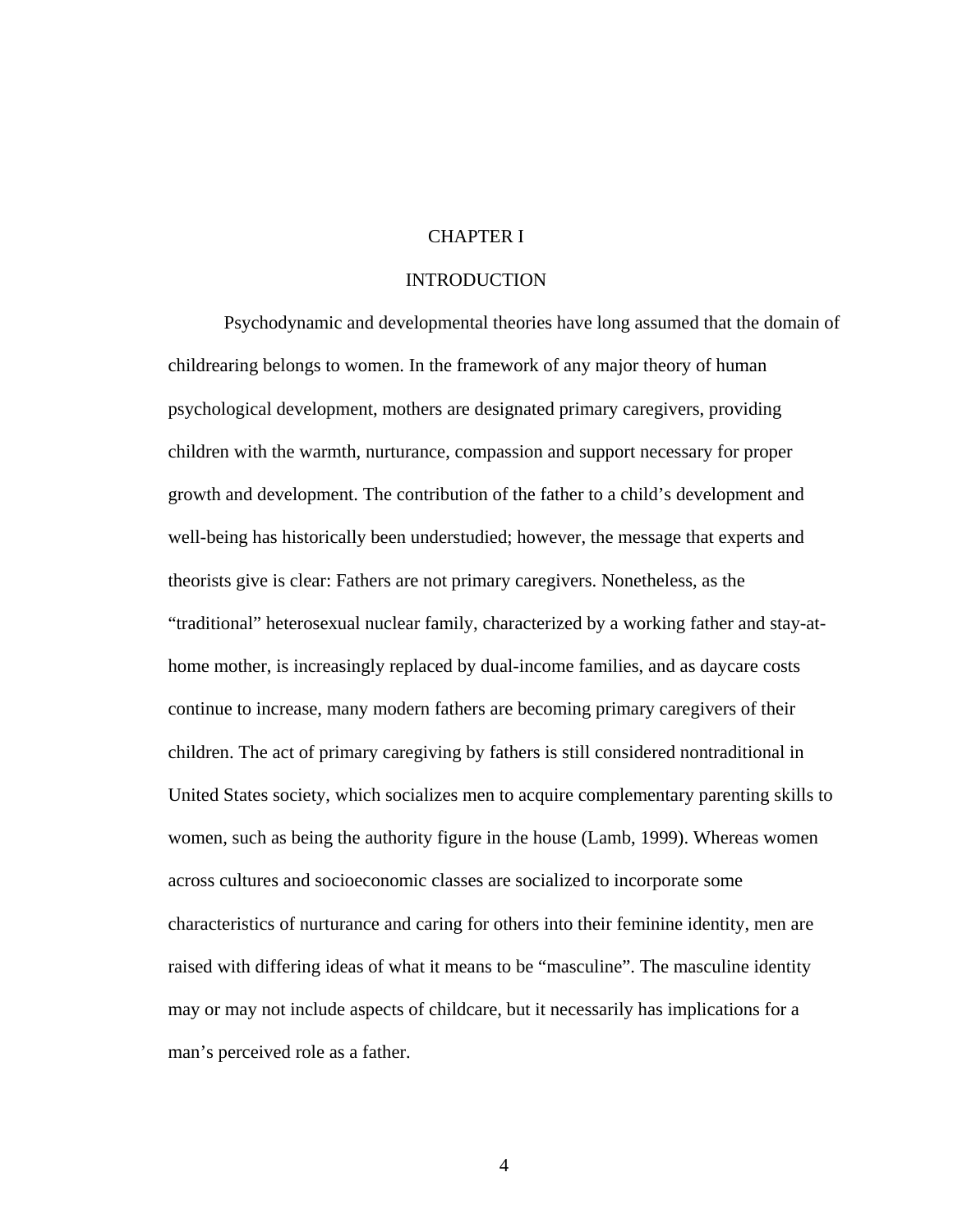Current research on fathers is largely outcomes based. Studies focus on concrete factors such as: the effects of absent fathers on children; how many hours per week fathers spend in childcare activities; and, factors that contribute to fathers becoming primary caregivers. Absent from current literature are research studies that explore how full-time fathers feel about being fathers, and what they understand their role as caregivers to be. This study was an attempt to ascertain how fathers who are primary caregivers understand their role as caregiver. For the purposes of this study, *primary caregiver* will be defined as the parent who assumes responsibility for the majority of child care, both the functional aspects, such as feeding, bathing and playing, and the emotional aspects, such as soothing or disciplining.

 Prominent object relations theorist D.W. Winnicott was lauded for his concept of the "good-enough mother" (Goldstein, 2001, p.36). Winnicott believed that a woman does not need to be a perfect mother to raise physically and psychologically healthy children, but that she simply needs to be good enough. The *good-enough mother* is defined as a mother is who is "exquisitely attuned to and at the disposal of her child's needs" (Goldstein, 2001, p.36). Attending to the physical and emotional needs of children is the job of the good-enough caretaker, who is assumed to be the primary caregiver. One hypothesis of this study was that the concept of the good-enough mother should be applicable to fathers, as well. Do fathers seek to be "good-enough" caretakers? This research study explored the ways in which primary caregiving fathers think about their roles as caregivers and parents.

The sample for this exploratory, flexible methods study was men who are currently primary caregivers for their children or who have been the primary caregiver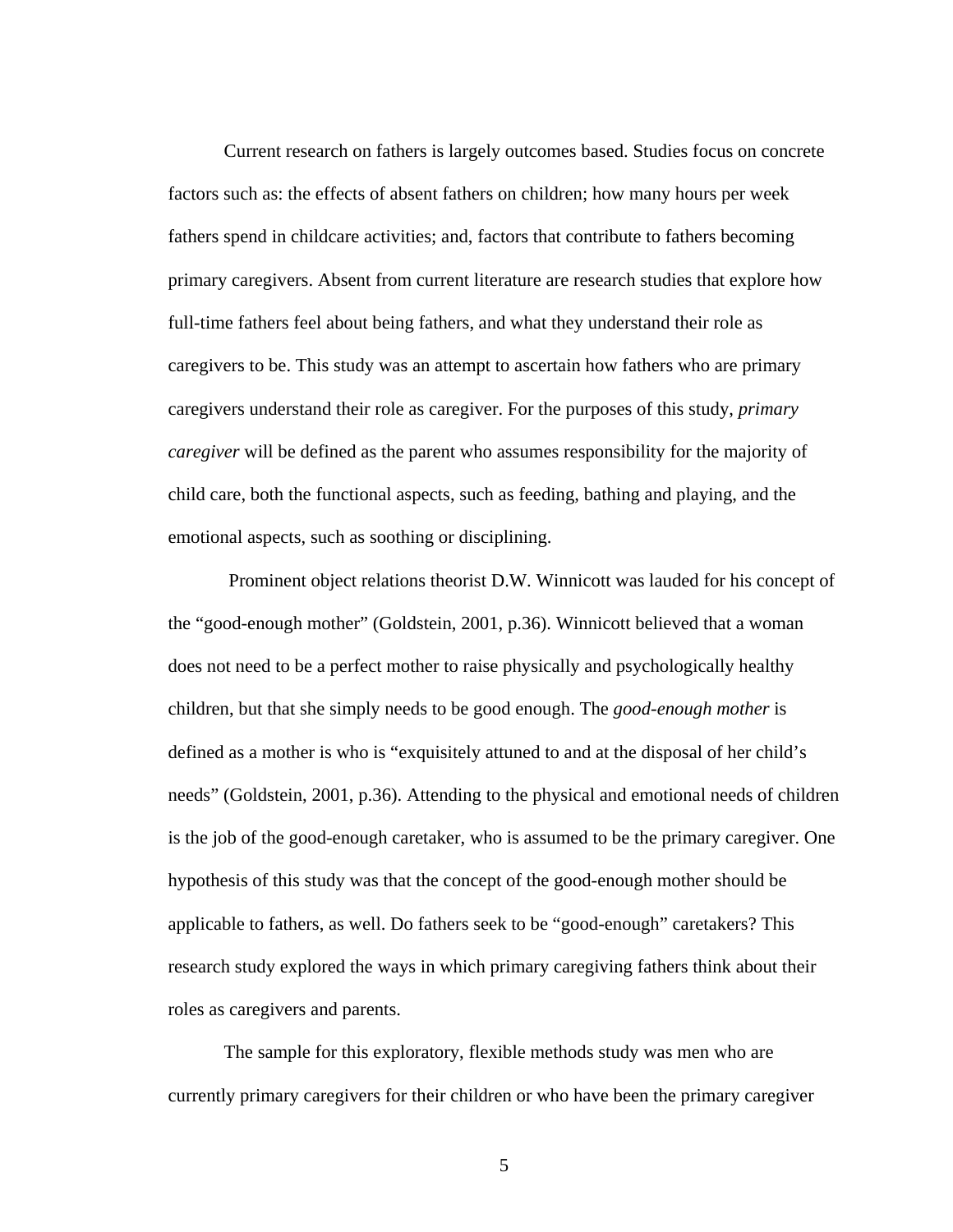within the past two years. Twelve heterosexual men in committed relationships were interviewed, with questions focusing on topics such as: the father's understanding of his role as caregiver; how the role of father is integrated into the man's sense of masculinity; societal reactions to the father; expectations of fatherhood; and, how the father's understanding of a father's role changed after becoming a father.

There were two primary audiences for this study. First, the results of this study will be relevant to clinicians who work with couples and families. Clinicians often invite mothers to share in therapy sessions with children, but much less often invite fathers to participate. The assumption in this practice is that the mother is the primary caregiver of the children and that the father plays a peripheral role in the children's lives. In order to understand and support couples who choose the father as the primary caregiver, it is first necessary to understand how fathers perceive their role as caregivers.

The findings of this study will also be pertinent for programming and policymaking purposes. The results may have significance for those who wish to promote social change by supporting flexible gender roles with regard to childcare and equal opportunity employment.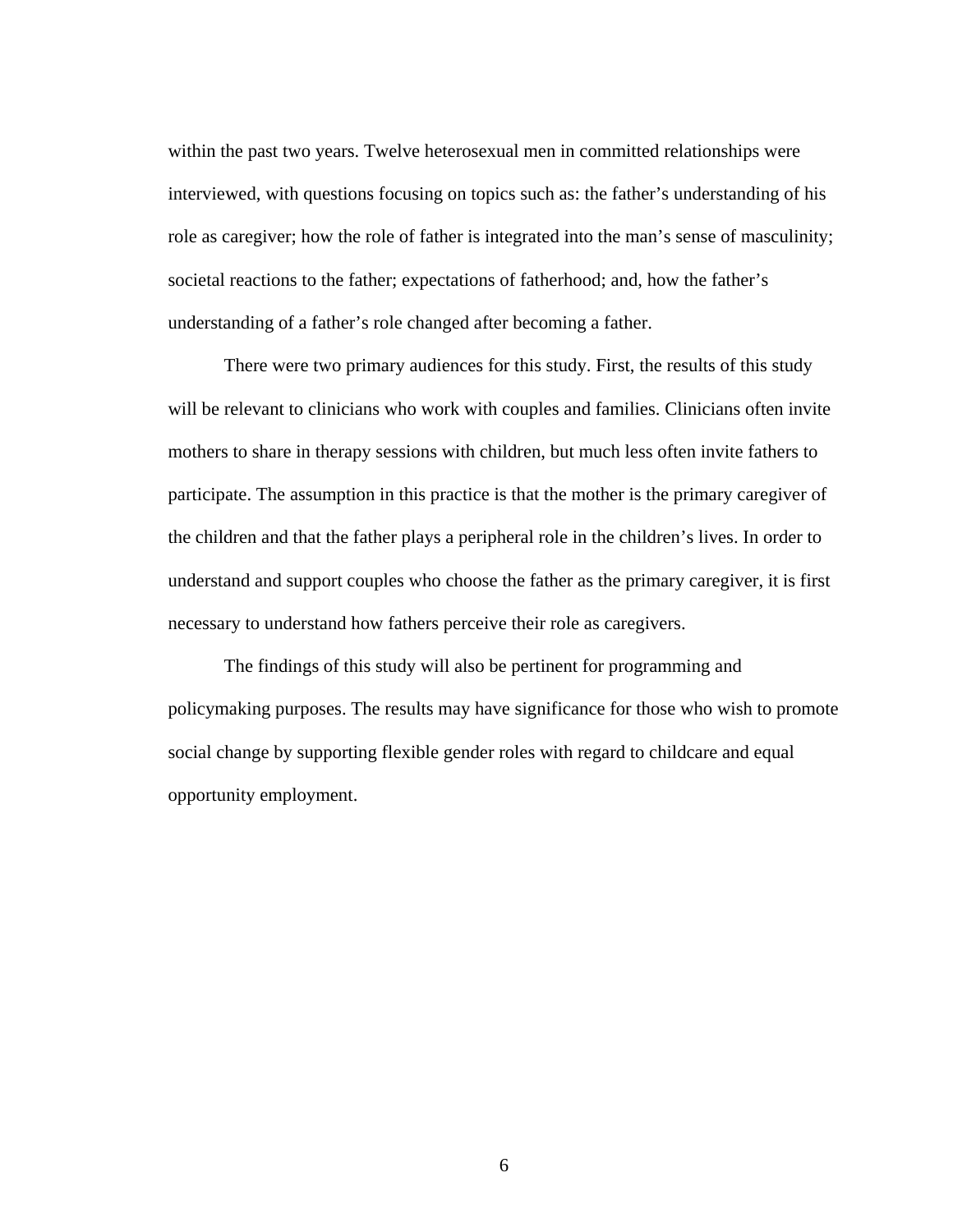#### CHAPTER II

#### LITERATURE REVIEW

 Women's role as primary caregivers for children has remained unchanged over time in the United States, despite constant political, social, economic and cultural shifts. It has historically been the father's role that has evolved to include contributions such as disciplinarian, breadwinner, gender-role model for male children and most recently, nurturer (Coontz, 1992). Psychodynamic theories of development have also placed primary importance on the mother-child dyad. Donald Winnicott, an object relations theorist, believed that optimal child growth and development occur as a result of attuned mothering that meets the varying needs of children (Goldstein, 2001). The role of the father in psychodynamic theory has been principally related to Freud's Oedipal stage of development, in which children crave affection from the same-sex parent and become rivals with the opposite-sex parent. The resolution of the Oedipal crisis results in children becoming gendered beings and developing a conscience (Minsky, 1996). For the purposes of this study, only male gender identity development will be studied. Later theories of gender development critique the long-held belief that boys become masculine by disavowing that which is feminine, and posit instead that boys internalize aspects of both parents in order to develop a fluid, evolving sense of masculinity (Diamond, 2004). This study assumes that a man's understanding of what it means to be masculine can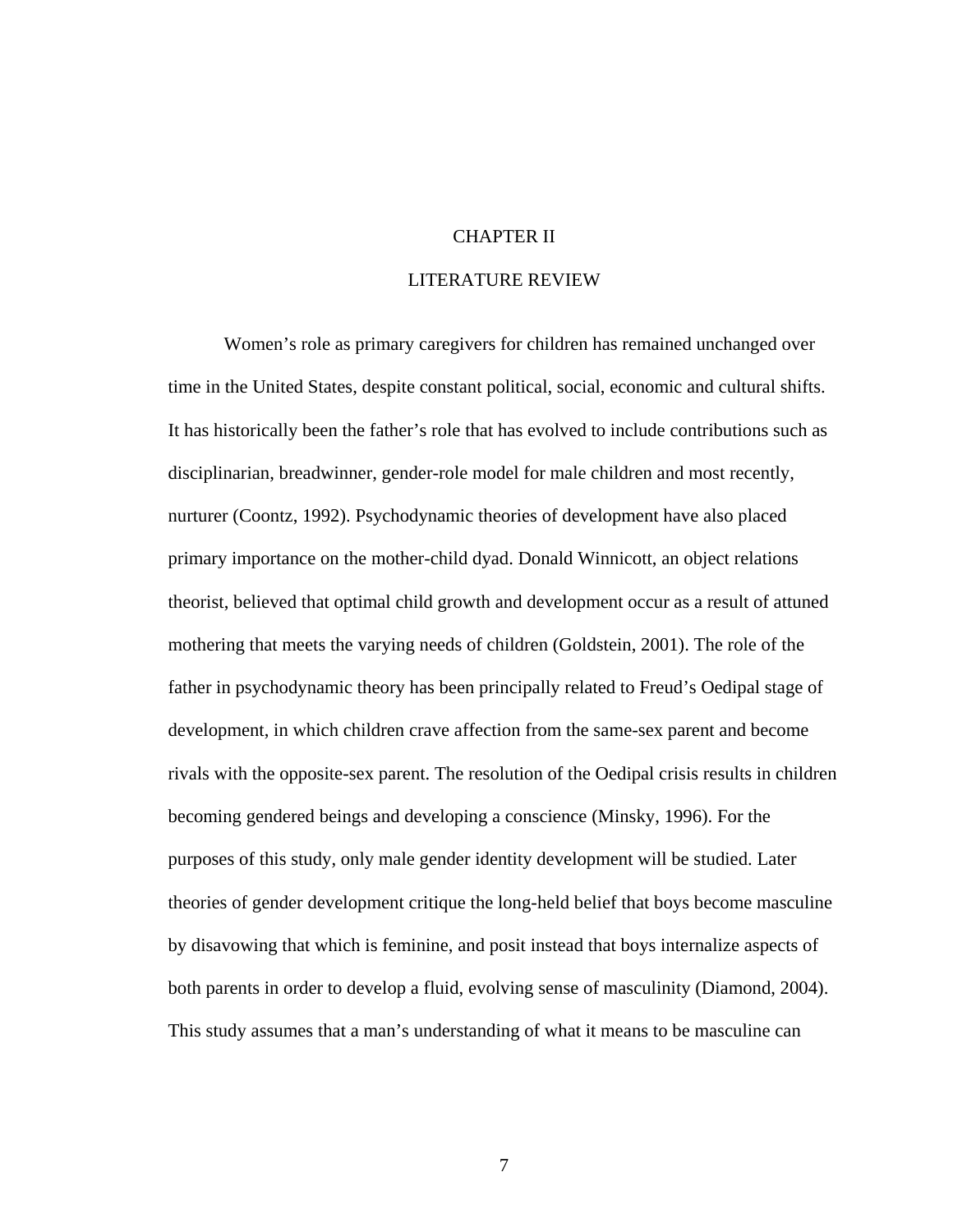change over time, and that being a primary caretaker may be affected by and may affect a man's sense of masculinity.

 This chapter will first trace the changing roles of fathers in the United States, from Colonial America to the present, as an historical perspective of the shifting roles of fathers is elemental to understanding theories of development that are widely used in the U.S. Next, this chapter will address four theories that are central to identity and gender development: object relations theory; Sigmund Freud's Oedipal stage of development; Michael Diamond's (2004) theory of male gender development; and Nancy Chodorow's (1978) theory of gender development. Freud's Oedipal crisis is the first gender theory, which puts forth that in order to become male beings, boys turn away from their primary attachments with their mothers to identify with their fathers, thus rejecting femininity for masculinity. Diamond's (2004) theory of male gender development posits that men do not disavow that which is feminine, but rather internalize feminine characteristics that become part of their core personalities. Nancy Chodorow's gender theory posits that boys repudiate that which is feminine in order to become masculine. Caretaking is assumed to be a feminine characteristic because mothers are assumed to be primary caretakers; thus, when boys turn away from feminine traits, they necessarily renounce caretaking. The final section will address past and current research on fathers as caregivers. The studies examine different facets of fatherhood, such as factors that are associated with paternal caregiving activities or paternal sensitivity to children or factors that contribute to fathers becoming primary caregivers. Underlying all of these studies is an assumption that a married primary caregiving father is an anomaly, and that it is necessary to dissect and understand a father's desire to be the primary caretaker for his children when there is a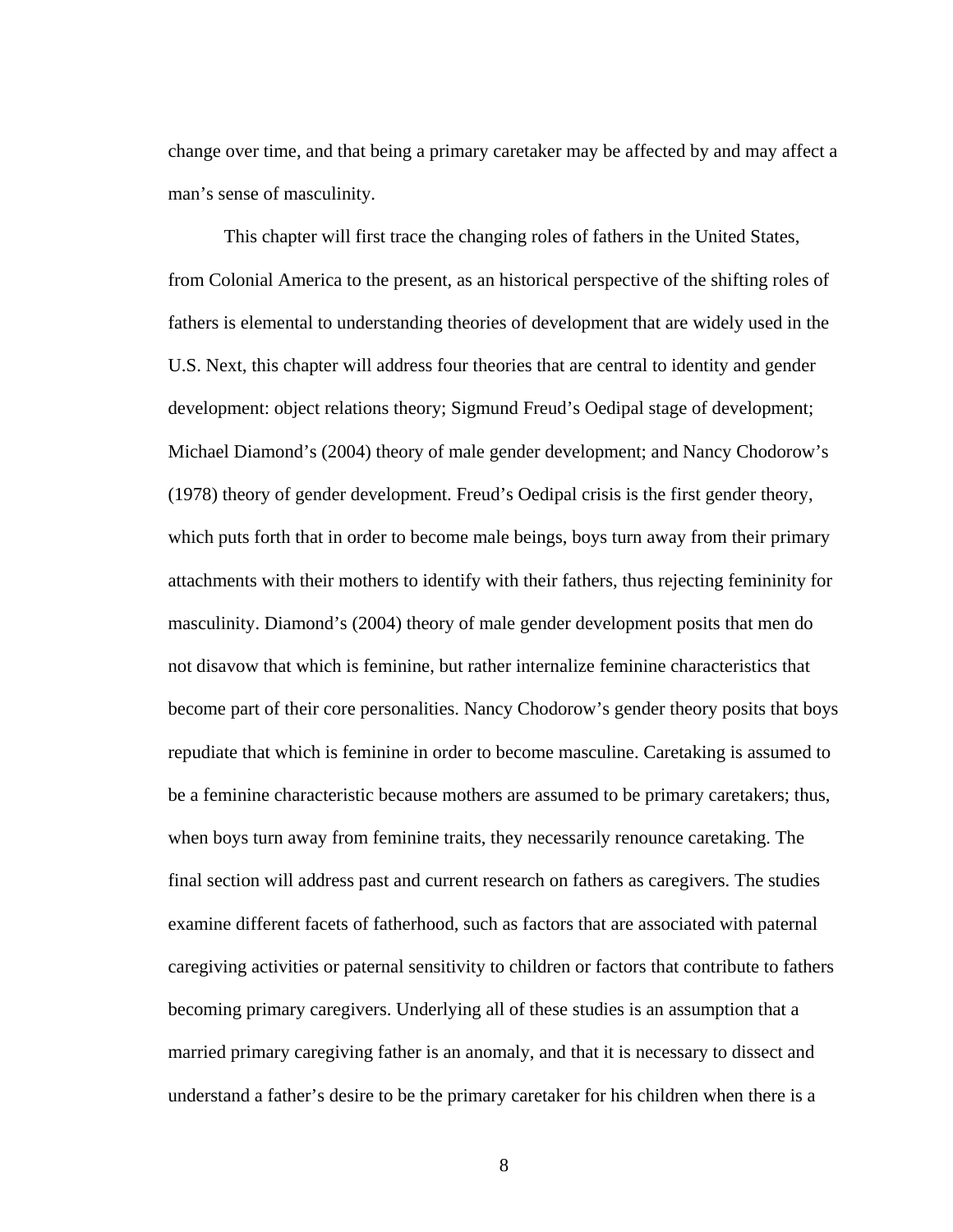wife and mother who could care for the children. This study assumes that some fathers want to primary caregivers of their children. Thus it is not necessary to question a father's desire to be a primary caregiver, but rather explore his understanding of his role as a father.

## *An Historical Context*

#### *The Role of Men in Families and Society*

 In the United States, women's role as primary caretakers has remained consistent over time. Men's roles as fathers, however, have evolved as a result of political, social, economic and familial factors. Fathers have been disciplinarians, gender role models, breadwinners, and more currently, active participants in childcare activities. It is important to explore the historical context of fathering and mothering in order to understand how imbedded in American society the notion of women as primary caregivers has become. The assumption that women are primary caregivers also spills over into psychodynamic theories that are used to inform an understanding of how people develop psychologically.

 In Colonial America, the concepts of work and production were integrated into family life. Husbands, wives and children worked as a unit to produce what they needed to survive. Children contributed to the family unit from a young age, learning genderappropriate tasks and foregoing such modern childhood activities as school and play (Chodorow, 1978). Fathers took responsibility for training their sons, while "women's child-care and productive responsibilities included extensive training of girls – daughters, servants, apprentices – for work" (Chodorow, 1978, p.4). Thus women's childcare tasks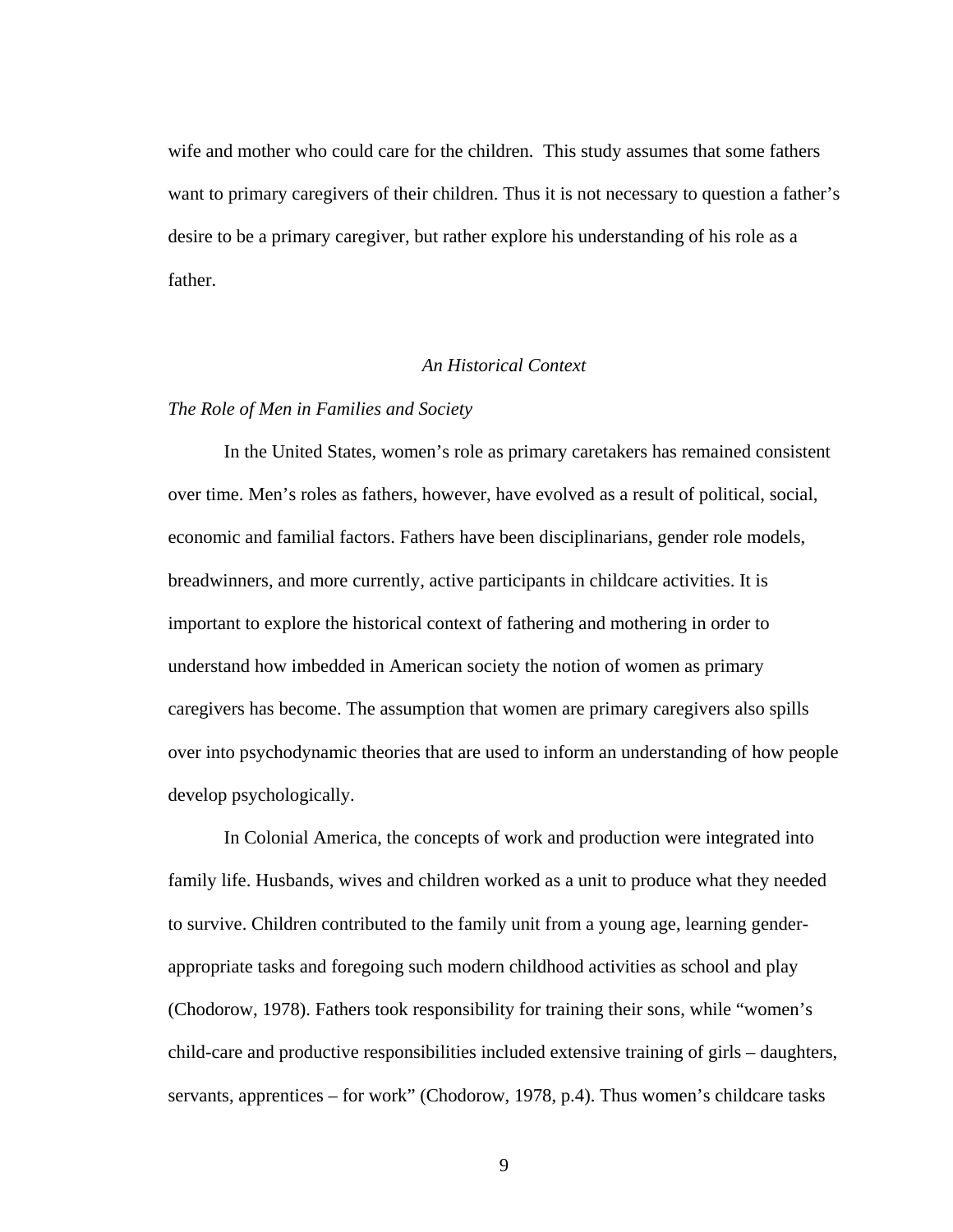were accomplished in addition to their varied productive tasks, such as weaving cloth, cooking, and making clothes that contributed to family survival. A woman's main task in the Colonial era was not simply childrearing, nor were women expected to be sole caregivers. Men took responsibility for training their sons in gender-appropriate jobs, and were the authoritarian figure in the home for both women and children (Chodorow, 1978).

 The 1830s and 1840s marked a shift in economics in the U.S., which sparked subsequent familial changes. During this time period, and continuing beyond the Industrial Revolution, household productivity "gave way to wage work and professional occupations outside the home" (Coontz, 1992, p.10). As work came to be defined as outside of the home, gender and age divisions cleaved middle-class families. Work was defined as occurring outside of the home, rather than inside it, and home came to be understood as a place of nurture. Men left the home to earn money and "were labeled 'breadwinners' (a masculine identity unheard of in the colonial days), children were said to need time to play, and gentle maternal guidance supplanted the patriarchal authoritarianism of the past" (Coontz, 1992, p.10-11). The rise of the textile industry in this period lifted the time-intensive chore of making cloth off of women's shoulders and left them more time for childcare tasks. It was during this period of early capitalism that the sphere of domesticity came to belong to women alone. Women were expected to care for and nurture not only their children, but also their husbands, who spent their days outside the home. No longer was the family a unit of production, but rather it "became a quintessentially relational and personal institution, *the* personal sphere of society" (Chodorow, 1978, p.4-5).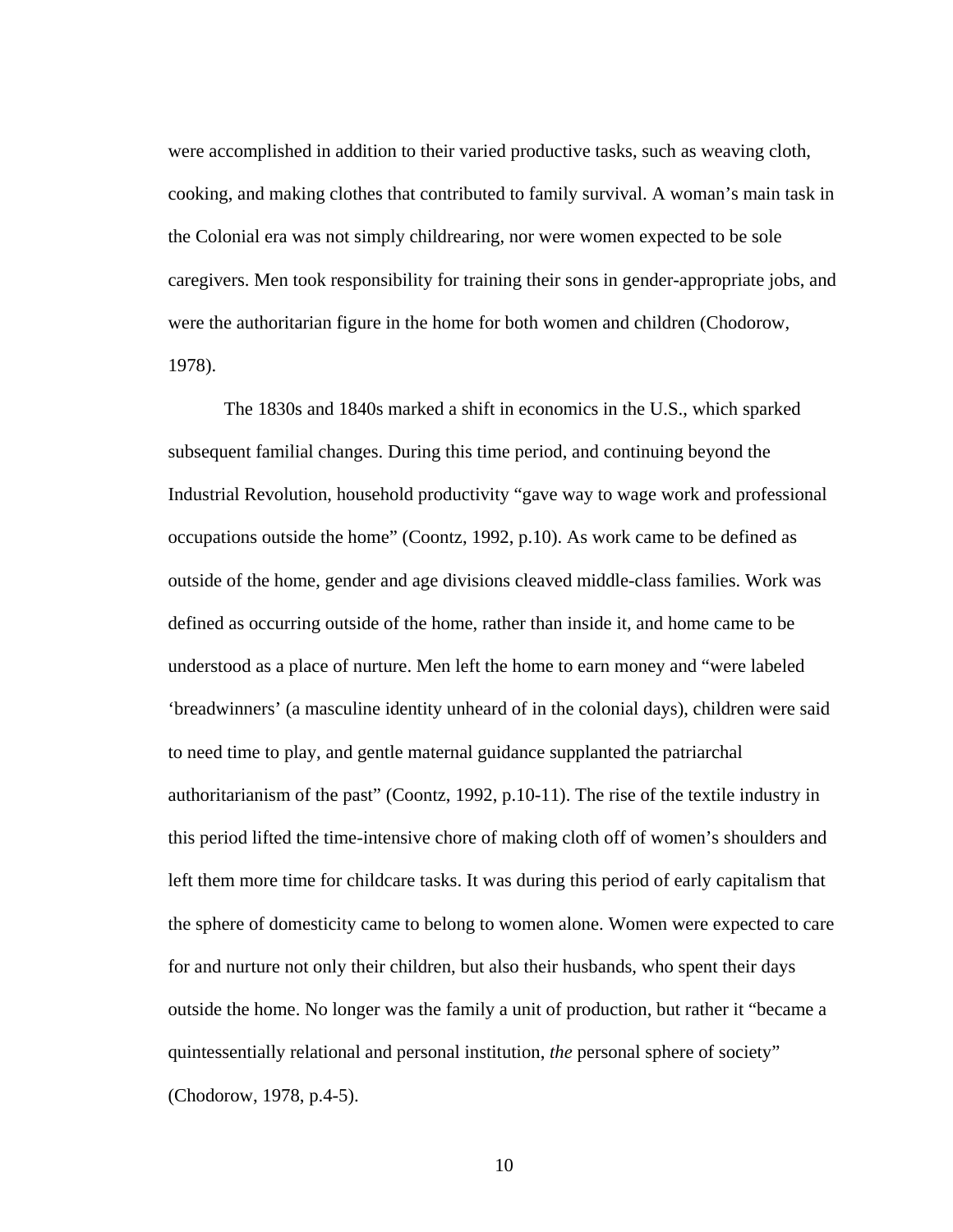As "capitalist industrialization removed grown children, grandparents, and nonfamily members from the household and sharply curtailed men's participation in family life" (Chodorow, 1978, p.5), mothering became an isolated task. Women were left alone in the home with young children all day, and had the exclusive responsibility for childcare. The tasks of discipline and moral guidance were transferred from men to women. Thus it was during the nineteenth century in the U.S. that the mother-child dyad was born. Fathers were expected to hold a job outside of the home and provide financially to the family, but were exonerated from the task of raising children. Indeed, they themselves received nurture and support from their wives when they returned home "from the immoral, competitive sphere of work" (Chodorow, 1978, p.5).

 It is important to note that the separation of work and home was a middle class phenomenon. Lower class women and children worked in the mills, were domestic servants, or worked from home in order to contribute financially to the family. Families in the lower socioeconomic classes could not survive financially on one salary, and thus women and children were not afforded the protection of home that middle and upper class women and children enjoyed. For some lower class families, women and children stayed together in the home to work, while for others, children left the home at the ages of eleven or twelve to work in factories or as servants, depending on their gender (Coontz, 1992).

 The divide between the outside world of work and the domestic sphere was heightened around the turn of the century, when middle class Reformists noted with horror the conditions of mills and factories where shocking numbers of lower class children worked. A renewed interest in protecting children and keeping them under the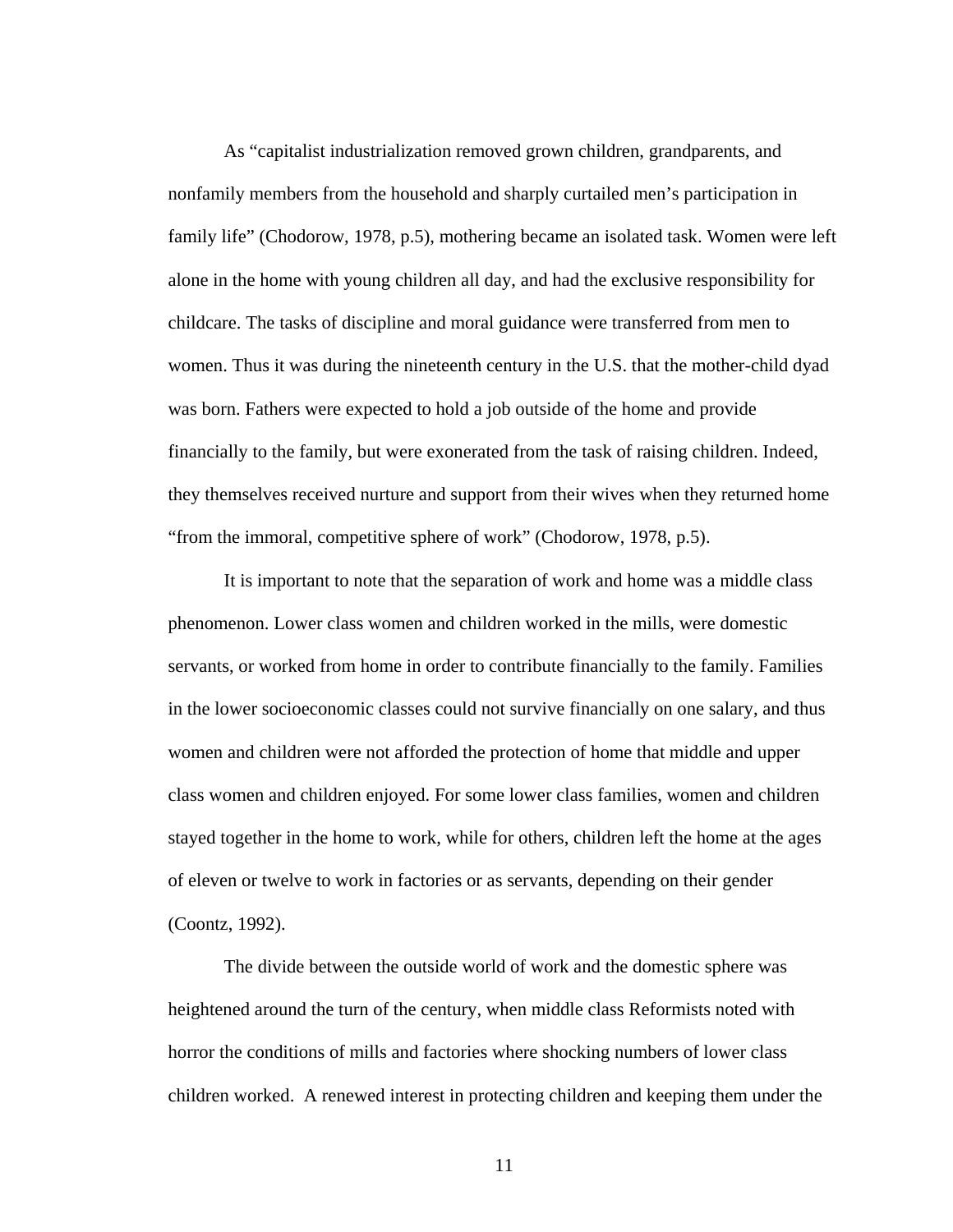sheltered arm of home was sparked. This protective stance served to emphasize the division between home and the outside world. The sphere of work was meant for men, while home was the domain of women and children (Coontz, 1992).

 After the economic hardship endured by American families during the Depression and World War II years, the booming post-war economy represented an unprecedented amount of freedom. Women had joined the workforce during the war years in record numbers, but were displaced or fired at the end of the war as the men returned and needed jobs. Women were pushed back into the home during the later 1940s and through the 1950s. The economic prosperity of the middle class, and the growth of the middle class in America, led to the nuclear family being the idealized center of family life. Suburban life was developed and many families left the crowded cities for more spacious homes. Newlyweds were often able to afford single-family homes and many families were able to afford new luxuries such as televisions and cars (Coontz, 1992). "For most Americans, the most salient symbol and immediate beneficiary of their newfound prosperity was the nuclear family" (Coontz, 1992, p.25). Thus the nuclear family became the center of social life and entertainment in a way that had no historical precedent.

 The emphasis on the nuclear family created interesting family dynamics. Middle class women were pressured to become housewives because it was possible for husbands to support the family on one salary. Men still worked outside the home, but "for the first time, men as well as women were encouraged to root their identity and self-image in familial and parental roles" (Coontz, 1992, p.27). Women still had primary responsibility for childcare tasks, and assumed full responsibility for domestic tasks, as well. During the 1950s, a wife was "expected to subordinate her own needs and aspirations to those of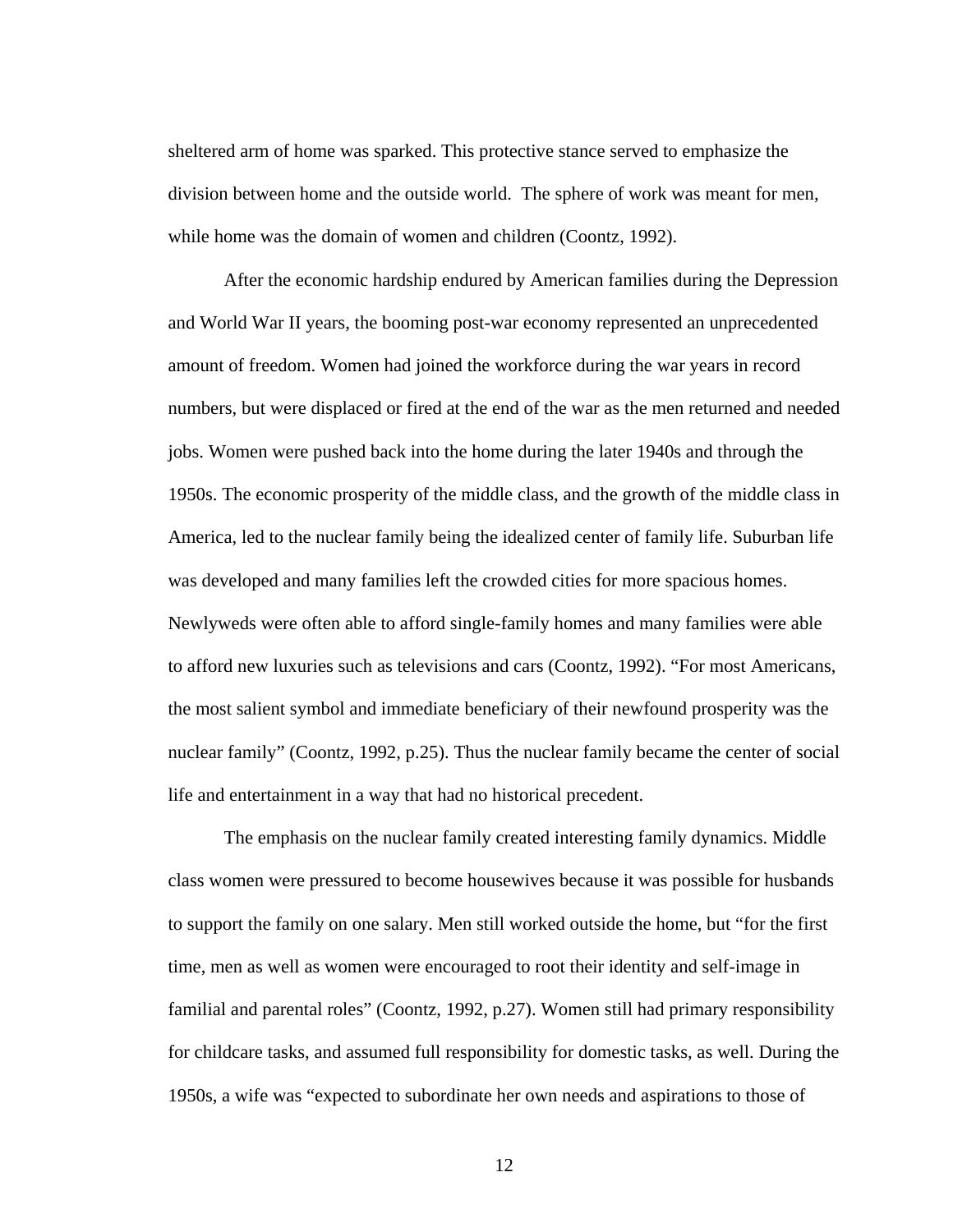both her husband and her children" (Coontz, 1992, p.36). Thus fatherhood in the 1950s was defined in terms of making money for the family, acting as a gender role model for male children, and supporting the wife in her role as primary caregiver.

 It should be noted, as well, that the rise of psychoanalysis, beginning with Freud around the turn of the century and continuing through the 1950s, placed new significance on the mother-child dyad. Not only was the social and economic climate in the U.S. such that women bore primary responsibility for childrearing, but the relatively new field of psychoanalysis also idealized and reified the mother-child dyad and placed sole responsibility on women to raise psychologically and emotionally healthy children. Fathers were ignored or deemed peripherally important in the development of their children.

 The rise of the Women's Movement in the 1960s and 1970s shifted the role of mothers and fathers yet again. During the 1950s, it became apparent that many American middle class women were desperately unhappy in their roles as housewives and mothers (Coontz, 1992). "In the 1960s and 1970s, a variety of new circumstances and motives impelled even more married women, and unprecedented numbers of mothers, to enter the labor force" (Coontz, 1992, p.162). The Women's Movement, fighting alongside the Civil Rights Movement, called for equal rights for both genders and a revision of the roles of mothers and fathers. While the Women's Movement was successful on the former goal insofar as gender discrimination was rendered illegal, the success of the latter goal is less clear. Certainly many men "are examining the nature of masculinity – and finding society's image of the 'real' man to be wanting" (Fein in Pleck & Sawyer, Eds.,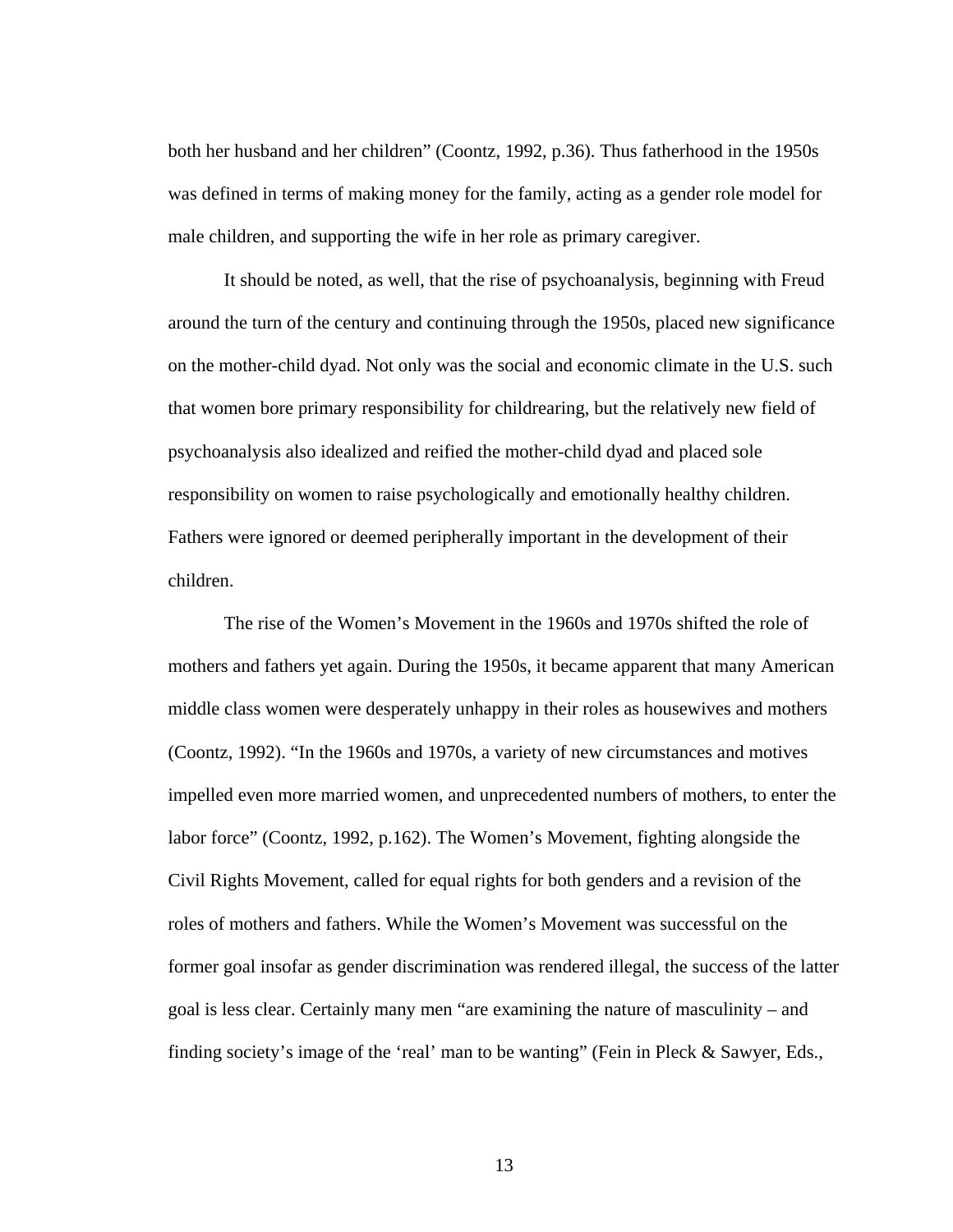1974, p.56). But is this introspection and examination of masculinity translating into a change in how fathers view their roles as caregivers?

 The remainder of this chapter addresses key developmental theories that provide a theoretical framework for understanding primary caregiver fathers. These are object relations theory, beginning with the legacy of Sigmund Freud; and gender theories, first in relation to Freud, and then in relation to two recent gender theorists – Diamond's rejection of Freudian gender theory, and then Chodorow's "reproduction of mothering" theory. The chapter concludes with a summary of key recent research on caregiver fathers.

# *An Object Relations Approach*

## *The Influence of Sigmund Freud*

 Object relations theory grew out of Sigmund Freud's Drive and Structural theories. There is no one major theory of object relations; rather, many psychoanalysts after Freud spent their careers building on Freud's work and searching to understand the motivation for human behavior. Two distinct schools of object relations formed – the American school, whose leaders included Margaret Mahler, Edith Jacobson and Otto Kernberg; and the British school, led primarily by Melanie Klein, Donald Winnicott and W.R.D. Fairbairn. The American object relations theorists integrated Freud's concept of biological drives into their view of object relations. The British object relations theorists, however, rejected Freud's notion of instincts and believed instead that human behavior is motivated by an intense desire to form attachments and relationships with others (Goldstein, 2001).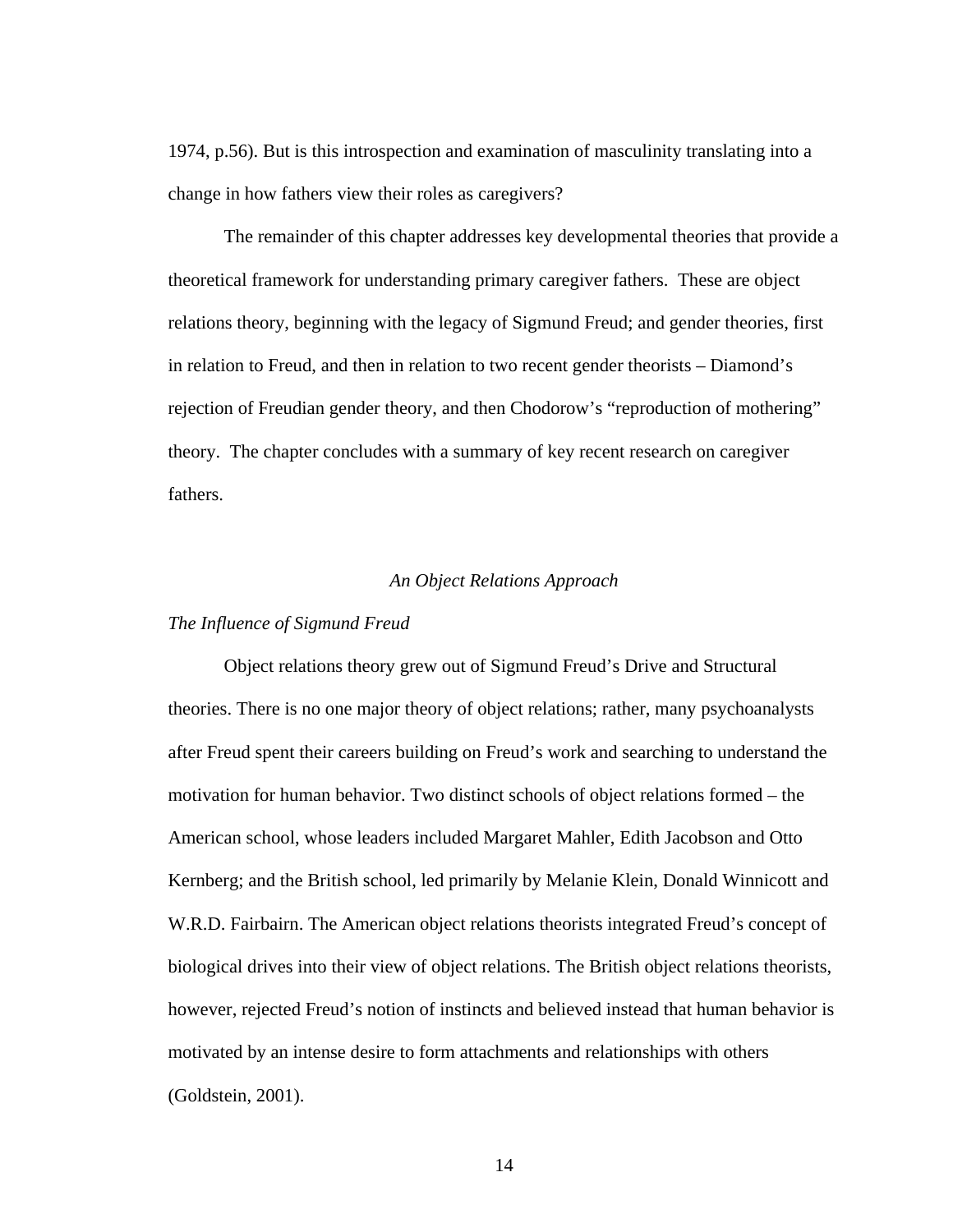Freud is credited with founding psychoanalytic theory. His Drive theory puts forth that all human behavior is motivated by two instinctual, biological drives – aggressive and libidinal. Freud believed that humans are pleasure-seeking animals who are driven by constant aggressive and libidinal urges that seek "immediate discharge" (Berzoff, Flanagan & Hertz, 2002, p.16). Behaviors then can be understood as a response to or as a means of achieving gratification of an aggressive or sexual instinct.

 Later in his career, Freud developed his Structural theory, which divided the mind into three distinct, intrapsychic structures. The id is the unconscious part of the mind where all pleasure-seeking desires and urges originate. These urges seek constant gratification, regardless of personal, social, or cultural norms or rules. The superego, or conscience, is the part of the mind that stands in opposition to the urges of the id. It can be as unrelenting in its prohibitions as the id is in its desire for pleasure (Berzoff et al., 2002). The superego represents morality or values, and forms during the Oedipal crisis. Thus the superego at its inception is based on values that the child has internalized from adults. As the child matures into an adult, so too can the superego change and evolve. The third intrapsychic structure is the ego, which is responsible for mediating between the id and the superego. The ego is akin to the executive branch of the mind – it is responsible for maintaining "psychological cohesion and stability in the face of the powerful, conflictual forces that arise when id, superego, and/or reality clash, that is, when people experience a combination of wishes, moral demands, social expectations, and fears that are inherently incompatible" (Berzoff et al, 2002, p.59). The ego is also the part of the mind that is responsible for such functions as memory, judgment, self-esteem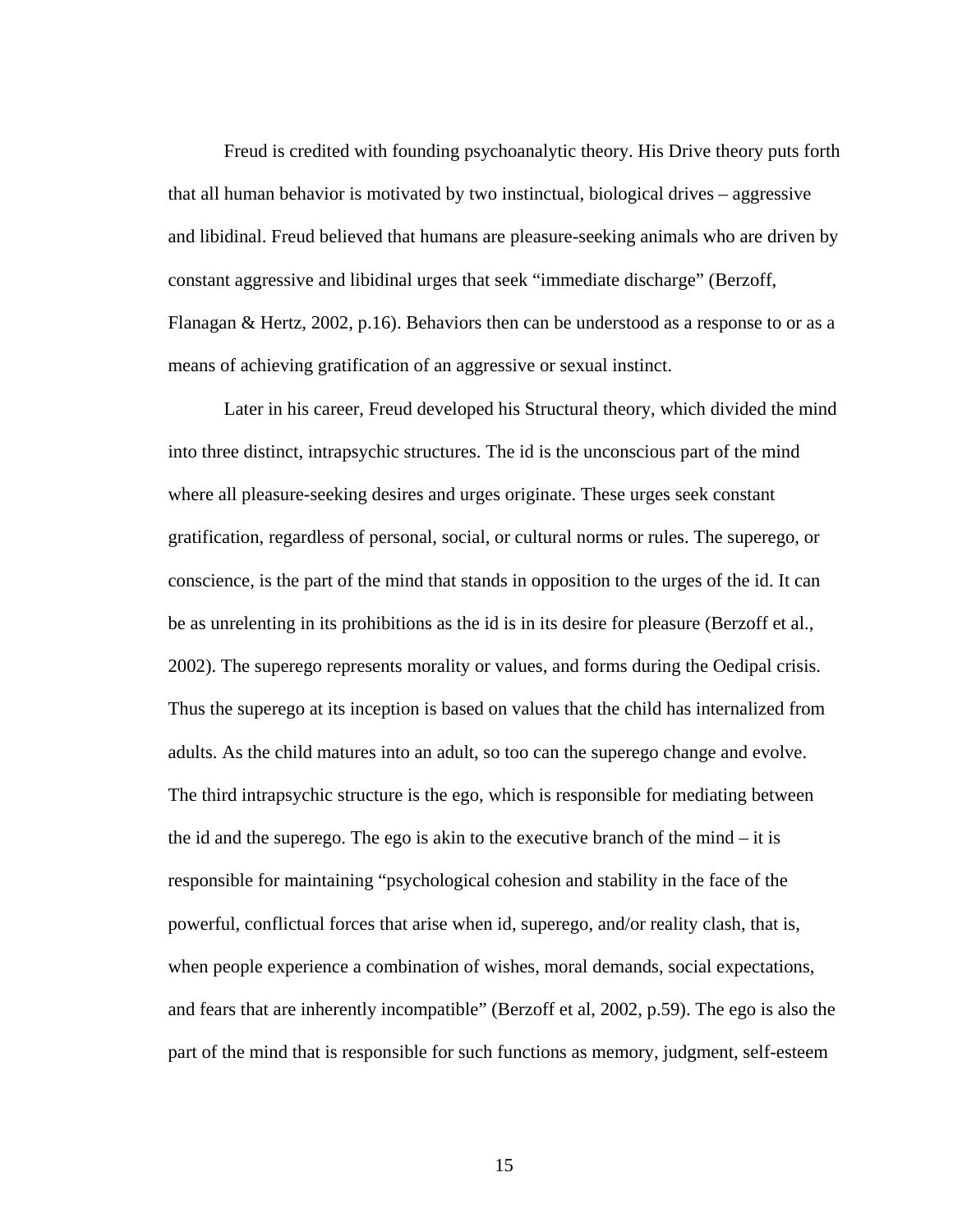and affect regulation. It is noteworthy that Freud considered object relations a responsibility of the ego.

#### *The Legacy of Freud in Object Relations Theory*

 Freud's contemporaries were also interested in understanding motivations for human behavior. Object relations theories grew out of or in response to Freudian theories of human behavior. Before discussing the various schools of object relations, it is important to note that there are several common themes that span all object relations theories. First, object relations is concerned with the relationship between self and other, and "the process whereby people come to experience themselves as separate and independent from others, while at the same time needing profound attachment to others" (Berzoff et al., 2002, p.127). Object relations theories thus center on "the interactions individuals have with other people, on the processes through which individuals internalize those interactions, and on the enormous role these internalized object relations play in psychological development" (Berzoff et al., 2002, p.128). Thus there are two sides to human relationships – the first is the actual, 'real' relationship between two people, and the second is the internal world of internalizations and mental representations of self and others that can be just as significant as a 'real' relationship (Berzoff et al., 2002). Internalized representations of others do not always match the 'real' person, which can be seen by a person's fears or anxieties or expectations when interacting with that person.

 A second common denominator for all object relations theories is that they are developmental in nature. It is assumed that early childhood experiences directly affect and mold a child's personality. This is achieved through a process called internalization,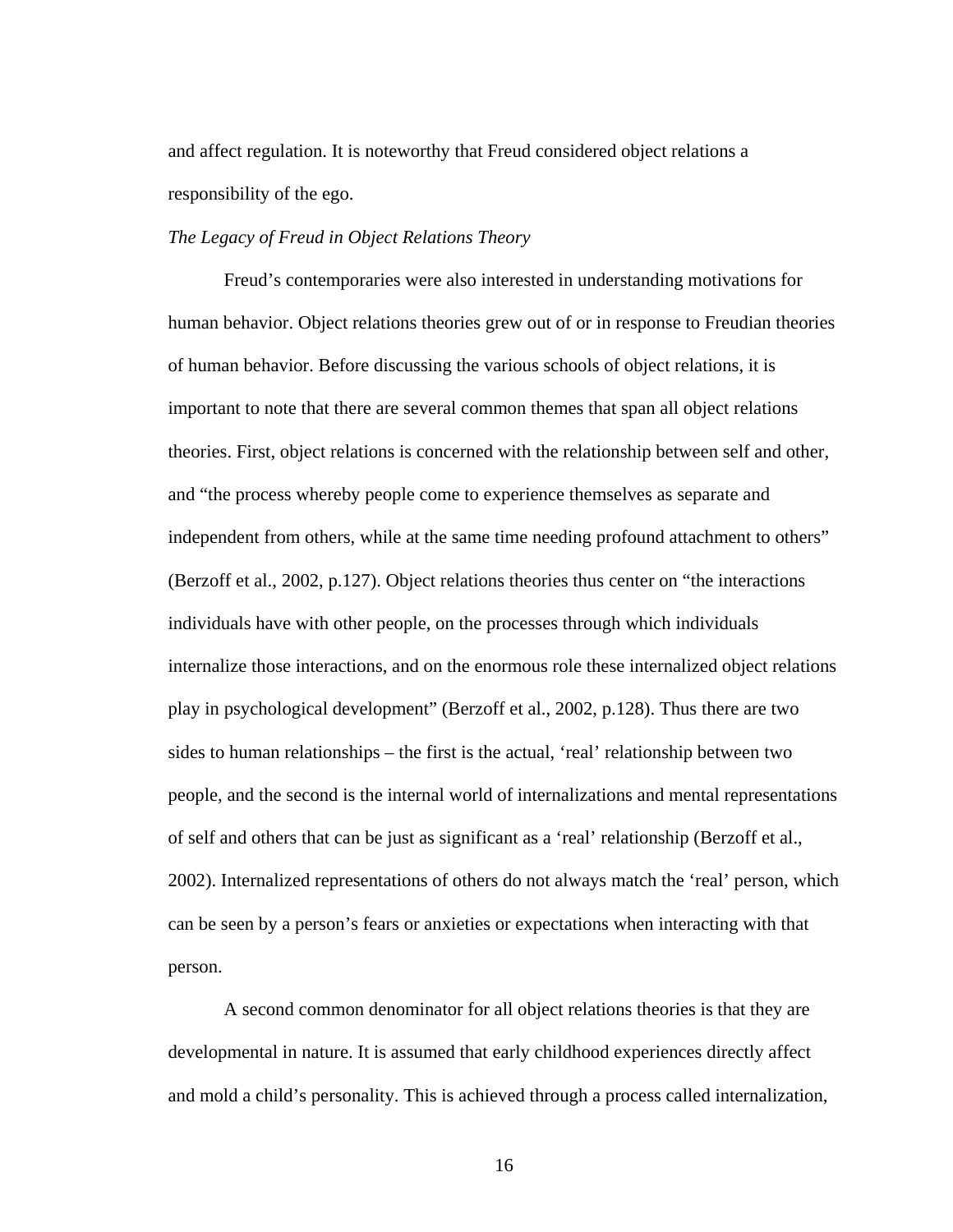in which a small child takes in parts of those around him/her and takes them on as part of his or her own personality. Thus "early infant-caretaker interactions lead to the person internalizing basic attitudes toward the self and others, characteristic relational patterns, and a repertoire of defenses and internal capacities" (Goldstein, 2001, p.8). These internalizations of others affect how a child, and later, an adult, views others and him- or herself. Thus a small child who internalizes his caregiver as punitive and withholding may even as an adult expect that caregiver – or any authority figure – to punish. Likewise, a child who internalizes a primary caregiver as loving and nurturing may, as an adult, expect that primary caregivers are caring and warm and may become such a caregiver.

Lastly, object relations theories assume that the problems that arise from early object relations deficits affect the personality or character of a person. Such problems include "maladaptive attachment styles, separation-individuation subphase difficulties, borderline, narcissistic, paranoid, and schizoid disorders, severe and chronic depressive reactions, and false self disturbances" (Goldstein, 2001, p.8). Thus problems with early object relations have a lasting effect on children and can alter the development of their personality. Early object relations problems can lead to persecutory, harsh, or punitive internalizations of self and others. These processes begin in infancy, with the baby's primary caregiver-assumed by object relations theorists to be the infant's mother. Thus undue pressure and blame could be placed on the mother whose child failed to develop in a healthy manner. A father's role in a child's development is largely ignored or overlooked because he is assumed not to be the primary caregiver.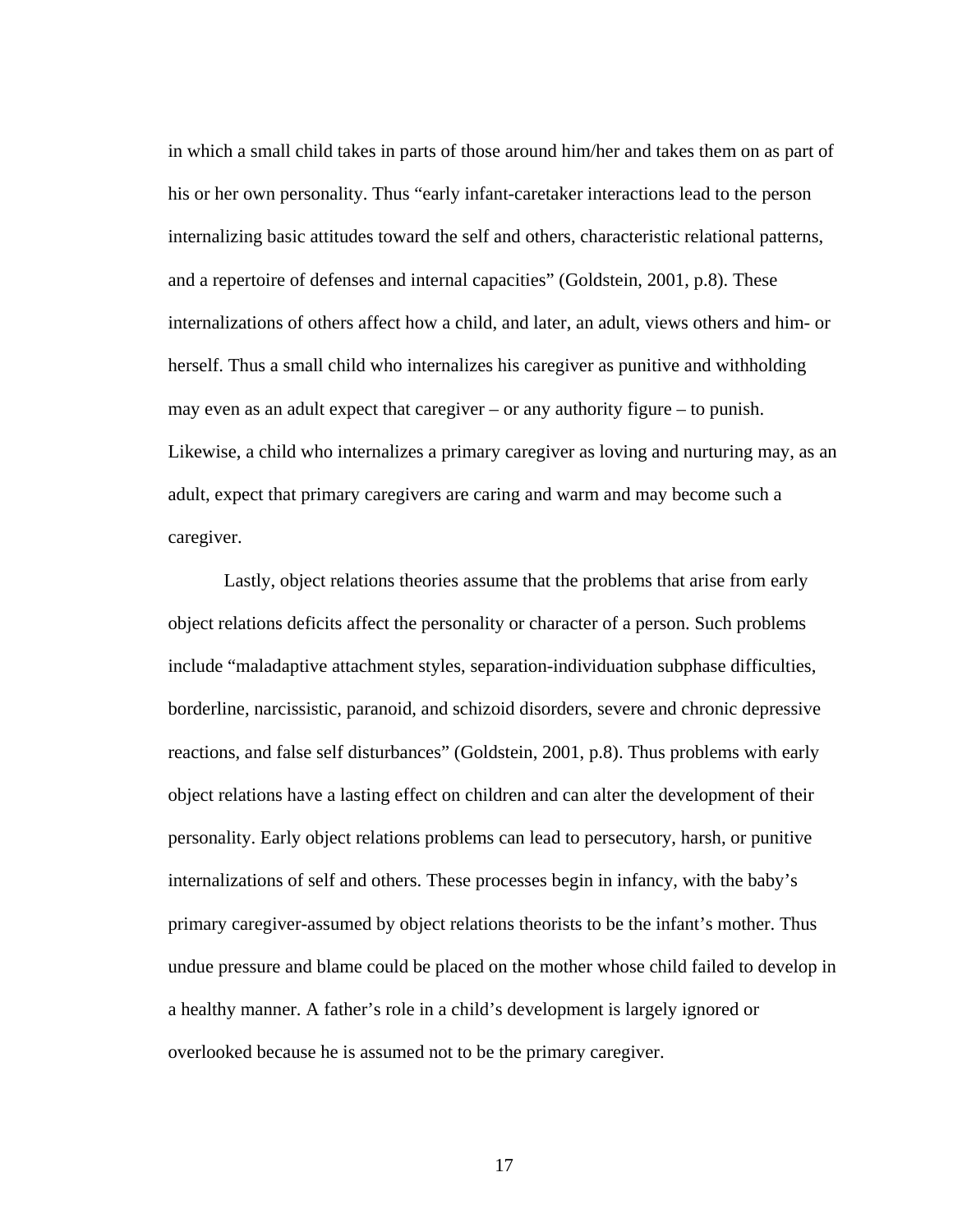Despite these three commonalities in object relations theories, the field of object relations is diverse. Though it is possible to categorize object relations theories in multiple variations, for the purposes of this paper, theorists will be divided into two schools – the American school and the British school.

#### *The American School*

 The American school of object relations grew out of Freud's work in that it accepted both Drive and Structural theories as true. Thus the American object relations theorists believed that human behavior was motivated by aggressive and libidinal urges. The focus of American object relations theories was "how the developing infant builds up internalized representations of self and others that form the core of one's identity, view of the world, relationships with others, and personality traits and characteristics" (Goldstein, 2001, p.22). The most prominent American theorists were Margaret Mahler and Edith Jacobson, who were both developmentalists and psychoanalysts, and Otto Kernberg, who was a psychoanalyst who attempted to synthesize Freud's work with that of Melanie Klein, who was a British object relations theorist. These theorists assumed that a child's primary caregiver was the mother. Thus they focused on a child's internalization process based on a primary relationship with his or her mother, not father. It may be that men who are primary caregivers for their children internalized a caring and nurturing parent into their core identity, thus contributing to the men's desire to care for their children.

## *The British School*

 The British school of object relations developed concomitantly with the American school. Whereas the American school accepted Freud's dual instinct theory, the British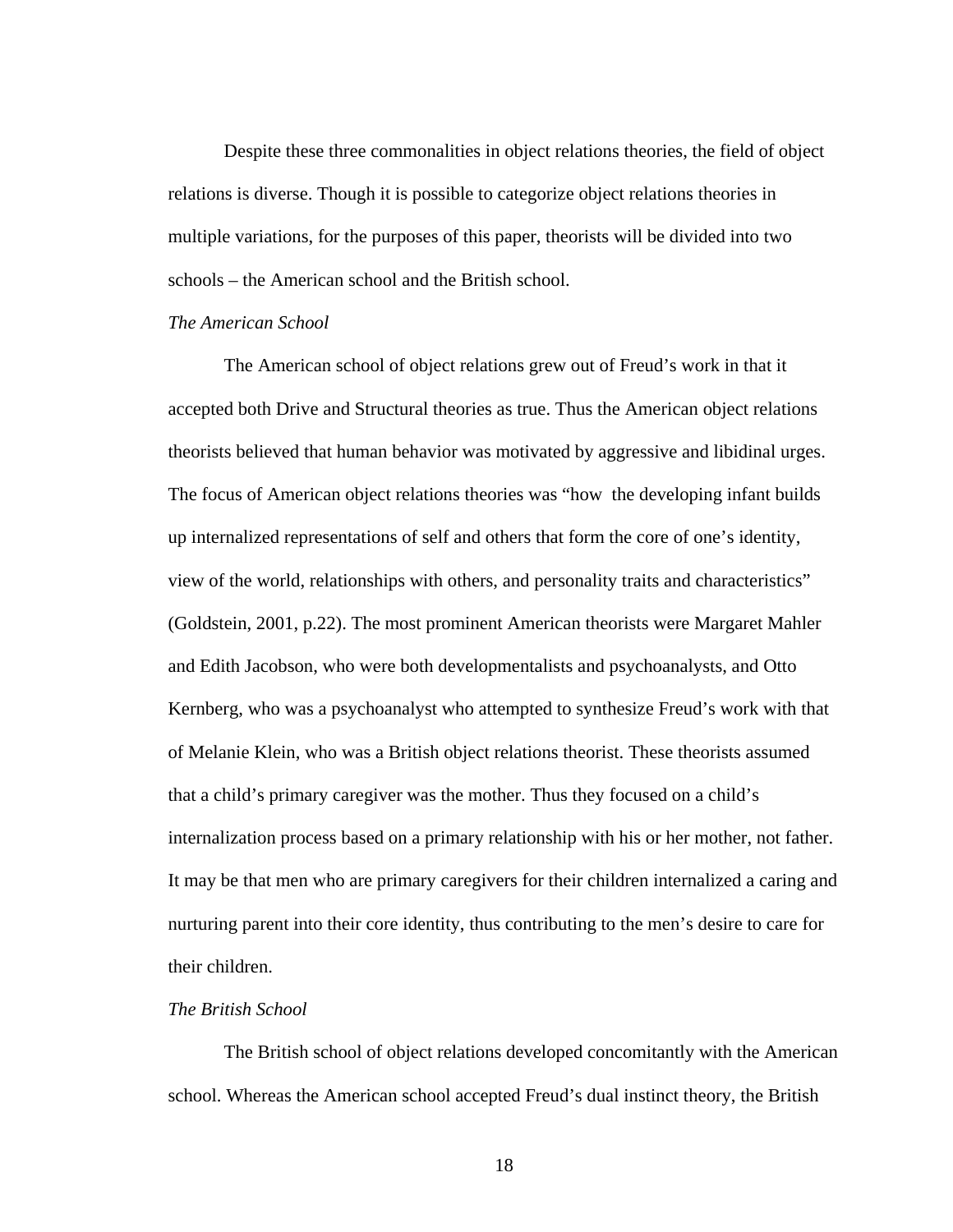school of object relations rejected it as false. The British object relations theorists maintained that the motivation behind human behavior was the need to connect and relate to others. One of the most prominent theorists of the British school was Melanie Klein. Originally a follower of Freud, Klein did in fact agree with the notion of drives, but placed primary significance on the aggressive drive. She believed that an infant's inner life is marked by "envy, greed, and destructive impulses" (Goldstein, 2001, p.32). Klein's view of infant development focused on the child's need to connect with external objects, such as caregivers, but also on a child's rich inner life of fantasies. Klein "gave a more significant role to the impact of fantasies rather than actual relationships in the development of internalized object relations" (Goldstein, 2001, p.31). Klein's focus on negative and at times pathological fantasies and urges in children caused her work to become quite controversial. Nevertheless, she was one of the leaders of the British school of object relations. Other important British object relations theorists include W.R.D. Fairbairn, Harry Guntrip, and D.W. Winnicott, whose contribution to the field of object relations will now be discussed.

# *Donald Winnicott's "Good-Enough" Mother and "Holding Environment"*

Donald Winnicott began his career as a student of Melanie Klein, but his writings and ideas reflect none of the negativity or pathology found in Klein's work. He felt that mother-child dyad was instrumental to healthy growth in children, and that attuned mothering was directly responsible for the development of positive character traits in children. Winnicott recognized the responsibility women carried for childrearing. He claimed that mothers do not need to be perfect, but simply "good-enough". The goodenough mother is attuned to her child and able to recognize and respond to her child's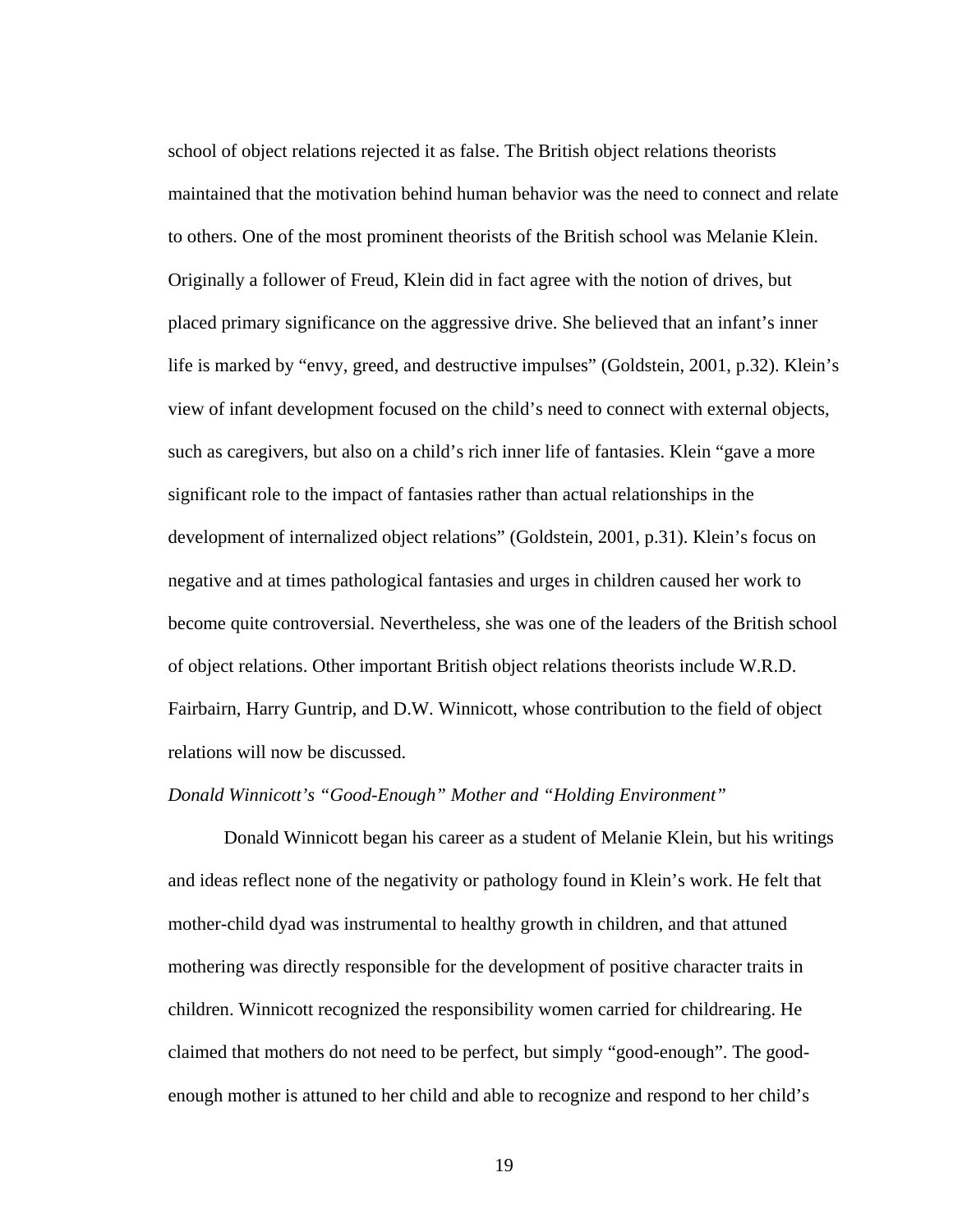needs consistently. Winnicott did not believe that psychopathology developed as a result of a mother occasionally misunderstanding the needs of her child, but rather believed that positive personality traits are developed through sensitive mothering (Berzoff et al, 2002).

Unlike other object relations theorists, who believed that development occurs internally, through the process of internalization, Winnicott also placed importance on the external environment in which children grow up. He put forth the concept of the *holding environment*, defined here as "the external environment [that] is essential to human growth and [that] must adapt to and respond to a child's needs in personal and unique ways" (Goldstein, 2001, p.75). The onus is on the environment to meet the needs of the child in order for growth to occur. The child's ability to develop, both physically and emotionally, is inextricably linked to the environment in which he is living. Good-enough caretaking takes place in the holding environment that the mother creates for the child, which can include all members of the family. When most of the child's needs are met, and the holding environment is flexible enough to meet the needs of the child, the child's "true self" (Berzoff et al., 2002, p.140) is nurtured. Winnicott described the true self as the creative, spontaneous, uninhibited side of the child, and believed that the true self can only be fostered by a holding environment that supports and nurtures the individuality of the child (Berzoff et al., 2002).

At the time of Winnicott's writings, in the post-World War II era, many middle class American women were housewives and mothers. Childrearing was almost exclusively the domain of women during the 1950s, and the sociopolitical climate in the U.S. pressured women to meet the needs both of their husbands and of their children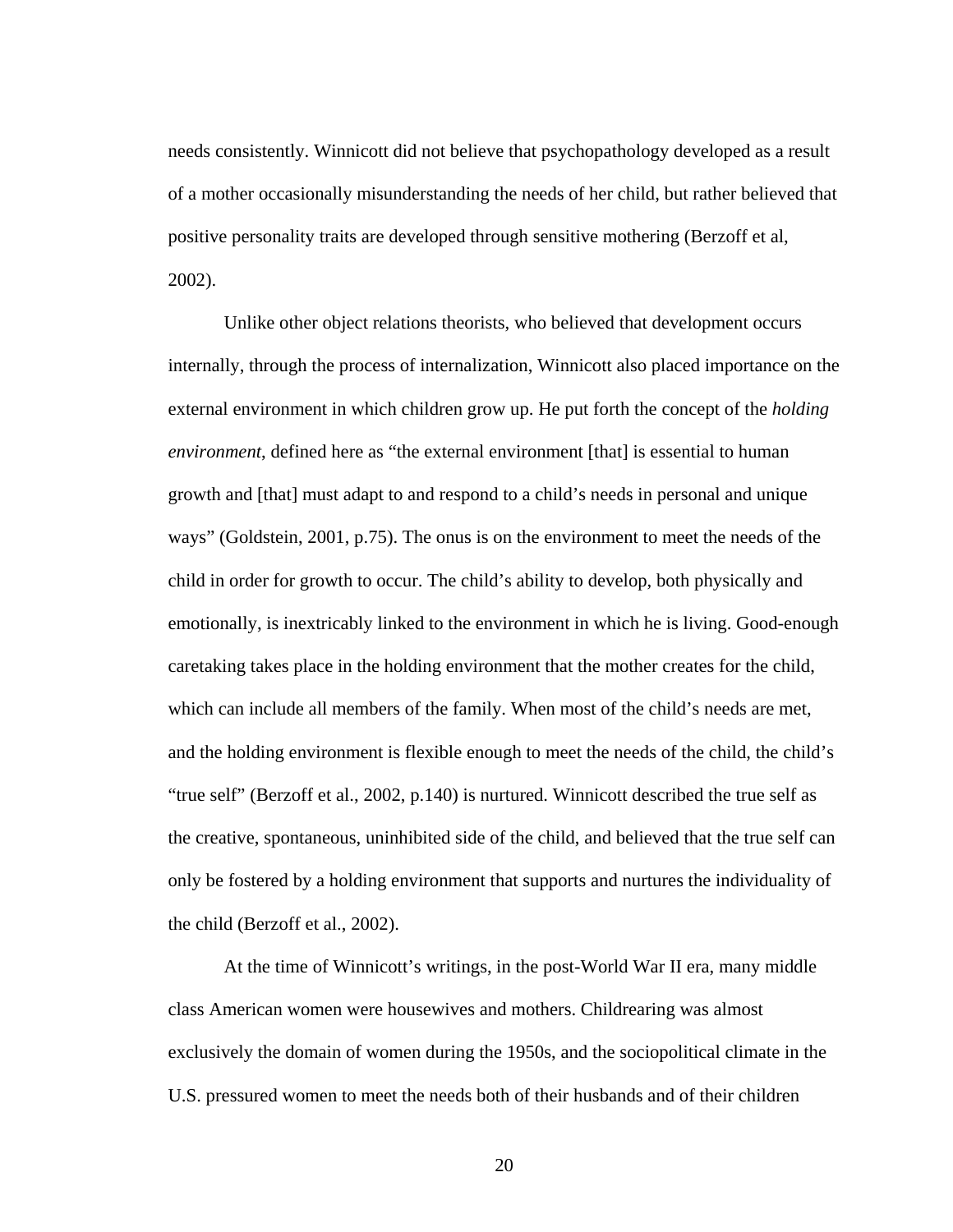(Coontz, 1992). Though Winnicott's concept of the good-enough mother may have relieved some of the pressure society placed on women to raise psychologically healthy children, it reinforced the significance of the mother-child dyad and ignored the role of fathers in a child's development. The good-enough mother was sensitive to her child's needs, prompt to respond to her child, and willing to create a "maternal holding environment" (Goldstein, 2001, p. 36) that kept the infant cocooned in a safe, symbiotic relationship with its mother, thus not only exonerating fathers from performing childcare activities, but leaving them out of the dyad altogether.

The emphasis of the holding environment traditionally has been on the motherchild dyad, but it is important to note that it need not exclude fathers. Winnicott wrote during a period of U.S. history in which middle class women had more time to dedicate to childrearing tasks than ever before, due to new, modern conveniences that reduced time spent on cleaning and food preparation (Coontz, 1992). Thus childrearing tasks were, as never before, left primarily on the shoulders of mothers. Winnicott's writings, understood in their historical context, assume that a child's primary caregiver is his or her mother, but do not suggest that a child's primary caretaker must be a woman in order for a child to receive good-enough care.

The concepts of the good-enough mother and the holding environment can be applied to fathers, as well. Chodorow (1978, p. 87-88) argues that "anyone – boy or girl – who has participated in a "good-enough" mother-infant relationship has the relational basis of the capacity for parenting". In other words, any child who has received goodenough mothering has learned through the actions of his or her caretaker how to be a good-enough parent. Thus any adult male who received good-enough mothering has been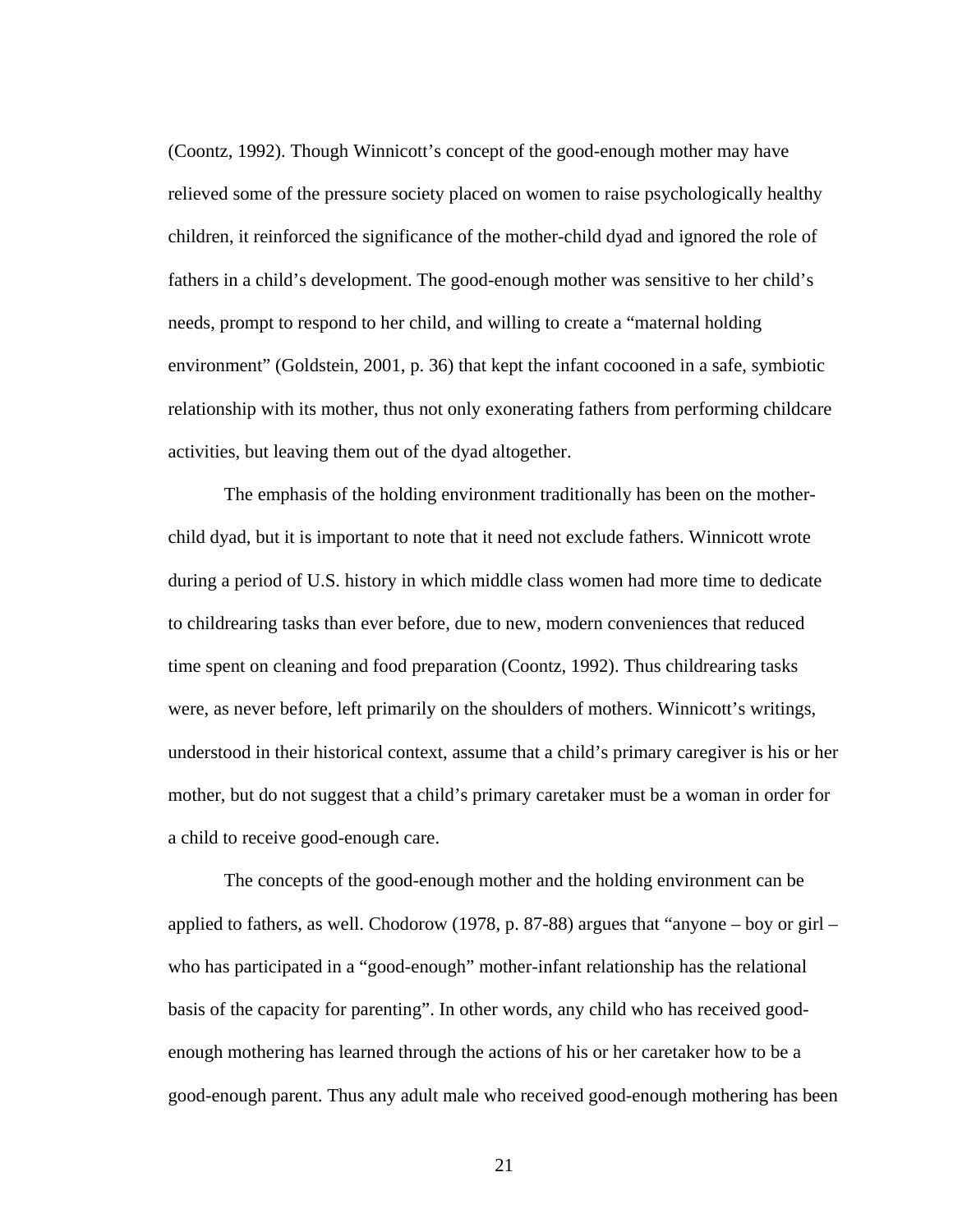given the foundation to become a good-enough "mother" or caretaker. This study is an attempt to understand how fathers understand their role and duties as primary caregivers. Do primary caregiving fathers keep in mind the image of the good-enough mother as the ideal to which they aspire?

 In order to understand how fathers view their role as caregivers, it is first necessary to explore the influence of gender identity. The next section of this paper will review different theories of gender development and its relevance to male primary caregivers.

# *Gender Development*

# *The Oedipal Crisis*

 Sigmund Freud set forth the first theory of gender development, which was incorporated into the Oedipal stage of development. "The Oedipal crisis for Freud is the defining moment when each child takes on its future gender identity within culture and becomes a fully fledged human subject" (Minsky, 1996, p.41). Prior to the Oedipal crisis, which occurs between the ages of three and five, a young boy is happily in his mother's care. Once the crisis commences, it can only be resolved by the boy turning from his mother to identify with the father, thus creating a male gender identity and in the process, forming a conscience. The significance of the Oedipal stage for the small boy is the acquiring of a male gender identity (Chodorow, 1978).

 For a boy, the Oedipal crisis is marked by fantasies of a passionate love affair with his mother. His father is now viewed as an intruder in the boy's relationship with his mother, and a rival to be beaten in order to maintain the exclusive relationship the boy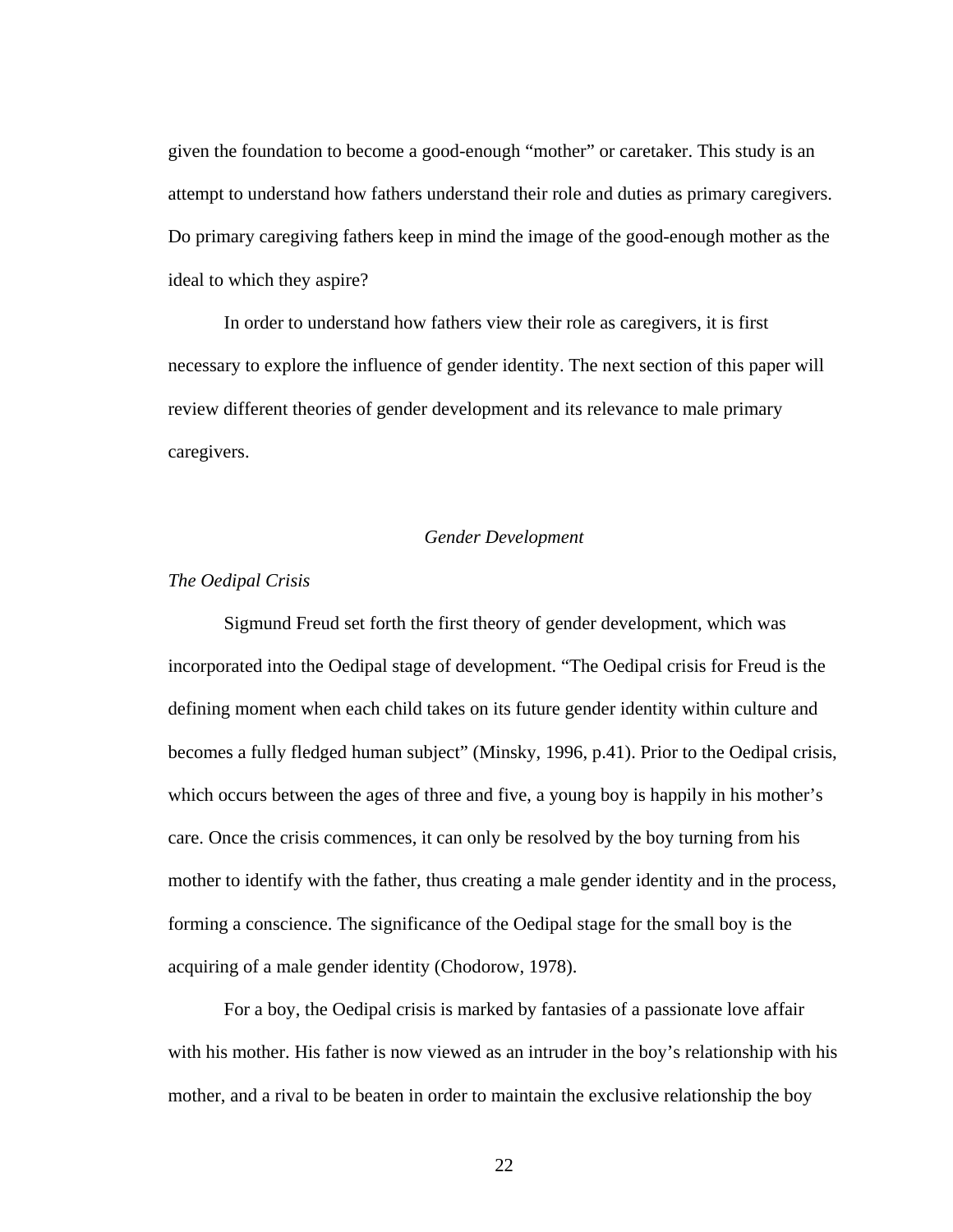imagines he has with his mother. The small boy feels aggression towards his father, which only strengthens as the boy realizes that his mother seems to prefer his father to him (Minsky, 1996).

 The young boy becomes aware of sexual differences between himself and his mother, and believes his mother to be castrated. He fears that his father, whom he now recognizes as powerful and potentially destructive, will castrate him in order to win the mother and in order to punish the boy for his aggressive feelings for the father. Castration anxiety is the impetus necessary to resolve the Oedipal crisis. In order to protect himself, the boy must give up his fantasies about his mother and his competition with his father and "to acknowledge the idea of *symbolic castration* by his father. This takes the form of submitting to the painful and humiliating reality that he must lose the mother to his more powerful father" (Minsky, 1996, p.42). The boy accepts the symbolic castration as more acceptable than physically castration, and turns away from his primary identification with his mother as proof that he has given up his fantasies. The boy realizes that "if he allies himself with his father and becomes, like him, a 'man', he will eventually be able to have a substitute for his mother-a woman of his own" (Minsky, 1996, p.43). As the alliance between boy and father forms, the boy feels guilt for his previous aggressive desires to hurt his father, and this guilt forms the basis of his conscience, or superego.

The Oedipal crisis can only be resolved for a boy by turning away from his mother, and renouncing the fledgling "feminine" characteristics he had enjoyed in her care. Thus for Freud the development of a "masculine" identity requires a complete severing of all femininity (Minksy, 1996). This theory of gender development "defines masculinity negatively as that which is not feminine and/or connected to women, rather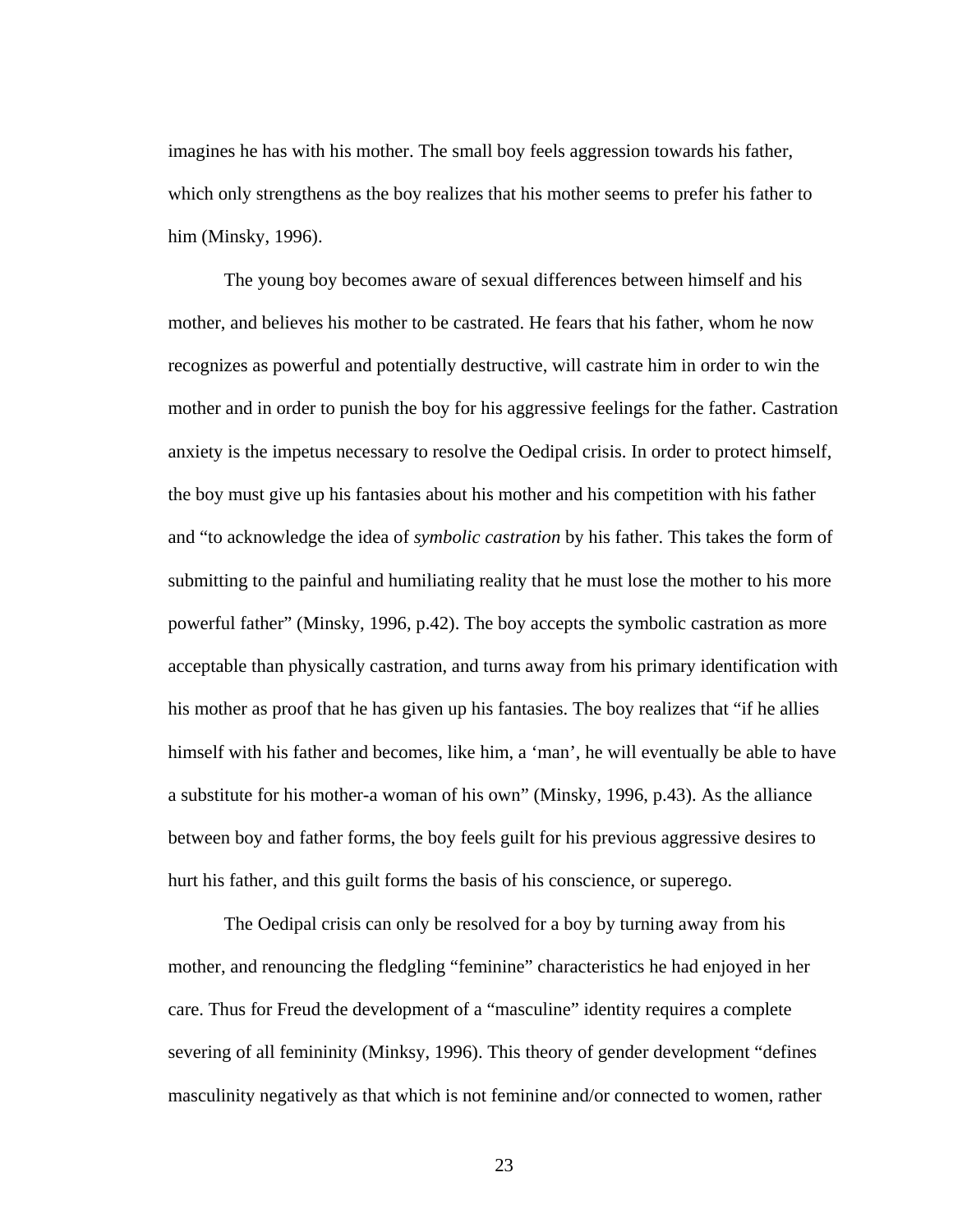than positively" (Chodorow, 1978, p. 174). Instead of defining masculinity in terms of what it is, the Oedipal theory forces boys to define masculinity in terms of what it is *not*, by contrasting it with femininity. The Oedipal crisis is a rigid theory of gender development that does not allow men to incorporate such traditionally "feminine" characteristics such as caretaking and nurturance into a masculine identity. Thus a man who has successfully navigated the Oedipal crisis by disavowing feminine traits may not be able to integrate the role of a primary caregiver into his masculine identity.

Freud's theory assumes that the child is raised primarily by his mother. If a male child is cared for by his father during the pre-Oedipal and Oedipal years, and thus does not view caregiving actions as feminine, perhaps it would be acceptable to the child to be a primary caregiver as an adult. Thus there may be a link between how much a male child views childcare activities as feminine, and how the child is able to integrate caregiving into his adult sense of masculinity. It is possible that men who are primary caregivers as adults had fathers who were active participants in childcare activities. It is also likely that fathers who are primary caregivers did not internalize caregiving activities as feminine. *Reshaping of Men's Identities* 

 Michael Diamond's (2004) theory of gender identity rejects Freud's notion that boys must disavow femininity in order to be masculine. Diamond believes that boys must integrate and internalize aspects of both mother and father in order to develop a sense of masculinity. The quality of attachment to the mother affects the boy's ability to internalize feminine aspects, as does the quality of the boy's relationship to his father in the pre-Oedipal years. When a boy has successfully internalized aspects of both parents, his gender identity is fluid and is able to evolve over the lifespan.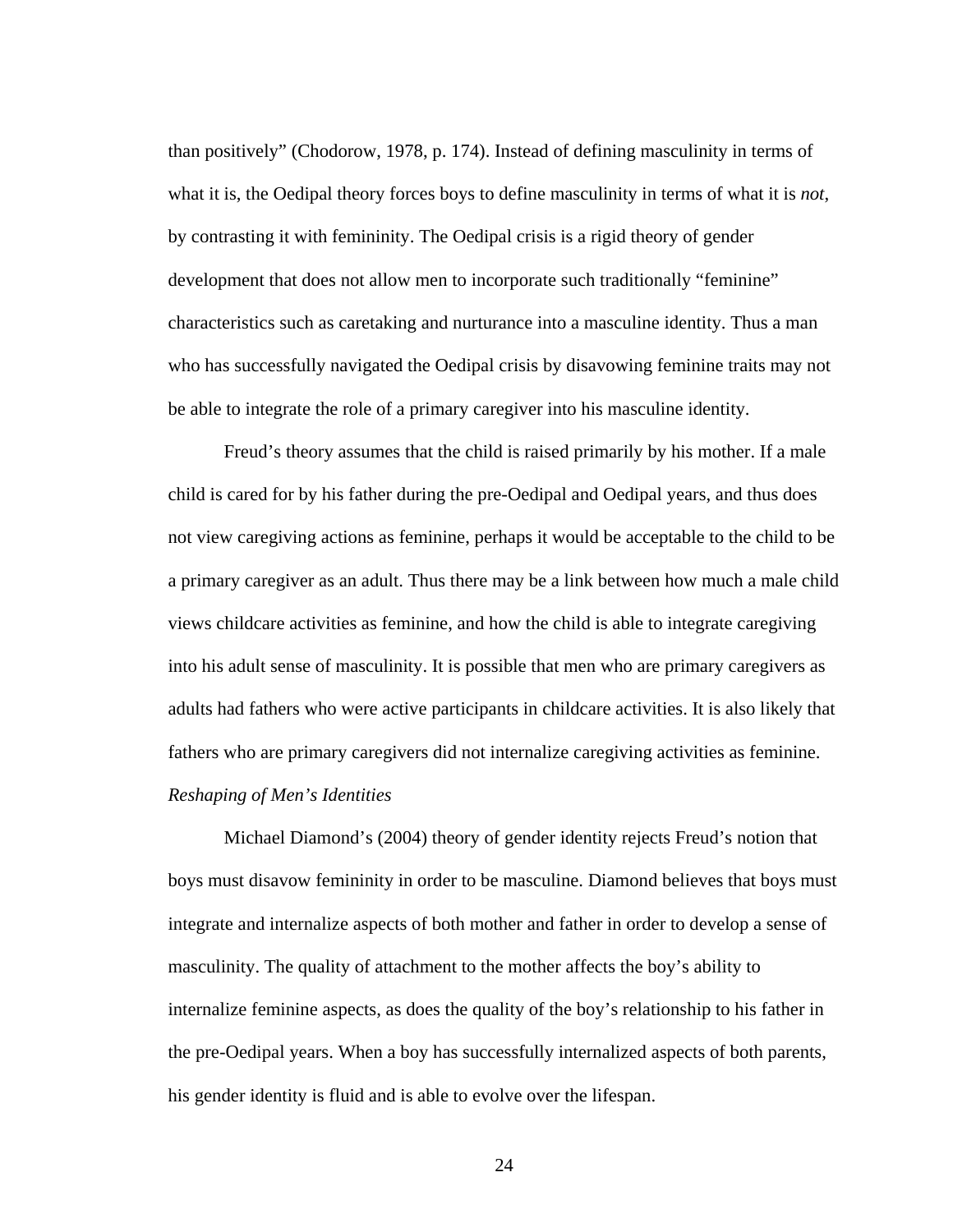Traditional gender theories posit that boys must turn away from their mothers toward their fathers at a young age in order for a healthy masculine identity to be formed (e.g. Minsky, 1996). The shift from a dyadic relationship between mother and son to a triadic relationship that includes the father requires the boy to separate from his mother to align with the father. During the shift the boy must give up his primary identification with his mother and "disidentify" (Diamond, 2004, p.359) with all that is feminine in order to identify with the masculine imago offered by the father.

 Diamond views the above-mentioned trajectory as a failure of healthy gender development because its absolute repudiation of femininity denies a man's capacity for caretaking and nurturance. Diamond believes that that disidentification and disavowal of the feminine is, in fact, a defensive stance that serves to protect the boy from the feelings of loss associated with separation from his mother. Diamond states, "when this defensively based dis-identification (and counteridentification [with the father]) occurs, pathological rigidity commonly results. It is evident in the severity of the superego and in the lessened cohesiveness and fluidity of the boy's sense of maleness" (Diamond, 2004, p.362). Hence a boy who disidentifies with his mother in order to become masculine does not develop a flexible gender identity, and must deny nurturing or caretaking aspects of himself.

 Diamond theorizes that male gender identity development begins with the internalization of characteristics of the primary caregiver, whom he assumes to be female. Through the internalization process, characteristics of people "become internal objects and, in fact, an internal relationship is substituted for an external one" (Diamond, 2004, p.366). Thus characteristics of others are taken in and woven into one's personality. The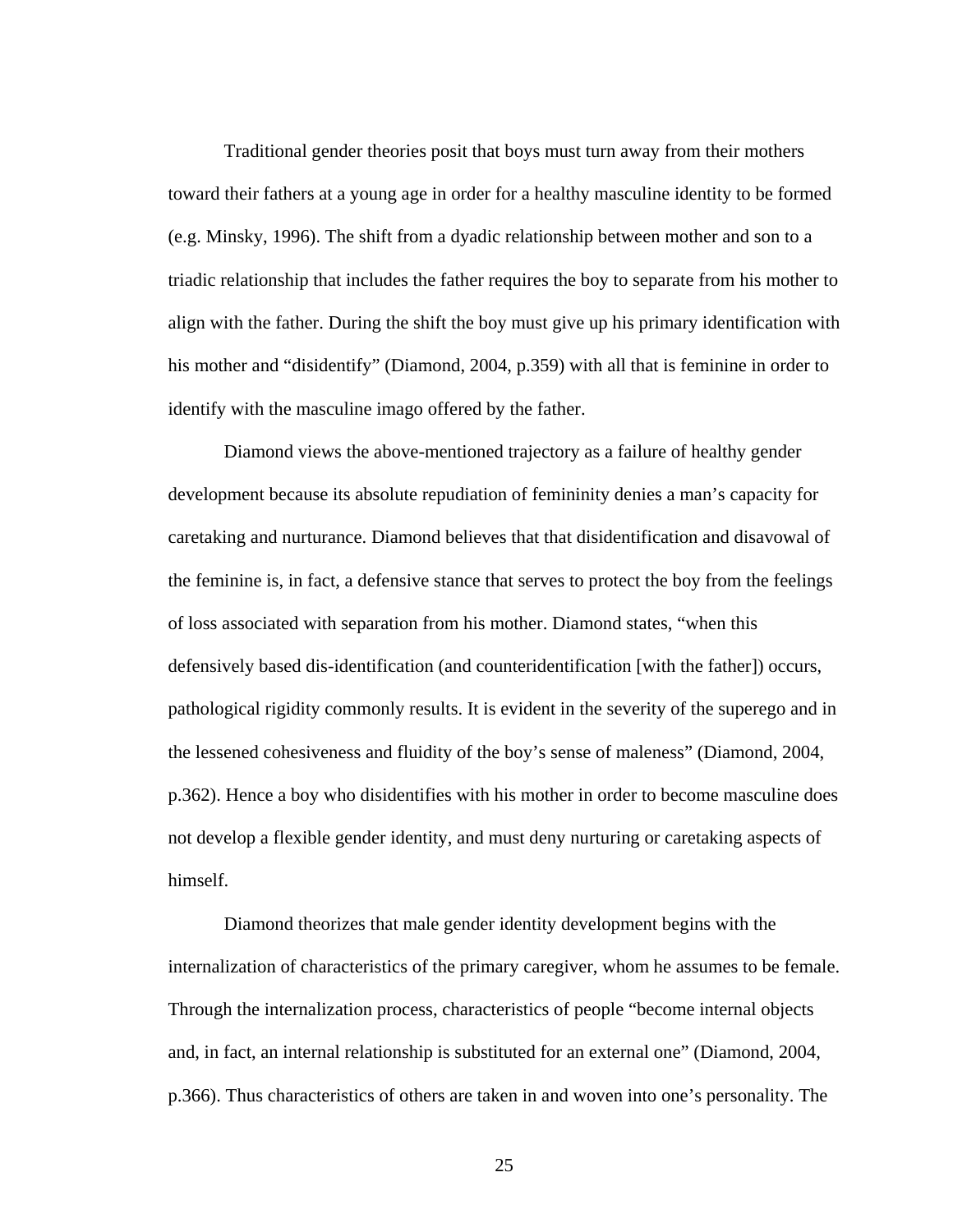most complex and mature level of internalization is identification, a process by which the internalized characteristics of others become integrated into one's core identity. Diamond believes that in the pre-Oedipal years, a boy internalizes and identifies with aspects of both father and mother, but primarily of the mother, who is the primary caregiver. Thus by the time the boy moves from his dyadic relationship to a complex triadic relationship, he has already integrated feminine aspects into his personality. In fact, the boy is able to separate from his mother enough to include his father only because he has internalized aspects of his mother-thus the separation is not equated with loss. Diamond (2004) argues that the internalized aspects of the mother remain with the boy throughout his life span, thus allowing him to recognize as part of himself caregiving tendencies.

 While the boy internalizes nurturing aspects of his mother, he also internalizes "a core, enduring sense of his mother's relating to him as a male person of the opposite sex" (Diamond, 2004, p.365). That is, the mother must acknowledge her son's gender and relate to him as a male child. Diamond states that "a small boy's internalization of a secure masculine gender identity is strongly impacted by his mother's ability to perceive and endorse him as a male person, both objectively and subjectively" (2004, p.367). The mother's ability to support the boy's gender is based on her own beliefs and internalizations about men and masculinity, as well as her relationship with the boy's father. A mother's ability to support her son's maleness facilitates the boy's ability to internalize a triadic relationship and to incorporate both masculine and feminine aspects into his gender identity.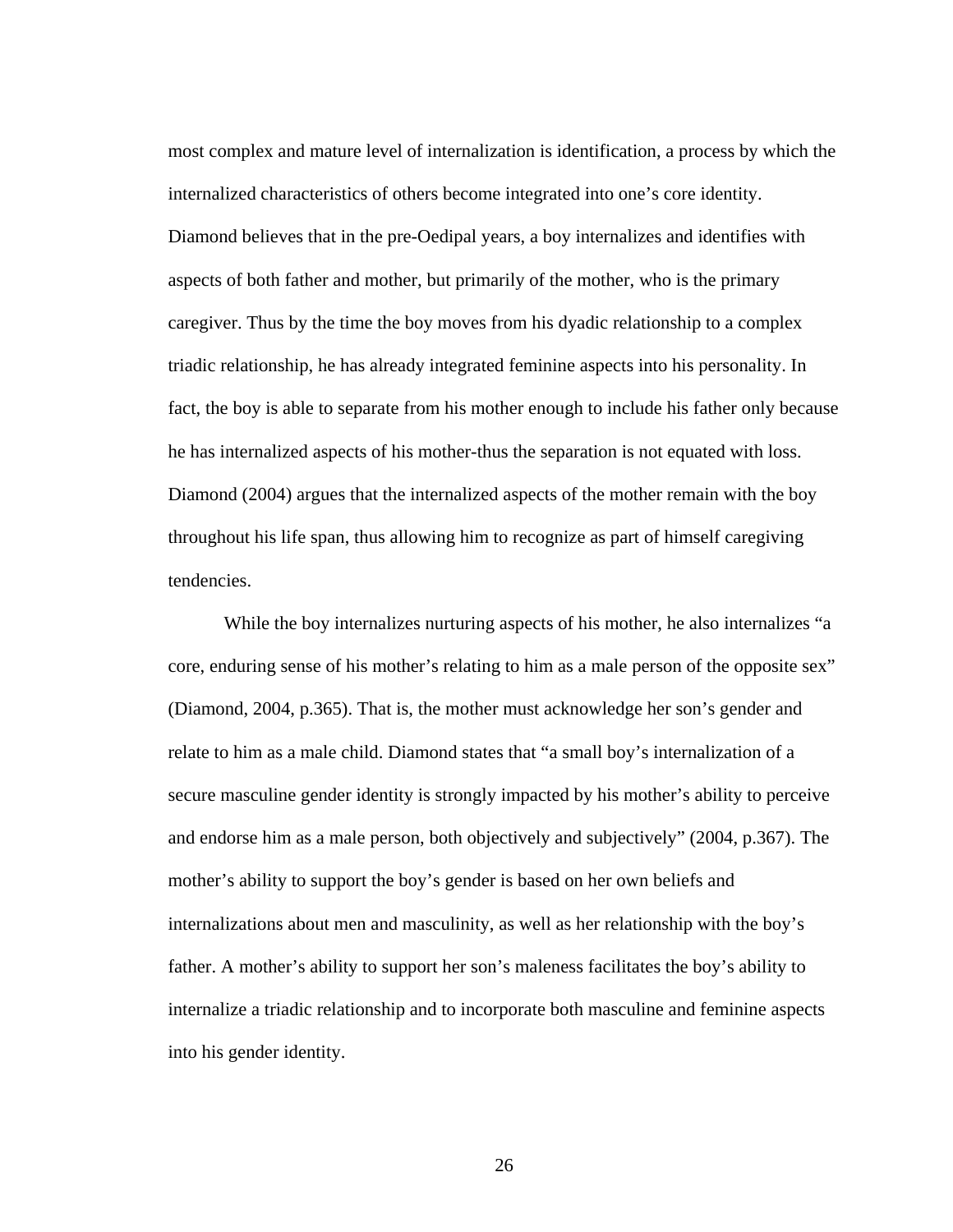Diamond criticizes the notion that boys must repudiate feminine traits in order to be male – such a rejection of femininity leads to the development of a rigid, lopsided gender identity that cannot integrate traits associated with caregiving. While Diamond acknowledges that boys do tend to turn from their mothers in favor of their fathers, he believes that boys are not separating from their mothers as a way of rejecting femininity, but rather learning to negotiate triadic relationships. Diamond believes that by the time a boy starts to align with his father, he has identified with maternal traits that have become part of his core identity. Thus the boy accepts nurturance and caregiving as part of his personality. The participants in this study may have gender identities that allow for and accept as masculine the caring for small children.

# *Nancy Chodorow's Theory of the Reproduction of Mothering*

Though Diamond's theory of gender development is much more flexible than Freud's and allows for the integration of caregiving characteristics in a boy's sense of masculinity, it still assumes that boys are being raised by their mothers. Nancy Chodorow (1978) believed that there are inherent asymmetries in the way that women raise girls and boys, which contributes to what she called "the reproduction of mothering" (p.7). Women raise daughters to become mothers – and thus primary caregivers – while they raise sons to be on the edges of childcare. Chodorow posited that the pattern of girls as caregivers and boys as non-caregivers is solidified by the time that children resolve the Oedipal crisis.

Chodorow (1978) argued that "the contemporary reproduction of mothering occurs through social structurally induced psychological processes. It is neither a product of biology nor of intentional role-training" (p.7). That is, women do not mother simply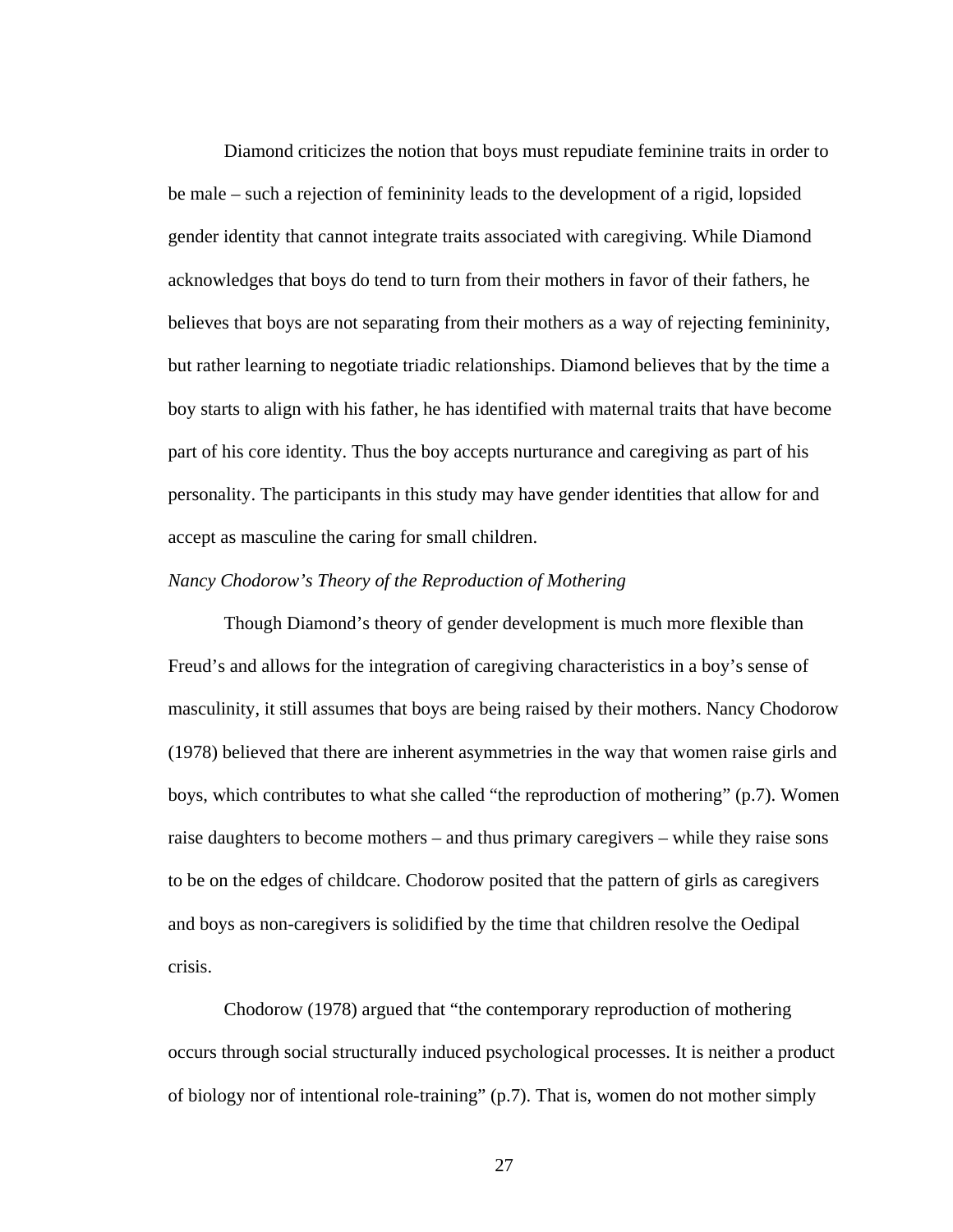because they have the ability to carry and nurse infants, or because they were told from a young age that a woman's job is to mother. Rather, women mother because of the nature of their pre-Oedipal and Oedipal relationship with their own mothers.

Chodorow (1978) did not dismiss the Oedipal crisis as false, but saw inherent gender differences in the theory that Freud ignored. Chodorow argued that the primary importance of the Oedipal stage is "in the constitution of different forms of 'relational potential' in people of different genders" (1978, p.166). That is, girls and boys come out of the Oedipal stage with different ways of relating to others based on their experience in the Oedipal stage. Girls emerge from the Oedipal stage with an ability to navigate triangular relations and "with a basis for 'empathy' built into their primary definition of self in a way that boys do not" (Chodorow, 1978, p.167). Boys resolve the Oedipal crisis by turning away from their mothers, repressing the love they felt for her, and by acquiring a masculine gender identity that disavows that which is associated with femininity.

Freud himself noted that girls enter the Oedipal crisis later than boys, which Chodorow believes stems from basic parenting asymmetries. Women are likely to view their daughters as similar to themselves, thus prolonging the period of primary identification between the mother and daughter. "Because they are the same gender as their daughters and have been girls, mothers of daughters tend not to experience these infant daughters as separate from them in the same way as do mothers of infant sons" (Chodorow, 1978, p.109). Thus girls raised by mothers are likely to experience a long pre-Oedipal period in which they identify primarily with their mothers because the pre-Oedipal period gets perpetuated by their mothers' identification with the daughters. When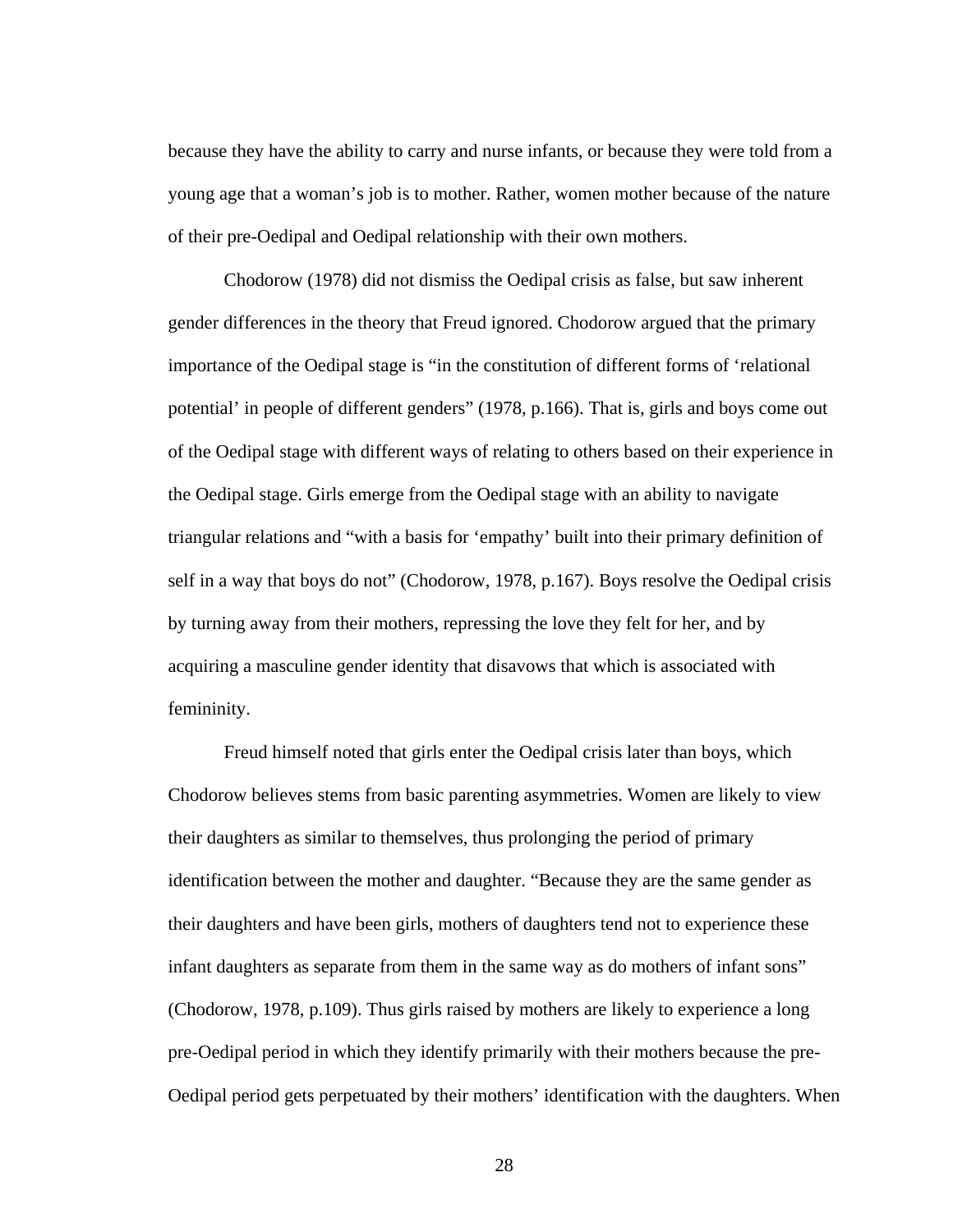a girl does enter the Oedipal crisis, she does not need to give up her primary identification with her mother to resolve it. She needs only to recognize her own heterosexuality to navigate the Oedipal stage, and can maintain her identification with her mother, who is her gender role model. Thus girls come out of the Oedipal crisis "more open to and preoccupied with those very relational issues that go into mothering-feelings of primary identification, lack of separateness or differentiation, ego and body-ego boundary issues and primary love not under the sway of the reality principle" (Chodorow, 1978, p.110). Girls are not pushed away from their mothers or required to align with their fathers and thus can remain close to their mothers after the Oedipal crisis, which prolongs the period of closeness between mother and daughter and contributes to the reproduction of mothering. Thus the daughter's internalizations of her mother and mothering in general remain constant because she is not required to renounce them.

For boys, however, the pre-Oedipal and Oedipal stages look different. Just as Diamond (2004) believed that it is necessary for a mother to relate to her son as a gendered opposite being, so too does Chodorow (1978) stress the significance of the gender difference between mother and son. Mothers raising sons do not view their sons as similar to themselves, and thus do not prolong the pre-Oedipal period. Rather, mothers relate differently to their sons than they do to daughters. "Sons tend to be experienced as differentiated from their mothers, and mothers push this differentiation" (Chodorow, 1978, p.110). Thus the mother's recognition of the son as an "other" contributes to the early onset of the Oedipal stage.

While Chodorow agrees with Freud that a boy in the Oedipal crisis turns away from his mother to identify with his father, she posits that it is that very resolution that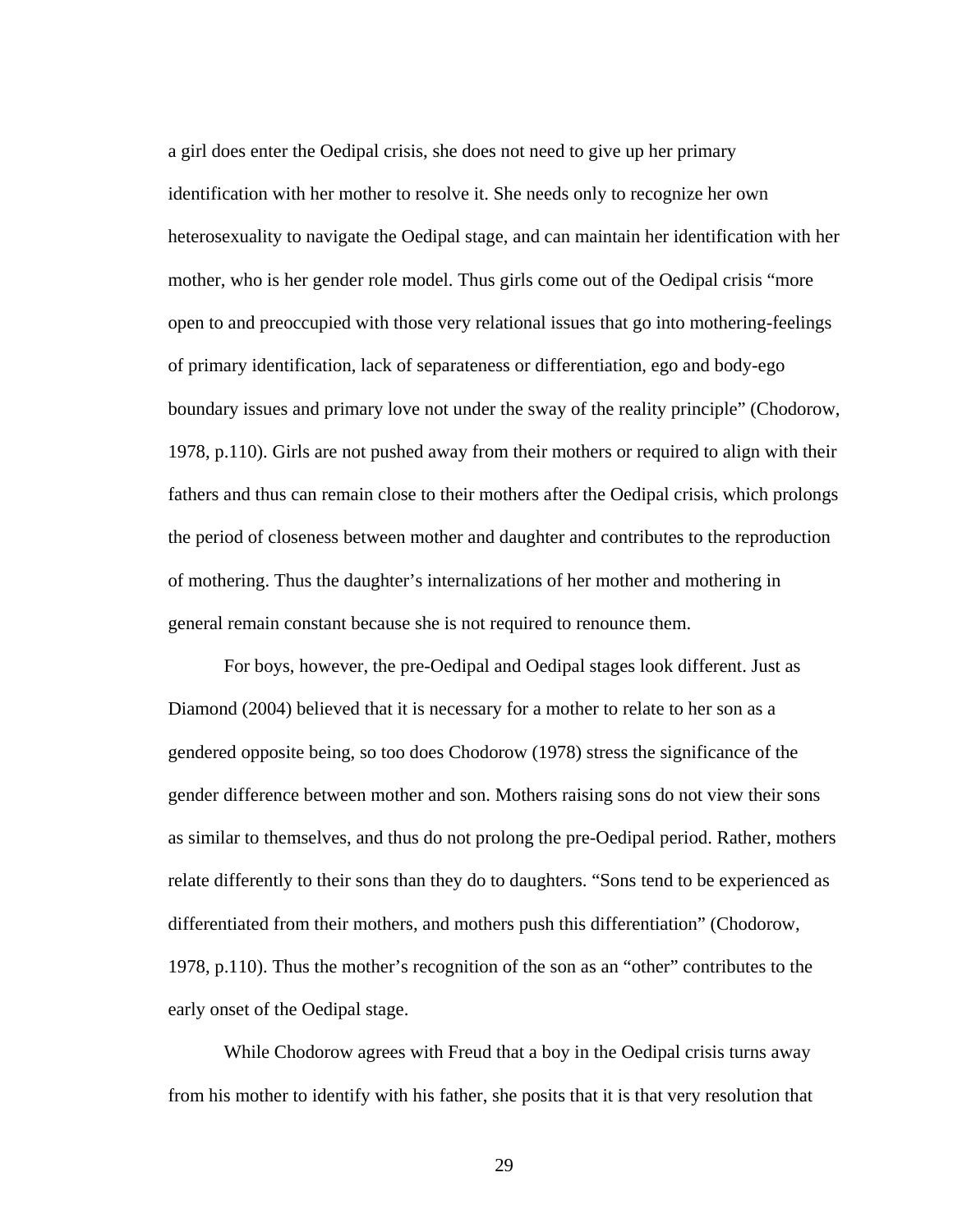contributes to the reproduction of mothering. While Freud believed that the primary purpose of the Oedipal stage for the boy is the development of a male gender identity, the identity he forms is rigid and defined in terms of not-feminine. A boy who resolves the Oedipal crisis by disavowing his mother and femininity in general must repress his love for his mother and give up his primary identification with her. Chodorow (1978) claimed that boys, because they are pushed into the Oedipal crisis by their mothers and then must resolve the crisis by turning away from their mothers, are able to differentiate themselves more completely than girls. "Boys come to define themselves as more separate and distinct, with a greater sense of rigid ego boundaries and differentiation. The basic feminine sense of self is connected to the world, the basic masculine sense of self is separate" (Chodorow, 1978, p.169). Thus the masculine identity of which Freud wrote, and which Chodorow concluded arose from sons who were raised by mothers is one in which connectedness and affect is defensively repressed or denied (Chodorow, 1978).

Chodorow's theory of gender development does not allow for the development of a male gender identity that includes traits associated with caregiving, such as connectedness. Thus for men who do engage in primary caretaking, it may be that they did not separate or differentiate completely, or did not deny or repress their ability to connect to others.

The next section of this chapter addresses research on fatherhood in the U.S., beginning with areas that were first of interest to researchers, and following with current research on fathers who are primary caregivers.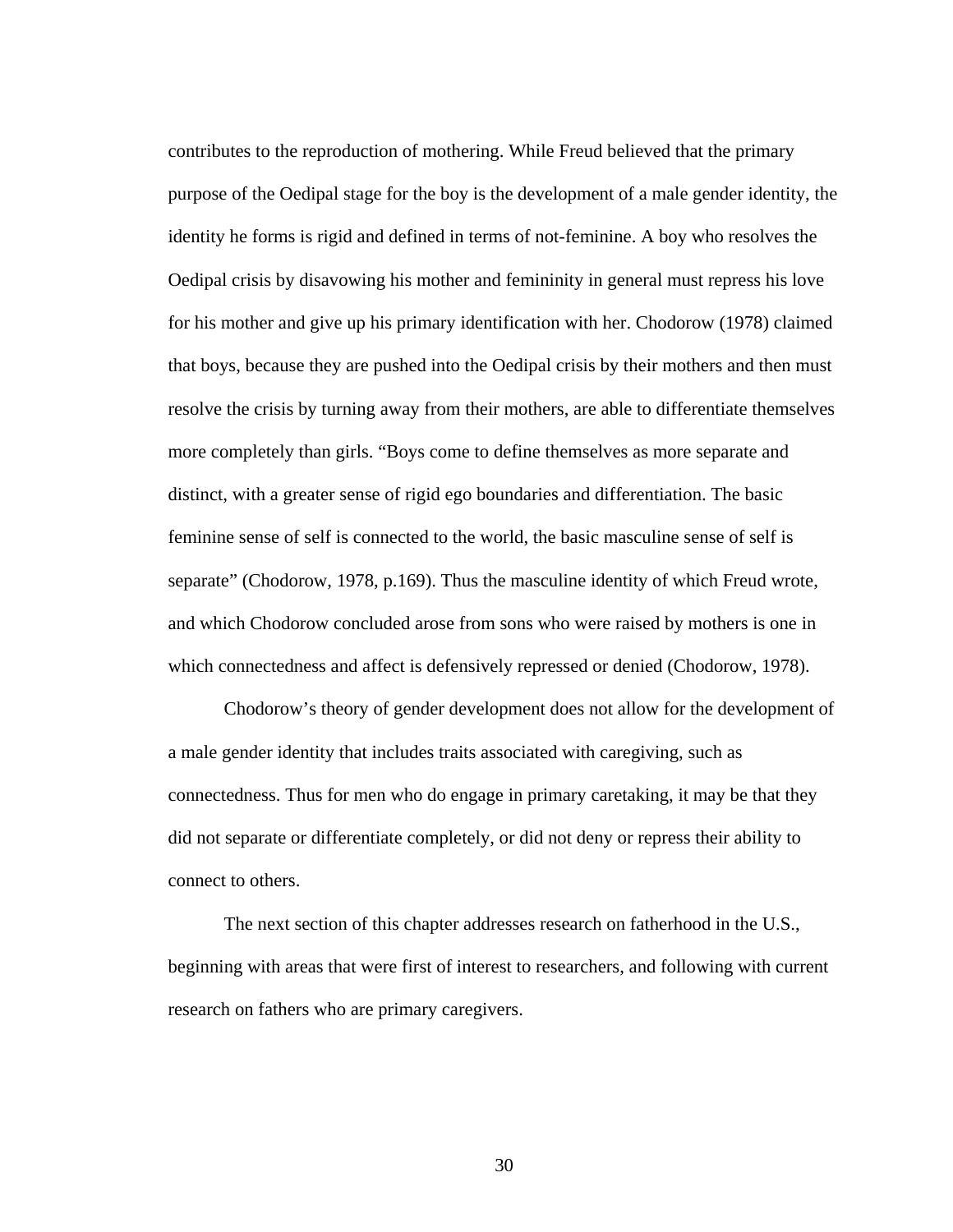#### *Research on Fatherhood*

#### *An Historical Context*

Some of the first research studies on fathers as caregivers were conducted approximately thirty years ago, when the role of fathers began to shift from supportive to active. Current research on fathers is mostly limited to outcome-based studies that examine such topics as: fathers' participation in childcare activities in the home to determine what type of caregiving activities fathers are most apt to do (Atkinson, 1987); factors that contribute to fathers assuming primary caregiving status (National Institute of Child Health and Human Development, 2000; Russell in Lamb, 1999); factors that are associated with paternal sensitivity to children (NICHD); and effects on children of highly participant fathers (Russell in Lamb, 1999). Absent from the literature are studies that explore how primary caregiving fathers view their role as father, and how their gender identities have either evolved or remained constant to integrate the role of primary caregiver into their sense of masculinity.

 The 1970s and 1980s saw a substantial body of research on fathers. As middleclass women forewent domesticity and housewifery for careers, men's role as fathers came under scrutiny. Atkinson (1987) conducted a study to research fathers' participation in family day care. Questionnaires were given to 39 mothers and 24 fathers from 40 different families to explore childcare activities performed by both parents. Participants rated 13 items related to childcare activities and 13 items related to parental needs on a scale of 1 to 6, with 1 representing that no needs had been met and 6 representing all needs being met. Atkinson found that childcare activities were generally split down traditional gender lines, with mothers providing physical care and religious training,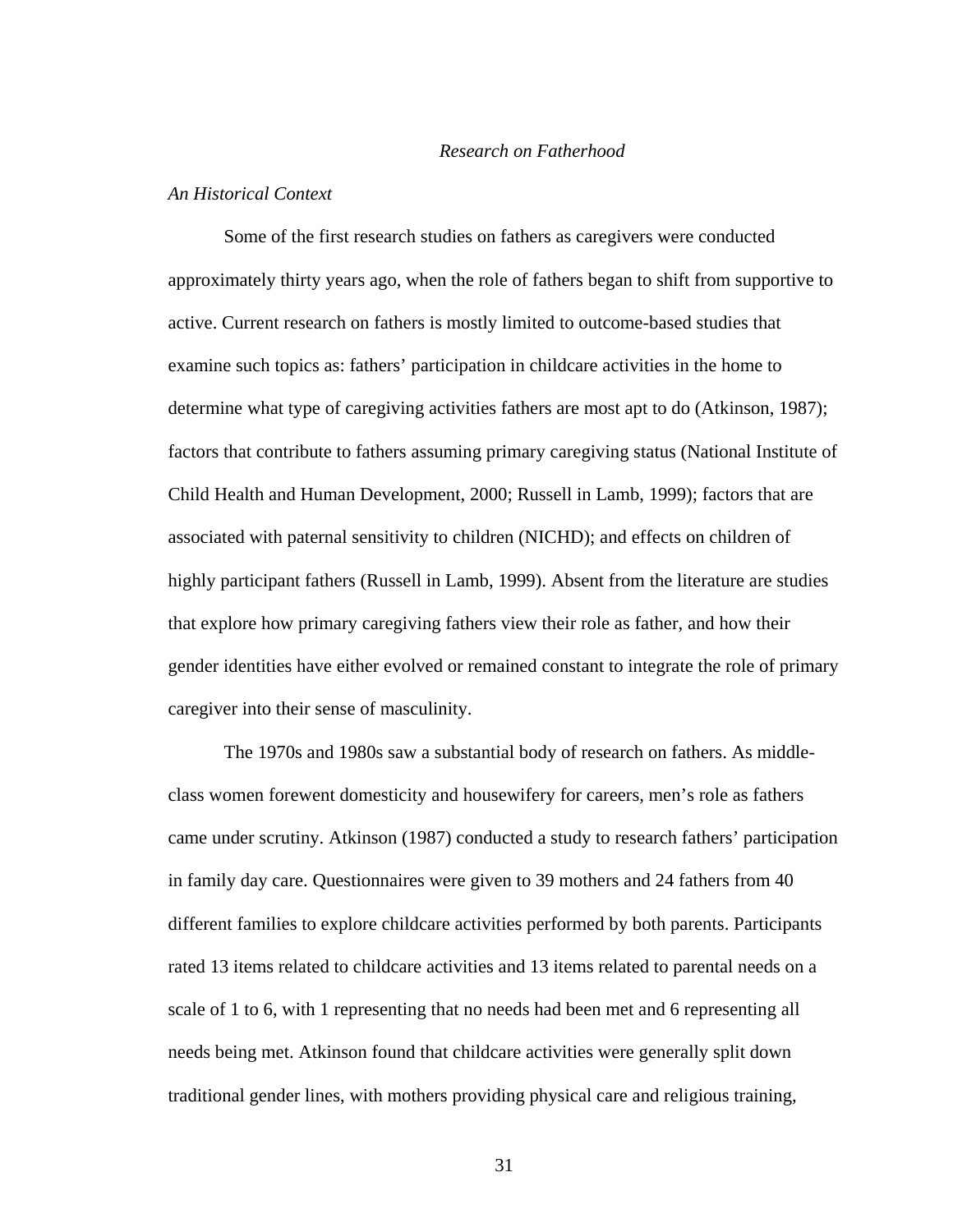while father provided discipline and financial support. Fathers reported high levels of participation in their children's lives and a wish for increased participation. They also reported that childcare activities in their families were performed equally between partners. Mothers, however, reported that they had primary caretaking responsibilities and indeed no evidence was found that fathers in this study provided primary caretaking responsibilities.

Differences in judgments and beliefs about caretaking roles perhaps account for the discrepancy in reports from fathers and mothers. Fathers perhaps judged their involvement based on traditional views of childcare or based on a low level of father involvement, while mothers may have judged paternal involvement in comparison with their own level of participation in childcare activities (Atkinson, 1987). However, the willingness of fathers to participate and their expressed desire for increased participation suggests that the participants have male gender identities that accept and embrace childcare tasks. Interestingly, the male participants performed traditionally male duties, such as disciplining the children.

#### *Current Research on Fathers as Caregivers*

 Much of the current research on fathers who are active caregivers also focuses on outcome-based studies*.* The National Institute of Child Health and Human Development (2000) conducted a study that examined both factors that contribute to fathers engaging in childcare activities and factors that contribute to paternal sensitivity to children. Justification for the study was that "scholarship on fathering has coalesced around the idea that fathering is multifaceted and multidetermined, that fathering tends to be more sensitive to contextual factors than mothering" (NICHD, 2000, p.200-201). An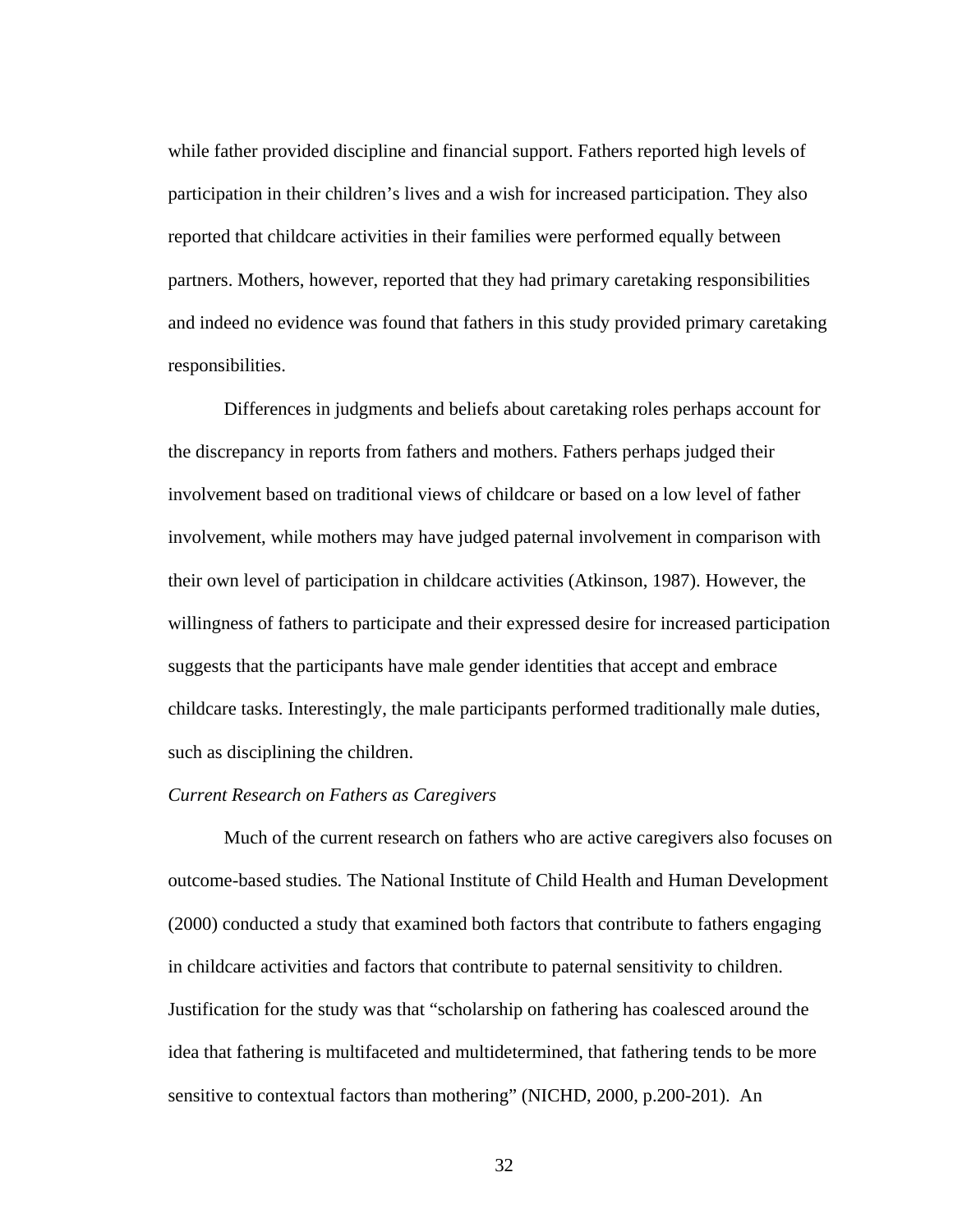assumption of this study is that fatherhood is still an option for men, and that men choose the level of involvement that they have with their children. This study thus also assumes that mothers are the primary caregivers, despite the fathers' participation in childcare activities.

 The study sought to ascertain whether characteristics of the children (such as age, gender, birth order, temperament), sociodemographic factors (such as employment hours and income of father, father's ethnicity) and characteristics of the fathers (such as attitudes about child-rearing and marriage, general adjustment and satisfaction with life) predicted paternal involvement in childcare activities and paternal sensitivity to children. Likewise, it studied whether characteristics of the mother affected paternal involvement and sensitivity. Finally, the study examined whether associations between the predictor variables (i.e., characteristics of the children, sociodemographic factors and characteristics of the father) and the fathers' involvement were affected by maternal employment levels.

 Several hypotheses were made: Fathers would be more involved with sons than daughters; fathers who are happier and better adjusted would be more involved and more sensitive to their children than unhappier or less adjusted fathers; fathers who hold traditional beliefs about the division of labor and child-rearing would be less involved and less sensitive to their children than fathers who have nontraditional beliefs; fathers who are employed for less hours would be more involved than fathers who were employed for more hours; positive perceptions of the partners' relationship would result in more involvement and more sensitivity to children; and, fathers who had a positive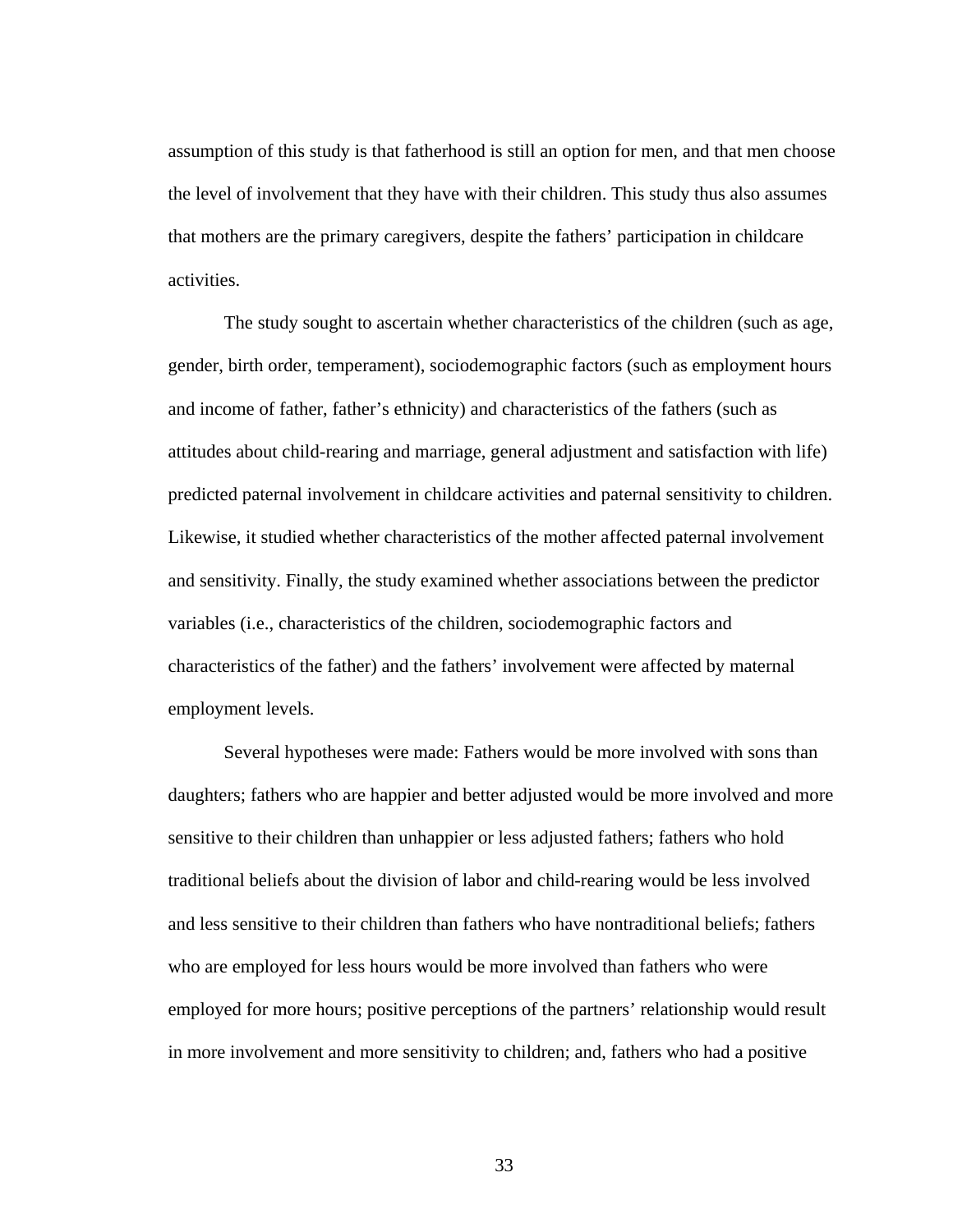view of maternal employment and who had partners who worked more hours would be more involved than fathers who held negative views of maternal employment.

The study examined two aspects of fathering separately – the level of engagement in childcare activities, and the quality, or sensitivity fathers showed their children. All fathers who participated worked at least part-time, while 53% of the mothers worked fulltime, 23% worked part-time and 24% did not work. In order to measure the fathers' childcare responsibilities, fathers were contacted four times – when their children were six months, fifteen months, twenty four months and thirty six months old. At these times, fathers filled out questionnaires that inquired about the fathers' own "personality, attitudes, beliefs, relationship with their partner, and involvement in caregiving activities" (NICHD, 2000, p.205). Mothers were also given questionnaires to complete, which concerned their "personality, attitudes, beliefs, family demographics, financial resources, child temperament, and their relationship with their partner" (NICHD, 2000, p.205). The mothers were also contacted every three months to answer questions about their partner's and their own employment hours. In order to measure paternal sensitivity to children, a small subset of fathers was videotaped playing with their children at ages six months and thirty six months. Sensitivity was measured by how attuned and responsive to the needs of the child the father was able to be, and how often the father impinged on the child by controlling or directing the child's activities.

 The most noteworthy result of the study is that there was no single predictor variable of either paternal involvement or paternal sensitivity to children. Paternal involvement with childcare and paternal sensitivity were predicted by different factors for different families. Some general findings included fathers being more involved in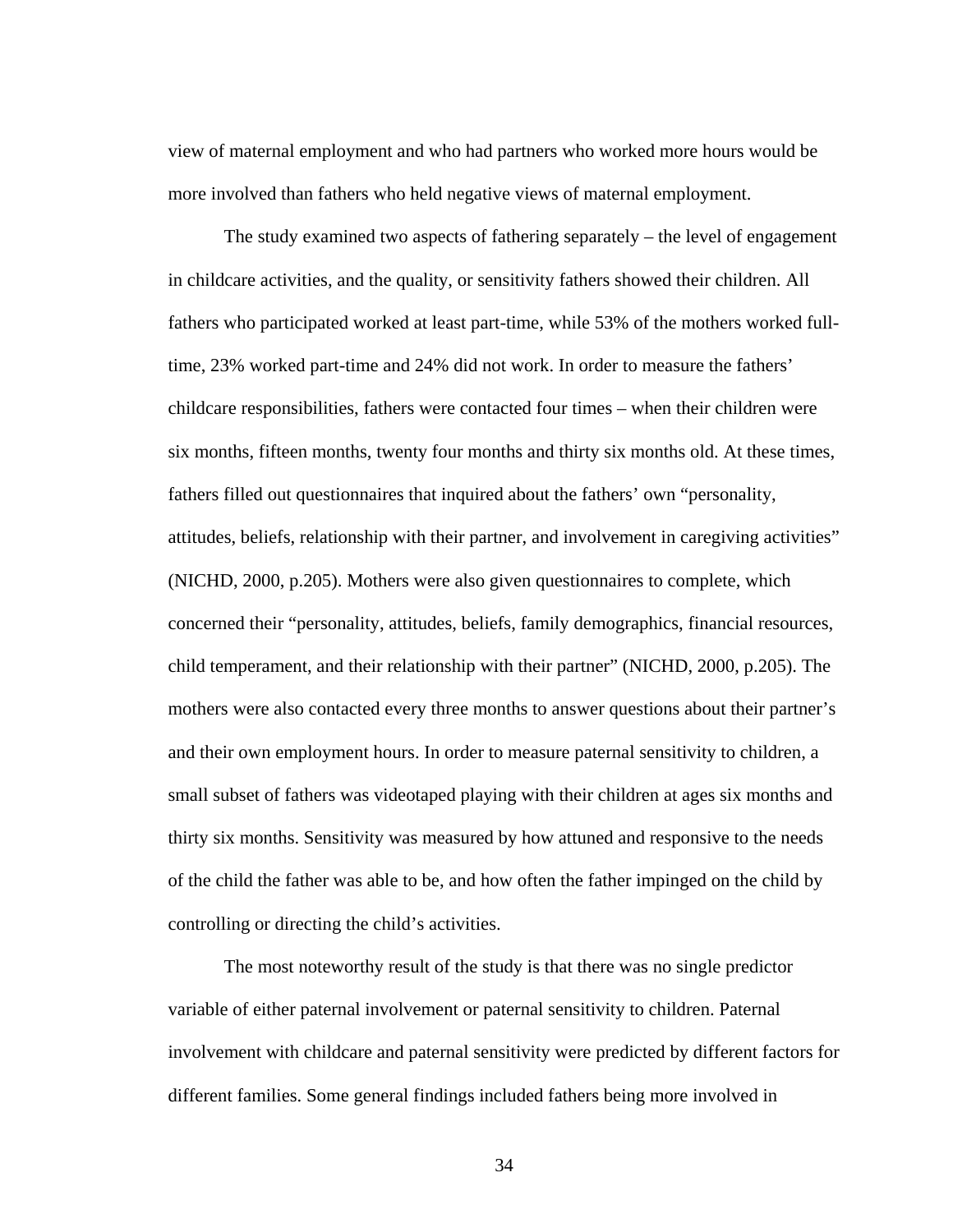caretaking when they worked fewer hours and their partners worked more hours; when fathers and mothers were younger; when the fathers had positive personalities; when the child was a boy; and, when mothers reported high levels of marital intimacy. In general, fathers were more sensitive to their children when fathers had less traditional beliefs about child-rearing; when fathers were older; and, when fathers reported more marital intimacy. Mothers' employment did not affect paternal involvement in childcare activities.

 The NICHD study attempted to explain factors that predicted paternal involvement in childcare. The hypotheses that the researchers made in their study include many stereotypes about fatherhood (i.e., that fathers would be more involved with sons than daughters), and also suggest that the researchers assumed that the commitment that men have to the daily care of their children is less than that of their wives. The researchers assumed that fatherhood is conditional or circumstantial – a father may be a caregiver if the child is of a certain age or gender, or if the father himself is of a certain age or ethnicity. Another assumption is that the factors that contribute to primarycaregiving fathers are mainly environmental or external factors. The researches assumed that men do not want to be primary caregivers for their children. Though the questionnaires that the couples filled out included questions about personal beliefs, little was reported in the findings about the weight of those values of the participants. Nothing was reported in the findings about how the fathers' beliefs about childrearing shaped their views of their role as fathers.

 Russell (1999) reviewed research studies conducted in the 1980s and 1990s on primary caregiving fathers and found eight possible antecedents to fathers becoming the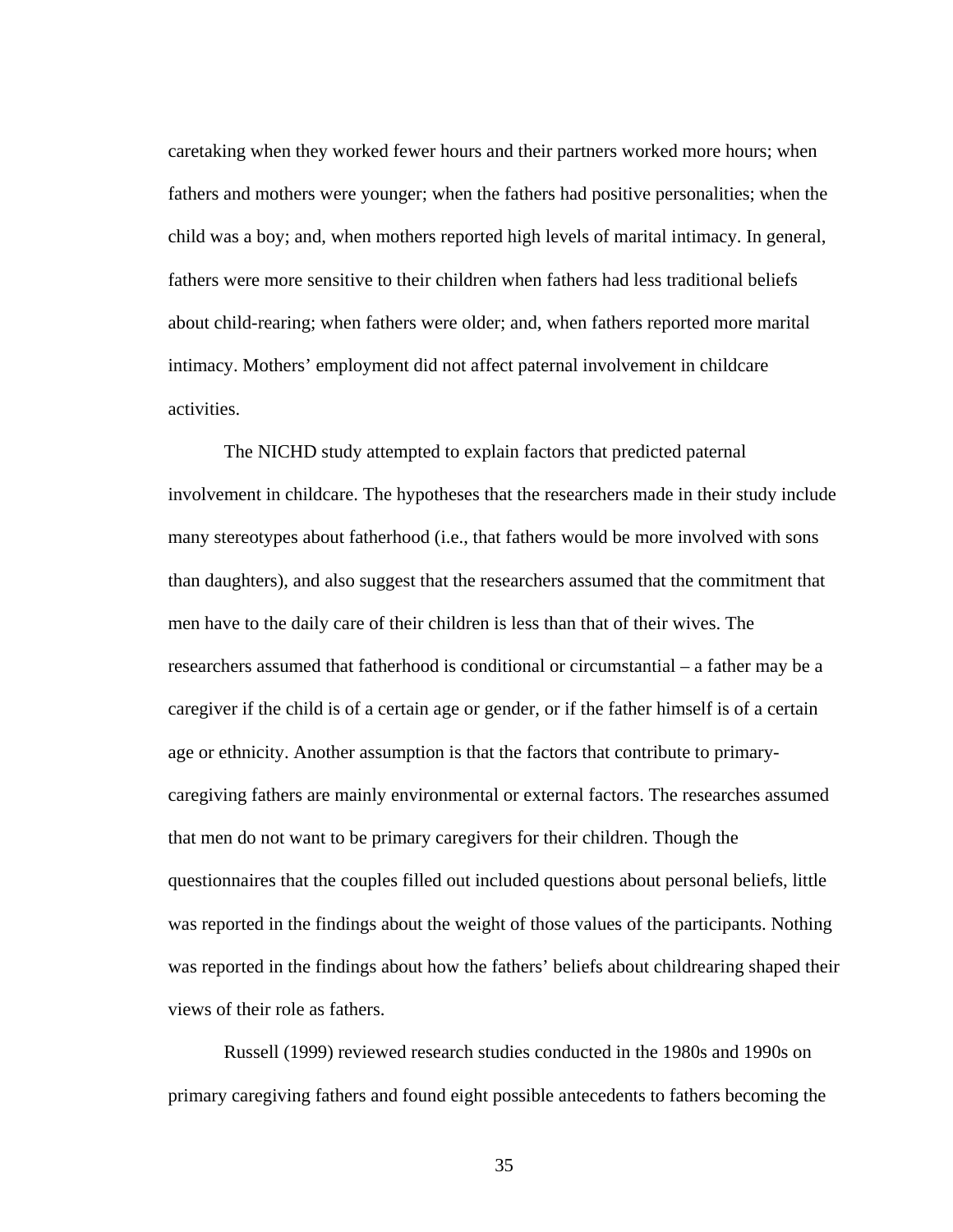primary caregivers: 1) explanations of parents; 2) characteristics of both children and families; 3) views on childcare responsibilities; 4) early childhood experience of fathers; 5) fathers' personality traits; 6) perceptions about competence; 7) parental potential for employment; and 8) the marital relationship.

 Russell (1999) found four principal explanations that families gave for choosing a primary caregiving father: the father was unemployed; the mother had a greater earning capacity than the father and thus having the father stay at home resulted in the greatest economic benefit to the family; career factors for both parents, such as the mother being highly invested in her career and the father having little interest in a career or job; and, egalitarian views on childcare responsibilities and division of labor in the home.

 Russell's (1999) review showed only that the gender of the child(ren) was not a factor in fathers becoming primary caregivers. There were no other conclusive characteristics of either the family or the children that were antecedents to fathers becoming primary caregivers.

 With regard to childcare beliefs, most families valued parental care of children over daycare centers. Families in which the father was the primary caregiver believed that childcare is the responsibility of the parents. Parents rejected the stereotypes that fathers are incompetent caregivers.

 The development histories of the fathers were studied with differing results. There is support for hypotheses that stay-at-home fathers were raised by highly participatory fathers themselves, or conversely, that stay-at-home fathers were raised by fathers who had little involvement in childcare activities.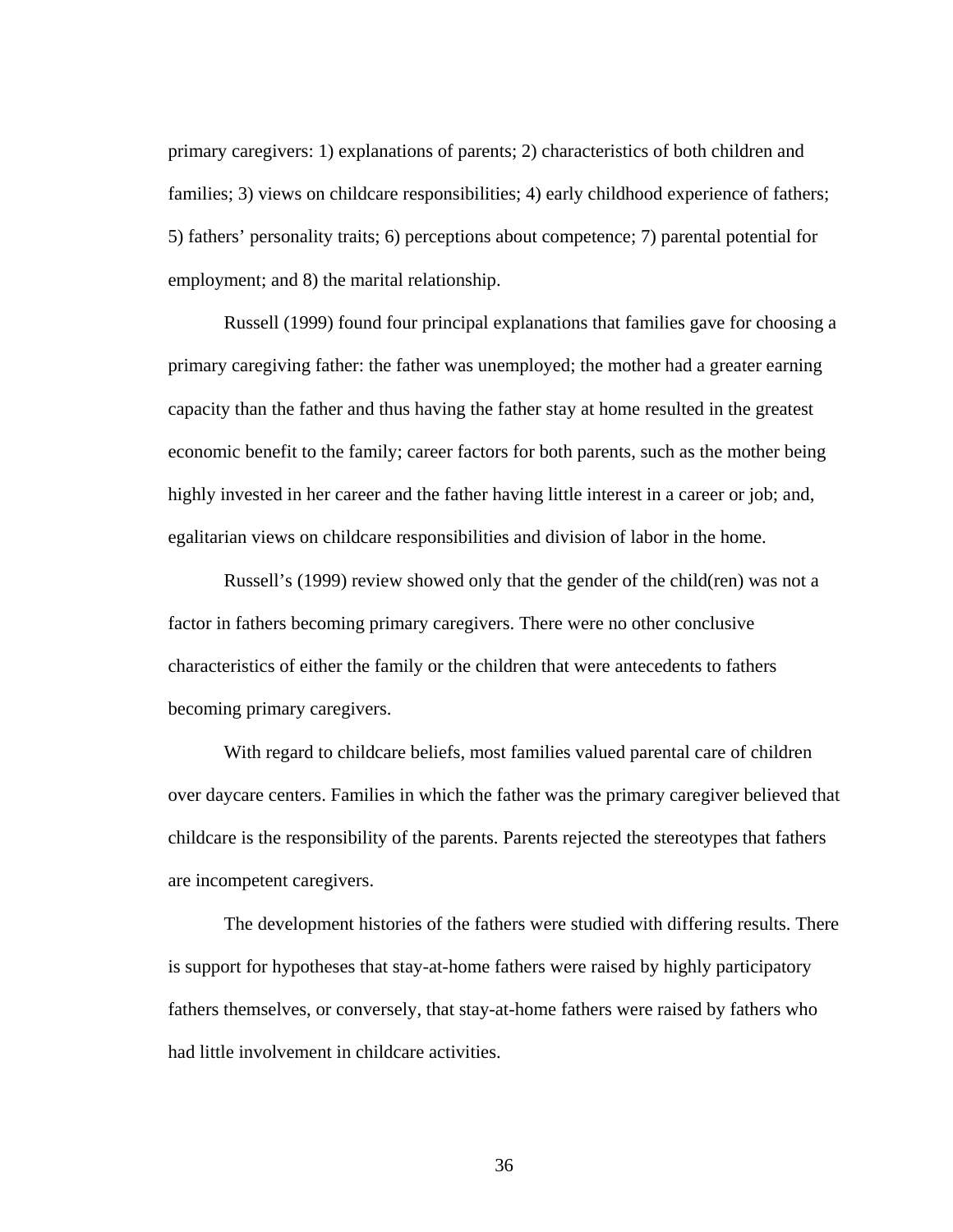Characteristics of the fathers were studied, but Russell (1999) reported that few conclusive results were reported. It is possible that primary caregiving fathers have high self-esteem and value independence. Study of gender role identities revealed that there was no clear cause and effect pattern between primary caregiving fathers' gender identities and their decision to be stay-at-home parents. Russell (1999, p.66-67) stated, "primary caregiving fathers are less career oriented, and therefore are less likely to be constrained by cultural views about breadwinning responsibilities. Again, however, it is not clear whether this belief is an antecedent to or a consequence of" choosing a nontraditional family constellation.

 Findings regarding employment were consistent with regard to mothers. The mothers consistently had higher earning capacities and reported more enjoyment of their jobs than their husbands. The findings with regard to fathers are less clear, although there is an indication that flexible work opportunities and a decreased interest or investment in careers contribute to fathers choosing to become primary caregivers.

 Lastly, the couples' relationships were a possible antecedent, "both in terms of the level of support they give to each other to adopt a nontraditional family pattern and the quality of the couple relationship" (Russell, 1999, p.68). Mothers could provide support to fathers in their role as primary caregivers, and fathers could support mothers in their role as breadwinners. However, there was no clear cause and effect pattern regarding the quality of the marriage and the decision to have the father stay home.

 Russell's review of research studies, while fairly comprehensive, also illuminates the gap in research. Studies do not seek to understand how primary caregiving fathers understand their role as fathers and caregivers, and how fathers feel about being primary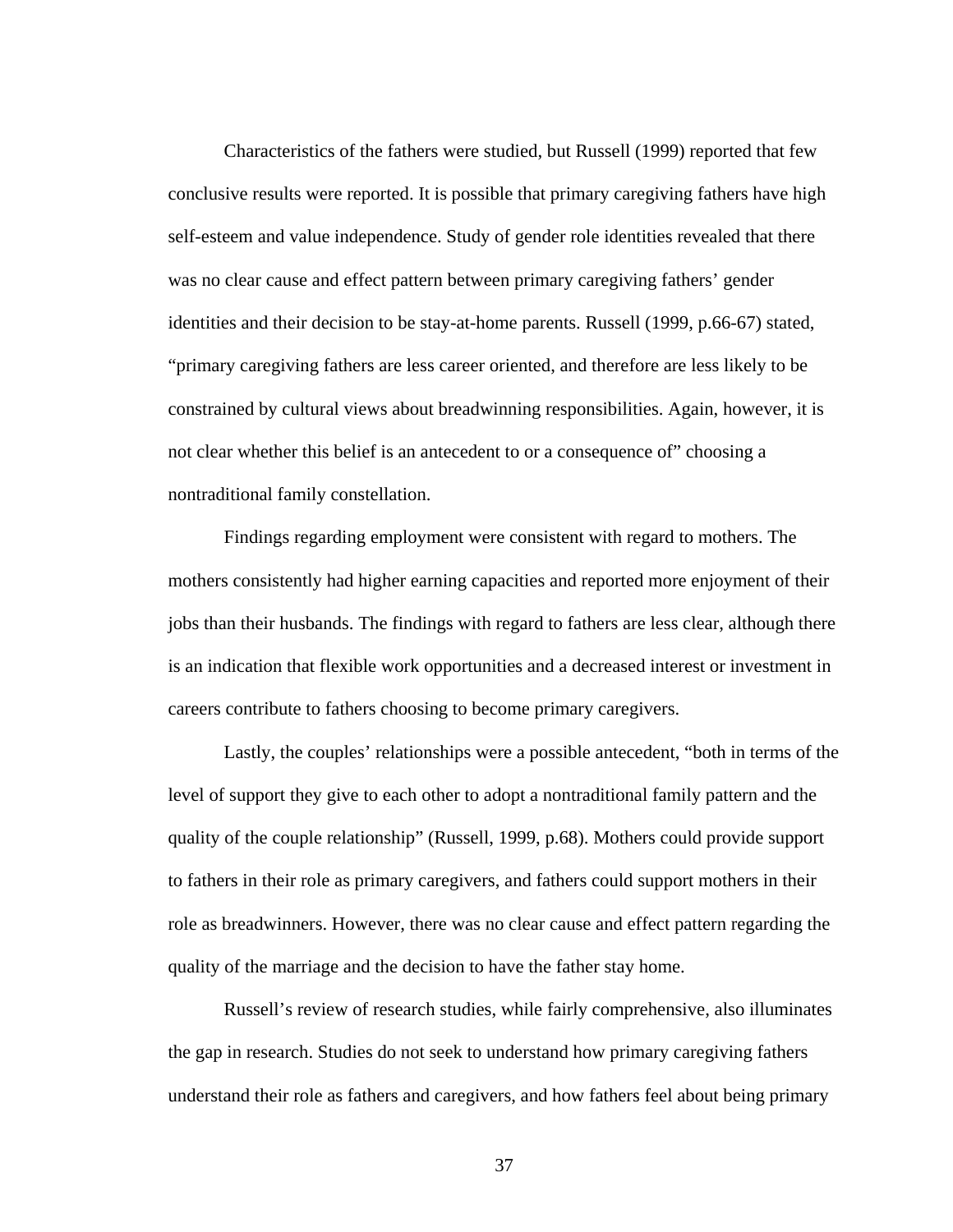caregivers of their children. The studies researched antecedents but largely ignored the experience of the fathers.

#### *Summary*

The first section of this chapter traced the socio-historical shifts in the roles of fathers in the United States. The second section of this chapter reviewed object relations theories, specifically Donald Winnicott's concepts of the "good-enough" mother and the holding environment. The third section of this chapter reviewed various theories of gender development, including Sigmund Freud's Oedipal crisis, Michael Diamond's (2004) theory, and Nancy Chodorow's (1978) theory. Each theory was explored with regard to male gender identity development. Lastly, this chapter addressed past and current research on fathers' participation in childcare activities.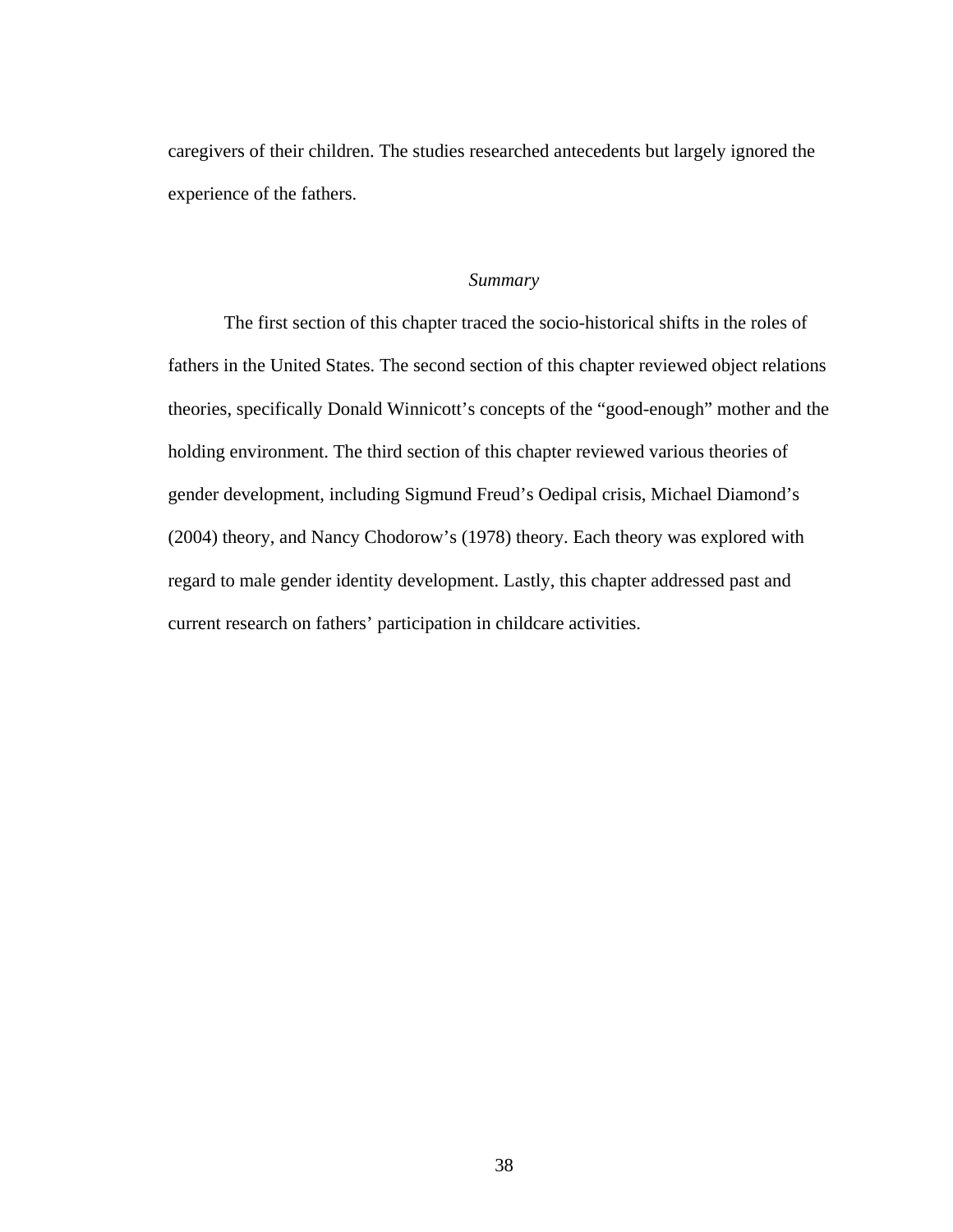### CHAPTER III

#### METHODOLOGY

 This study was an attempt to answer the following question: How do primary caregiving fathers understand their role as father? This study used a qualitative, exploratory design. Flexible methods were used in order to explore fathers' understanding of their role as a primary caregiver. An exploratory study was an appropriate method to use in order to understand a phenomenon from the participants' points of view. A qualitative design was appropriate because of the small number of participants in the study, and because the data-gathering method was relatively unstructured (Anastas, 1999). Semi-structured interviews were used to collect data from twelve primary caregiving fathers. Data were then analyzed thematically.

### *Sample*

Because this study used flexible methods, the sample for this study was a nonprobability sample of convenience (Anastas, 1999). Inclusion criteria for participants were: 1) heterosexual men who are in a committed relationship; 2) fathers who are primary caregivers of one or more child(ren); 3) fathers who have been with the mother of the child(ren) since before the birth of the child(ren) for whom they are caring, if the father is the biological father, and with the mother of the child(ren) for at least a year if the father is a step-father or adoptive father; 4) fathers who have been the primary caregiver of one or more children for more than six months; 5) fathers who have been the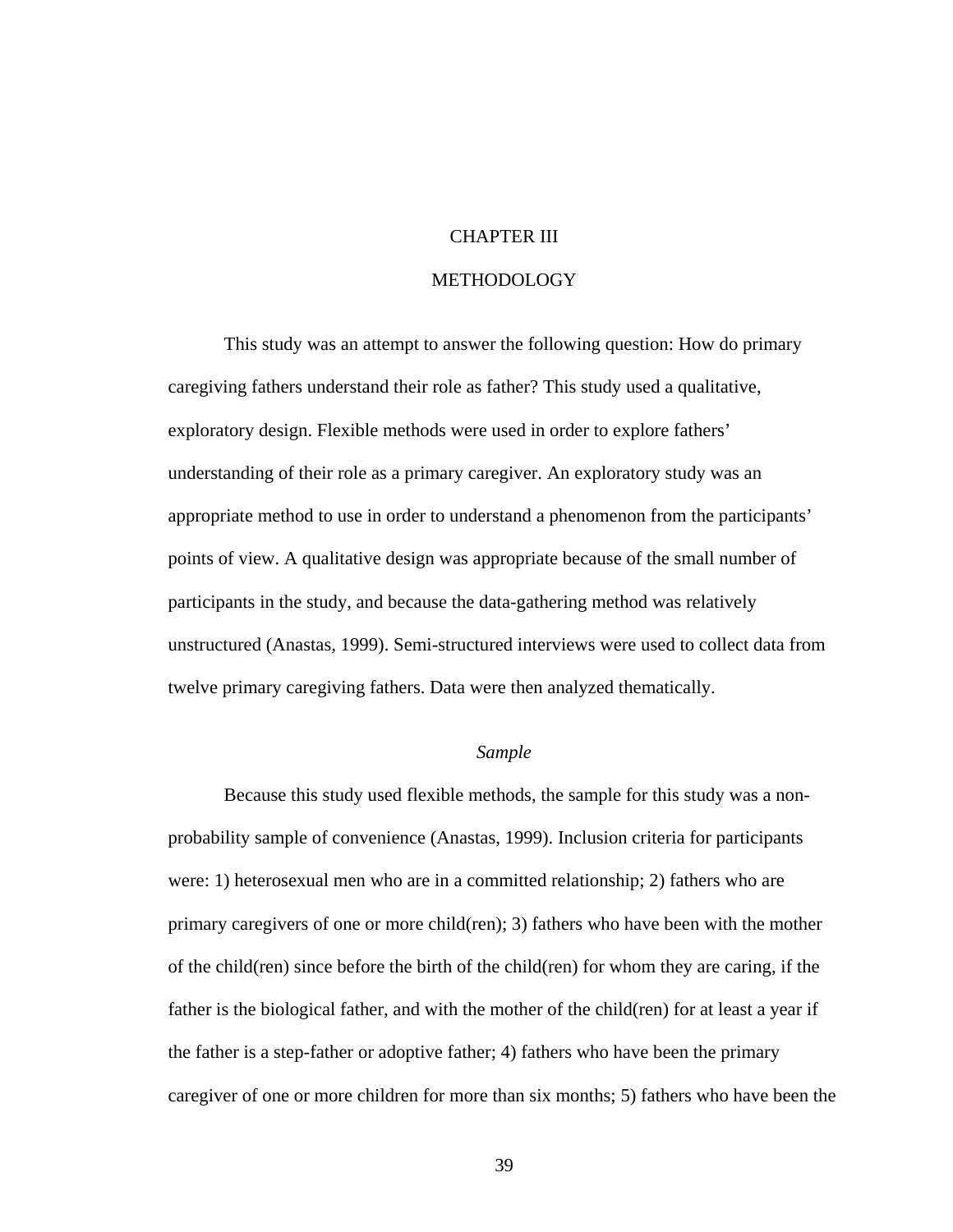primary caregiver of a child between the ages of birth and 5 years (i.e., the child's  $5<sup>th</sup>$ birthday); 6) fathers who are either currently primary caregivers or whose experience as a primary caregiver took place no more than two years ago; and 7) fathers are to be either stay-at-home dads or may work outside of the home no more than 16 hours per week. For the purposes of this study, "primary caregiver" was defined as the parent who assumes responsibility for the majority of child care, both the functional aspects, such as feeding, bathing and playing, and the emotional aspects, such as soothing or, disciplining.

Recruitment procedures included the snowball method and word of mouth. Colleagues and acquaintances were approached and given the inclusion criteria for this study. Potential research participants were screened by phone or by email to ensure that they met this study's inclusion criteria. Potential participants were asked at that time if they knew any other primary caregiving fathers who met the study's inclusion criteria. It was planned to distribute recruitment fliers at elementary schools in Rhode Island; however, the snowball method was so effective that the fliers were unnecessary. The sample size for this study was twelve primary caregiving fathers.

### *Participants*

Twelve men participated in this study. All men identified as Caucasian. One man lived in Rhode Island; four men lived in Massachusetts and seven men lived in New York. The participants' ages when they first became primary caretakers were between 26 and 47 years old, with a median age of 34. The fathers took care of their children for a period of time ranging between eight months to five and a half years, with a median time period of two years. Fathers' ages at the time of the interviews ranged from 32 to 49, with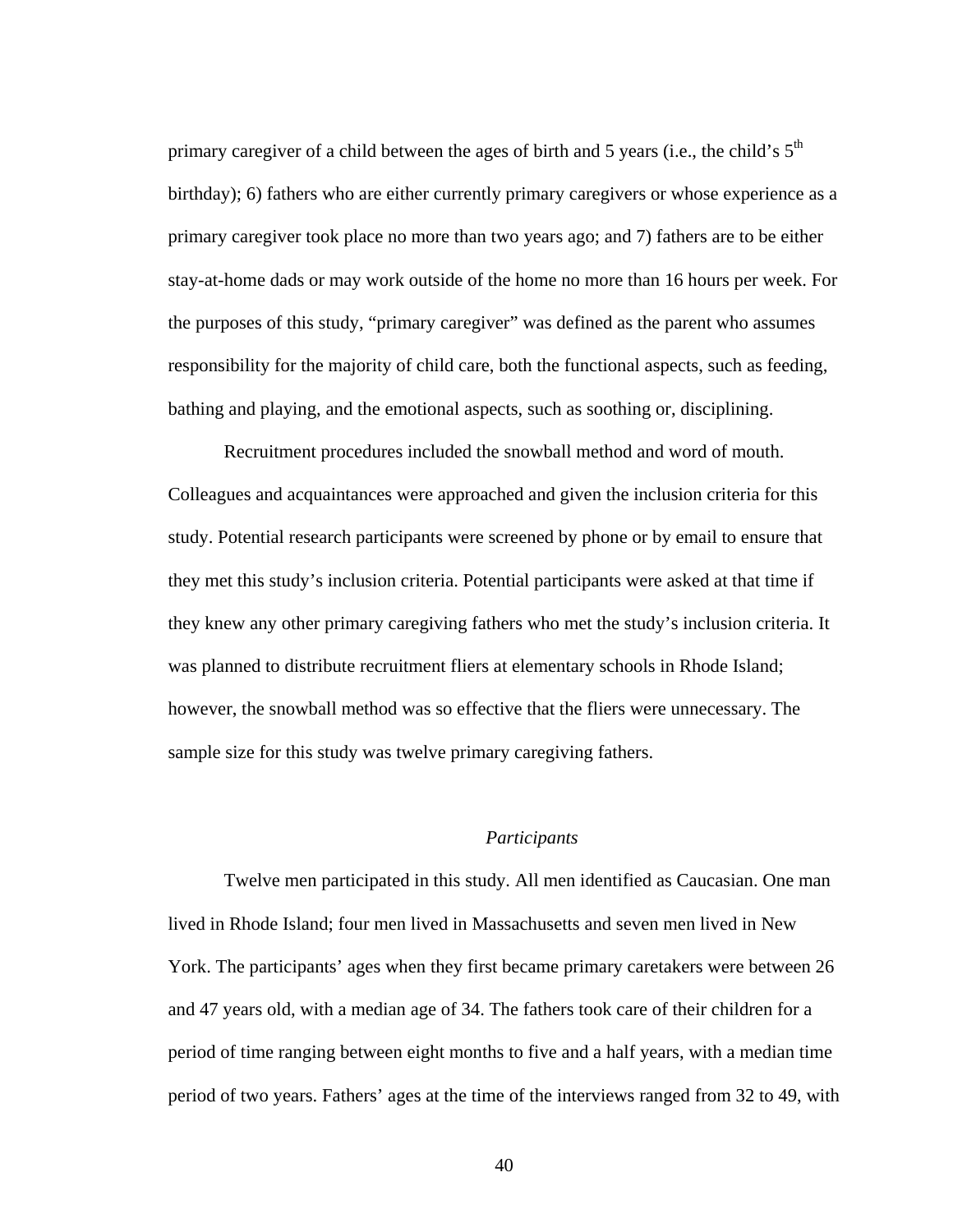a median age of 37. Eleven of the fathers stayed home full-time and did not work at all outside the home; one father worked one day per week outside the home.

### *Data Collection*

The design for this study was approved by the Smith College School for Social Work Human Subjects Review Committee (see Appendix A). Informed consent forms (see Appendix B) were given to the participants at the time of the interviews. The informed consent form outlined the risks and benefits of participation in this study, as well as the purpose of the study and its inclusion criteria.

Data collection was accomplished through the use of in-person, semi-structured interviews of approximately 45 to 70 minutes in length with twelve men who met selection criteria for this study and who signed the informed consent form prior to the interview. Semi-structured interviews were an appropriate data collection method for an exploratory study because they allow for the collection of rich, narrative data that contributes to a greater understanding of a relatively unknown phenomenon (Anastas, 1999). For the purposes of this study, the unexplored phenomenon was how fathers who are primary caregivers understand their role as fathers. Participants in the study were interviewed in-person, in order to allow for a personalized experience in which participants felt comfortable talking freely about their experiences as primary caregiving fathers.

 The interview guide for this study (see Appendix C) began with demographic questions, including: age; race; and town and state of residence. The following themes were addressed in the interview: 1) how the decision was made for the father to become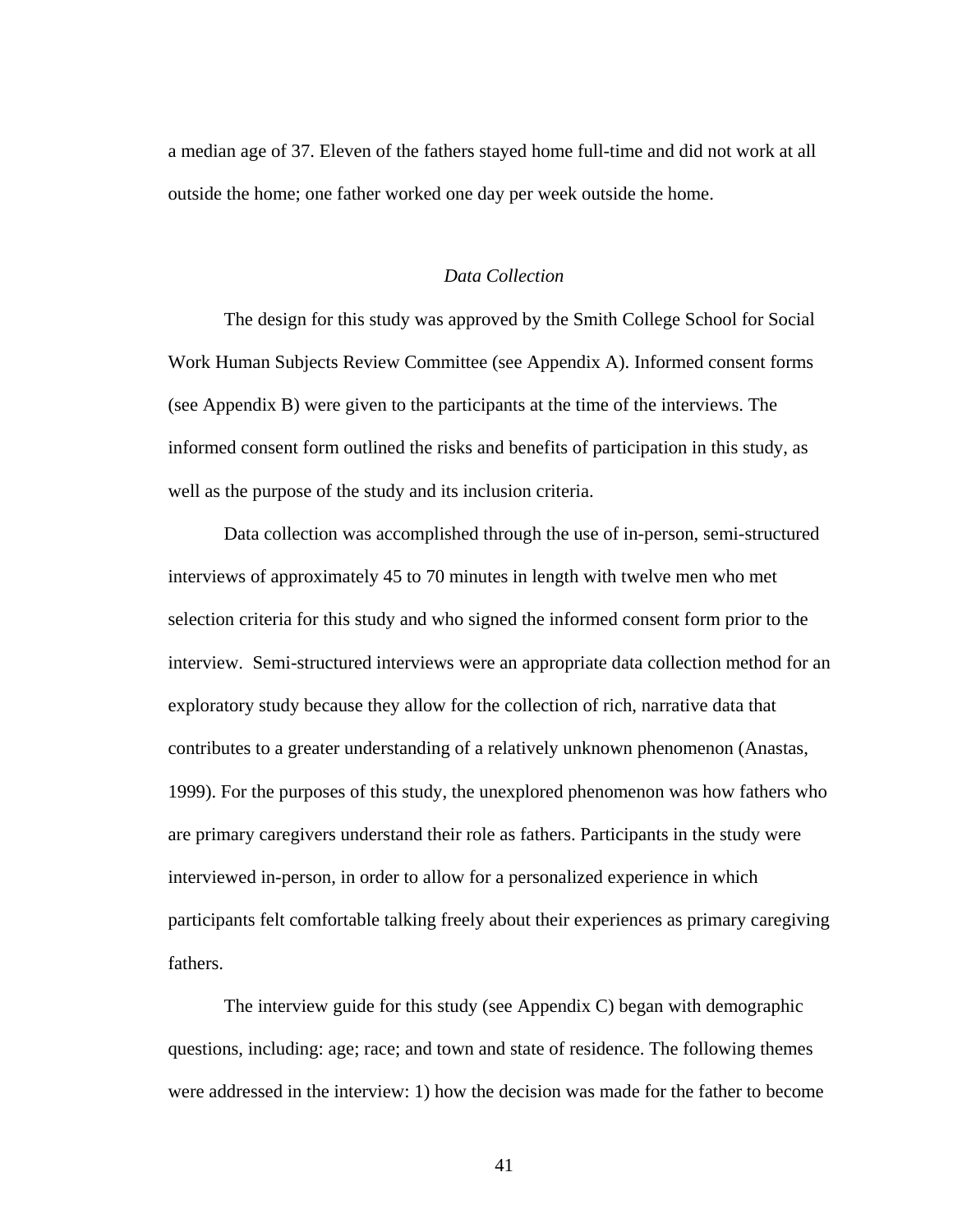the primary caregiver; 2) expectations of fatherhood before becoming the primary caregiver; 3) whether the reality of being a primary caregiver matched expectations; 4) how a father's understanding of the role of primary caregiver changed or remained constant over time; and 5) how a father's sense of masculinity either changed or remained constant after becoming a primary caregiver. Follow-up and probing questions were used to identify or clarify emerging themes and patterns during interviews. Thus the data gathered from each interview was unique to the father's experience. Additionally, the data gathered in the first interview were used to modify the interview guide for subsequent interviews.

 The interview guide was piloted on one subject prior to use with the participants in the study in order to promote reliability. Narrative data from interviews were taperecorded during the interview session. Narrative data were transcribed to preserve the integrity of the data and to facilitate the proper use of quotations in written summary. All identifying information was omitted from the transcription summaries. Field notes were taken during and after each interview to organize data thematically.

#### *Data Analysis*

 Data coding was applied thematically in order to make meaning of the participants' experiences. Transcripts were first analyzed to find data specific to each question from the interview guide. Transcripts were reread to organize data into categories based on themes and patterns that appeared.

This study has several limitations. Transferability or generalization of data may be limited by the small sample size and the constricted geographic area of the participants in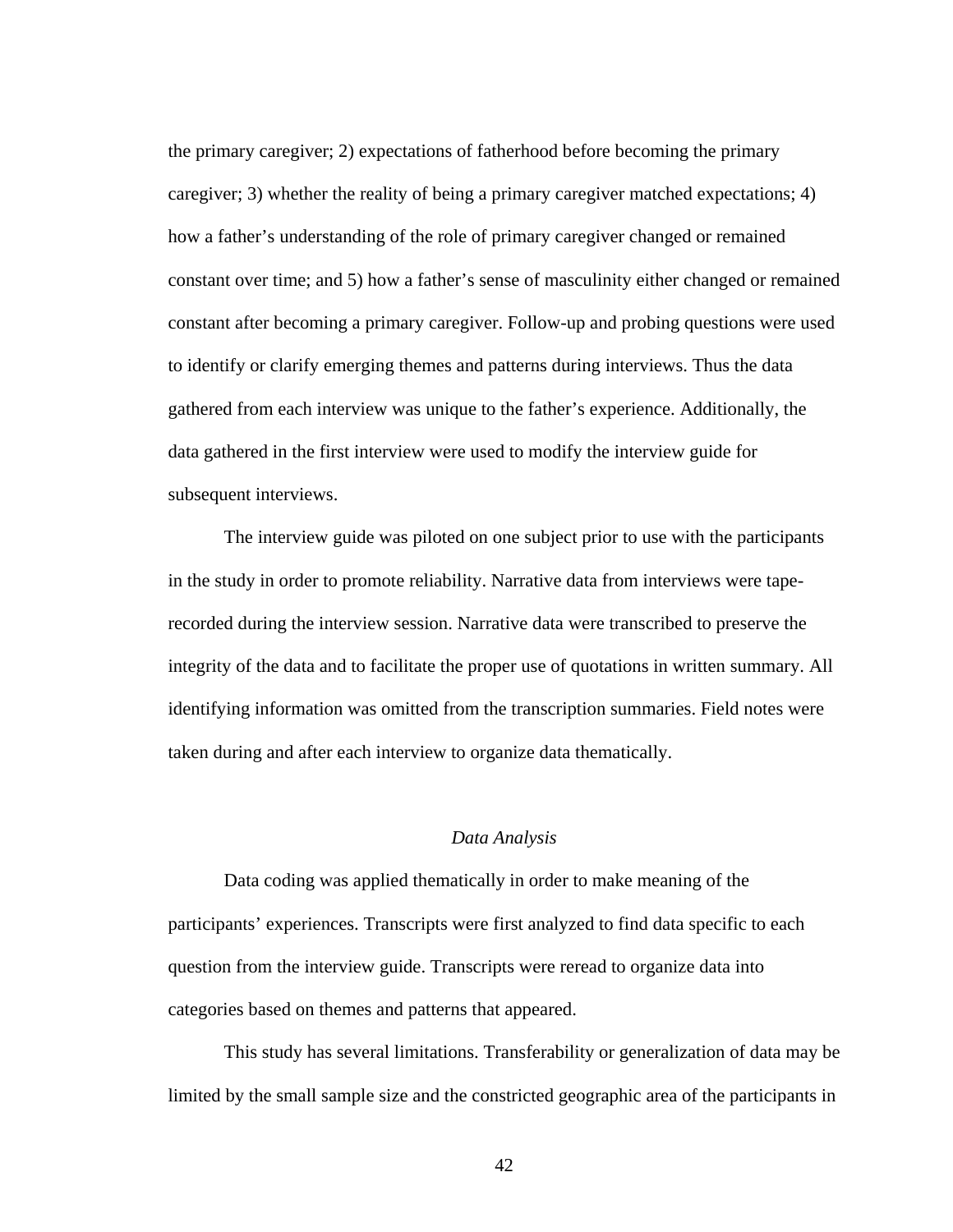this study. The data gleaned from this study reflects the in-depth experience of twelve men who are primary caregiving fathers. Additionally, the small sample size did not allow for racial diversity.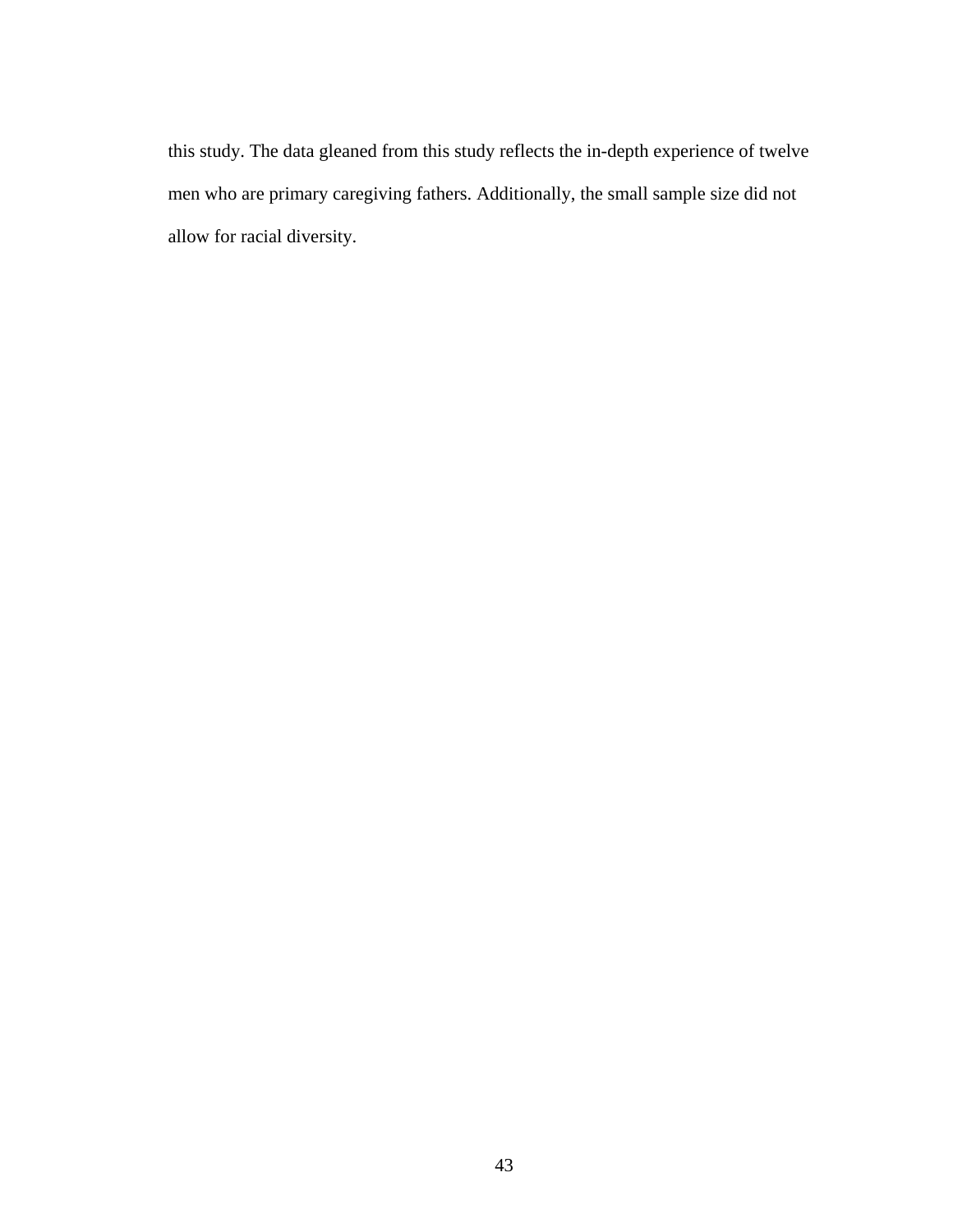#### CHAPTER IV

#### **FINDINGS**

 This study was an attempt to answer the following question: How do primary caregiving fathers understand their role as fathers and caregivers? This chapter will present the data collected from interviews with twelve men who are primary caregivers of their children. The interview contained fifteen questions organized around the following major themes: how the decision was made for the fathers to stay at home with their children; how the fathers understand their role as fathers and caregivers; if the fathers' understanding of their roles as fathers and caregivers has changed over time; and, if the fathers' sense of gender identity has evolved as a result of being a primary caregiver. The twelve interviews were transcribed and concepts from all the responses were coded into twelve themes. Some of these themes flowed directly from the themes present in the interview questions, and others were new themes that arose in the process of coding. Basic demographic information was also collected from each participant, including age, race/ethnicity, place of residence and number of children.

Eleven major findings emerged from the interview questions. Additionally, during the process of data analysis, one finding emerged that was not a part of the interview guide. The findings will be presented as follows: 1) demographic data; 2) how the decision was made for the father to stay home; 3) expectations of fatherhood; 4) the reality of caretaking, including subsections on if expectations matched reality, daily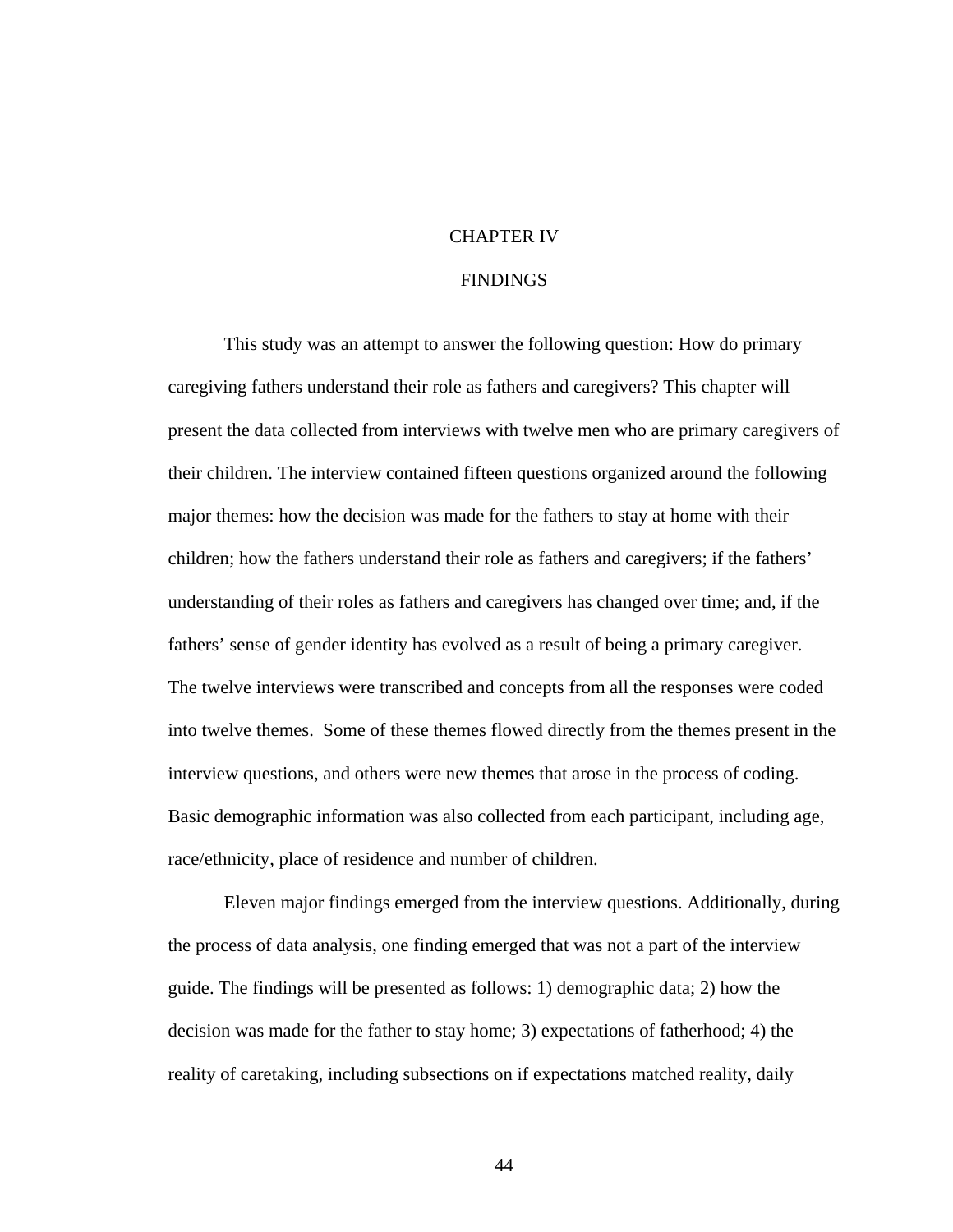routines of the families and the division of labor in the partnership; 5) who the participants looked to as role models or guidance; 6) how the participants understand their roles as primary caregivers; 7) how the participants understand their role as fathers; 8) the participants' image of a good parent; 9) whether the fathers believe that they are as adept at caregiving as their partners; 10) gender issues, including subsections on whether the role of father has always been a part of the participant's identity, how the participants feel about the stereotypical roles of mothers and fathers, if being a primary caregiver is congruent with the participant's sense of masculinity and if the participant's sense of masculinity has evolved over time; 11) societal and familial reactions the fathers received; and 12) the marital relationship.

### *Demographic Data*

### *Participant Demographics*

The sample size for this study was twelve. All twelve men identified as Caucasian. One participant lived in Rhode Island, four participants lived in Massachusetts and seven participants lived in New York. The participants' ages when they first became primary caretakers were between 26 and 47 years old, with a median age of 34. The fathers took care of their children for a period of time ranging between eight months to five and a half years, with a median time period of two years. Fathers' ages at the time of the interviews ranged from 32 to 49, with a median age of 37. Eleven of the fathers stayed home full-time and did not work at all outside the home; one father worked one day outside the home. All twelve men were married to the mother of the child(ren) for whom they cared. Seven participants cared for one child; three participants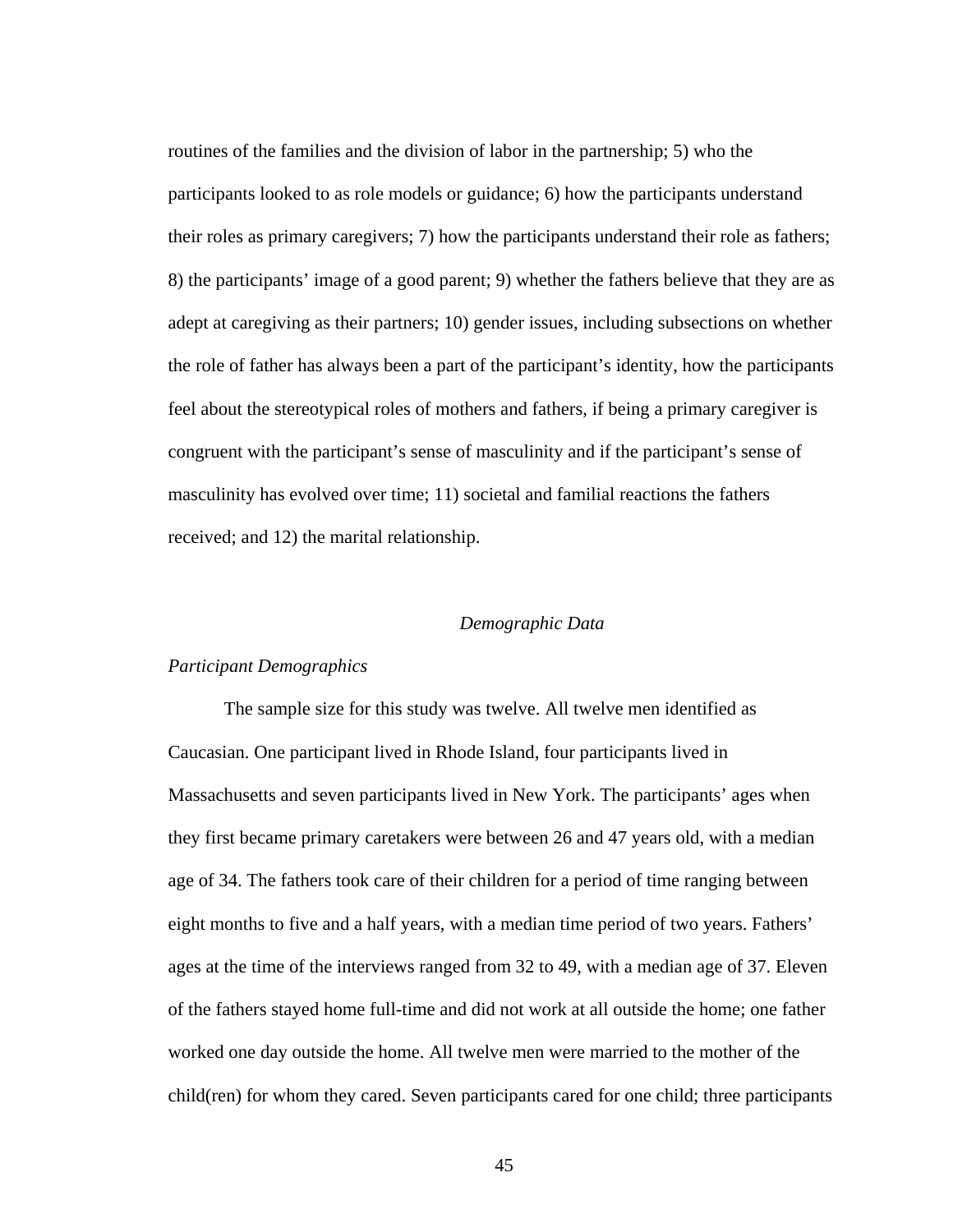cared for two children, of whom one cared for twins; and, one participant cared for three children.

#### *Child Demographics*

 At the time when the participants became the primary caregiver, the children of the participants ranged in age from birth to 3 years, with a median age of two and a half months. A total of 17 children were cared for by twelve fathers. Seven of the children cared for by fathers were girls, and ten of the children were boys. There was one set of twins.

### *The Decision to Stay Home*

 The decision for each participant to be a stay-at-home parent varied according to family, but all twelve participants reported that finances were a major factor. Specifically, all twelve men reported that their spouses earned more money than they, and could support the family, at least temporarily, on one salary.

# *Work Schedules and Career Transitions*

 One participant in this study worked from home four days a week while his children were in preschool and kindergarten. Two participants were in a career transition before becoming the primary caregiver and were going through school at night while caretaking during the day. Two participants were laid off from their jobs prior to becoming the primary caregiver. Five fathers gave up their careers to stay home with their children. One participant worked for himself leading up to the time when he became the primary caregiver, and was able to work at night when his wife was home. One participant had seasonal employment that allowed him not to work in the off-season, and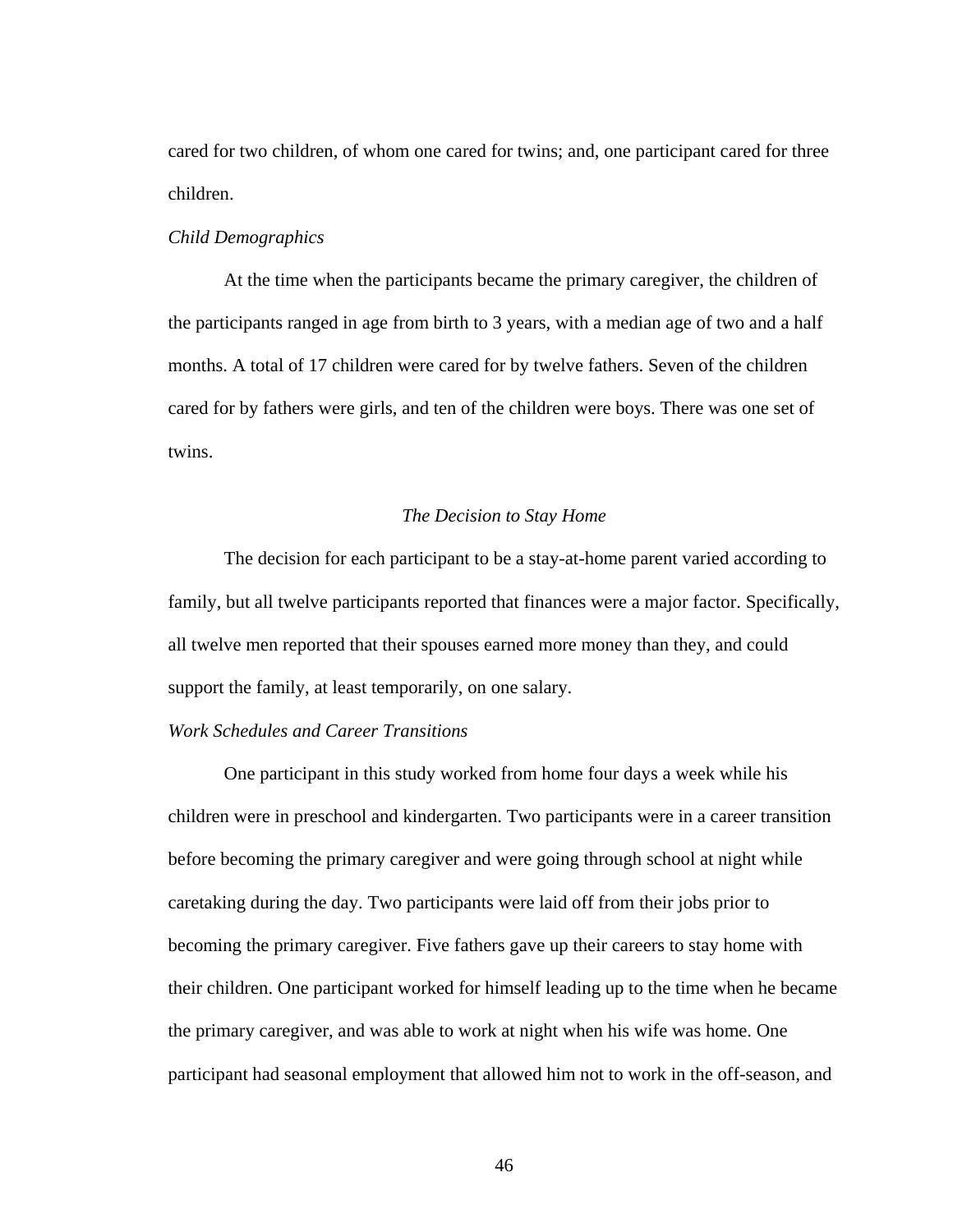also had a small business on the side that he ran in the evenings when his wife was home. All of the participants reported that their spouses made enough money to support the family.

#### *"We Believe That We Want One of Us to Raise Our Kids and Not Some Daycare"*

 Five participants also reported that both they and their wives felt that one parent should stay at home to raise the children. One participant stated, "we realized that with [my wife's] earnings potential, we could make it as a one-income family, which was very important to us, because both of us were raised by a stay-at-home parent…it's a very important value that we felt we couldn't do without." Of the five participants who shared this belief, two were unable to pursue their careers in their towns, one gave up his career to stay at home, one went to school for his Masters degree at night while caretaking during the day, and one was laid off from his job around the time that his first child was born.

## *Expectations of Fatherhood- "I Think You go Into it Blind"*

 Four of the participants in this study reported that they had no expectations of fatherhood because they had had no prior experience with babies. Two of the participants reported that they had no expectations of infancy, but imagined activities when the child was older. One father stated, "I think most of my expectations involved him being older, things that we would do – all the father-son things – throwing the Frisbee around and that sort of thing. So I was thinking a few years out more to the childhood thing rather than the infancy part of it." Four fathers reported expecting a change in lifestyle, based on what they saw from parents they knew. One stated: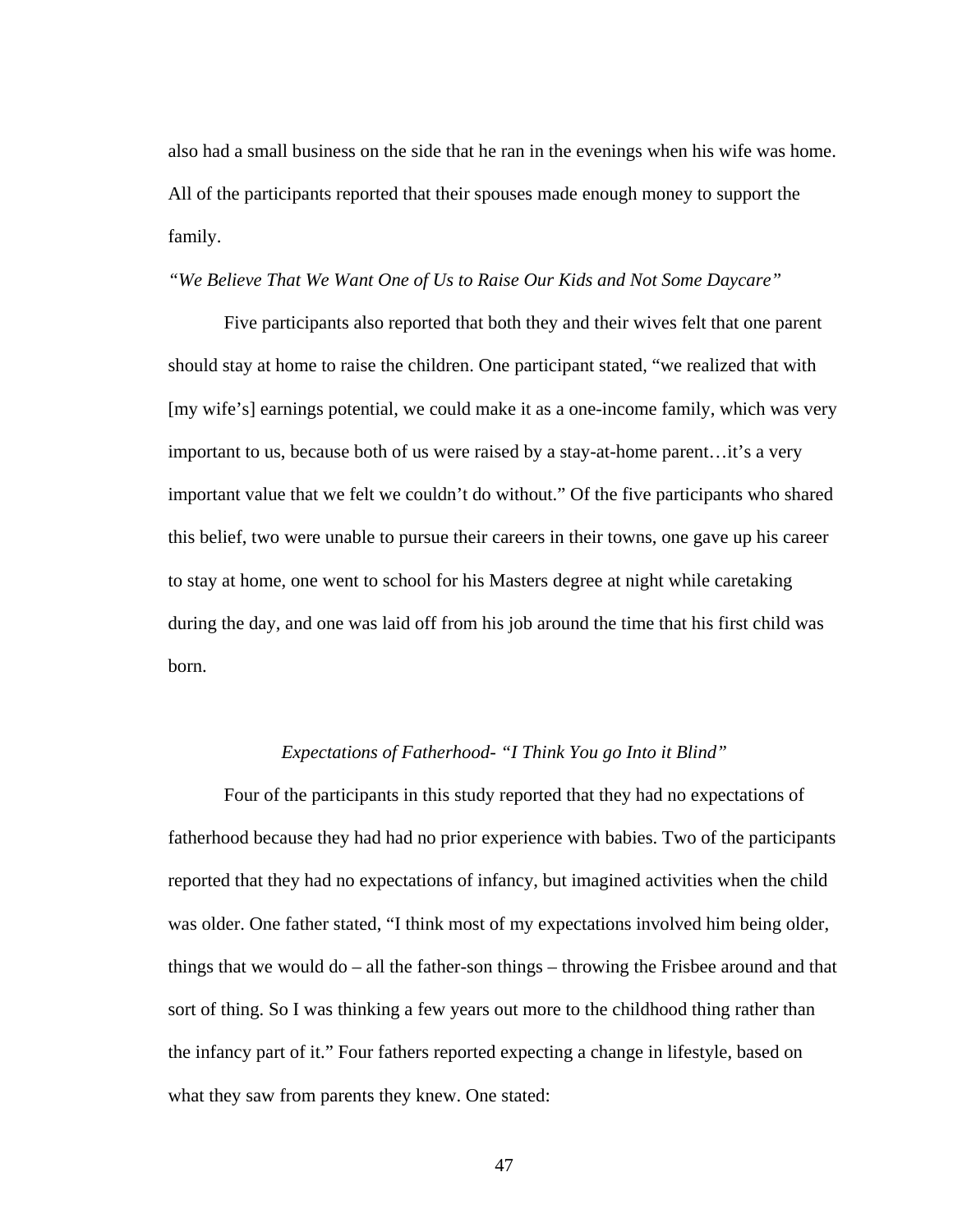I expected to be changing diapers and that there would be a lot of rocking and cooing and then there would be playing with him...just the basic outline. It was pretty much just what you see other parents doing when you see them with their children- the kids are sleeping in their carrier or you see them playing with their parents.

Two fathers reported expecting "traditional" families, in which the father worked

and the mother took care of the children. One father stated:

You're not very realistic. Everybody's brought up with the idea that life is like the 50s. You're not going to lose your freedom, your wife is going to take care of this. It's just not like that. I thought I was going to be more traditional – I would work, my wife would work, and everybody would be happy. I didn't think about who would bring the kids to school, who would make the lunches.

There appeared to be a correlation between how much prior experience the fathers

had with children and their expectations of fatherhood. Fathers who reported no

experience with children (n=8) reported no expectations or unrealistic expectations.

Fathers who reported prior experience with children (n=4), either through babysitting or

through friends and family who had small children, reported expectations of fatherhood.

# *Reality of Fatherhood*

 The findings for this section will be organized into the following three subsections: the participants' experiences of fatherhood; the daily routines of the families; and, the division of labor in the families.

*"You Have to Give Yourself up And Give it to Them"* 

 Three major themes emerged from the participants regarding the reality of primary caregiving: being a stay-at-home parent was much harder and much more work than expected; fatherhood was more rewarding than anticipated; and, being the primary caregiver required lifestyle changes. There was substantial overlap in responses. Three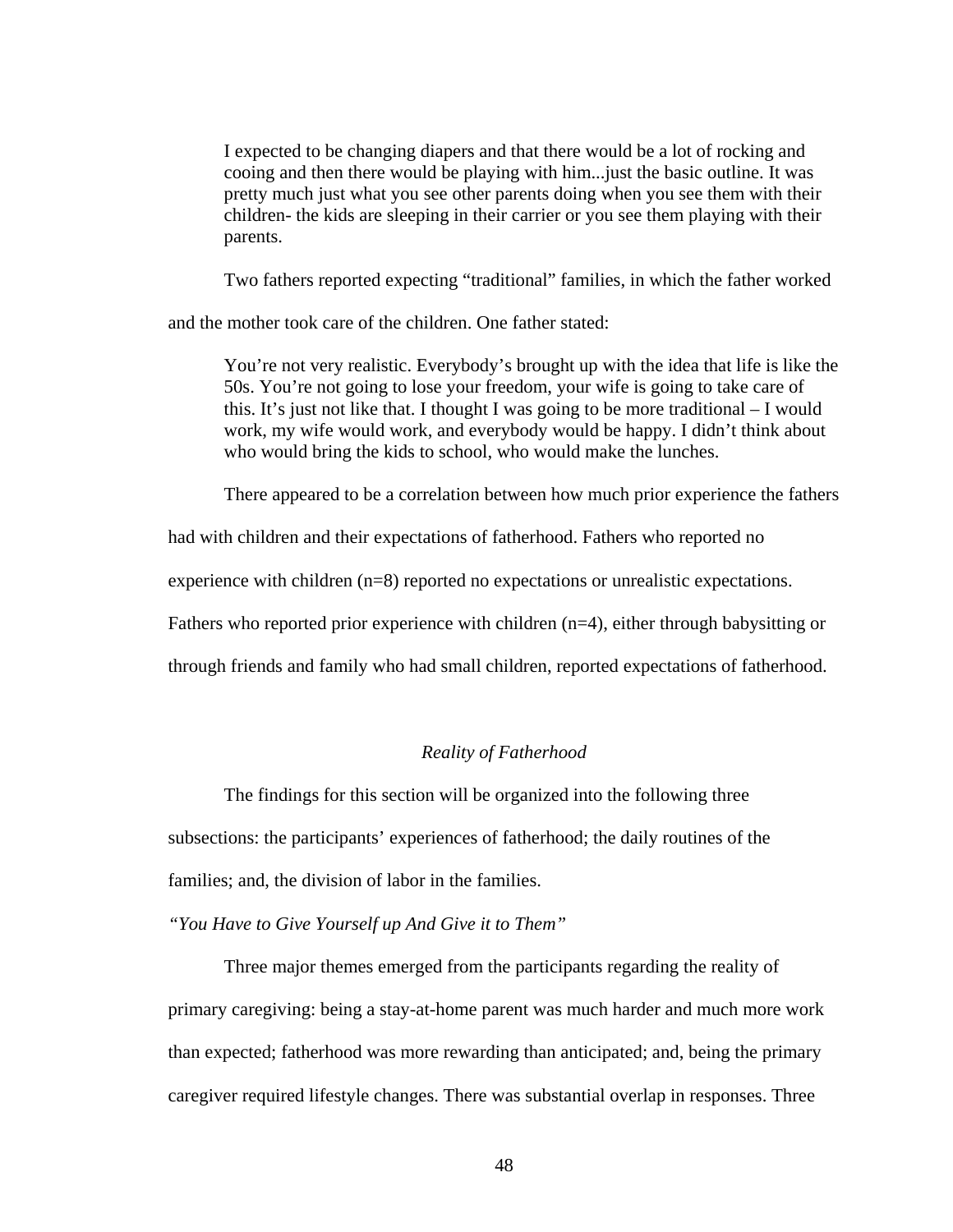participants reported that fatherhood was much more difficult than anticipated. One father stated, "I had no idea how much work it would be, how wearying it would be." Another stated:

It was just so much harder than I ever could have imagined. Everything was harder. My version of putting a baby to sleep was often different from the reality. It's coercing them, wrestling them, putting on the soft music, rocking them, walking them around – and you're so desperately wanting to go to sleep yourself…and sometimes they just don't go to sleep and you're devastated because you were so counting on having that nap or you wanted to do something during the nap.

 Three participants reported that fatherhood was more challenging than expected, but also more rewarding than anticipated. One father stated, "everyone told me how much hard work it was, but no one told me how much fun it was, how much you'd laugh

every day." Another stated:

It's been brutal. You're isolated. You feel like there's no one there for you. You're just with them, day after day...so the reality is that it's very demanding, and you can feel pretty sad about it sometimes. But then when you see your kids do something great, or you have a great moment, it's all worth it.

Four participants reported that the reality of fatherhood has translated into

lifestyle changes. One stated, "the biggest thing was slowing down and really seeing what was important, not being as self-concerned." Another participant stated that fatherhood "was definitely a shift in my priorities. My kids are just unbelievably important. My career is important, but it's not as important. I'd give up my career in a second for my kids – and in a lot of ways, I have."

 One participant reported that being a father has triggered lifestyle changes, and also that fatherhood has been rewarding. He stated, "my whole entire life is set up around [my daughter] and I'm completely fine with that for right now. I can't imagine wanting to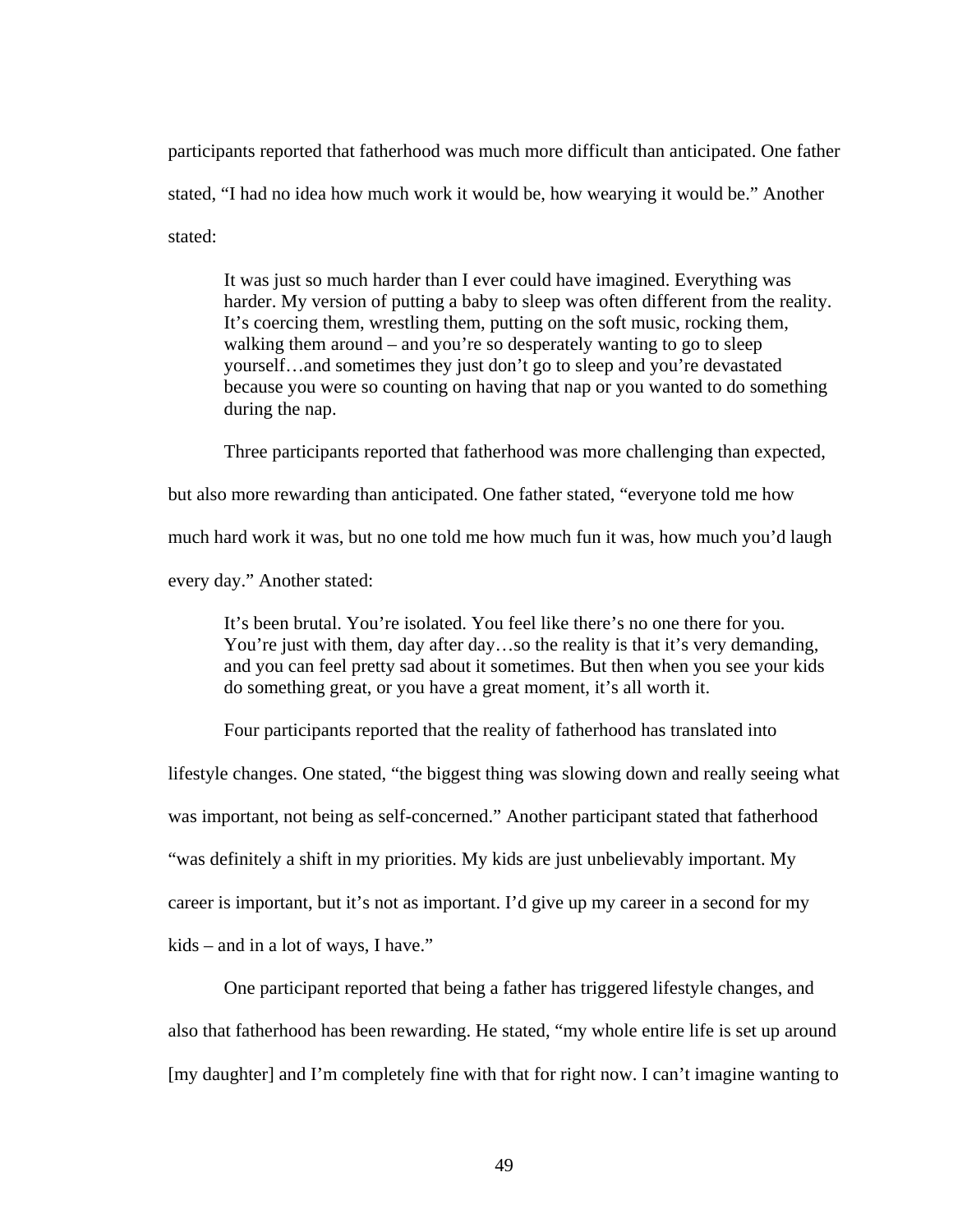do anything else." One participant reported that fatherhood was rewarding, challenging,

and also prompted lifestyle changes. He stated:

my life is really different now and I've had to make some changes…it feels like a chore or a burden if you haven't slept or if there are all these things going on, but mostly it's a wonderful life, an enriching experience to be a parent and to be involved…I don't want to say it was easy, because it wasn't that, but it was natural.

There was substantial overlap in the participants' responses to what the reality of

being a primary caregiving parent has been like.

*Daily Routines – "It's Eat, Sleep, Poop, Repeat"* 

All twelve fathers reported having a daily routine. Participants who took care of

infants and toddlers (n=7) reported similar routines that included feeding, diapering, play

time and naptime during the day. The evening routine included their spouses, who often

assumed caretaking responsibilities upon arrival home. One father stated:

Starting when we were all awake, nursing, pumping, [my wife] off to work. Then usually play time for us – with my son we were very scheduled... $10:30$  was naptime, before naptime was a bottle – he usually fell asleep on the bottle, then he'd nap for an hour and a half, wake up, we did backpack time between naps. So we'd backpack around town, or we'd backpack with skis, or we'd backpack in the woods, then naptime again around 1:30 or 2:00, wake up, play time in the house until mama comes home, and then nursing and mama time, bath time, bedtime. It was pretty simple.

Additionally, all seven fathers reported scheduled activities out of the house, such

as play groups, backpacking, going to the beach, bird-watching or hiking.

Participants who took care of pre-school or kindergarten-aged children (n=3) also

reported daily routines. The routines included breakfast, getting ready for school,

dropping the child(ren) off at school, and after-school activities until suppertime. One

father's experience was thus stated: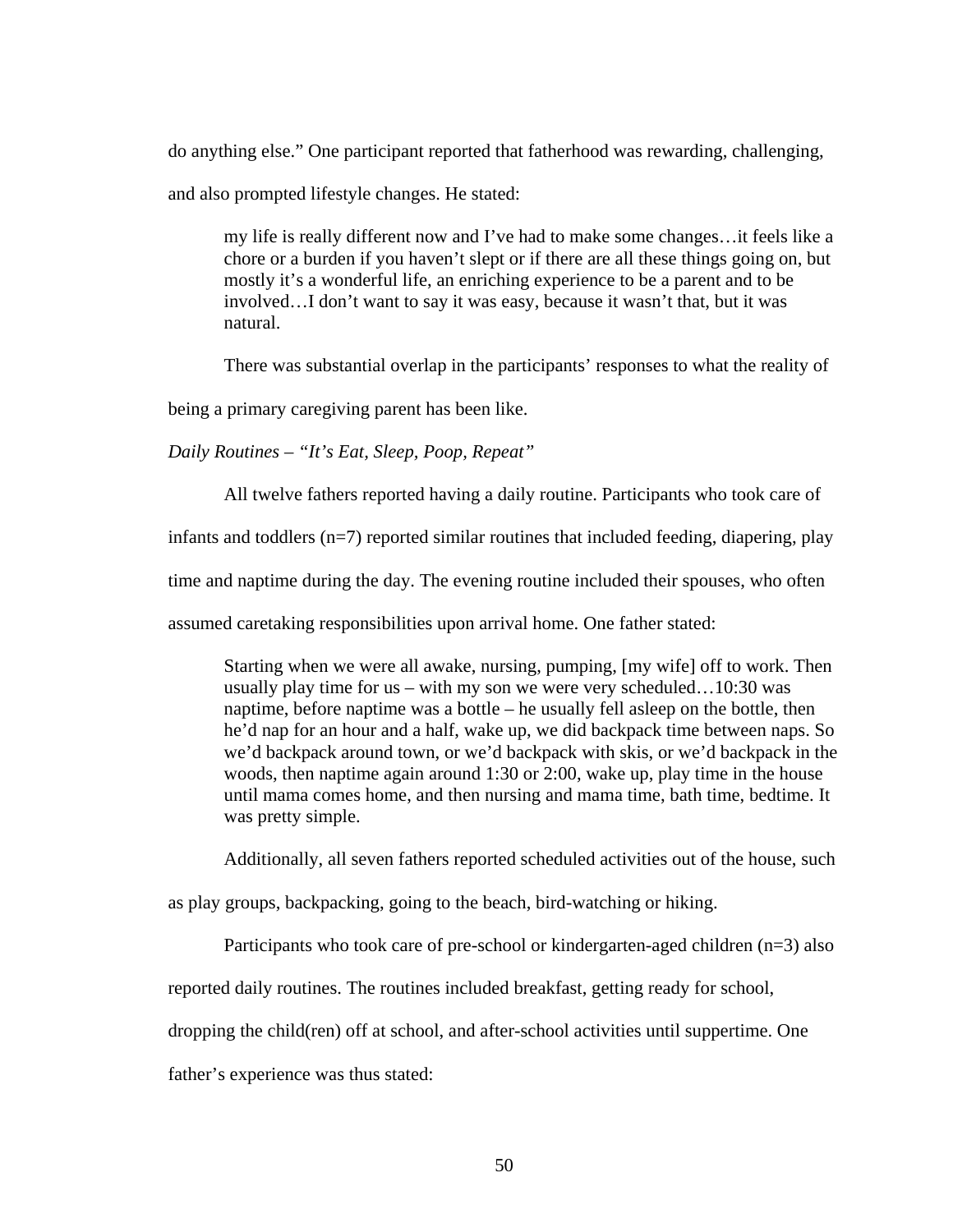Now they go to [kindergarten], so they get on the bus at 8:30. A couple of days when they're in school I'll volunteer, so I'll spend some time there...then I pick them up or they come home…so then I'm on duty. So then we just do whatever…and every day is different. So if they come home and stay home, we'll do stuff around here. Other days they do stuff after school. They're going to the library on Tuesdays now, Brownies every other Friday and we started roller skating on Thursdays.

Three fathers cared for both toddlers and school-aged children. The daily routine

for these families included getting the oldest child(ren) to school, as well as scheduled

feeding and naps for the infants and toddlers. One father stated:

Everyone lounges out, plays, watches TV. Then we start to get ready for school for the 6-year old. He's in first grade. The 4-year old goes to pre-school…get the boys to school, go home, at 10:00 my daughter goes for a nap, so I get almost two hours to do laundry, clean up. Lately I try to exercise a bit – anything I can cram into two hours. At noon I pick up [my son] from pre-school, we come home and have lunch, clean up from that, other general cleaning up. There's always something to do…and then through the afternoon my kids like to snack. And then there's more laundry to do – there's always laundry. Then we start to get ready for dinner.

The routines of the participants varied according to the ages of the children. All

twelve fathers reported that their children took part in age-appropriate activities outside

the home.

## *Division of Labor – "There was a Lot of Just Homemaking Going on"*

 The responsibility for household maintenance and chores varied from family to family. Three themes emerged in the data on the division of labor in the participants' marriages: 1) the participants assumed the majority of household chores; 2) participants and their spouses shared housework and chores; and 3) the participants' wives assumed the majority of household chores. Four participants reported that they assumed responsibility for the majority of the household chores. One father stated, "I did most of it, just because I was here. Sort of the usual – the dishes, the laundry, the vacuuming, the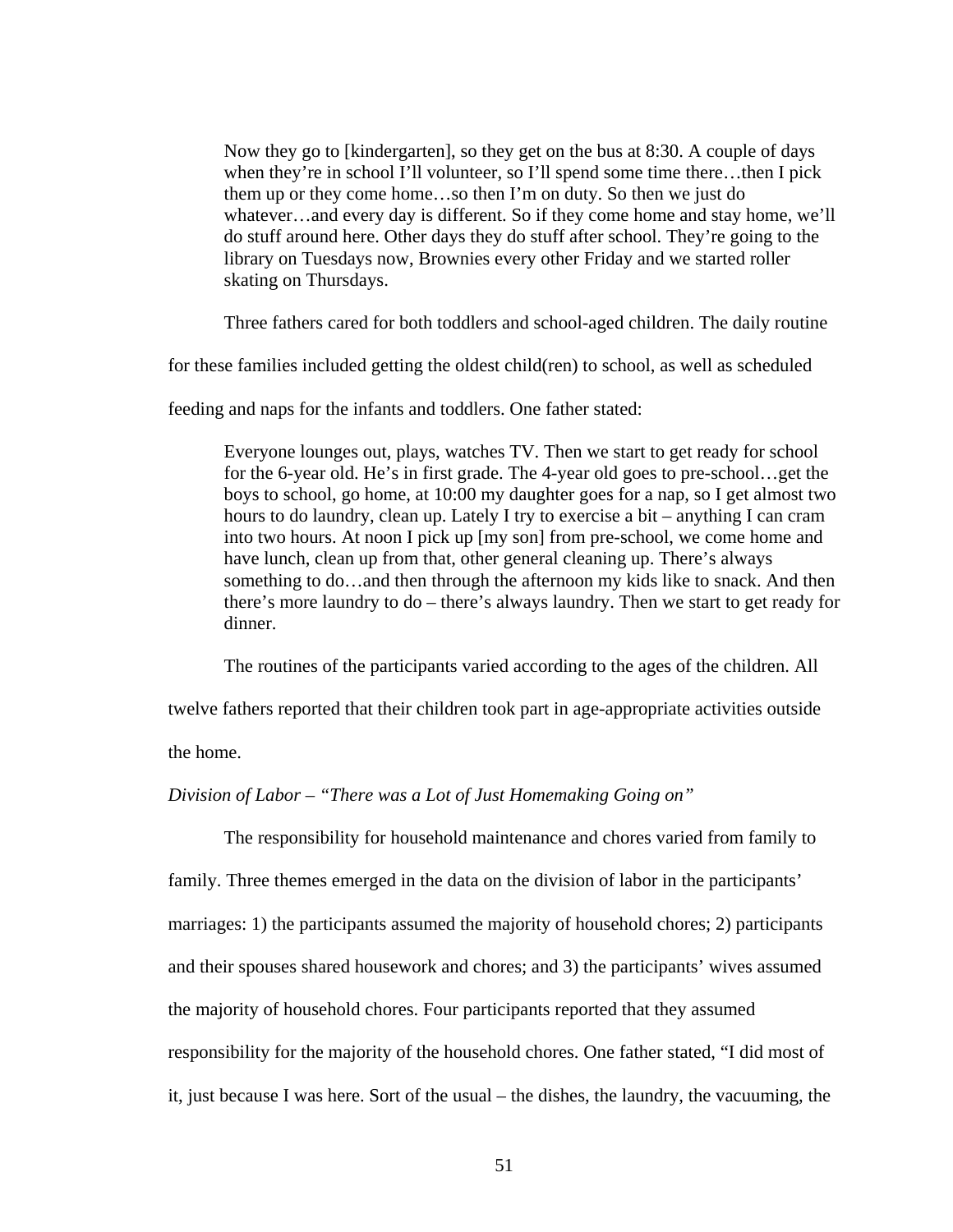daily maintenance sort of things…I still do a lot of the cooking, a lot of the dinners." Six

participants reported that the household maintenance was a shared effort with their

spouses. One participant stated:

We've had a little bit of contention about that lately, because I'm still not a cooker. I've got my sister and one of my best friends saying, 'man, you've got to learn how to cook, because if she's going to be at work all day, you're the one who's going to have to do the cooking'. Although that hasn't totally happened yet…but I will normally unload the dishwasher, do all the dishes, do the cleaning up in the kitchen after mealtime…so cleaning the house, we usually do together. She's more the shopper. I'll usually go along and 'what do you need me to pick up?'- that kind of thing.

Two participants in this study reported that their spouses were primarily

responsible for household tasks and chores. One participant stated:

I should have [done more of the chores]. I should have picked up…it would have been good if I had dinner happening when she came home, but most days, I didn't…really, [my wife] is the more responsible one when it comes to doing that stuff, and she did, I imagine, the better share of it all the way through, to be honest about it.

There was no singular pattern regarding the division of labor in the participants'

families; rather, the responsibility for household chores varied from family to family.

# *Role Models*

 Eleven of the twelve participants reported having either role models or some guidance to help them figure out how to parent. One participant reported having no guidance or role model. Two themes emerged with regard to role models for fatherhood. Participants reported a range of role models that included family and friends, or receiving guidance from parenting books. Alternatively, participants reported a relative lack of role models, and reported figuring out for themselves how to parent. There was substantial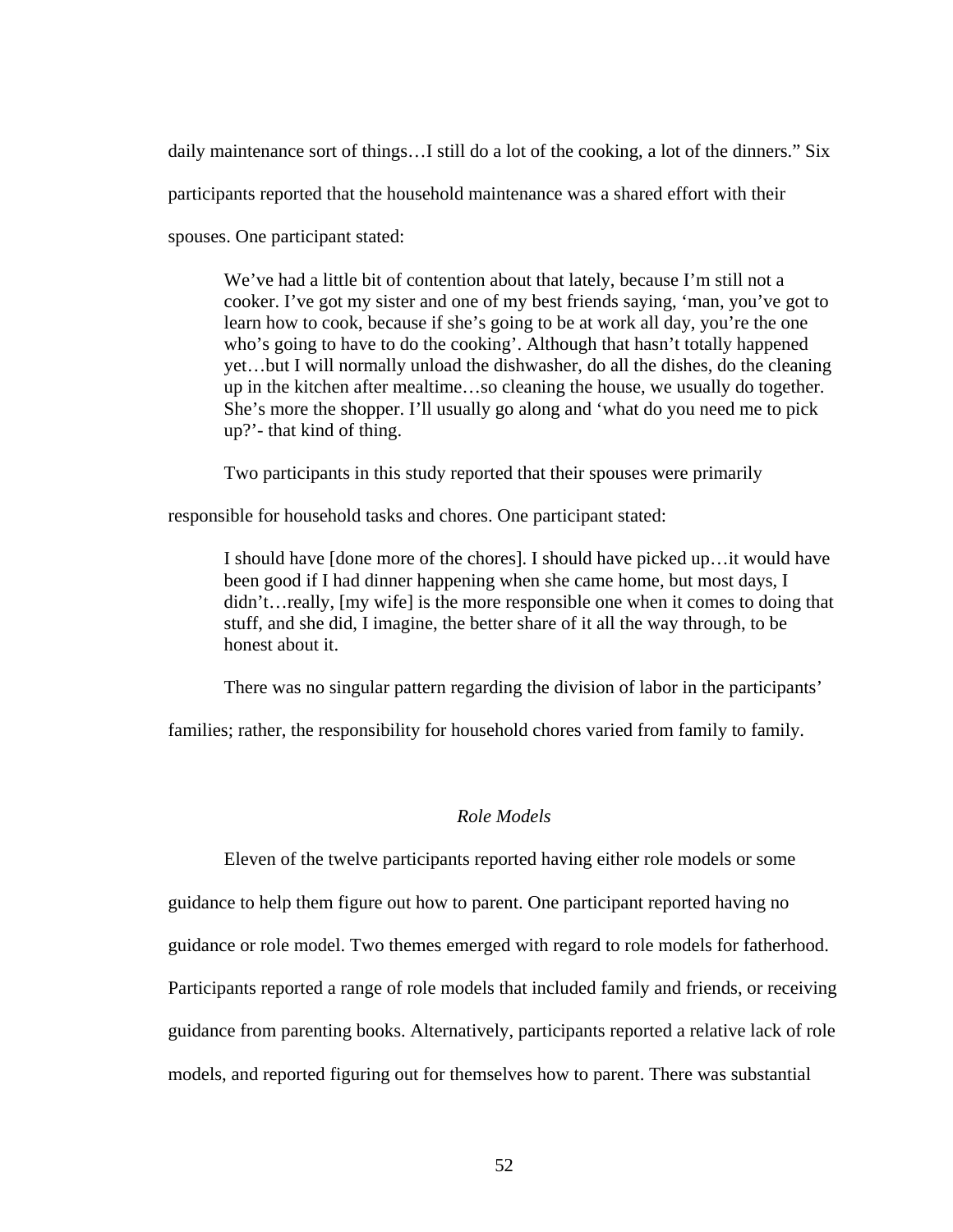overlap in these two themes. The most common response (n=8) was that the participant had a role model, but primarily learned how to become a father on his own.

# *"My Main Influence Was my Wife"*

 Nine participants reported having role models for parenting. Eight of the participants looked to family members or close friends for models. Participants named wives, their own parents, grandparents, and cousins as role models. One participant received modeling from midwives following his son's birth. Four of the participants reported only female role models, such as wives, mothers and grandmothers, while five named both male and female role models. One participant stated that his role models were "my mom – my grandmother, too. Some days after school, we'd go to my other grandmother's house. So I guess those three women." Another participant reported that his father was a role model:

I guess it's natural to automatically say my own dad. There are parts of the way his relationship is with me, and also with my sister, his daughter, that I want to be similar, but other points that I don't. So I can use that as a resource for what I want to do and what I don't want to do…I do have close friends who have children, and I do look at them.

In addition or as an alternative to role models, some participants  $(n=5)$  reported receiving guidance from books. Three participants who received guidance from books also had role models, while two participants did not report role models. All five participants reported that their spouses read books and relayed the knowledge to the participants. One participant stated, "my wife is a big reader. With number one, she read every what to expect when you're expecting kind of book that is out there. I'm not a big reader, but she would relay all the important information to me, so we sucked it up that way."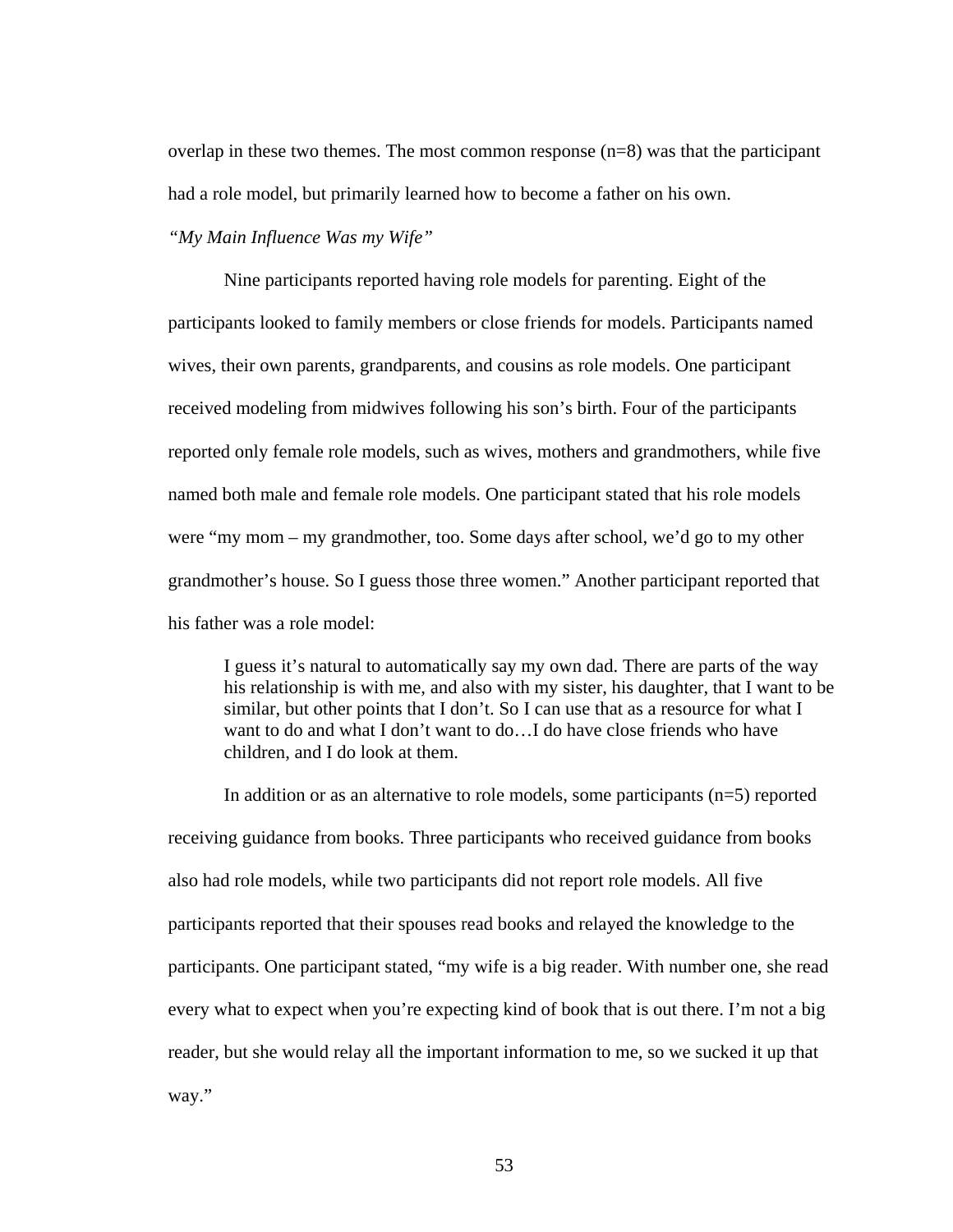Eleven out of the twelve fathers who participated in this study reported having either role models or guidance in the form of books.

*"We Really Did Just Fly by The Seat of Our Pants"* 

Though nine participants reported having role models, it is important to note that eight of the nine participants also reported figuring out parenthood on their own. The role models were reported to be guidance or inspiration in the beginning, but eight of the fathers reported learning how to parent primarily through experience.

A total of nine participants in this study reported learning to parent primarily through experience. Eight of the participants reported that the learning process was done in tandem with their spouse, while one reported figuring out parenthood alone. One father stated:

I think we did what everyone must do – we rejected to some degree our parents' way of doing things. In a way, I think everyone must figure it out on their own to some degree. You want to feel like you're doing it yourself. You don't want to feel like everything is prescribed for you. You want to feel like you know something – like 'of course, this is the best way to do it'.

Another father stated, "I think it was instinct. I remember we used to say that. I mean, we had no idea…but pretty much we just did it. And we did it together. You're asking me as a dad, but my wife and I are very close and we worked very closely together at it." Another participant stated, "My wife was there every evening, so I always felt like we were working on it together, but I was doing a lot of the work at home, by myself. But still, she was there… I just kind of had to feel my way through it, and kind of learn."

One father reported having no guidance or role models:

I don't know if there are inspirations. There are life events that go one way and you think, 'I'm going to do it this way because this happened'. I learned from my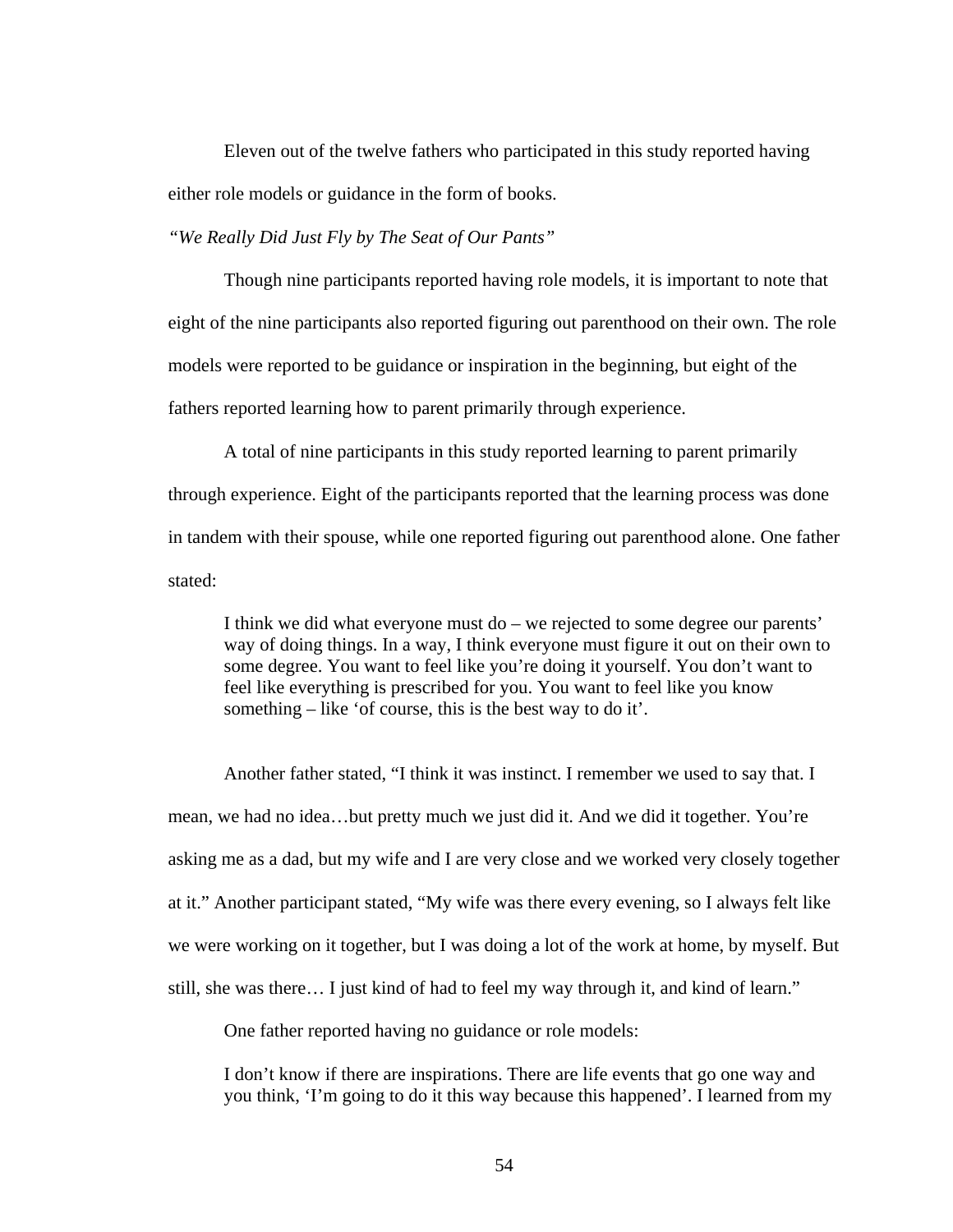experiences growing up. I think there are three kinds of experience. There's your experience growing up, there's watching other people with their kids, and there's going through it yourself. You have this baby and he's crying. You just try something.

A subsection of fathers (n=4) reported having a supportive network of family and

friends. One father stated:

My main influence was my wife, the way [she] and I could sort of rely on each other. We really do support each other, and so [my wife] I would say, is number one…I've mentioned my mom was a big influence. And also, a few friends who have also been going through this at the same time. So again you have this sort of support network. That whole, 'it takes a village' kind of attitude, where you can pick up the phone and commiserate with a friend who is going through something similar…and that's been very helpful. It's been nice to be able to rely on that.

 Another father stated, "grandparents are two doors over, which is really nice, so we spend a lot of time over there. That was helpful, too, because we could sometimes just drop him off. If I was planning on doing something, I could drop [my son] over there for an hour or so. We still do that." One father reported having a friend who was also a stayat-home father. He stated, "[He] and I would talk, we would bounce ideas off of each other. We'd just laugh, be boys, giggling about this, that and the other. I think in a way, when we were both doing the stay-at-home Dad thing, that we looked to each other for support." The four participants reported having a network of friends and family to help with childcare or to provide emotional support.

## *The Role of a Primary Caregiver*

 Though the responses of the participants to the question of how they understood their role as a primary caregiver varied widely, three patterns emerged: 1) fathers thought of themselves as stay-at-home parents; 2) fathers viewed their role as primary caregiver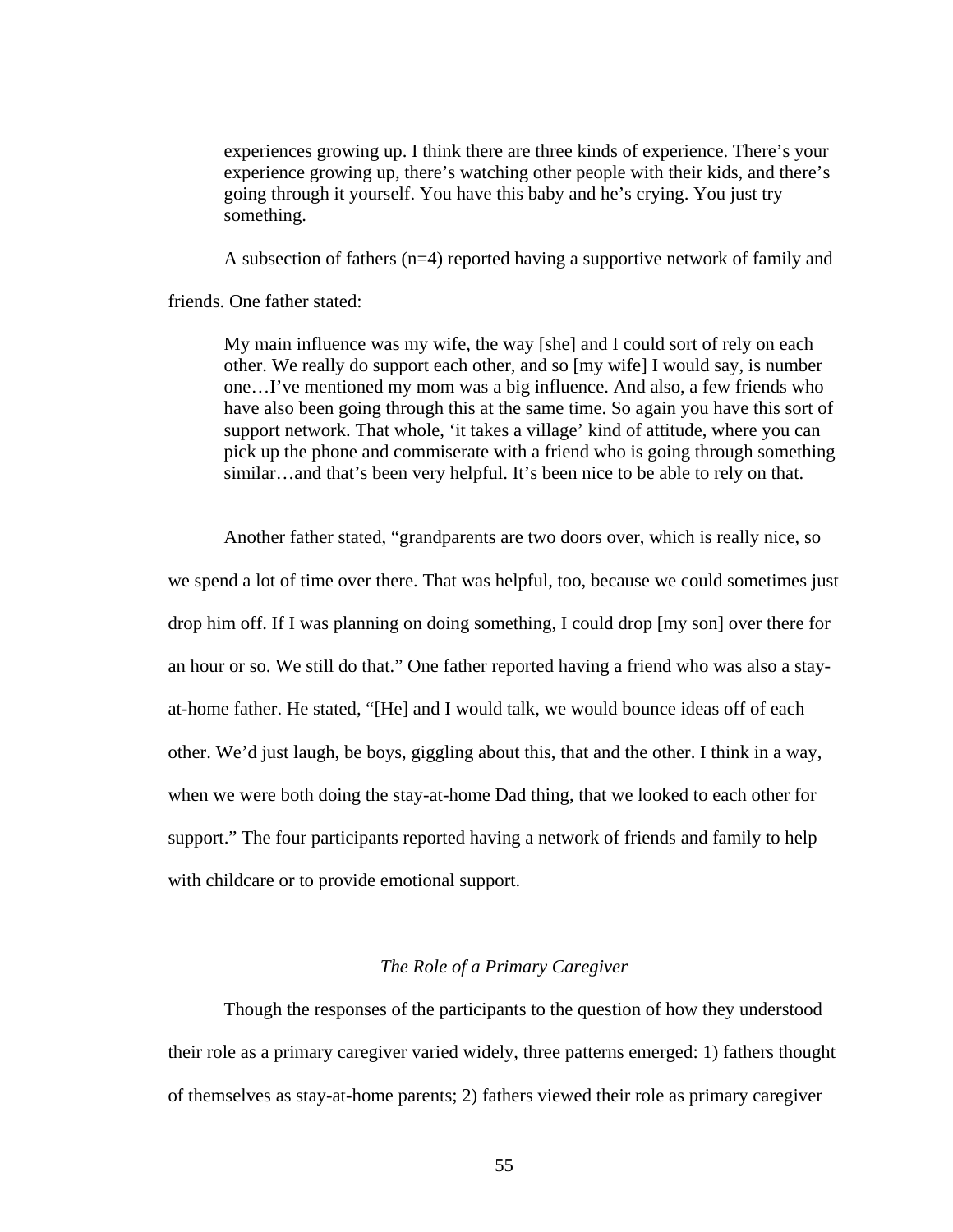as one of responsibility; and 3) fathers viewed parenting as an activity to be shared among both partners. Eight participants' responses fit into one of the three patterns. Four participants reported divergent ideas of what the role of primary caregiver entails.

*"I Was a Stay-at-Home Dad"* 

 Three fathers reported that they understood their role as being a stay-at-home parent. One stated, "I don't think of myself as a primary caretaker. That's a very clinicalsounding word. I stay at home with [my daughter]. During the day, I'm the one she looks to for protection and teaching." Another father stated, "I felt very strongly that they should have a parent with them growing up, when they're infants, like from birth. I think it's really important to their welfare…basically I felt that someone had to do it, and I was the one who was available." These fathers defined their role as primary caregiver by distinguishing themselves as the parent who stays home.

*"I'm the Guy Who Takes Care of Things"* 

 Three fathers reported that the role of primary caregiver principally involves responsibility. One father stated:

It's a huge responsibility. Being the primary caregiver at that age, zero [months] to two years, I find that you're just supplying the basic needs. That's really the bottom line…holding, yes, you give them love and you give them attention, but once they get to one to two [years], that's when you're staring to be a role model, where they're obviously learning from you.

Another father stated, "I understand it as my obligation. I'm a special instance

because I didn't have a full-time job and a whole lot of responsibility when we started. I

didn't have that daily thing. So in certain respects, it's the one obligation I have in my

life." Three participants reported that the role of primary caregiver is equated with

responsibility to the child(ren).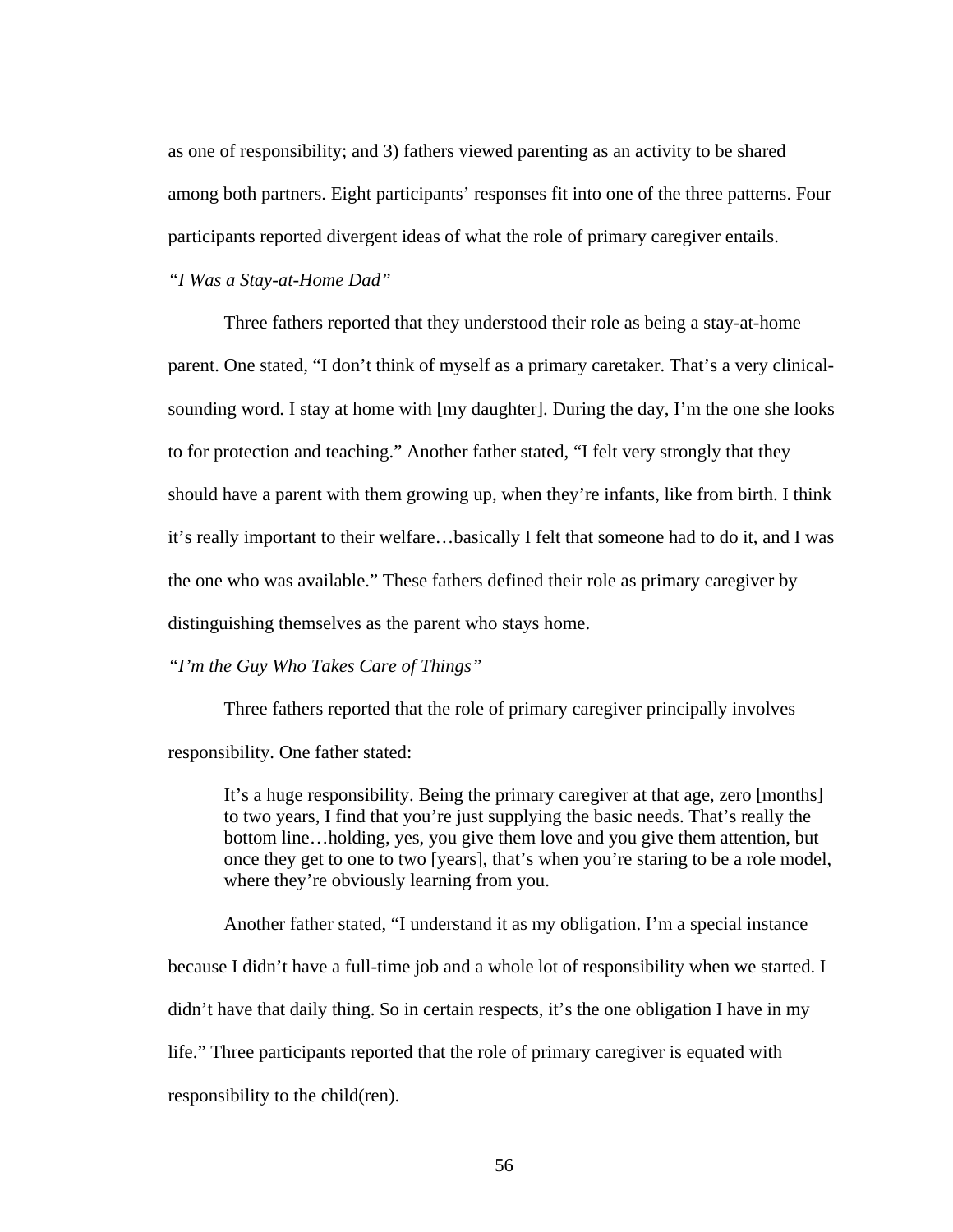*"We Did it Together"* 

Two fathers reported that parenting is a shared responsibility between partners.

One stated:

My responsibility as a parent is to make sure they're safe and learning the right things to do, which is a major challenge. There's no handbook…I don't think it's just for the primary caregiver. I think both parents should play a major role. One of you has to work to provide – that's just the way it is. But that shouldn't mean that they shouldn't be very involved with the kids, too.

Another stated:

There are so many caregivers in a child's life – schools and teachers and relatives and friends and friends' families. Caregiving and nurturing is really a shared responsibility, in my mind. But it's really the person who – I won't say who makes the decisions – but who has the responsibility probably more than half the time. My wife and I certainly share parenting.

Two fathers reported that parenting is a shared task, and that the roles of the

caregivers in a child's life are not necessarily defined as primary and secondary.

Four fathers' understanding of the role of primary caregiver did not fall into one

of the above-mentioned categories. One stated that his understanding of a primary

caregiver was "loving, nurturing, teaching, taking care of not just the child, but the

spouse. It's pretty simple." Another stated:

You feel two different ways about it. One way is that it's so hard. It's the hardest thing. You constantly have to be on. There's no break. I'm the kind of person who likes to be mentally stimulated. I like my job because I can think about things. So from that perspective, it was hard a lot of the times going through not even a whole day, but even a half day  $-1$  was counting down the moments until [my] wife] came home. I was like, 'alright, she's going to be here, I'm ready to go and do something else'…but on the flip side, I really enjoyed it, and it was awesome to feel like I could do it…so it was both sides of that – the greatness and amazingness of it, and the non-stopness of it.

Another father stated that being a primary caregiver "centers around raising the

child, basically, so it means giving the attention to the children when they need it most."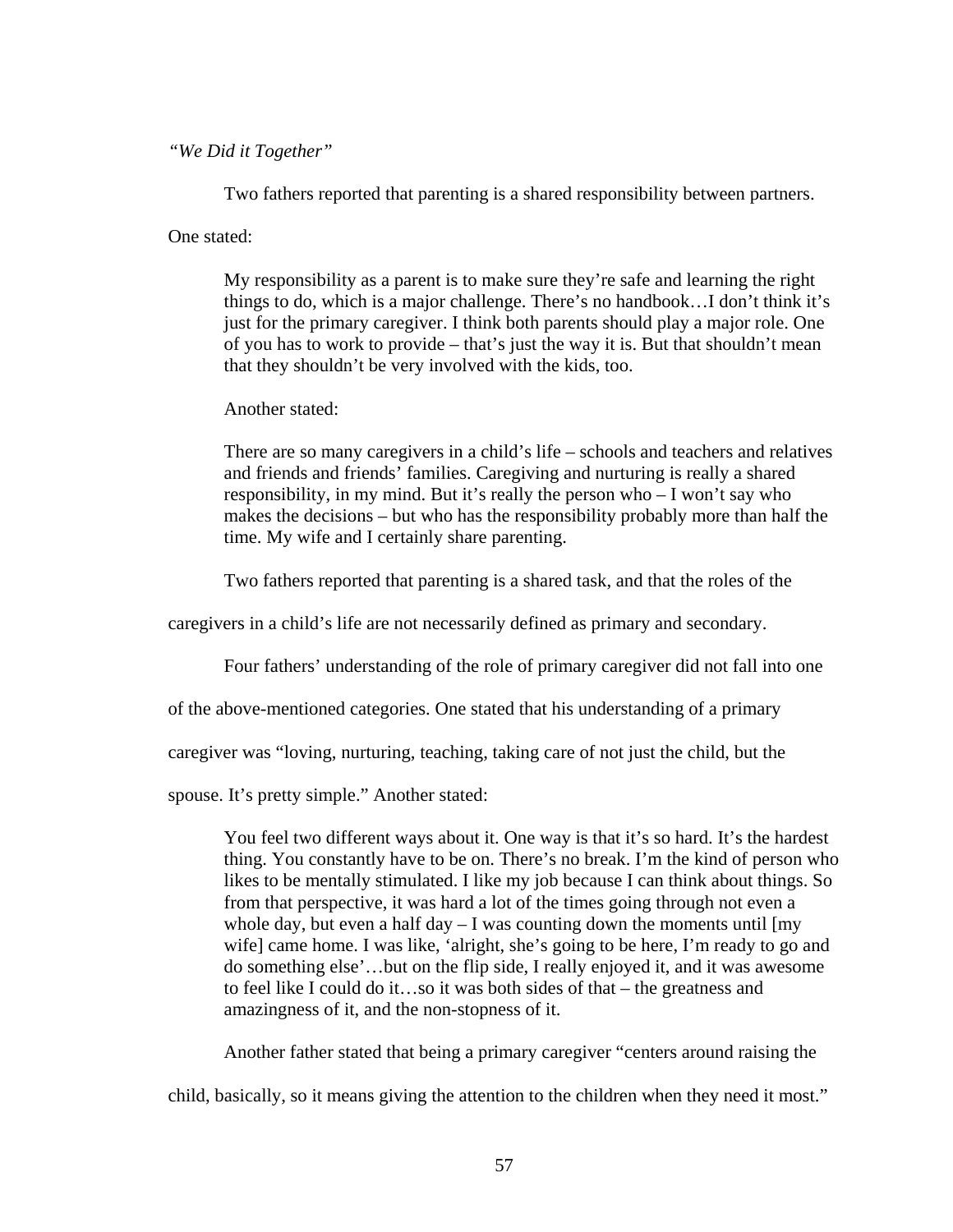The participants were also asked if their understanding of the role of primary caregiver changed over time. Nine participants reported that their ideas about being a primary caregiver did not change over time, while three reported a change. One father stated:

My concept has always been that it's a really hard job. I've always thought that parents should be sainted. It's really that difficult…so my concept didn't change. It was a little bit strange being the primary caregiver and not working as much…I think it was more personal. I was a little bit changed, to be in that role.

 This father reported that his concept of what it means to be a primary caregiver did not change, but he himself changed to fit the role. Another participant stated, "No, I'd say [my idea] stayed the same. It was really about what I expected. I had, as a seventeen through twenty-one year old, been around young children…so I think I knew what it was all about – sort of…so I think I was pretty well mentally prepared for it."

 Three fathers reported that their understanding of the role of a primary caregiver did change. One stated, "I was completely in the dark when I started, so it has been an on-going learning experience for me, as well. I'm changing and developing as much as they are." Another father stated, "There's no way to understand before you have a kid what it's going to be like. There's no way to get an idea about it until you do it." Another father stated:

I didn't know anything about it! All I knew was I thought it was helpful for the kids. Now I know what it's like. I didn't know how brutal it was going to be, really, to be honest. Well, I had no idea what it was going to be like, but that was really good, because I had a lot of enthusiasm. And the first phase I think is really the hardest. I mean, it's really tough…I think it's just a lot more demanding than you had any idea of until you're in it. There's no way to explain it, it's something you just have to experience to know. You get a fair amount of bitterness. You can, I mean, really. You get a lot of joy – it's a wonderful experience, but you're sort of left on your own, as a man, doing this. So you have to weather that, endure it. That's something that I think I've learned about it.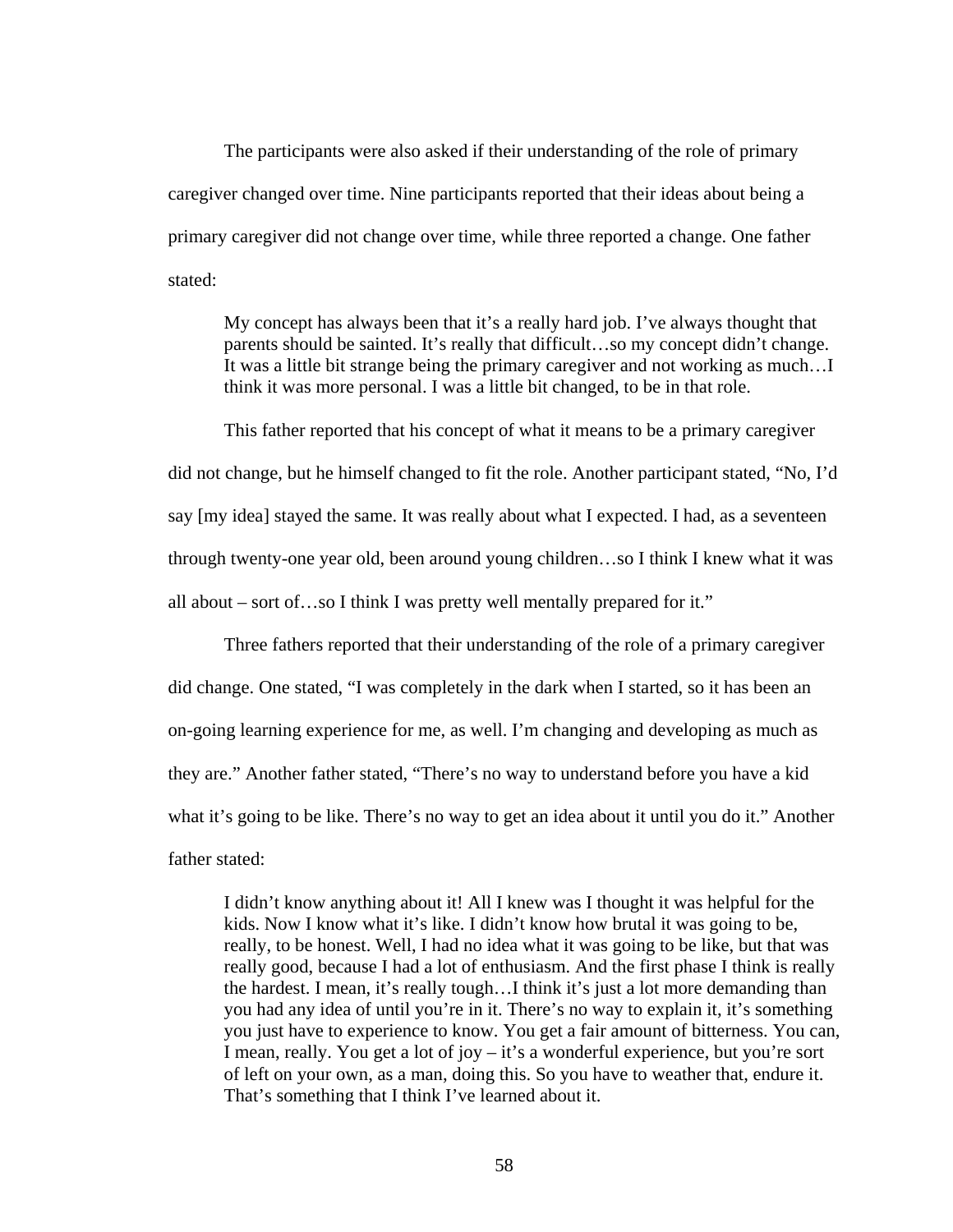Three fathers reported that their concept of the role of a primary caregiver changed after becoming one, while nine reported that their understanding remained unchanged.

## *The Role of a Father*

 The participants understood their roles as fathers to be multifaceted. However, two themes emerged when fathers discussed what their understanding was of their role as a father: 1) fatherhood involves being a role model; and 2) participants identified as parents rather than fathers, and thus saw their role as similar to that of their spouse. Five fathers reported that their role entailed being a role model and teacher. Three fathers reported that they identified more as a parent than as a father, and that their role as a parent did not differ grossly from that of their spouse. Four fathers' responses differed from the above themes.

*"You Want to be as Good a Role Model as You Can be"* 

 Five participants reported that teaching and role modeling constituted a large part of what it means to be a father. One participant stated on fatherhood:

Role model, mentor, friend, disciplinarian, husband – it's all those things. It's a lot of roles, and when you're doing it, when you're the main one at home, I think you appreciate a lot of those roles. I have a lot of friends and I hear about what their husbands are like, and they come home and they want to play with the kids, but they don't really want to get in there and do the work that needs to get done. I never saw it that way. I think I'm more tuned in to that now, because I've been doing it.

 Another father stated that fatherhood "means responsibility, it means rolemodeling. It means choosing the right words, I guess, being compassionate, slowing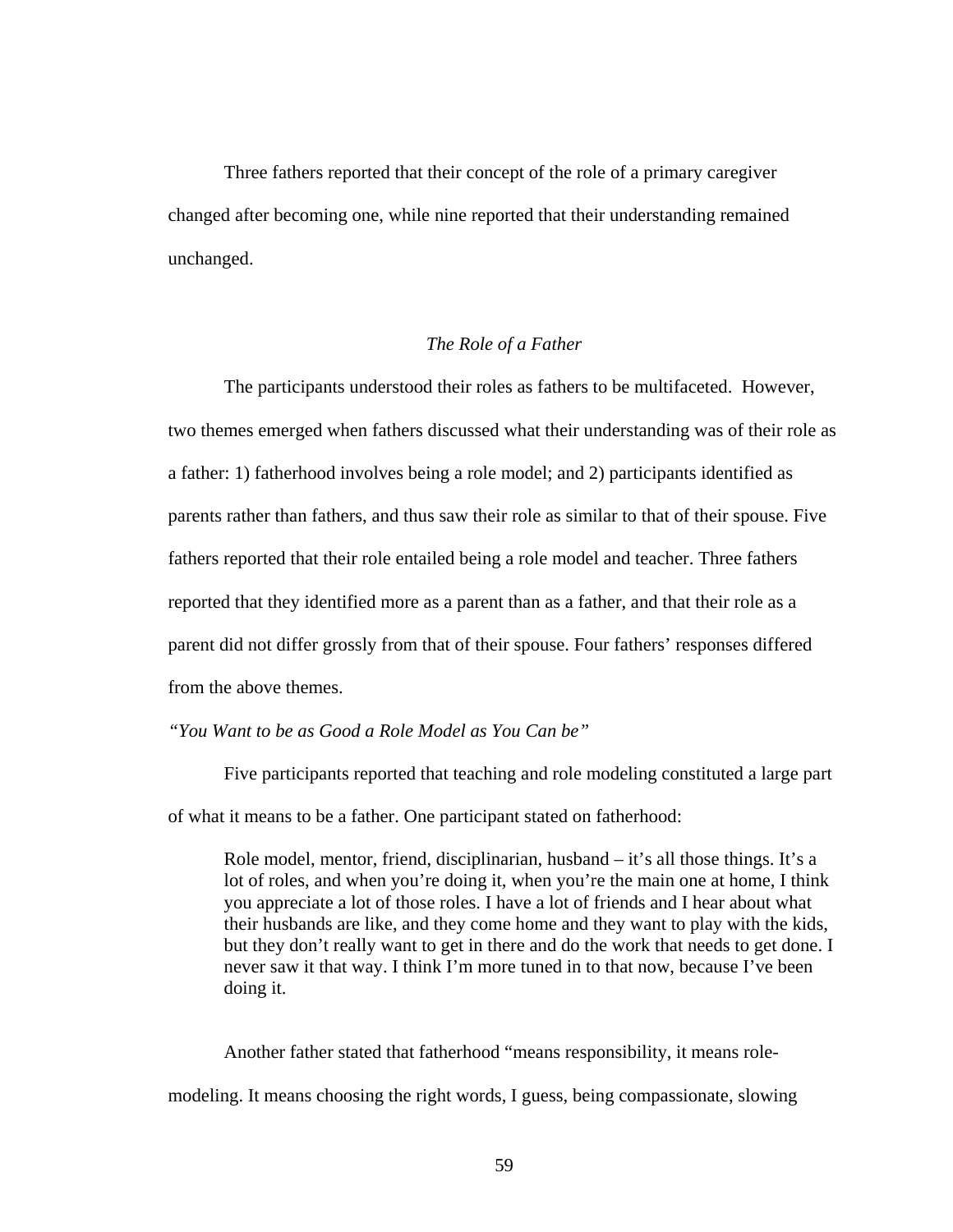down…understanding, patience – that's huge." One father stated that his role as a father

is:

[To be] a role model, obviously, to be a positive influence on my kids' lives as they grow…it is about making sure that I'm helping them to be great and wonderful people as they grow up. That's a lot of pressure, because at the same time, I want to make sure they have a lot of freedom to grow up to be who they want to be. I hope that I will be able to teach them to make the right decision. It's a treacherous world we live in, so that's what it really means to me to be a father. I want to make sure that I just give them the right kind of tools as they grow, to be the right kind of person, I guess.

One father stated described fatherhood thus:

On the emotional end, I treasure it. The aspect of how incredible it is to have a child and to watch him grow just blows me away. From the aspect of how much we've had to invest, time-wise and emotionally, and the fact that we could do it…that gave us a real sense of accomplishment…so those are big things. In terms of being a father, of what's important in being a father, I think it's important to be there, to be around and to be involved. So much he just wants you to be around, and just doing stuff with him…it's nice to be around and just be in the house, but also to be with him and to engage with him has been so important…showing love, being a good example.

For all five fathers, being a positive role model was an intrinsic part of

fatherhood, though not the only part.

*"I Don't Know if I Can Define my Role as a Father Any Differently From my Role as a* 

### *Parent"*

Three participants in this study reported that they identify as a parent, as opposed

to a father. One father stated, "I don't think there's a whole lot of separation between

what I do and what my wife does. It's not like, this is what Dad does and this is what

Mom does. There's just not a whole lot of distinction." Another father stated:

I just don't look at it that way. To me, I'm just not that role invested. To me, it's really just being a parent. There certainly are differences between being a father and being a mother, but to me, they're just defined by the family. To me, it's just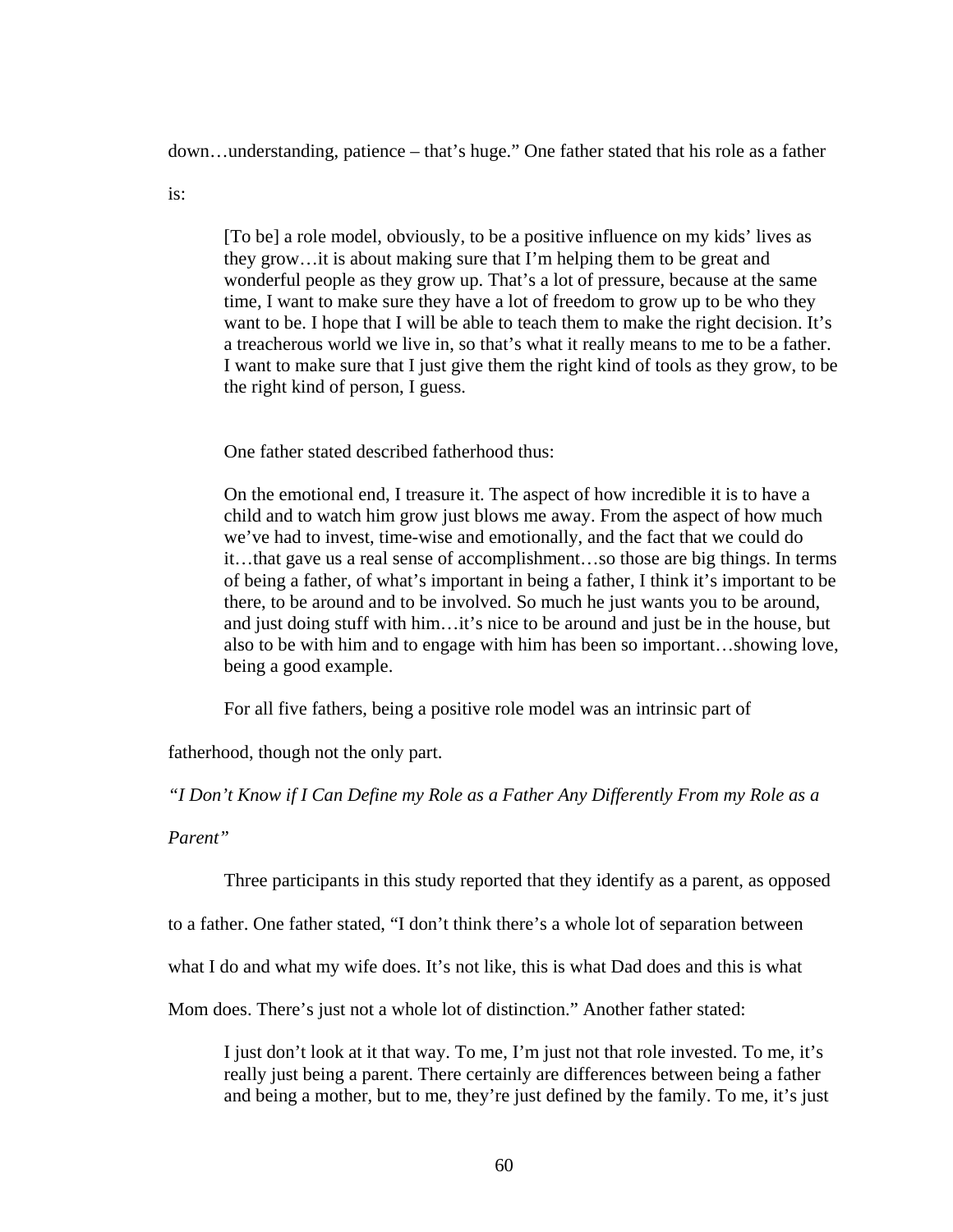so important – when do they need me? How much do they need me? How can I help them? How can I help them be independent?

 Three participants identified as parents, rather than fathers. They reported that parenting was not divided into the roles of mother and father.

#### *Other Roles of Fathers*

 Eight fathers' understanding of the role of a father fell into the above themes, while four participants' responses did not. One father stated that "to be a father is to support, to guide." Another stated that:

a father to me is someone who is there for their child or children on all levels emotionally, and I do think, financially. [It is] someone they can turn to, or just know that they are there. And also, someone who provides structure. I don't think a father's and mother's role necessarily have to be that different from how they have been in the past, traditionally.

One father stated, "It's a big responsibility. You're shaping someone's

personality. It's very scary to be imprinting that on somebody." Another father stated, "it means I can't do my own thing anymore." Four participants had divergent ideas about the meaning of fatherhood.

 Participants were also asked if their understanding of the role of father changed at all over time. Six participants reported no big changes in their concept of fatherhood, although they reported changes in details; five reported changes; and one reported that he never considered the meaning of fatherhood before becoming a father.

 Six fathers reported that their concept about what it means to be a father did not change over time. One stated "the basics were the same, I don't think anything big changed, but the details were different…it was just fleshed out, parenting, seeing all the details of how it works." Another stated, "in our relationship, we've always shared the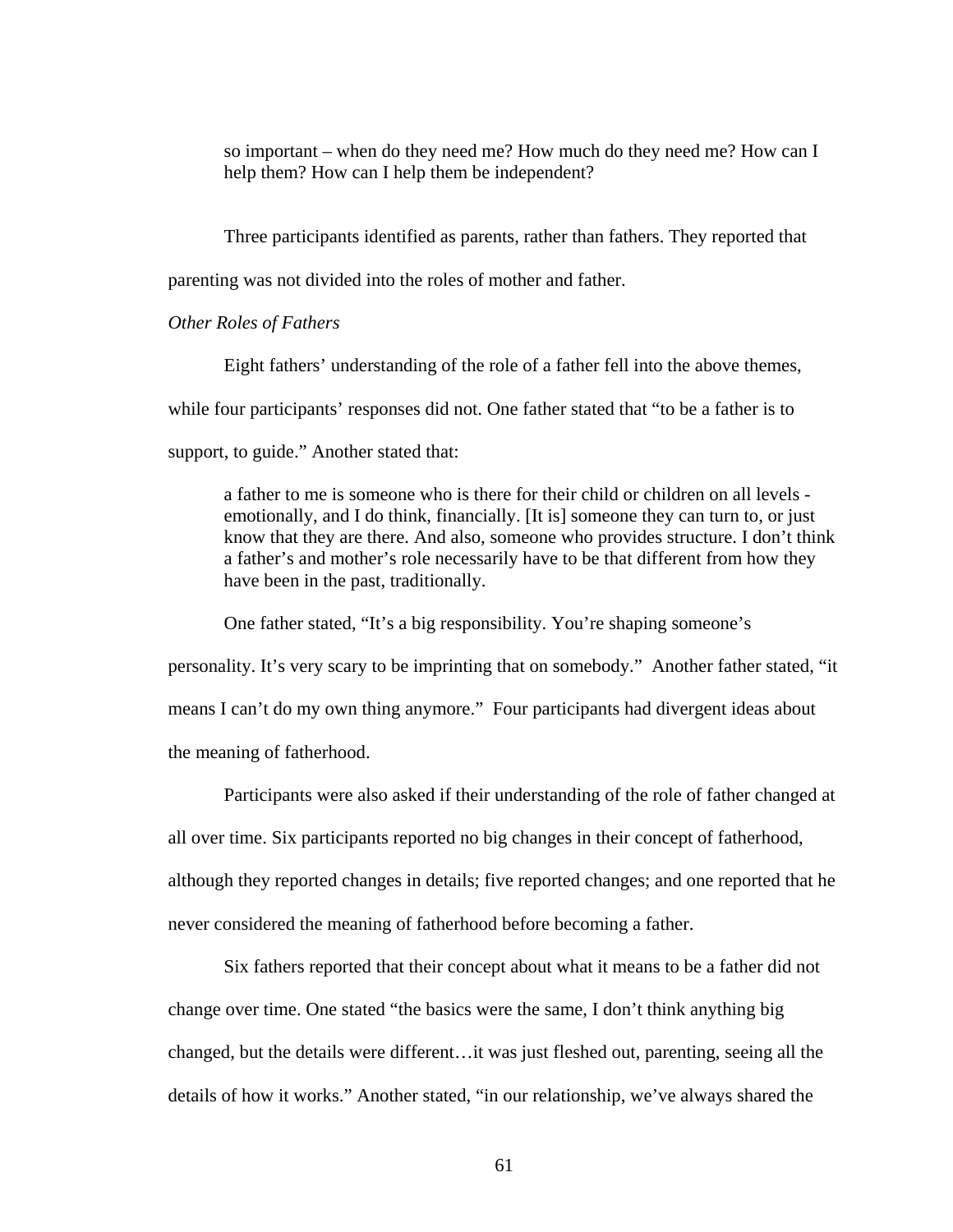duties. We've always been, at least I think, equal partners…we both shared in the childcare as much as we could…so I don't think it really changed a lot, except I just did it more." One father stated:

I don't think the ideas have changed, but the realization of what we gave up is concrete. When I was single, I would go to my married friends and say, 'let's go out. Call your wife and tell her you'll be home late'. I didn't have a true understanding of what it meant to have that commitment to your family.

Five fathers reported that their understanding of fatherhood did change over time.

One father stated, "The thing that's really changed for me is the level of stress. I've always believed it's stressful, but experiencing it is a little different. So that has changed. The other thing is just the fear – fear that something might go wrong." Another father stated:

I think it must have [changed], because of the way my perceptions of my own father have changed. I always thought, 'he's my dad and he's great and we have fun together', but then when I was thinking about it in terms of the fatherhood experience I'm having, and what that means and what you have to invest, that was a huge thing that he wasn't doing.

 Another father who reported change stated, "probably a little bit [changed], only because the last year has been a weird year for us, not only because of the presence of [my daughter], but a lot of change has happened in the past year for us...and as a result, I would say that part of fatherhood for me is stability, providing stability." The five fathers all reported that their idea of what fatherhood means has changed since becoming a father, although the changes they reported varied.

 One father reported that he had never thought about fatherhood before becoming a father and thus could not say if his concept had changed. He stated, "I don't think I had any thoughts because I was so self-indulged in my twenties. Seriously, I don't think we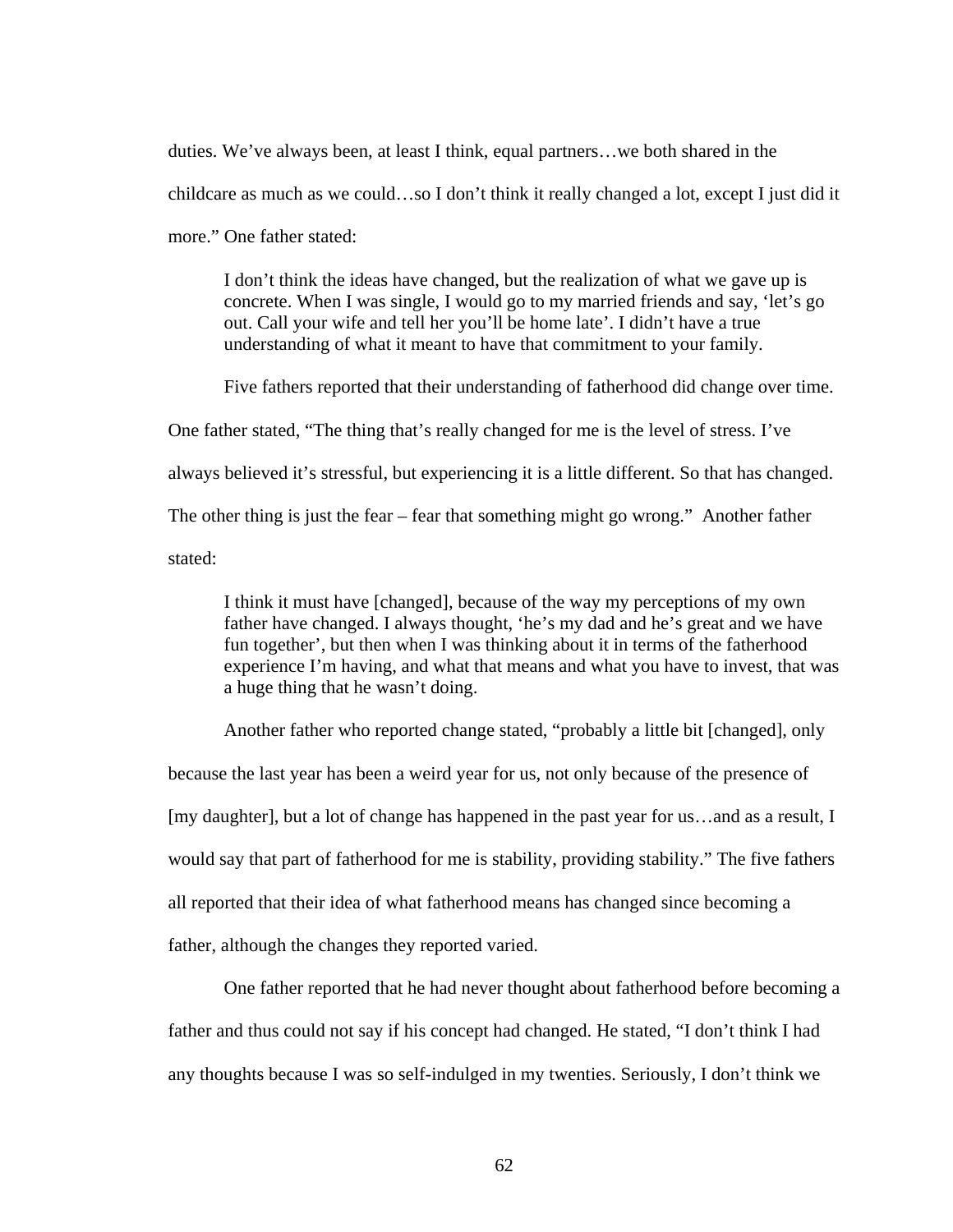sit down and think about it in our twenties, what we're going to be like as parents. At least I certainly didn't."

 Half of the fathers in this study reported that their concept of fatherhood did not change over time, but some daily details changed; five men reported changes in their understanding of the role of father; and, one father did not think about fatherhood before becoming a parent.

#### *The Good-Enough Parent*

 Eleven participants were asked if they had an image or an ideal in their minds of characteristics that constitute a good parent. All eleven participants described their image of a good parent. There were few overlapping characteristics that emerged from participants' responses; rather, participants' responses were individualized and linked to their own experience. Four fathers reported that they try to parent in accordance with their image of a good parent.

 One father stated, "I had more pictures in my head of what a bad parent looked like. I certainly wanted to avoid the big mistakes. I wanted…a cooperative approach, a non-combative approach." One father stated that characteristics inherent to a good parent are, "patience, good listener, simple words, good role model. I think those are the most important ones that we often try to remind ourselves of". Another father stated that a good parent is "a parent who is very attentive to their child, who deals with problems that come their way." Another participant stated, "I think parents who support their kids. Ask enough of them, but not too much, get involved with them, go to their stuff, cheer them on. Pick them up when they fall, but not too quickly."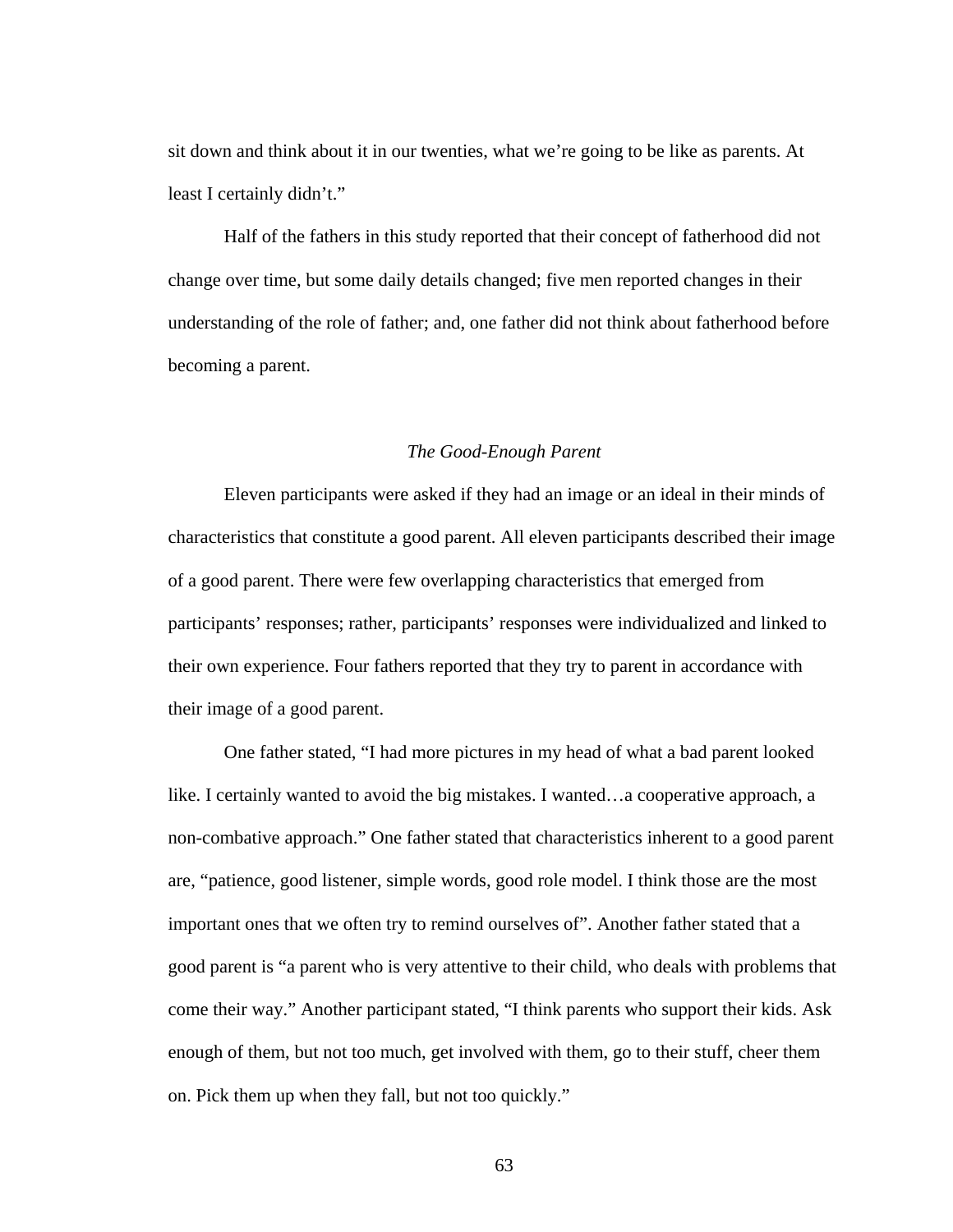One father differentiated between the ideal parent and a good parent. He stated:

[The ideal parent is] probably one that does lots of crafts with their kids, reads to them all the time, is totally on top of things, probably does all the housework after they go to sleep. I don't know if that's realistic at all. A good parent has to be a healthy parent in their own mind, in their own person…definitely to teach your kids to do the right thing, watch what they're doing, know what they're learning. I think we can be their teachers, first and foremost.

Another participant's image of a good parent was:

Somebody who is very grounded in what their belief structure is, in what their idea of what life's about. But yet also an ideal would be open-minded to ideas other than your own, not closed to other ideas. But you are – I mentioned the word stability before – stable, both emotionally and financially, so that you can provide an even plate for your kid. Someone who can expose their children to a variety of things, not just what they, the parent, know.

Four fathers talked specifically about how they try to match their own experience

to their image of a good parent. One father stated:

I think of myself and I envision a good parent being someone who can walk the line between telling them what to do and letting them experience and learn from their mistakes. I like to walk the line and push them a little bit, but let them experience as well. Patient, listen to what they have to say…caring. I think listening is a big one...I try to pay attention to who they are becoming and try to work with their needs. [My son] and [my daughter] are two different beasts and they need different things, they need different approaches. Just trying to always self-evaluate. At the end of the day you ask yourself – and I think this is an important thing to do – you ask yourself, 'is what I did today the best thing for that child?'

Another father who reported that he tries to live up to his image of a good parent

stated:

Yeah, I strive to live up to that image, but I don't usually get there. You need to have a lot of understanding. Don't get too angry, because it's really easy to get angry. On the other hand, don't be too lenient. And the requirements change as your child grows, so…you have to adapt as circumstances are evolving.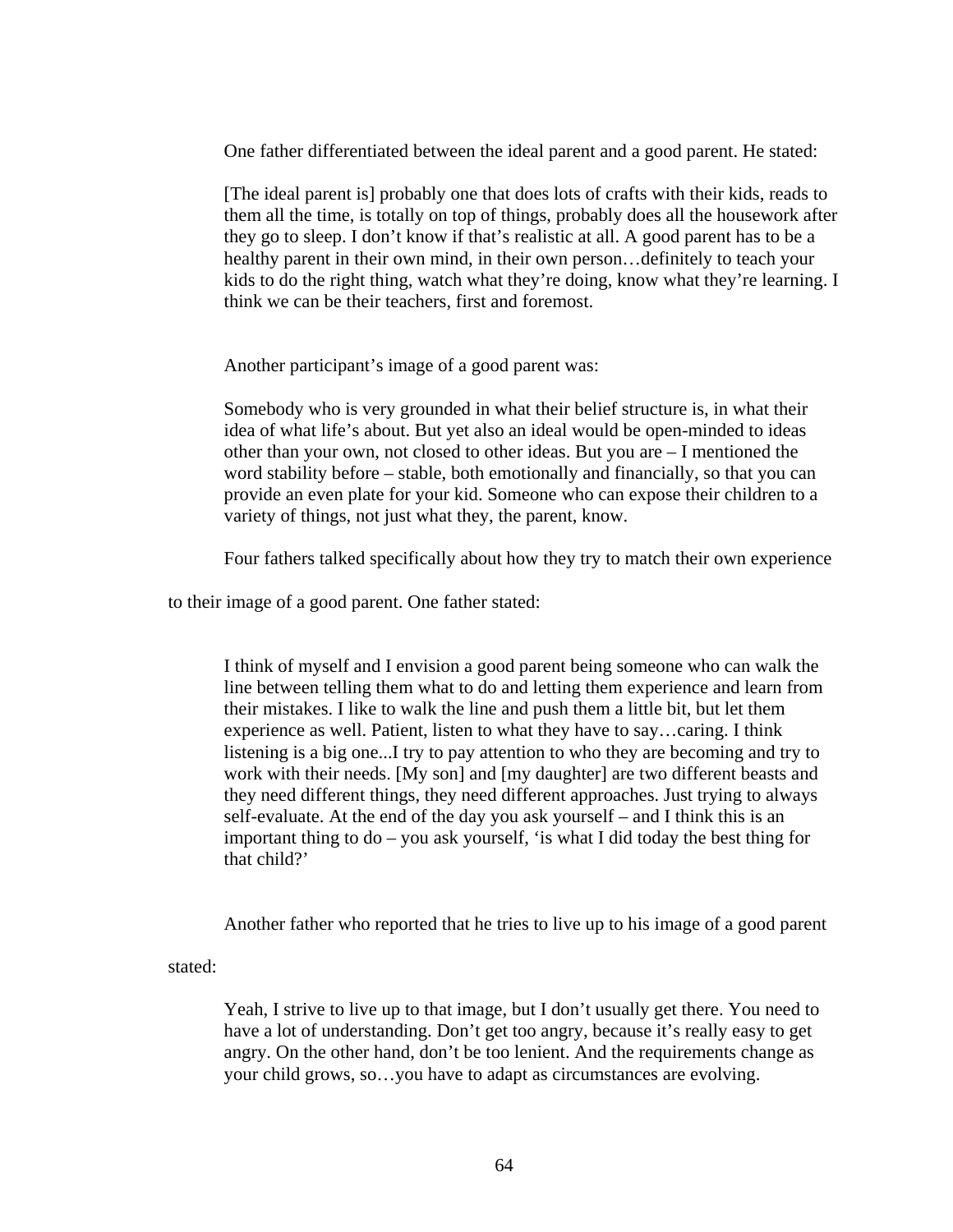A third father stated:

I think fun and upbeat, creative and loving and calm. And I also think that a big challenge is discipline, and so in addition to being that fun person and friend, you also have to lay down the law, in a way. It's the hardest thing to do, because you love that person so much…so that's part of the ideal- being able to do discipline and be consistent with the discipline…so discipline them, but do it in a loving way.

The fourth participant who discussed his effort to match his parenting style to his

ideal stated:

A good parent can figure out why their kid is doing what he's doing and come up with new and creative ways to lead him in the right direction. Parenting is about instilling true values on situations, social and otherwise, and how to deal with them. When your toy breaks, how do you fix it? When somebody pushes you, what do you do? I tend to lean towards social aspects, how to deal with people, because that's where I was lacking.

One father reported that his image of a good parent applied broadly to parents and

was not specific to him. He stated:

I would certainly have a couple of things that I think every parent needs to be successful and one of those things is to be attentive, to be able to notice something. I almost want to call it a sixth sense…consistency is another one to being a good parent.

There was no single image that constituted a good parent. The following

characteristics represent a sample of attributes that the participants viewed as ideal: calm,

attentive, creative, consistent, patient, self-evaluative, understanding, supportive and

stable. The variety of answers reflects the individual experiences of the participants in

this study.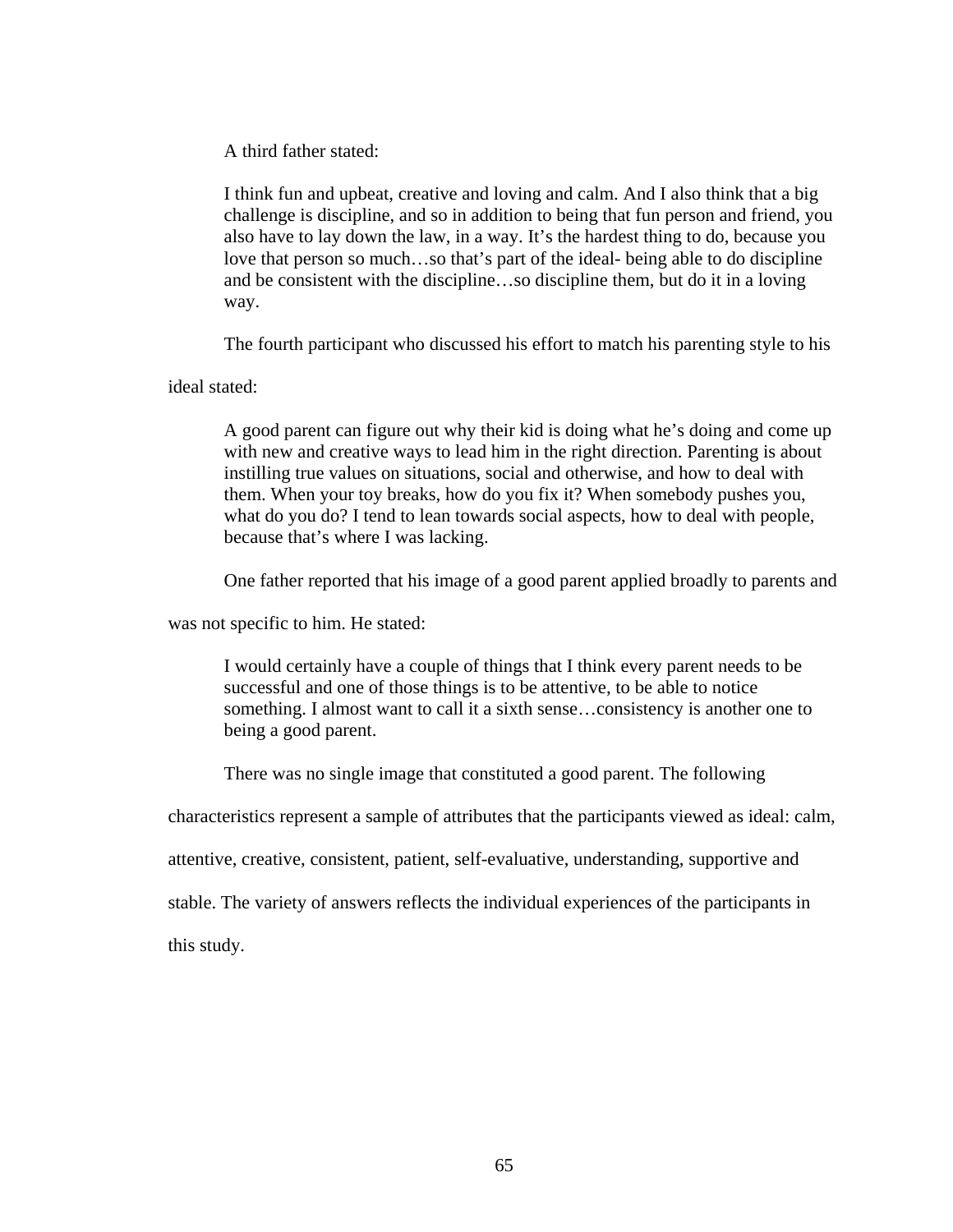#### *Are You as Good a Caregiver as Your Partner?*

 All twelve participants were asked if they perceived themselves to be as competent at caregiving as their spouses. Six fathers reported that they are as good at parenting as their spouse; three fathers reported that they believe they are not as competent as their partners; two fathers reported that they and their spouses parent differently; and one father reported that he has never thought about what his wife is like as a caregiver.

#### *"I Think I'm as Good a Caretaker"*

 Five fathers reported that they are as competent at caregiving as their spouses. One father stated, "in some ways, I'm more practiced…yeah, I think I'm as good…again, I don't know if my wife would be the perfect person to stay at home with him…I think I do a good job of getting that done and I think I've got the right stuff to be able to deal." Another father stated, "oh, [I'm] better! I had more time to learn. Definitely as good, yeah. I think I did a good job with them." Another father who reported feeling as competent as his spouse stated, "I do feel really confident." One father stated, "I think I am; I don't think she thinks I am." Five fathers in this study reported that their caregiving skills are equal to that of their partners.

#### *"I Don't Think You Can Ever Replace Mom"*

 Three fathers reported that they believe their spouses are better caretakers. One father stated, "Overall, I think she's better at it. I think she's more patient. She'll sit and rock him until he works through it; I have a harder time with that. I learn a lot from her – she makes it look easy." Another father reported, "of the two of us, she can sit down and talk and understand the kids better." A third father stated, "No, no I'm not as good as she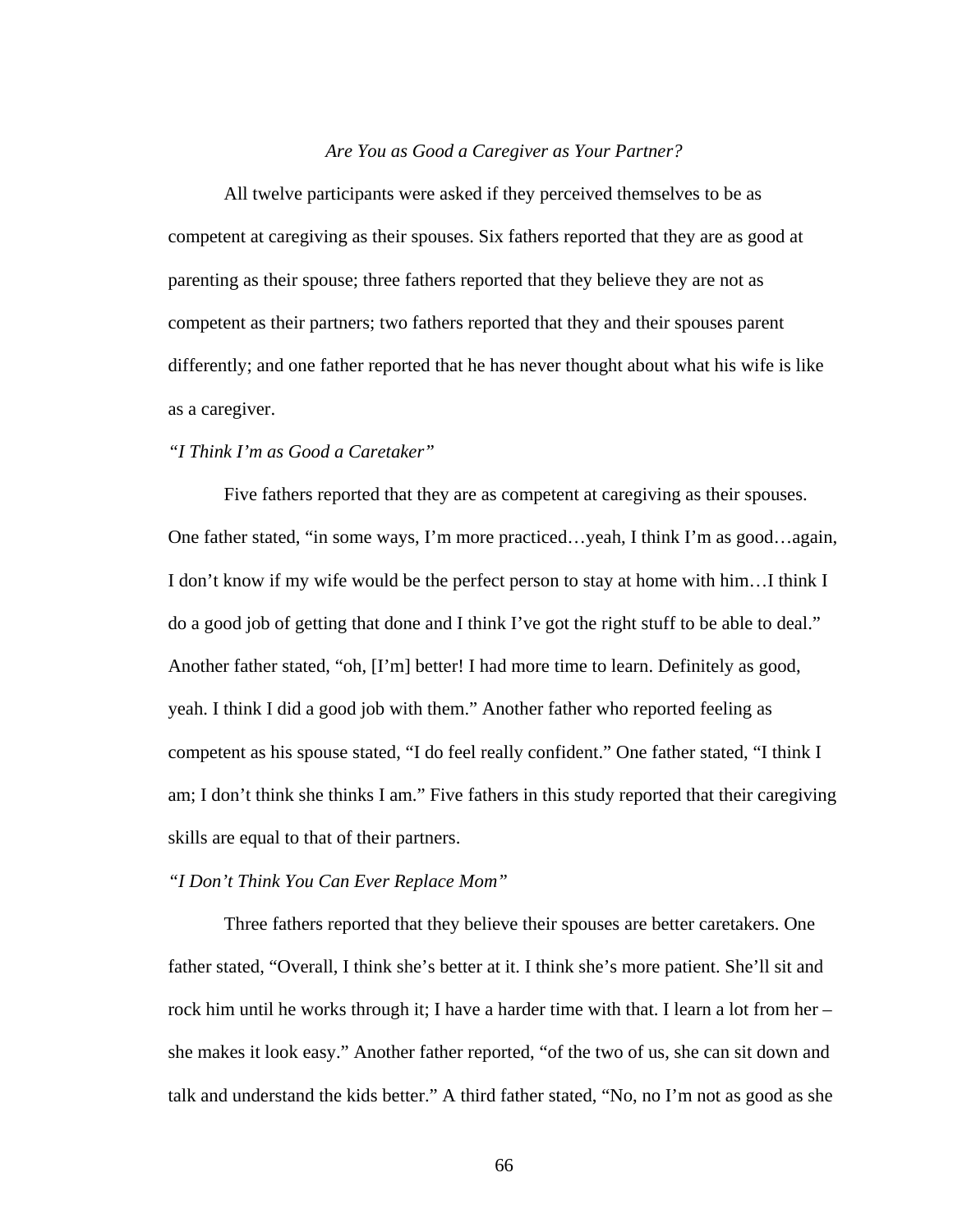is. It's hard to say…I look at my wife and see how she does things. She makes it look easy. I don't know if that's real or if that's a perception." Three of the fathers reported that they are not as skilled at caregiving as their spouses.

#### *"I'd Say we Parent Differently"*

 Two fathers reported that they parent differently from their spouse, and one father reported that he and his wife are equally skilled despite differences in parenting styles. One father stated:

I'd say we're different caregivers. We both have strengths and weaknesses. I don't think you could say better or worse. If you asked the kids, they'd say their mom is better…we're just different. We parent the same and we have the same expectations, and we communicate well about our parenting, but you just do things slightly differently.

 Another father stated, "We parent differently. I think we're on the same page with a lot of things, but we're different people, and while on some fronts we parent the same, on other fronts we parent differently. I think we both do the best that we can. I think we're really good parents."

 One father in this study reported that he has not thought about his spouse's skills as a caregiver. He stated, "I haven't stopped to think about what she'd be like. Her career is very much a part of who she is. I'm not sure how she'd adapt to being at home. When she's there, she's a terrific parent."

# *Gender Issues*

 This section of the chapter will be divided into four subsections. The first subsection will address how long the role of father has appealed to the participants. The second subsection will address the participants' views of the American stereotype that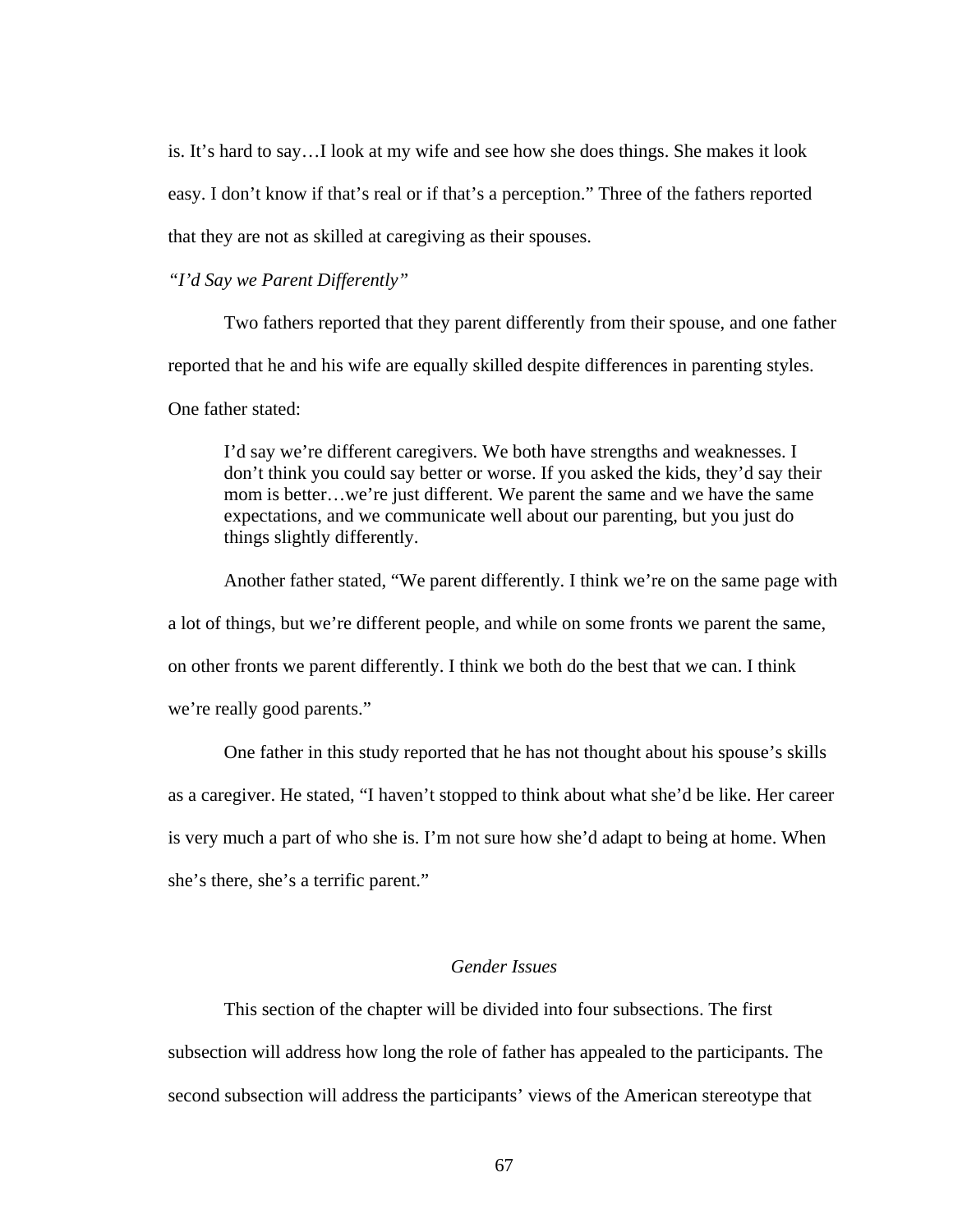primary caregiving is associated with femininity, rather than masculinity. The third subsection will address the participants' views on how being a primary caregiver has fit or not fit into their gender identity. The fourth subsection will address whether the fathers' sense of masculinity has changed since becoming a primary caregiver.

## *"I've Always Known I Wanted to be a Father"*

 Four participants in this study reported that the role of father has always appealed to them. Three participants reported that the role of father appealed to them, but they waited until they met the right partner or until the timing felt right. One participant reported that he did not want to be a father until he met his partner. One father reported that being a parent did not appeal to him at all. Two participants reported that they had not thought about fatherhood before becoming parents.

 Four fathers reported without qualification that the role of father was always a part of their identity. One stated, "Yeah, I always thought I wanted to be a dad." Another stated, "I think I always knew I'd be a dad."

 Three fathers reported that the role of father appealed to them once they met the right person or when they felt ready to become a parent. One father stated:

Yes, yes, it's always appealed to me. But when I was in my 20s, I would say it appealed to me, but I knew that I wasn't going to do it for awhile. I had no desire to do it at that time. But I knew I would later on. I didn't know when that later on was going to be, but I knew it wasn't then. Let's say that I was single and not dating anybody. I wasn't saying, "gosh, I have to be a dad right now". There were a couple of times when I was in a relationship where I thought, "am I ready to take this plunge and get married and have kids?" And ultimately the answer was no, I wasn't ready personally, and not with this person. So you have to really meet the person you want to spend the rest of your life with before you're ready to be a parent. I didn't want to be a parent without that person.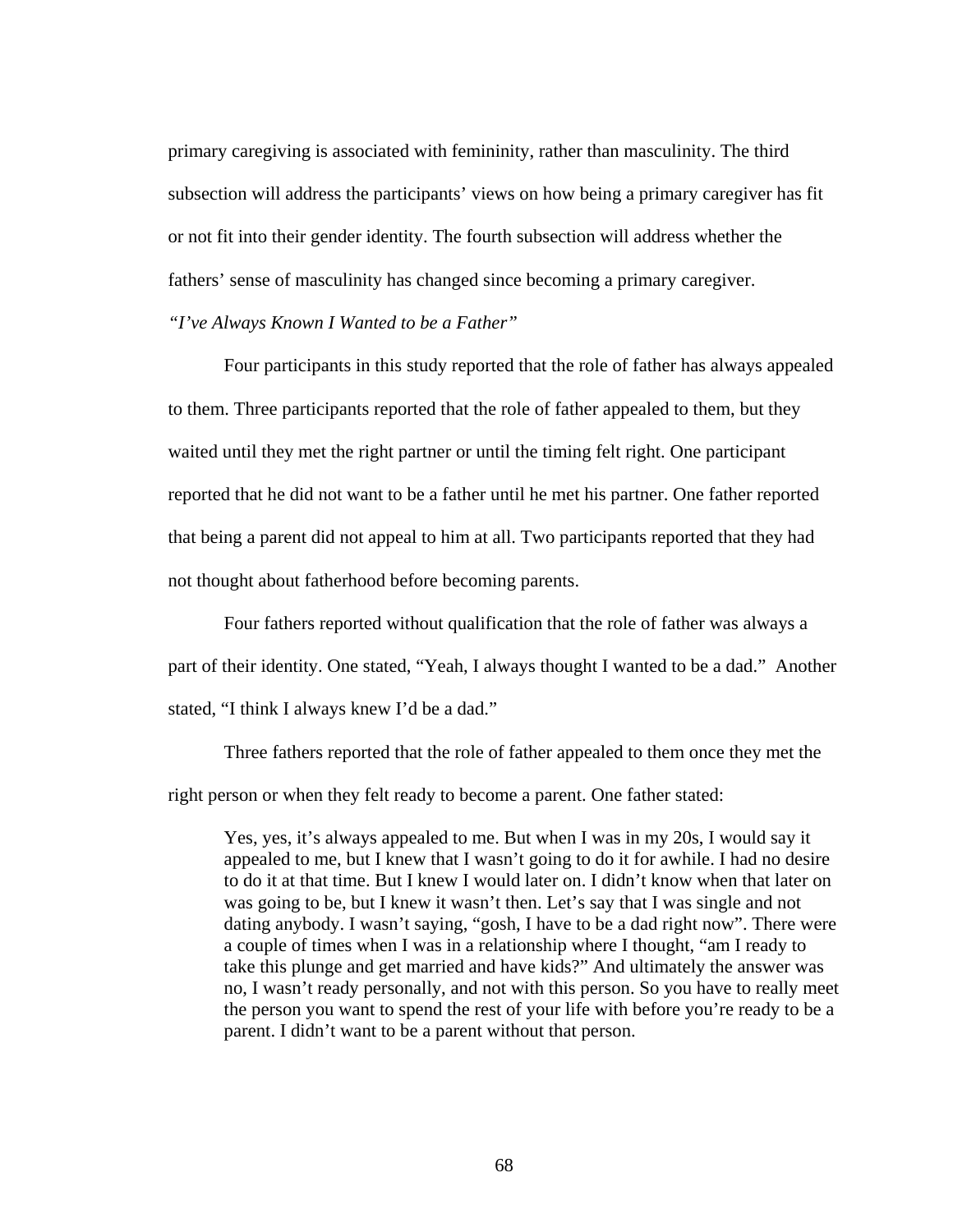Although the role of father had always been appealing, timing and meeting the

right partner influenced when three fathers felt ready to become parents. One father

reported that he never wanted to be a parent until he met his partner. He stated:

For the longest time, I was sort of carefree. I wasn't interested in commitment, relationships, marriage and all that stuff. I was just enjoying being a guy, doing whatever, whenever. When [my wife] and I first met, for the first few years, we could just easily pick up and go somewhere. So the idea of having kids and starting a family at that time was not altogether something I wanted to do. But one of the things that I realized – and it's been very lucky for me – I realized that I found the right person to be with…we seemed to be able to mesh so well together that almost any possibility was open and would work. Then I started to realize that if I was going to be a father, then I would be a husband and a father with her…and until I met that right person, it never dawned on me that I'd want to be a father.

One father reported that he did not want to be a father, even after he was married.

He stated:

I always thought, "well, maybe I would make a good father", but it wasn't something that I wanted to do. I was so happy to get done with college because I felt that all the way through school, it was just such a prescribed life, and it was hard work all the time, and it wasn't what I wanted to be doing, and I was so looking forward to getting through that, and I felt like when I was done with that, I was free. And I felt like I could do whatever I wanted, and I'd go rock-climbing all the time, and skiing, and I'd just have the greatest time, which I did for awhile…I always saw [fatherhood] as the end of fun, in a way. So it took a lot of work on [my wife's] part to bring me around. I wasn't really into the idea.

Two participants in this study reported that they had not thought about fatherhood

before becoming parents. One stated, "I didn't really think about it…I wasn't one of those kids that was like, 'I can't wait until I have my own children'. When it happens it

happens." The other father stated, "I don't think I thought about it. It's something that

just happened."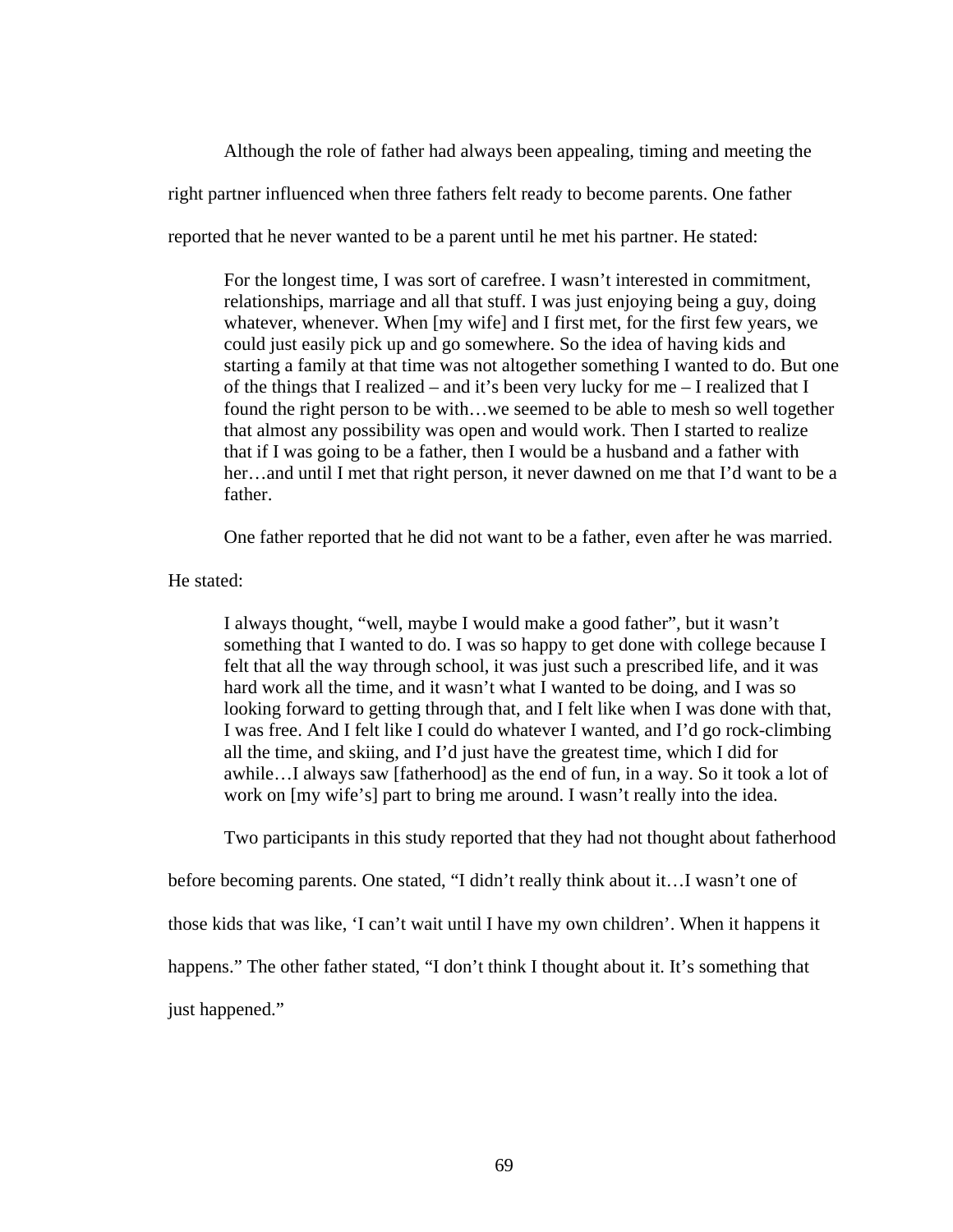### *"We've Come a Long Way Since Ozzie and Harriet"*

 Traditional gender roles in American society were presented to eleven of the twelve participants. It was explained that research on the subject of parenting still generally assumed that primary caregiving was associated with femininity, whilst secondary caregiving was associated with masculinity. Participants were told that many research studies labeled fathers as active participants or highly participatory based on the level of caregiving that fathers engaged in, but that no labels were created for mothers. It was explained that there seemed to be a message in the research that fathers who engage in caregiving activities are worthy of study because mothers are assumed to be the primary caregivers for children. It was also explained that an assumption is made that girls are raised to be caregivers, but boys may not be. Participants were asked for their opinions about these stereotypes. Five fathers reported that they believe that there are innate differences between girls and boys, but that the gender differences do not mean that men cannot be natural caregivers. Four fathers reported that they disagree with society's stereotypes, and that the stereotypes, while influential, are beginning to change. Three fathers reported that they believe that women are natural caregivers.

 Five fathers reported that they believe that there are inherent differences between boys and girls, and thus there are differences in the way that parents raise boys and girls. One father stated:

I think it's absolutely true. Little girls from the time they're infants, I see people giving them babies to play with, and they grow up and they play with babies. And you look around here and you see trucks and planes and trains all over this house. A lot of it's really their choice. We tried to get him to play with dolls and things, just to teach him to how to be a parent, and he just wasn't interested. He wanted to play with his trucks. I wonder how much is nature and how much is nurture. I think there's a large and probably misunderstood role of both. And it's not to say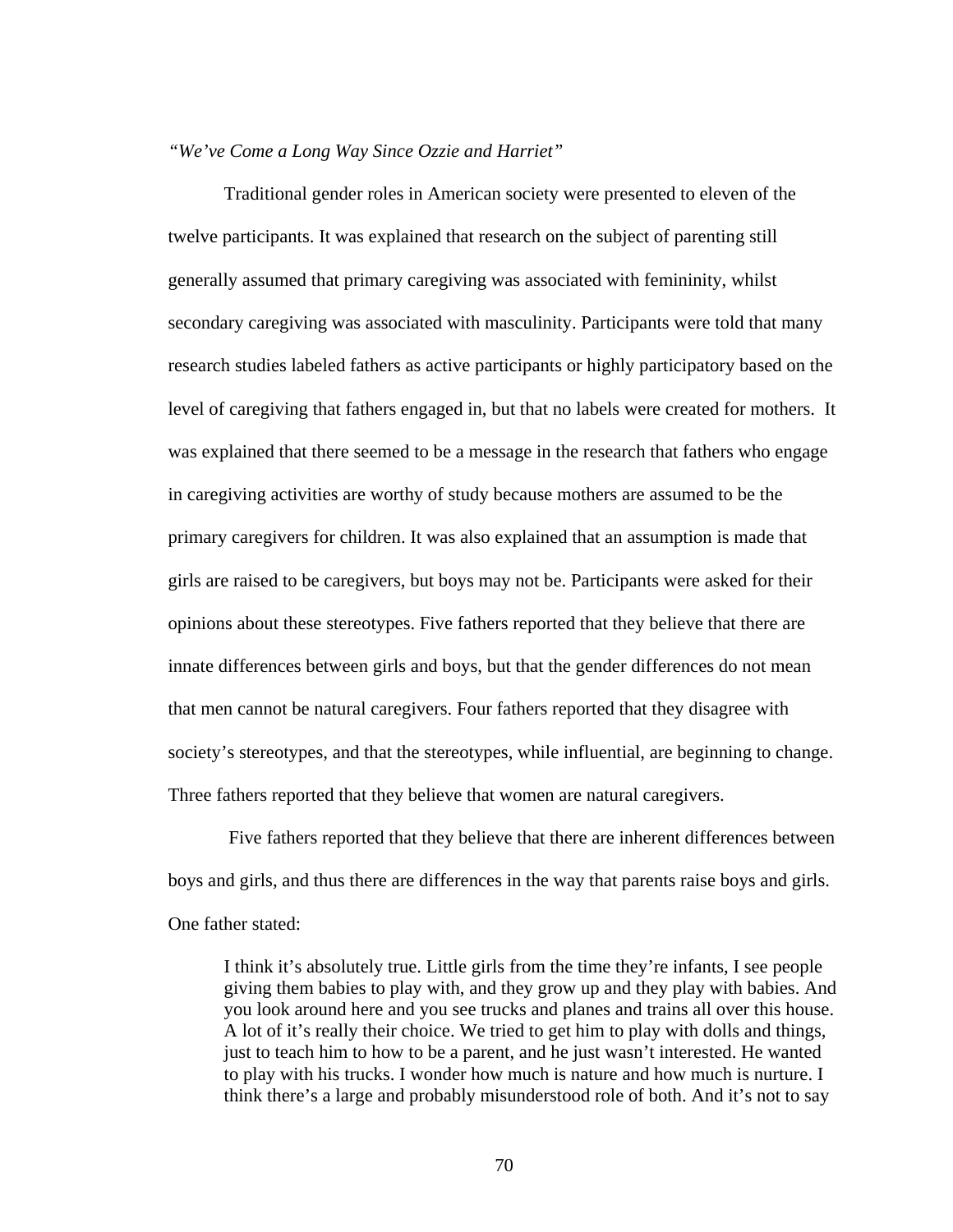that nature is entirely proscriptive, that things can't change. I think men can be caretakers, no question. And women can be aggressive. But society plays out its roles very, very effectively. And that's something that's in my mind, too. I want to change that. I want to raise gentle, compassionate boys. I want to raise boys who will someday be good husbands, be good fathers.

Another father who believed that there are innate differences between boys and

girls stated:

What I find interesting is that I've seen this behavior in [my daughters], that even though I was the parent that was most there, on a daily basis, I still found that they seemed to gravitate to [my wife] differently than they do to me. There is a mother-child bond that is very different from a father-child bond. I have seen it and I can't deny it…you would think that since our roles are supposedly reversed, you wouldn't see as much of that, but you still see it. Why is that? I think that on a physical, base level, a genetic level, there is a difference between men and women as far as how their children act with them…I think the father is just as capable as the mother to do anything the mother can do, but I think from a bond issue between child and parent, I think there is a genetic or physical, evolutionary, if you will, dynamic there.

The fathers believed that there are natural differences between boys and girls, but

that the differences did not necessitate women being primary caregivers. The fathers

reported that despite gender differences, men can still be competent caregivers.

Four fathers reported that they disagree with society's stereotypes. One stated:

Well, I don't agree with that [idea that primary caregiving is associated with femininity]. But I agree with the societal influence on everybody. You have to confront that with people who say things like, "Oh, you're Mr. Mom". And that sort of encapsulates that attitude. I think it's not femininity to stay home with your kids – it's just that you're their parent. I guess that's just the traditional role that mothers are the ones who stay home, generally. Stay-at-home fathers are classified as a small segment of parents, or stay-at-home parents, or caregivers. I don't think it's your femininity, your softer side – but in a way, there's a kernel to that because you have to keep your compassionate and caring side more on the forefront, rather than your "I've got to get out there and work and confront the world" side...but I don't know if it's male or female, necessarily. Everybody's got those forces in them.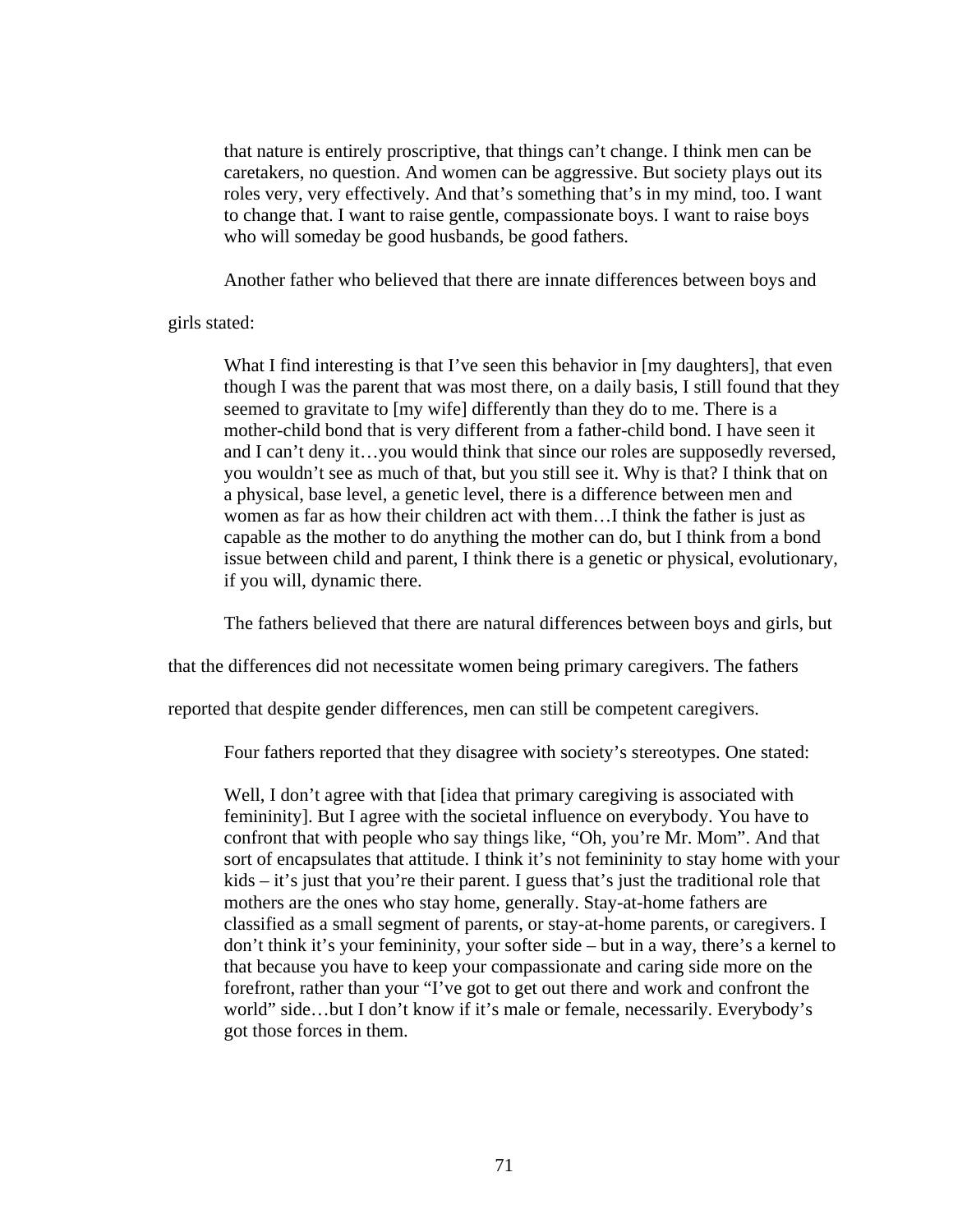In addition to disagreeing with society's stereotypes, the fathers believed that the

stereotypes are now dissolving. One father stated:

I see that there is a shaking and a changing of society…I meet dads who are primary caregivers, who are doing laundry and doing shopping. They go to the grocery store. When I was a kid, you never saw dads in grocery stores…I definitely think that maybe the roles have looped around toward the middle.

Three fathers believed that in general, women are natural caregivers. They also

reported that though women are natural caregivers, they need not necessarily be the

primary caretaker. One stated:

If and only if I didn't need to [work], I would probably feel that much more comfortable and embrace [being a stay-at-home father] that much more. But I still do view raising children as naturally more the mother's role. I think just by nature it is…by and large, I personally believe that as people, we are just another animal on this planet, so therefore, it's not surprising that the woman is the caregiver. I don't think it has to be, but I think it's natural the way it is.

Another father stated:

I think in general, women are natural caregivers to children. I don't know if that's true for my wife, and in our circumstances, in some respects, I think it's good that I'm the caretaker. I might have a little more patience than my wife in certain things. In general, women have that extra ability, my wife included, to stay up until 2 o'clock in the morning and not get much sleep and then wake up and do it again. Certain things I think are innate in women to be parents. I think it takes a special man or a different type of man to be a parent…I think that a main issue for most stay-at-home dads is that masculine thing, because your identity is really wrapped up in what you do.

Five participants reported that there are inherent differences between girls and boys that contribute to society's stereotypical roles. Four fathers reported that they do not agree with the stereotypes, and that they further believe that the stereotypes are beginning to change. Three fathers reported that they believe that women are, in general, natural caretakers of children, though they need not be the primary caregiver.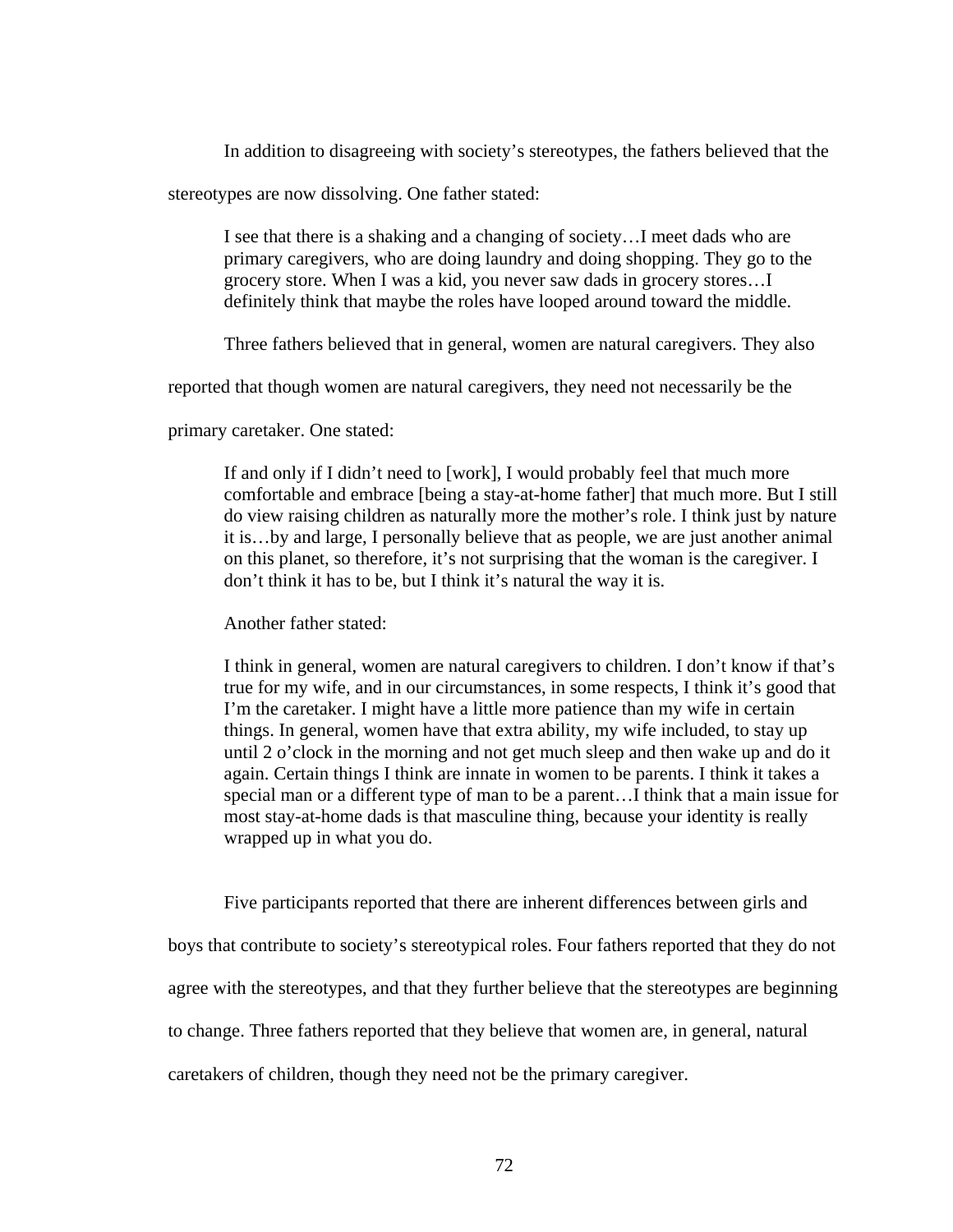*"It's a Different Way of Seeing Yourself, But it Works Pretty Well"* 

 Eleven of the twelve participants reported that being a primary caregiver is in accord with their sense of masculinity. One participant reported that being a financial provider to his family is very important to him, and that being the primary caregiver of his child does not fit with his concept of masculinity.

 One father stated, "I don't see anything that's un-masculine about it." Another stated:

Oh yeah, yeah, definitely it does [fit]. I don't know if I was particularly raised that way – my dad was a very nice, caring man, but always worked full-time…I don't know that that wasn't a part – a man being compassionate and loving and nurturing and also being strong. It didn't seem like a conflict. That seemed normal to me.

Another participant stated, "I was open to the idea. I was comfortable with it. I

was okay with it. I feel like I did it well. But I think another part of it is our values. We

believe that we want to raise our kids and not some daycare." Another father stated:

Yeah, I think it does, but I don't think society does yet. A real man should be able to rise to any challenge and take it on. If you want to think in those terms of a real man rising to any challenge then this should certainly be one of them. And it's definitely the hardest job I've ever done…it's really taxing.

One participant stated, "Yeah, absolutely. My definition [of masculinity] doesn't

change. My definitions of masculinity and femininity aren't very mainstream." Another

father stated:

I think so, to a degree. I so much enjoy being active and getting out. And to me, it's difficult to a degree, and so part of me is like, "oh, those things that I used to do that were manly things, it's so hard to get out and do them"…so there is that, and I don't know if I equate that with manliness, but the freedom to do whatever. But there's so much about [fatherhood] that's so intense, and I feel like when I'm with [my son] I'm like, 'check me out, I'm a dad and this is my kid!' So that's a cool feeling and I think manly might be what that is, what gives me that feeling.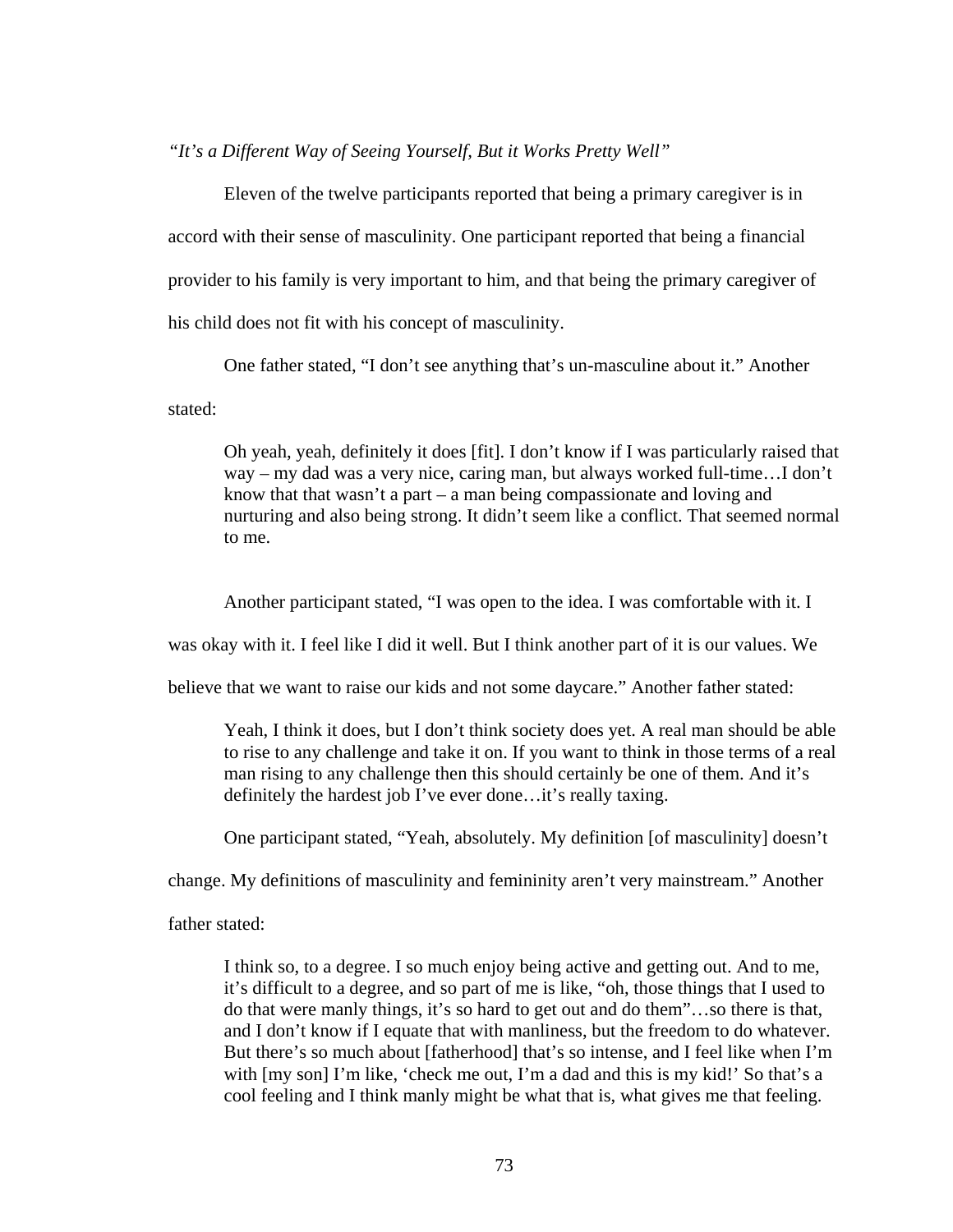One father in this study reported that his role as a primary caregiver did not fit into his concept of masculinity. He stated:

Because I have such an attachment to the financial providing element, I would say it has made me feel less powerful. What's the word? Emasculated. I could also say I'm a stronger person for taking the role on, in my eyes, or in others' eyes, perhaps. But there is a certain conversation that goes on in my head about that.

Eleven of the twelve participants in this study reported that the role of primary

caretaker fit into their definition of masculinity.

*"I've Never Been Much of a Masculine Guy"* 

Nine of the participants reported that their sense of masculinity did not change

since becoming a primary caregiver. Two of the fathers reported that their gender identity

did change as a result of being a primary caregiving father. One father reported that he

did not know if his sense of masculinity changed.

Nine fathers reported that their gender identity remained mostly unchanged after

becoming a parent. One father stated, "I wasn't a super-macho type to begin with. It

wasn't a gender thing – it was a self-image thing. I went from being a working

professional to being at home." Another father stated:

I don't know if I ever knew what it was to be masculine. I'm certainly very heterosexual, but I grew up with three sisters and no brothers, and I've been told that I'm more – not that I'm less masculine, but that I have feminine qualities and masculine qualities. I don't think I ever had a real thing about masculinity.

Two fathers in this study reported that their sense of what it means to be a man

has changed since becoming a father. One stated:

I think I've just become more comfortable with those different facets of masculinity and those different roles. Realizing that doing laundry doesn't make you weaker in any other area. It's made me actually really frustrated with a lot of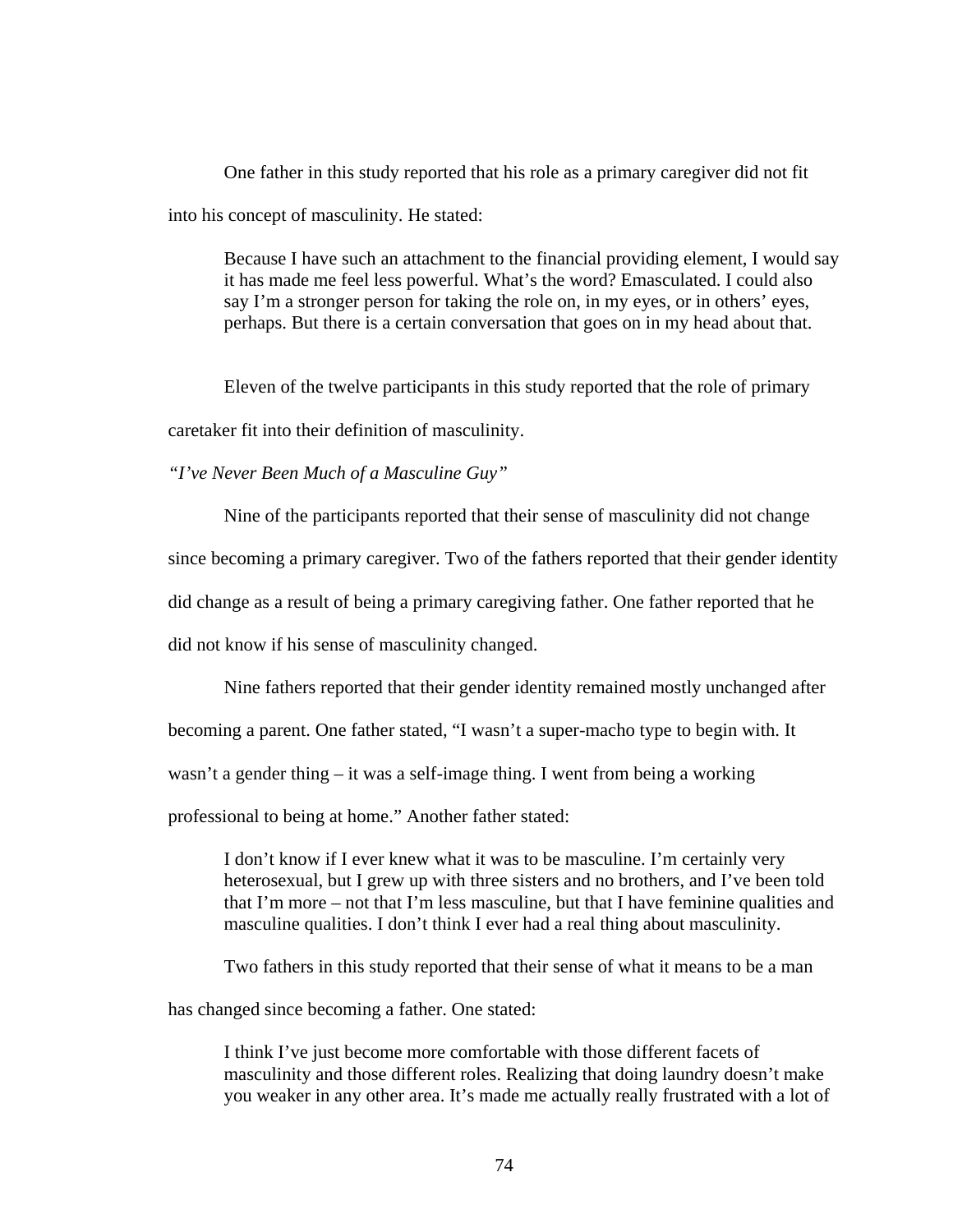other men. Like I said before, I was the interloper. So I'd be at the play groups and I was the only man there and I realized that the play group was a lifeline for those women. They could actually interact with other moms. I'd hear them say, "well, my husband hasn't been to a grocery store in years" and all the other moms would say, "oh yeah, that's awful" or "oh yeah, yeah, I know what that's like" and I would chime in and say, "what the hell is wrong with your husband? What's he doing? He brings home a check, good for him". I was more surprised to find out that what I did wasn't part of the norm.

The other father stated, "I think my gender identity has been evolving, even long

before I had kids. I think that's been changing throughout my life. I think that having kids

is just another step in realizing what it is to be a man in this particular society."

One father reported that he was not sure if his sense of masculinity had been

affected by being a primary caregiver. He stated:

I don't know if it's masculinity. I feel like I look differently at the people thatthere are people that I played Ultimate Frisbee with twice a week. And then we got pregnant and had [my son] and I looked at them differently because they are still like, "I went to this tournament and I was playing with this team and we almost went to nationals" and blah blah blah. And that's so what they want to be doing and for some of them that might be why they aren't becoming parents, so that they can do that stuff, and a part of me is like, "wow, I wish I could be doing that", but a part of me is like, "wow, that's just so unimportant". And I feel like they're missing out on something huge. I don't know if masculinity comes into that at all.

The majority of the participants in this study reported that their masculinity

remained unchanged after becoming a primary caregiver. Three out of the nine participants who reported that their sense of gender identity did not change also reported engaging in activities or hobbies that they considered masculine. One stated, "there are other things that I do [in addition to caregiving]. I make beer at home now – it's kind of like a science experiment. I test out each batch. And I still teach on weekends…it helps me exercise that part of my identity – my mind." Another father stated: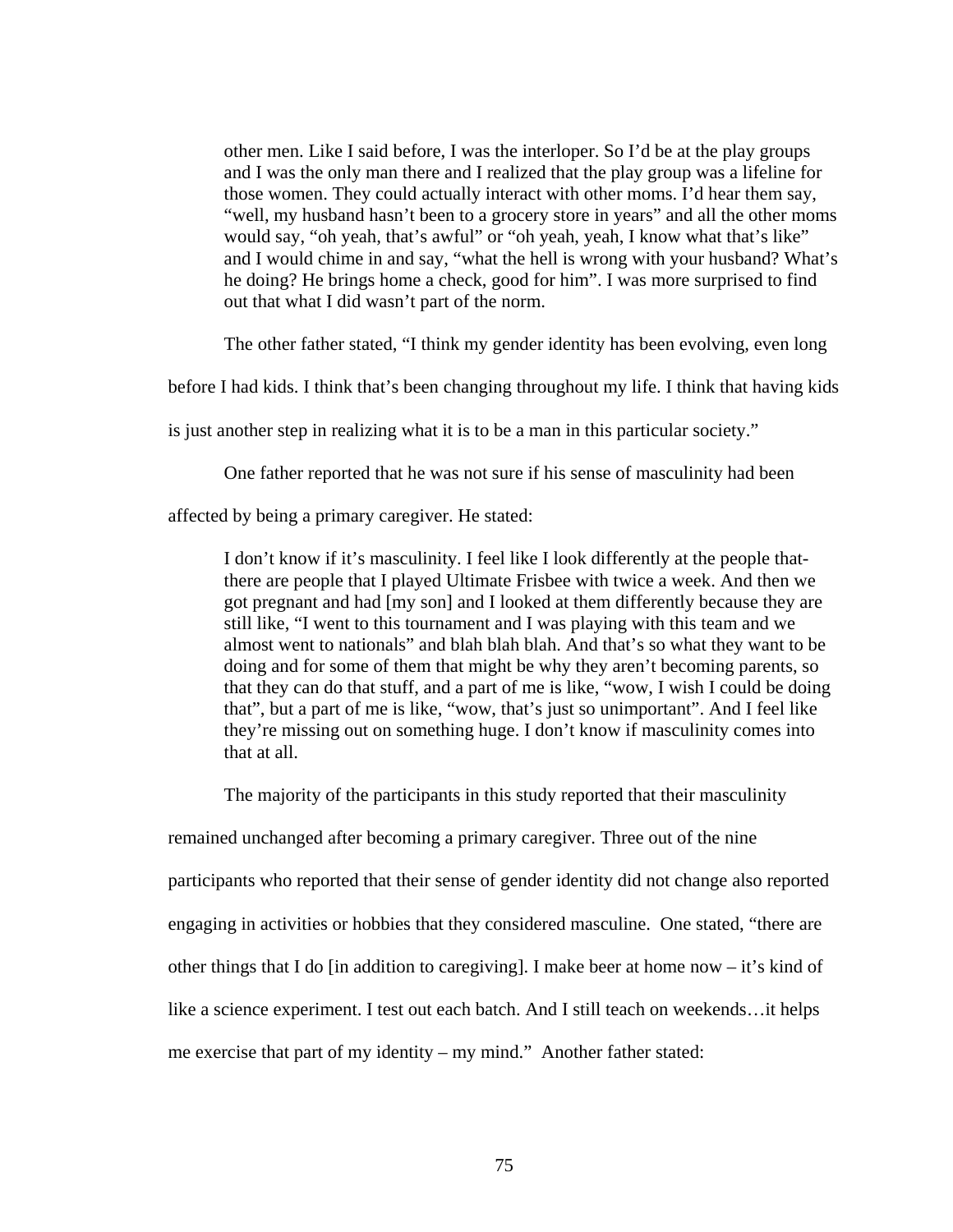It's not like I'm in touch with my feminine side or any of that silliness…but every now and then I do need to get in touch with my masculine side. I play hockey once a week. But it plays on the humorous side – it's never a serious or real, "am I man enough?" kind of thing.

Another father reported that since becoming a primary caregiver, he has begun to landscape his yard. He stated, "I started doing a lot of work outside. I got a chain saw and a backhoe and a little dump truck, and whenever I had the chance, I would go outside and blast at something out there. I wasn't exercising that [masculine] side, as a child caregiver."

# *Reactions to the Participants as Primary Caregiving Fathers*

All twelve participants were asked to describe any reactions they received from society, family and friends regarding their role as primary caregivers. This section will be divided into three subsections and presented in the following order: the societal responses; the reactions of friends and family; and, the differences between the reactions from strangers and family.

### *"I Was a Novelty"*

 Ten out of the twelve participants reported receiving reactions from strangers when out in public with their children. The participants reported a range of responses from others – the most common response was surprise, followed by support. Though the participants were not asked if they received responses in specific places or during specific activities or outings, fathers repeatedly reported reactions from mothers at play groups. Seven of the fathers in this study reported a societal response from a play group.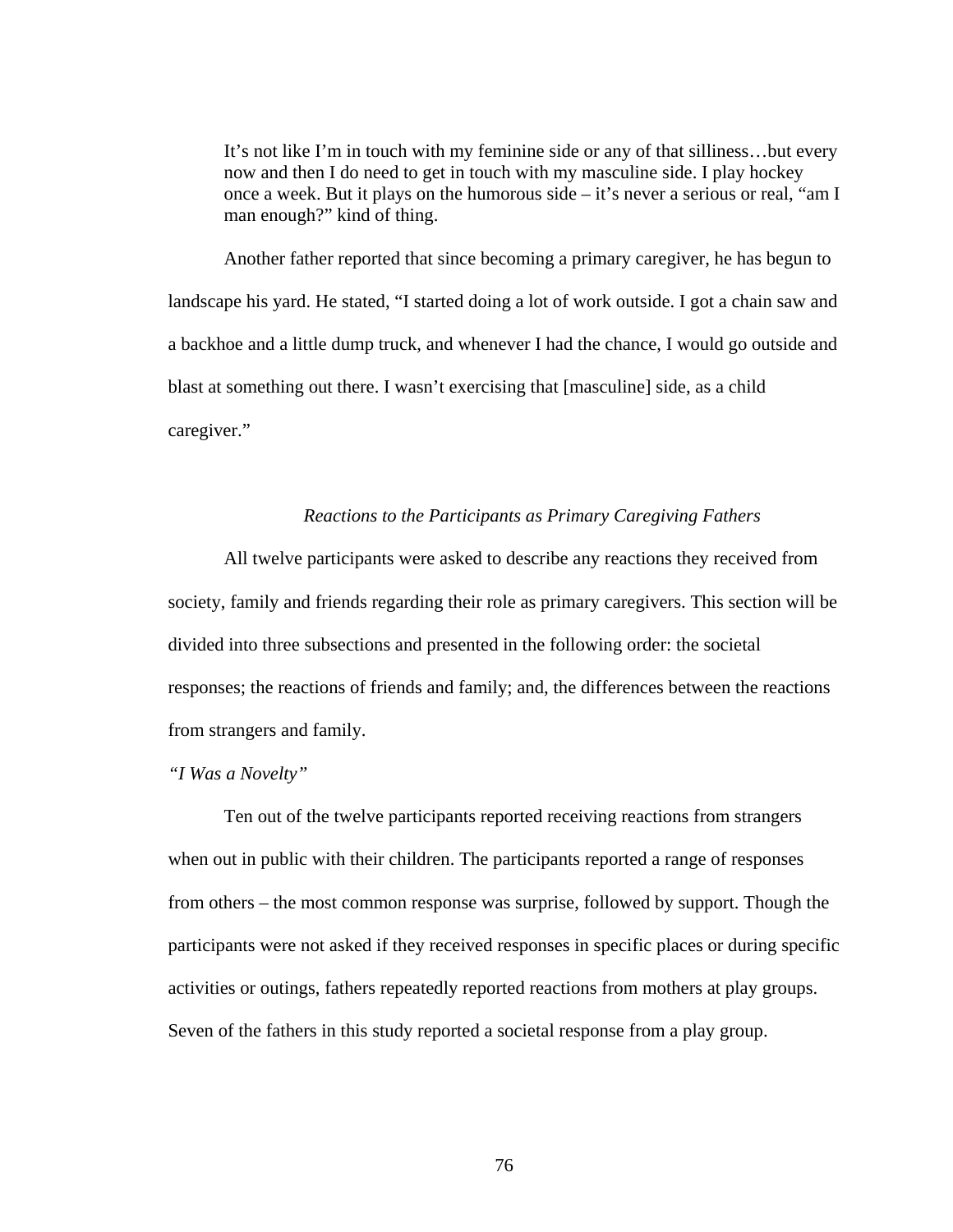Reactions from strangers varied. Four fathers reported thinking that the reactions they received from strangers were based on the geographic area in which they lived. Three of those fathers reported living in areas where it is fairly common for fathers to stay home; one reported that he lives in an area where it is unusual for fathers to stay home with their children. Other fathers reported a range of reactions. One father stated, "some people treated me like a novelty – "this is \*\*\*, he's a stay-at-home dad.'" Another father stated, "I got the impression that they had never encountered that before. The first thing out of their mouths was, 'Oh, really?'…they were surprised. I was a novelty, I was a circus act." Another father stated, "Some people loved it. I was the dad at the beach, I was the dad at play group." Three fathers reported being referred to as "Mr. Mom" often. One father stated, "I'd hear people say, 'Oh, that must be so lonely'. No. I'm home with two wonderful children who are growing up, there's nothing lonely about it. It was a blast." Other fathers reported receiving rather critical reactions. One reported receiving responses from strangers when his son was an infant. He stated:

When he was a crying baby, you'd see a little more response. I think you see dads with older kids more. [My wife] was in a wedding party once and [my son] was really upset, but she was right in the middle of introducing the wedding party and everything and he was upset and tired. He must have been two months old…and I was walking and rocking and swaddling and taking care and he was just upset and probably wanted to nurse and probably wanted mama and to fall asleep. And I was walking and trying and working and it wasn't working, and in this 20-minute period, I had three moms come by…they were all older women, probably grandmas-and one said, "oh, where's that baby's mama?"…and another one said, "you're not holding that baby right"…and after a full twenty minutes of walking, I had to sit down, and just as I sat down, a third grandma came by and said, "you've got to get up and walk with that baby – walk around, and best of all, go find that baby's mother" or something.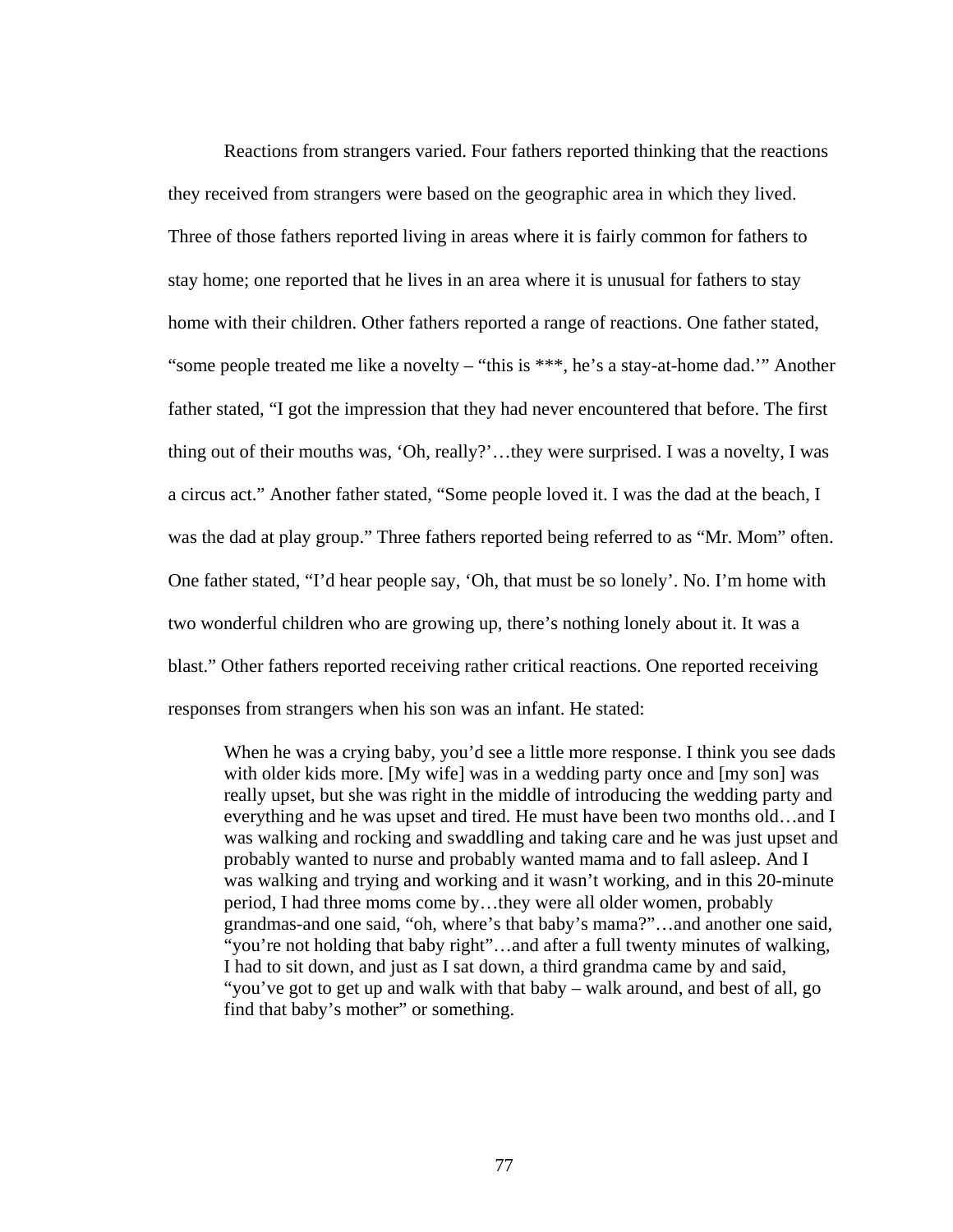Seven of the twelve fathers reported that they participated in play groups with

their children. All seven reported responses from the mothers at the play groups. One

father described his experience at play group:

I'm the only dad with the two girls and I'm the only adult male in the room – plenty of boys, but I'm the only adult male in the room. It was very strange sometimes, it was very interesting. That was always quite the experience, to feel like a novelty. Look, there's an elephant in the room. Does anyone want to talk about the elephant in the room? No, we won't talk about the elephant in the room. That was for the first few weeks, but after a couple of weeks, you obviously have so many things in common with the other parents in the room, it not longer becomes, "oh, there's only one dad with all these mommies". You're talking about the same thing, because everyone's got the same subject to talk about…after awhile you realize you have commonality there, but it was so awkward at first.

Another father who attended a play group stated:

I'd bring him to play group and generally I was the only father. My experience was that some of [the mothers] were great, others wouldn't talk to me...one of the dads came, and the mom was joking that he came because he just wanted to be sure that I was a safe guy for his wife to be around…I don't think it's a trust thing, I think it's just, "well, why would a guy be here? Is he trolling for women?"

One father received positive responses from the mothers at play groups. He stated,

"I was still the only guy at a lot of the playgroups. And I had a lot of moms say, 'Oh, my

husband would never do this', stuff like that. Like, 'It's so great that you'd come here,

my husband wouldn't come here."

 Participants reported reactions other than at play group. Two fathers reported that they often received comments from cashiers at stores. One stated, "I'd go to the grocery store and the cashiers would say things like, 'Oh, it must be your day' and I'd say, 'Well, actually, every day is my day' and they wouldn't know what to do with that…it definitely was unusual, and still is unusual for [this area]." One father reported reactions at the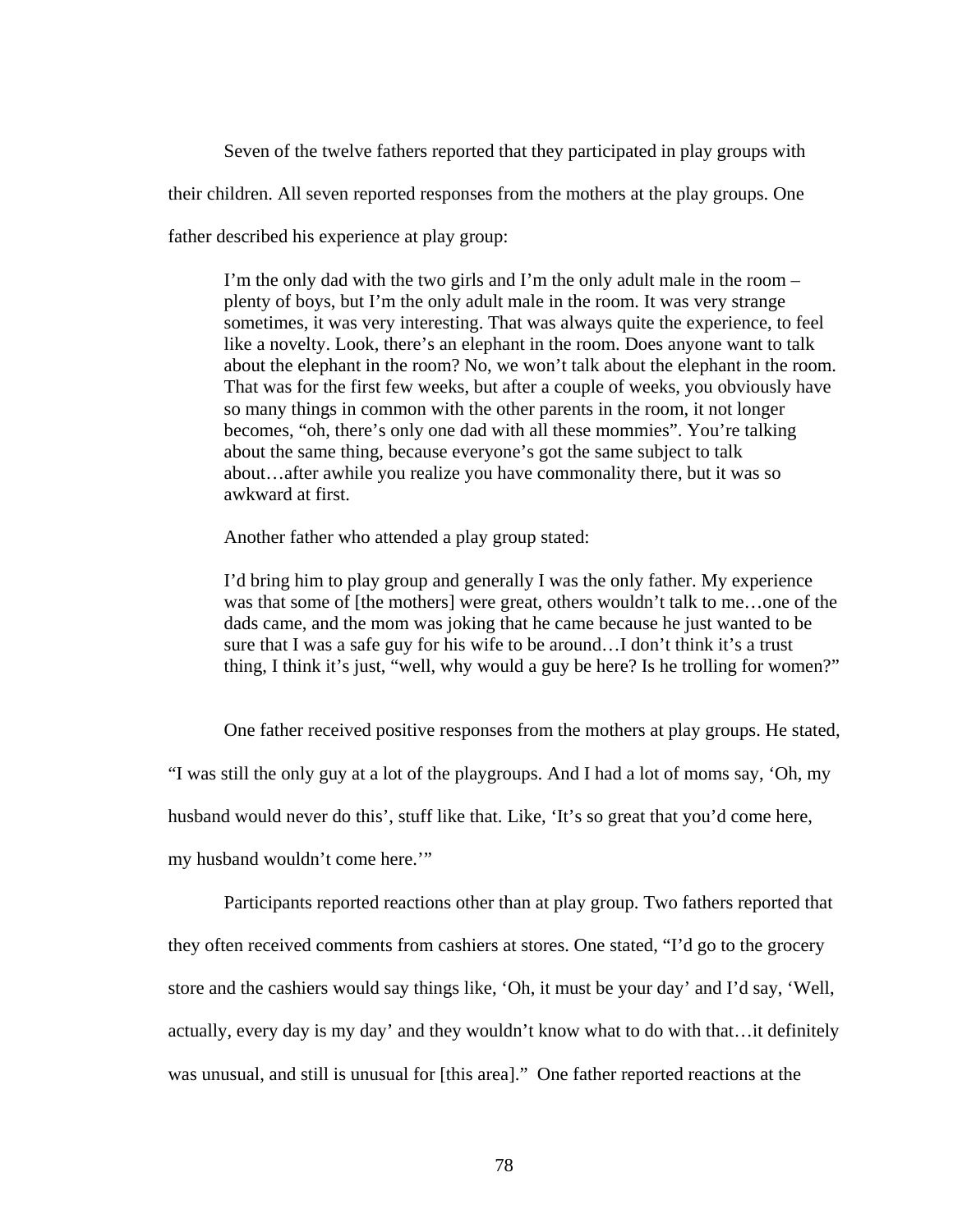playground from other parents, usually mothers. One father stated, "In the beginning, I had a very hard time going out with him, and I did feel a constant societal thing about whether I should be with a baby or not, being a man – especially during daylight hours, when most men are at work." One father stated:

I get a kick out of telling people if they ask, although I guess it kind of depends on…who you talk to…if a woman asks, there's a much stronger comfort zone there, but if a guy asks, "hey, what are you doing?", and I say, "oh, I'm staying home with the kid," then there's a sense inside of a little more reservation on my part. Like, "hey, are you doing to judge that in some way?"

Societal reactions to the participants ranged from support to criticism. Three

participants reported speaking to fathers who do not stay home about being a primary caregiver. One father stated, "There was an amount of jealousy from men. They wished they could have that kind of time with their kids." The other participants reported that the working fathers reported that they would not know how to be the primary caregiver. One stated:

I met dads who said, "oh, I couldn't do that"…last summer, I went to a party, and [my wife] was out of town for work, and I took both the kids and one of the dads there said, "where's your wife?" I was like, "she's [out of town]", and he was like, "well, who's here with you?" and I was like, "the kids", and he was like, "well, who's helping you take care of the kids?" and I was like, "nobody"…and he was awestruck. He just couldn't understand how I could be doing this by myself. And I was like, "you wouldn't do this?" and he was like, "no way-I could never"…and he was like, "do they listen to you?" and I was like, "well, yeah, they listen to me-don't your girls listen to you?" And he was like, "oh no, they listen to their mother", and I was like, "oh, that's a bummer" and he was like, "yeah, kind of", and he paused and stared off into space.

*"I Think They Felt There Was Nothing Abnormal About It"* 

The participants were also asked what the reactions of friends and family were to the decision of the participants to be stay-at-home parents. Nine participants reported support and positive reactions from both their families and their partners' families. One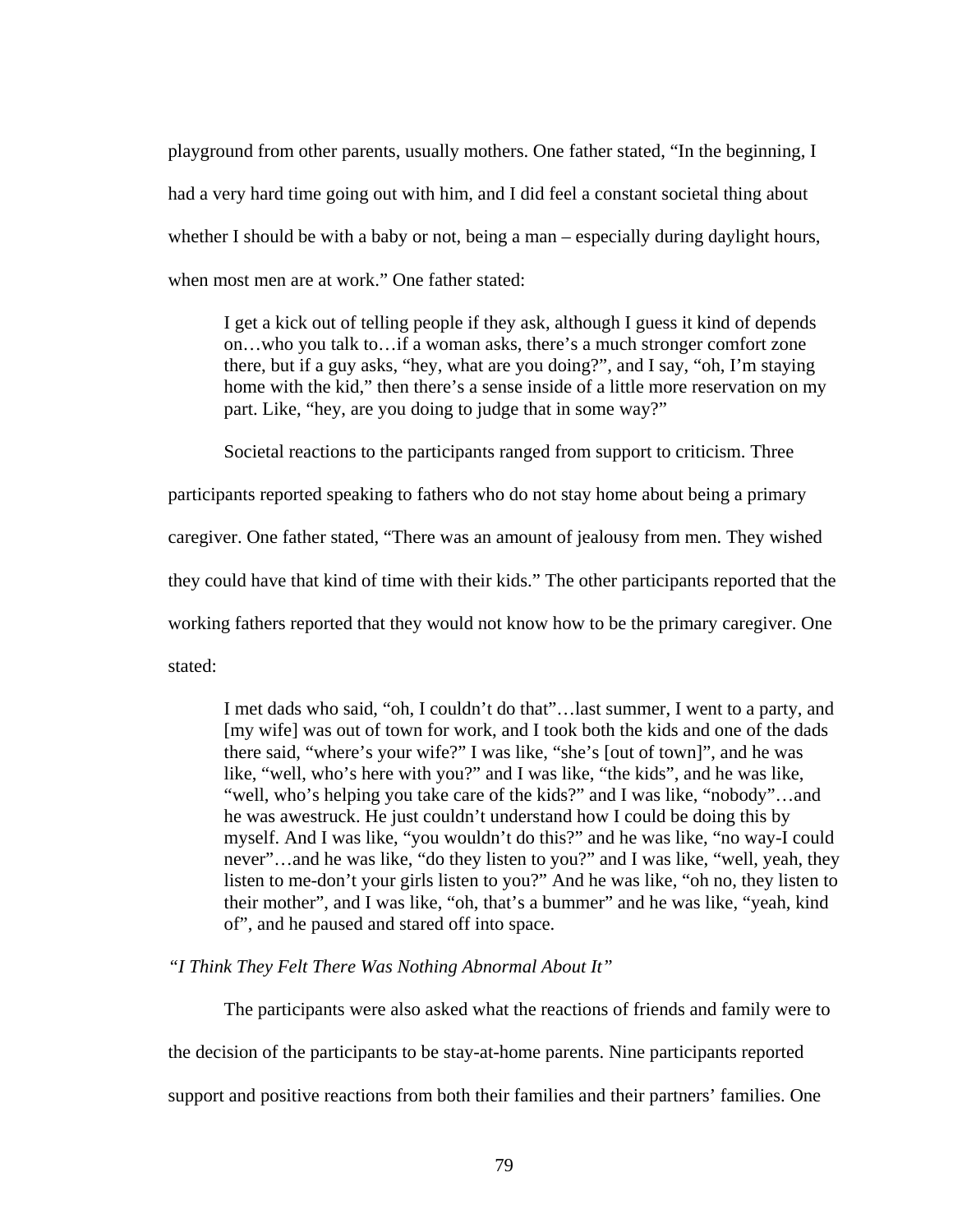stated, "My family and [my wife's] family thought it was great. They were very supportive of it. I never felt like there was any stigma attached to it, that they were going to think any less of me." Two participants reported that although their families were supportive, their spouses' families were not. One stated, "[my wife's] mother never really accepted the normalcy of the situation. Apparently she mentioned to [my wife] a number of times that she thought [my wife] should be the one staying home." One participant reported no reaction from friends and family. Four participants also reported that friends and family members were both surprised and supportive.

## *"I Never Noticed Any Difference"*

 Nine out of the twelve participants talked about the differences between the reactions of strangers and the reactions of friends and family. Seven out of the nine reported that there were no real differences in reactions. One stated, "I think it would be hard for people who didn't know me to know that I was the one staying home." Another stated, "I don't think anything was different. I think a lot of people were like, 'Oh, that's neat, you get to spend time with him.'" Two participants reported that they did notice a difference in the reactions of family and strangers. One stated:

People who didn't know me well would come up and say something like, "oh, you're Mr. Mom", say something slightly offensive. Or they say, "oh, you're just a stay-at-home dad, you don't do anything". But people who know me knew how much work it was, and what I was going through. They realized this is a lot of work. And plus, they knew I had twins, and that sort of doubled the work. So I think if people are close to you, they will have a better understanding of what it's all about.

 Most of the fathers did not notice a difference in the responses of family and strangers.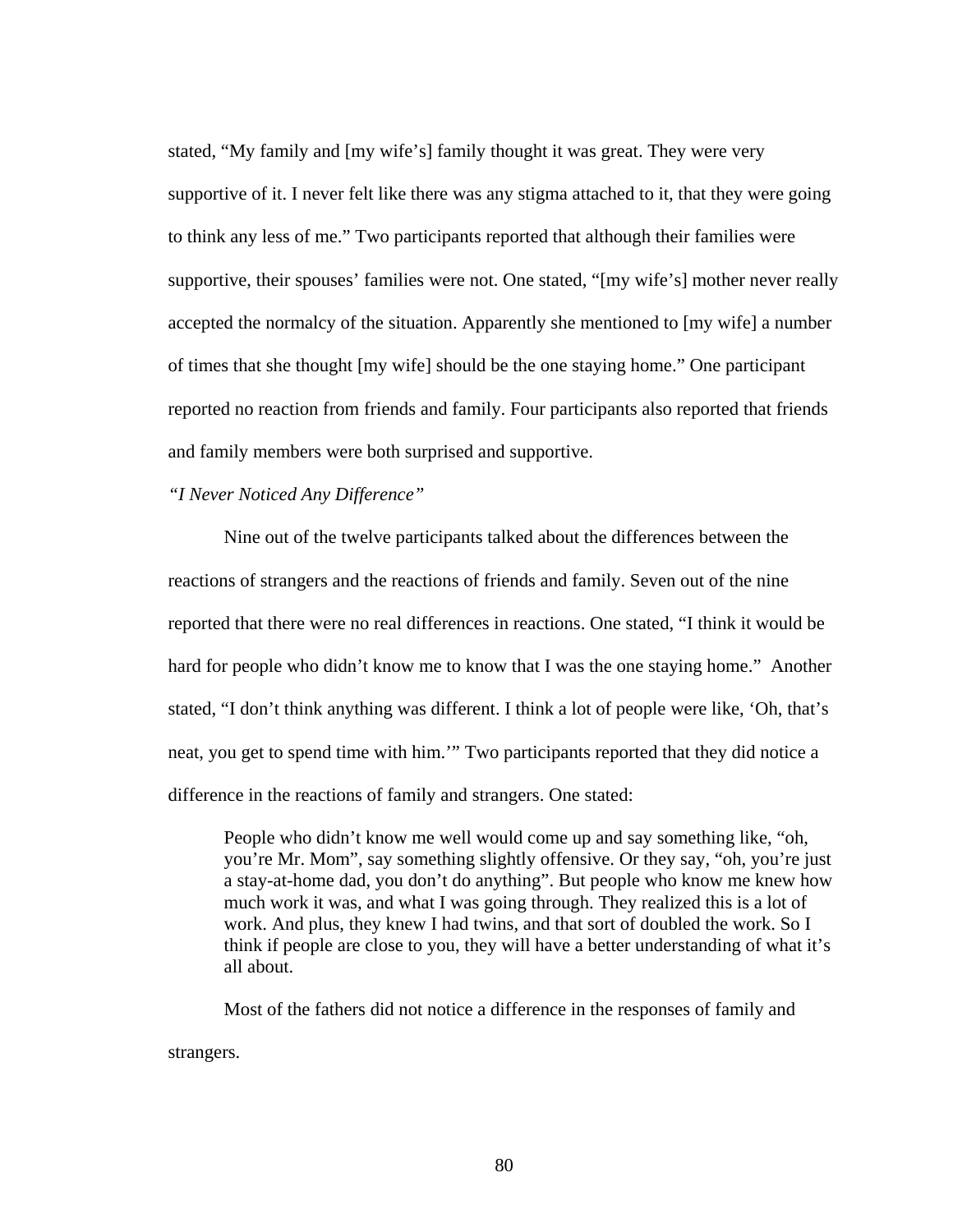The above findings emerged directly from the questions on the interview guide. The next section of this chapter will address one finding that emerged in addition to the questions on the interview guide – the participants' relationships with their spouses.

### *Marital Relationship*

 All twelve participants referenced their partnership with their wives during the course of the interviews. Six participants reported that they have equal partnerships with their spouses, with consistency in parenting styles and a fairly equal distribution of labor. Four men reported stress in their marriage or feelings of jealousy or resentment towards their partners. Two men reported that they have different parenting styles from their wives.

## *"There's a Real Partnership There"*

 Six participants reported that their marriage is a partnership. One stated, "In our relationship, we've always shared the duties. We've always been, at least I think, basically equal partners…we went shopping together, we cooked together, we cleaned together. So I don't think [parenting] was a real radical departure from what we'd done before." Another stated:

It's always a partnership for us. We have strategy sessions. After the kids go to bed, whatever happened during the day, we'll talk about it. It just becomes part of the conversations for us…if it's a discipline thing, we strategize. We talk about what the issue was or is and what we can do to fix it…we're almost always on the same page. The girls almost never see us disagree in front of them about them. If there's something that we're doing differently, we tell each other. We're always very consistent.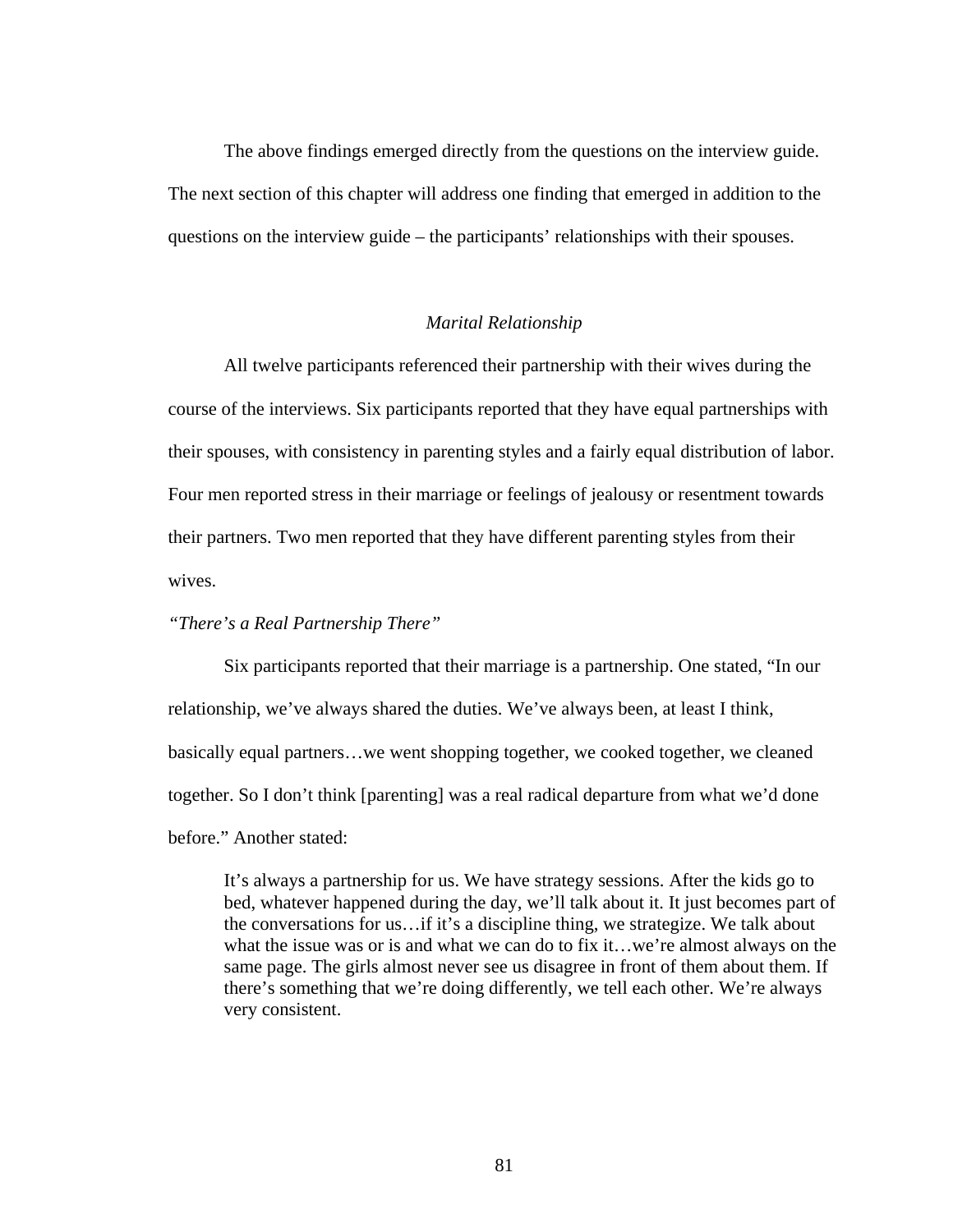The fathers reported that they worked together with their wives to raise the

children and to accomplish housework. There was no clear division of roles or duties.

*"The Whole Thing About Marriage is That It's Hard Work"* 

Two men reported that their relationship with their partners has been strained

since becoming parents. One stated:

I'd say my wife's and my relationship has altered. Primarily I'd say there's been more stress and strain than I wanted. I think I expected that there would be, so it hasn't been that much of a shock, but we have had some more tense moments and arguments and differences.

### Another stated:

My wife is a social worker, not by choice. She was steered into it, and she went along with it. She would be happy not to have that obligation, and maybe she would be happier being a stay-at-home parent if she had the choice. So there is a little bit of a point of contention in our marriage about all that.

One father reported occasional feelings of jealousy of his spouse. He stated:

I'm really jealous of my wife sometimes, because yes, she works hard in her job, too, but if she works two days in a row, she works twelve hours, she gets almost an hour to drive home, she gets that time to herself to slow down and relax. She comes home and goes to sleep. She wakes up seven and a half hours later and she gets ready and goes back again. She has another drive to work, she has that time. Meanwhile in those forty-eight hours, I'm with the kids the whole time.

One participant reported thinking that his wife because did not understand how

much work it was to stay home with the kids. He stated:

I think it can be really difficult on your relationship…I don't think my wife understood how hard it was, to be honest, because she was at work. And I always noticed, whenever I had a break, I would go off and I'd forget about it. I'd forget about how much intense work it is when you're not doing it.

The stressors in the marital relationships were different for the four men.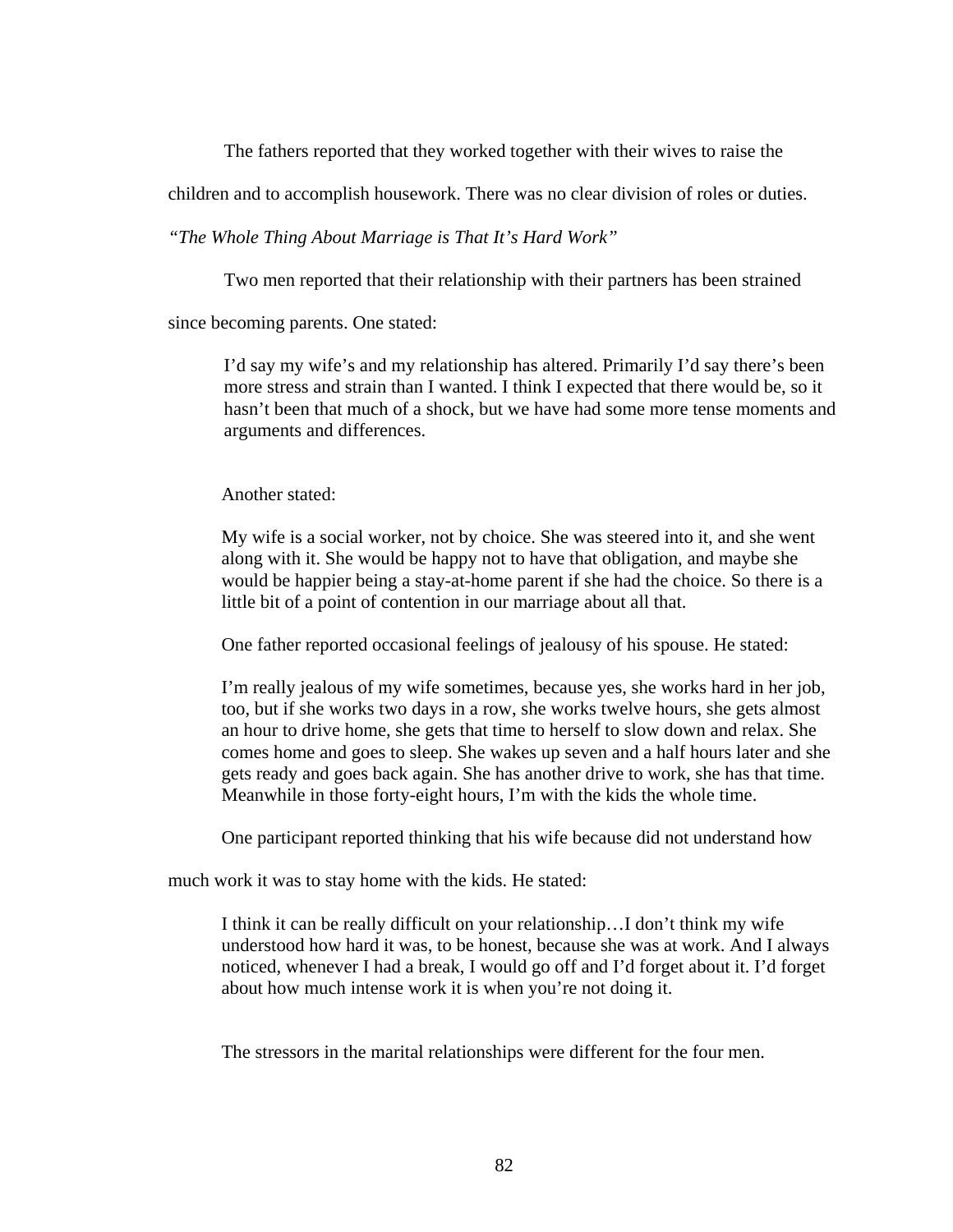*"Our Styles Are Pretty Different"* 

Two men reported that their parenting styles or philosophies differ from that of

their wives. One stated:

We have different philosophies. When I'm home with the kids, they are out and busy, and my wife has a different approach…we have both learned to just kind of let go of that…I definitely think I'm the mom in the family. My wife is nurturing, but her emotional tolerance is a lot lower than mine…I'm definitely more easygoing.

Another father stated:

I think I'm more straight-forward and direct with what I want, and what I want them to do, but when it comes to nurturing and giving love and tenderness, she's better than me in that way. I think I let them involve themselves more, and she gets more involved…I picture them working her over a little more, you know, working hard to get what they want from her, and not working me as hard to get what they want.

The men reported that they are able to negotiate differences in styles with their

partners when they have divergent parenting ideas.

The findings of this study were organized into twelve categories and presented

above. The next chapter of this study will discuss the relevance of the findings to the

literature previously reviewed. Additionally, the next chapter will discuss the relevance

of this study's findings to social work practice, theory and social work policy.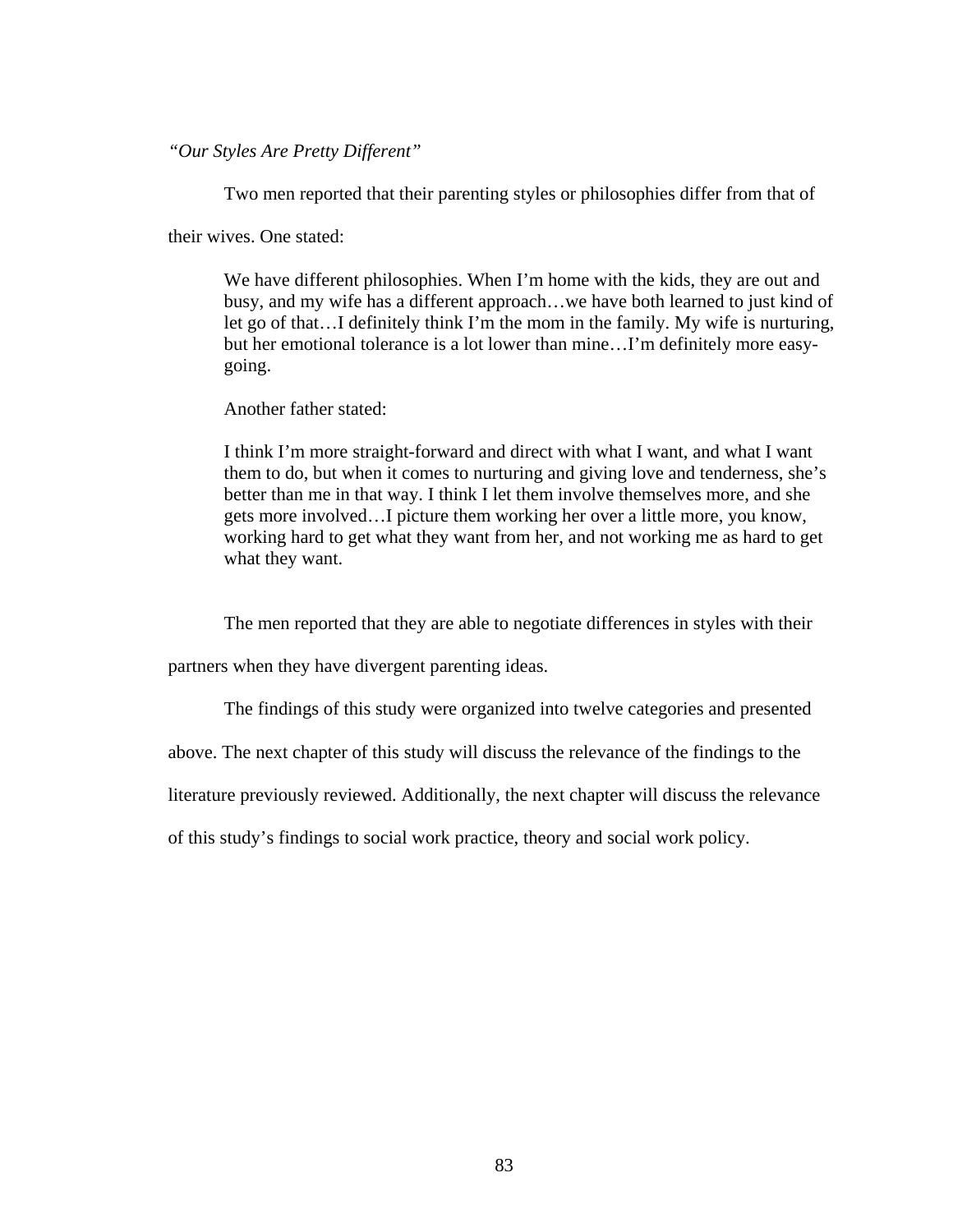## CHAPTER V

### **DISCUSSION**

 This study sought to answer the following question: How do primary caregiving fathers understand their roles as fathers and caregivers? Some of the findings of this study included: 1) the decision-making process; 2) gender issues; 3) the fathers' views on characteristics that constitute a good parent; 4) role models; 5) societal response; and 6) the fathers' understanding of the role of a primary caregiver and father.

 This chapter will relate key findings of the study to prior studies and theoretical frameworks presented in the literature review. Some of these key findings supported the previous literature; others did not.

## *Decision-Making Process*

Russell (1999) outlined eight possible antecedents to fathers becoming primary caregivers. The results of this study, for the most part, did not support Russell's work. Russell stressed that parental explanations for the adoption of an alternative family constellation were the most significant antecedent. Russell listed four main explanations: that fathers were unemployed; that family income was greatest with fathers being primary caregivers; that mothers were more invested in their careers than the fathers; and, that couples not only valued parental childcare over daycare, but also believed childcare to be the responsibility of both parents.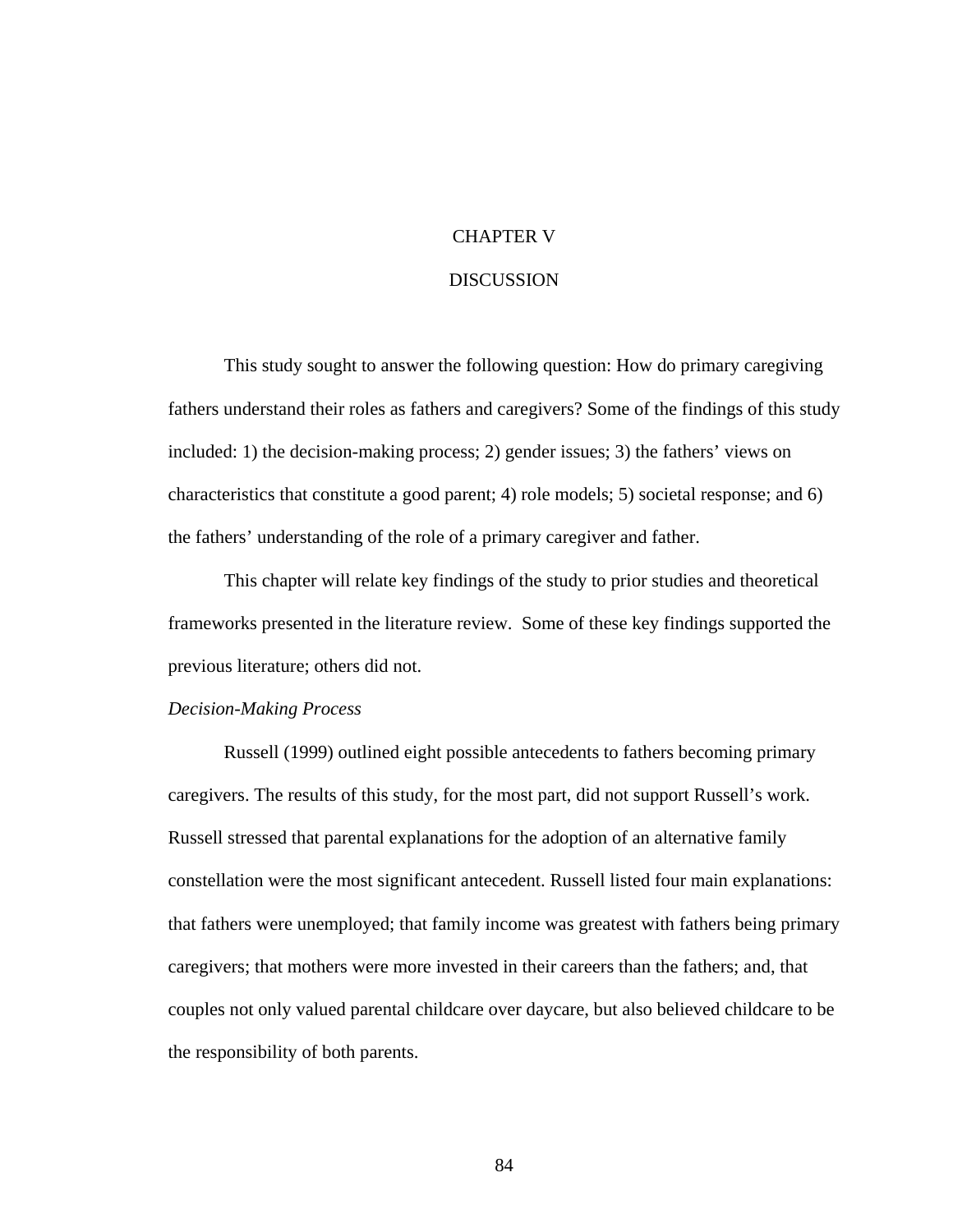The findings of this study supported only one of the above explanations – all twelve reported that their wives had greater earnings potentials than they and that the family achieved the greatest level of financial security by having the wife work. However, only two of the fathers were unemployed before becoming primary caregivers. Less than half of the participants  $(n=5)$  reported that their wives were more invested in a career than they. Less than half of the participants (n=5) reported valuing parental childcare over daycare. Indeed, three families reported either having looked into daycare in the past or future plans to rely on daycare centers.

Russell found that primary caregiving fathers commonly cared for one child, and that the child was likely to be between six months old and preschool-aged. This study found that five fathers cared for multiple children and eight fathers cared for children less than six months old.

The findings of this study generally did not support Russell's work. It is possible that the findings did not match because the research used by Russell was done ten to twenty years ago, and that changing economic and social norms affected a couple's decision-making process differently now from in the past. It is also probable that the men in this study were younger than the fathers in the past research, and thus it is possible that they themselves were raised in a social climate that was more amenable to stay-at-home fathers than in the past.

## *Gender Issues*

The majority of men in this study  $(n=11)$  reported that being a primary caregiver fit with their concept of masculinity. They did not identify strongly with the traditional role of breadwinner. Six of those men reported engaging in stereotypically masculine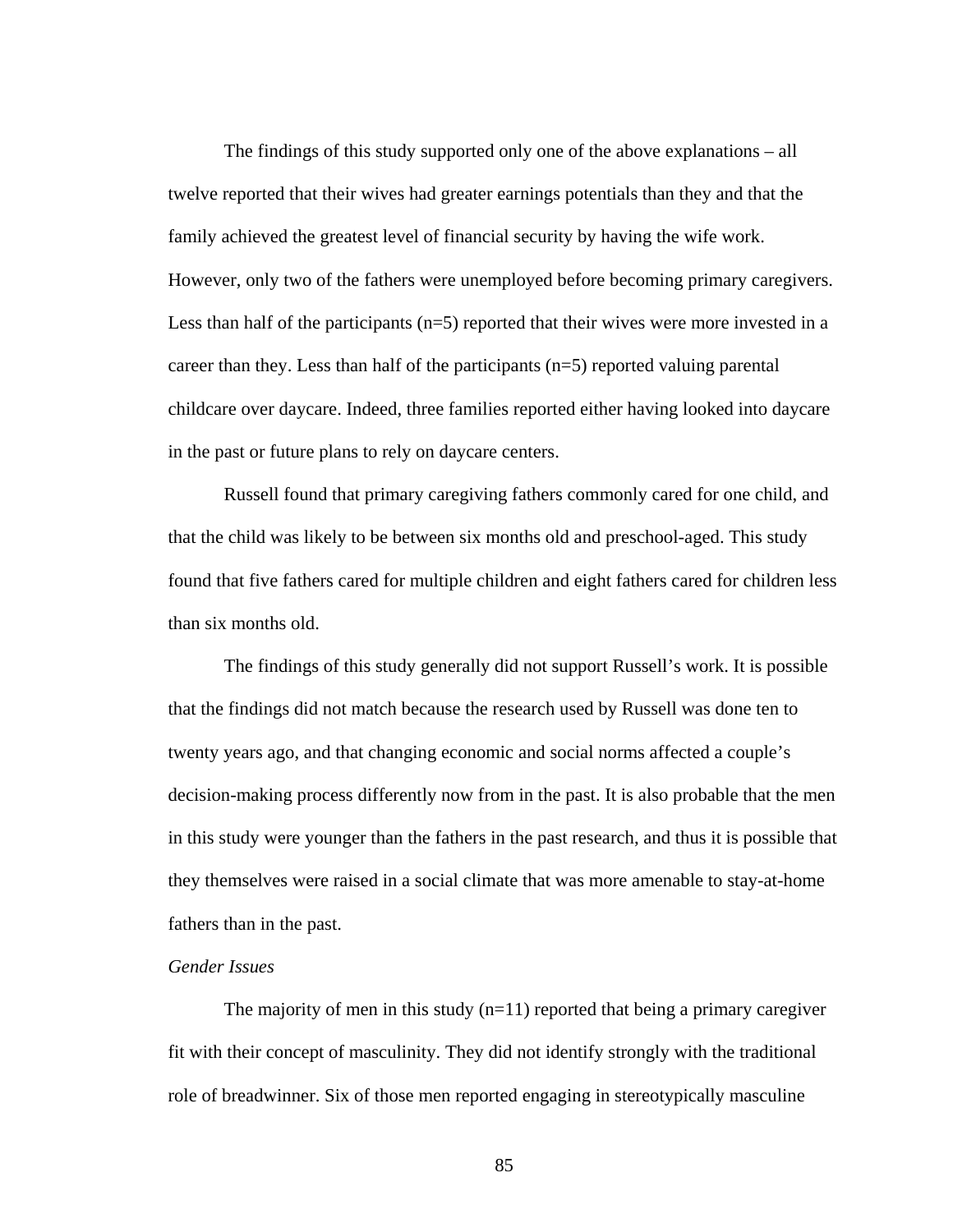hobbies such as beer-making, playing hockey, building or remodeling houses and landscaping with heavy machinery to exercise their masculine side after becoming primary caregivers.

Many of the participants viewed aspects of caregiving – such as emotional nurturance and compassion – as "feminine" traits. Despite this association, being a primary caregiver did not threaten the participants' sense of masculinity. This finding suggests that Freud's Oedipal theory of development, which demands a severing of femininity in order to adopt masculinity, does not adequately explain the gender development of the participants. This finding was consistent with Michael Diamond's (2004) theory on gender development. All twelve men reported being raised by a maternal figure, such as a mother, grandmother or stepmother. Though all twelve men also reported having a paternal figure in their life for at least part of childhood, none reported being raised primarily by a father. Thus the participants were raised in rather "traditional" families. Diamond posited that boys internalize both "masculine" and "feminine" traits into their personalities. If a boy raised by a maternal figure had a strong attachment to his mother, then he would internalize "feminine" characteristics such as nurturance and compassion. These traits would become integrated into his core identity. As the participants in this study were able to take on the role of nurturer and report that it was compatible with their sense of masculinity, it is possible that they were able to internalize and integrate "feminine" qualities. Indeed, two participants reported being the "mom" in their family, and two participants reported that their spouses might not be the best parent to stay home.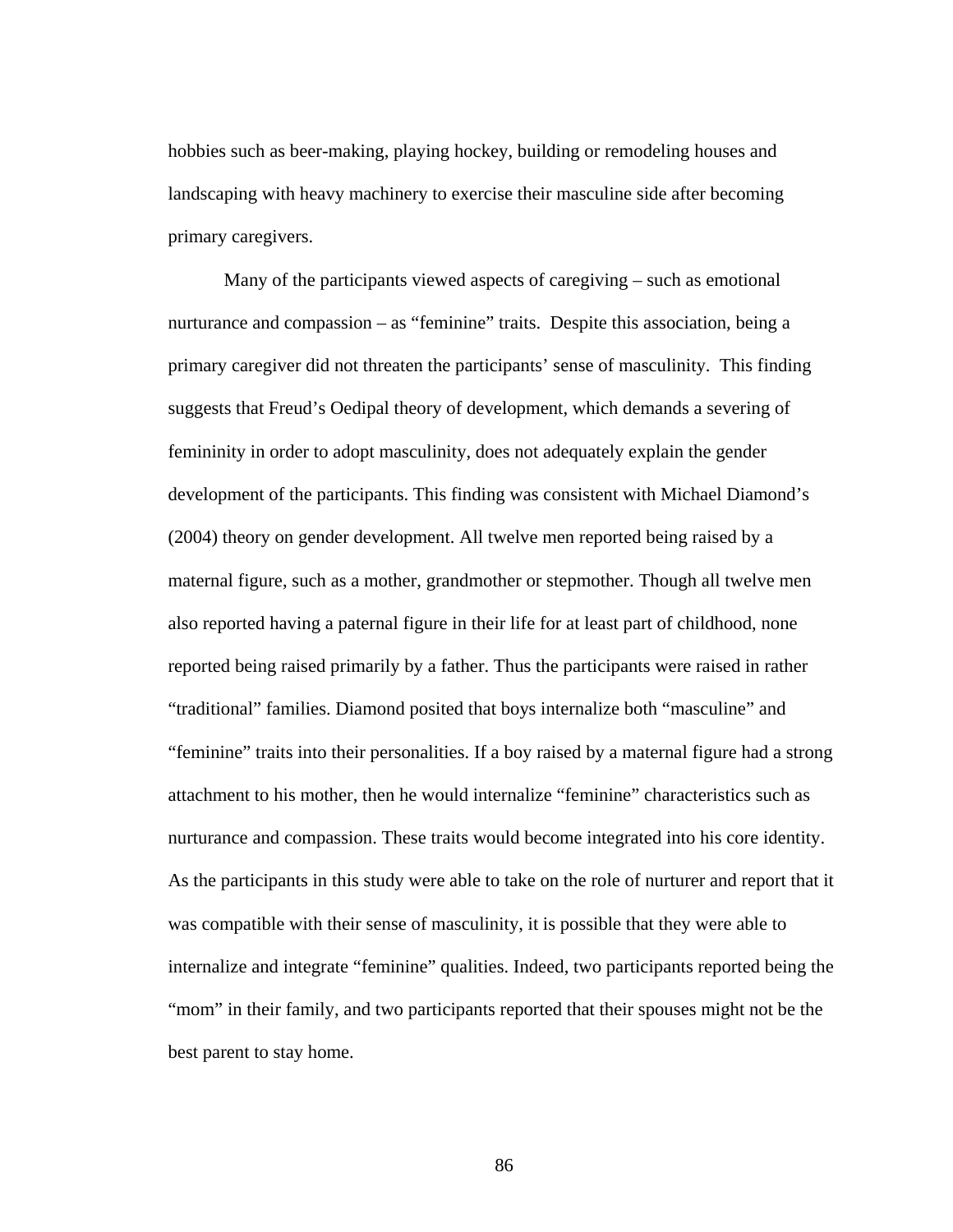This finding did not support Nancy Chodorow's (1978) theory, which states that during the Oedipal stage, boys lose their primary attachment to their mother and form their male gender identity based on their father. Chodorow (1978) further posited that post-Oedipal boys relate to the world from a male stance of independence or separateness, whereas girls relate to the world from a position of connectedness. Participants in this study, however, talked about their strong bond with their children, of the intenseness of the father-child bond. One father stated:

I felt like I had a real bond with my kids, even when they were really little, like just newborns. And I think that a lot of the men I talked to didn't feel that much of a connection to them in that early phase…in my experience, it's been a really intense bond, a strong bond.

The ability to form a strong bond with children was perhaps an example of the relatedness that the men learned and internalized from female caregivers, and suggested that the participants did not learn to relate to the world as independently as Chodorow theorized.

## *The Good-Enough Parent*

The findings from this study supported Winnicott's concepts of the good-enough mother and the holding environment. The good-enough mother was a parent who was sensitive and attentive to her child, and consistently met her child's needs. The fathers in this study described a good parent thus: "attentive"; "consistent"; "calm"; "creative"; "understanding"; "good listener"; "stable"; "cooperative"; "supportive"; "loving"; "good role model"; and, "you have to give yourself up and give it to them." These characteristics match Winnicott's description of a good-enough mother perfectly. Thus, the fathers in this study possessed the necessary traits to be good caregivers. Also, the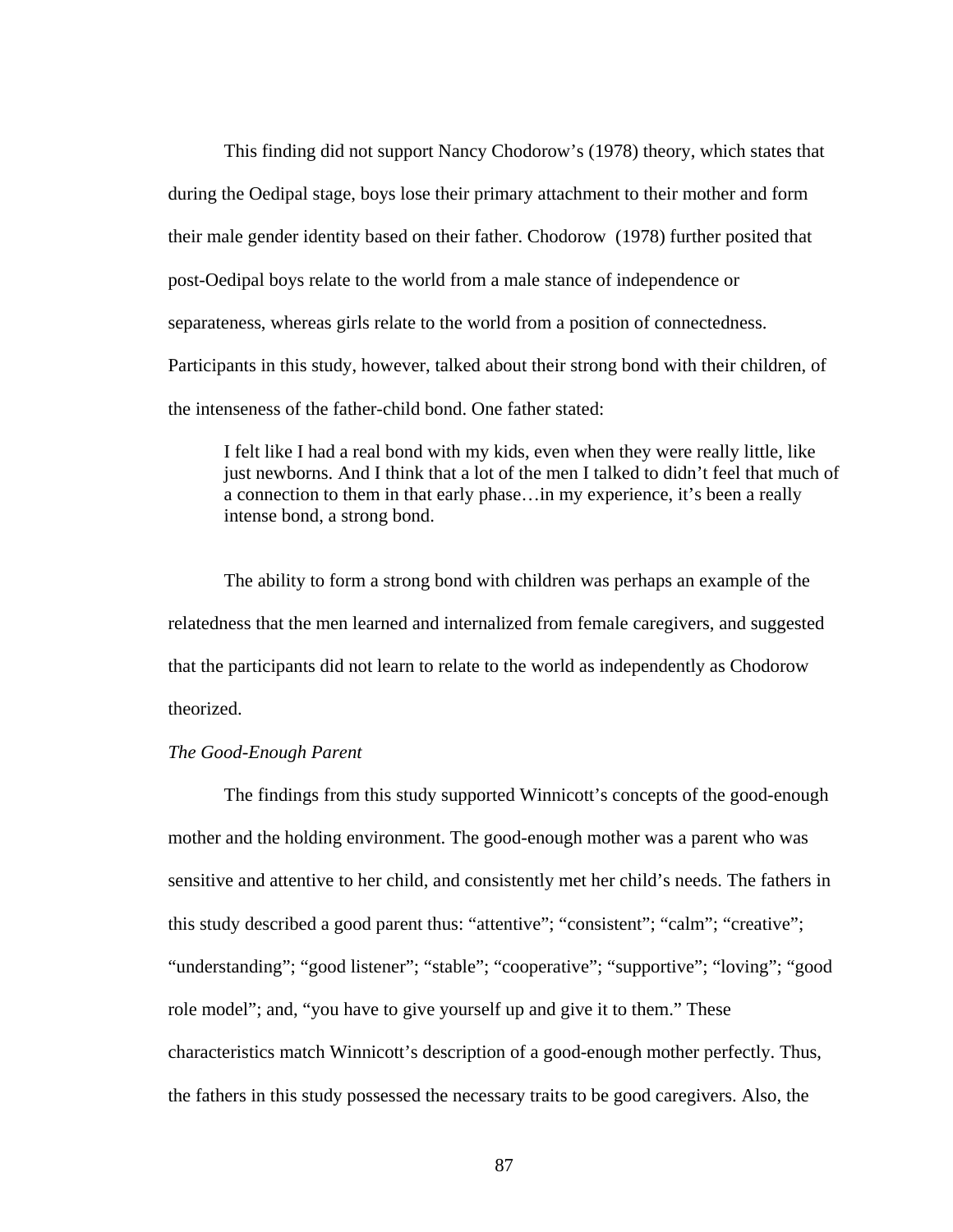findings illustrated that the participants were able to create healthy holding environments for their children-an environment that nurtures the child and is flexible enough to meet the child's needs. One father stated, "everything is for the kid. Everything is structured around that accordingly…my whole entire life is set up around her". Another stated, "the requirements [of fatherhood] change as your child grows…and you have to adapt as circumstances are evolving".

Participants were asked if they perceived themselves to be as competent at caregiving as their spouses. Six participants reported that they were as competent as their wives. Fathers reported that it was difficult to compare themselves to their wives, because their partners made parenting look easy. Some fathers, including some who expressed confidence in their caregiving skills, felt that their wives were the most nurturing and compassionate parent. This finding was interesting because the characteristics of a good parent that the fathers expressed grew out of their experience as fathers. It was interesting that the fathers were able to name positive parenting skills that they possess, yet five reported not feeling as competent at caregiving as their wives.

## *Role Models*

Chodorow (1978) posited that anyone – man or woman – who has received goodenough parenting has the ability to be a good-enough parent. It seemed likely that the participants in this study received good-enough parenting, as they frequently named their own caregivers as role models. One participant stated, "[I had] my mom and dad for inspiration and guidance. They were great parents. And great parents make great parents."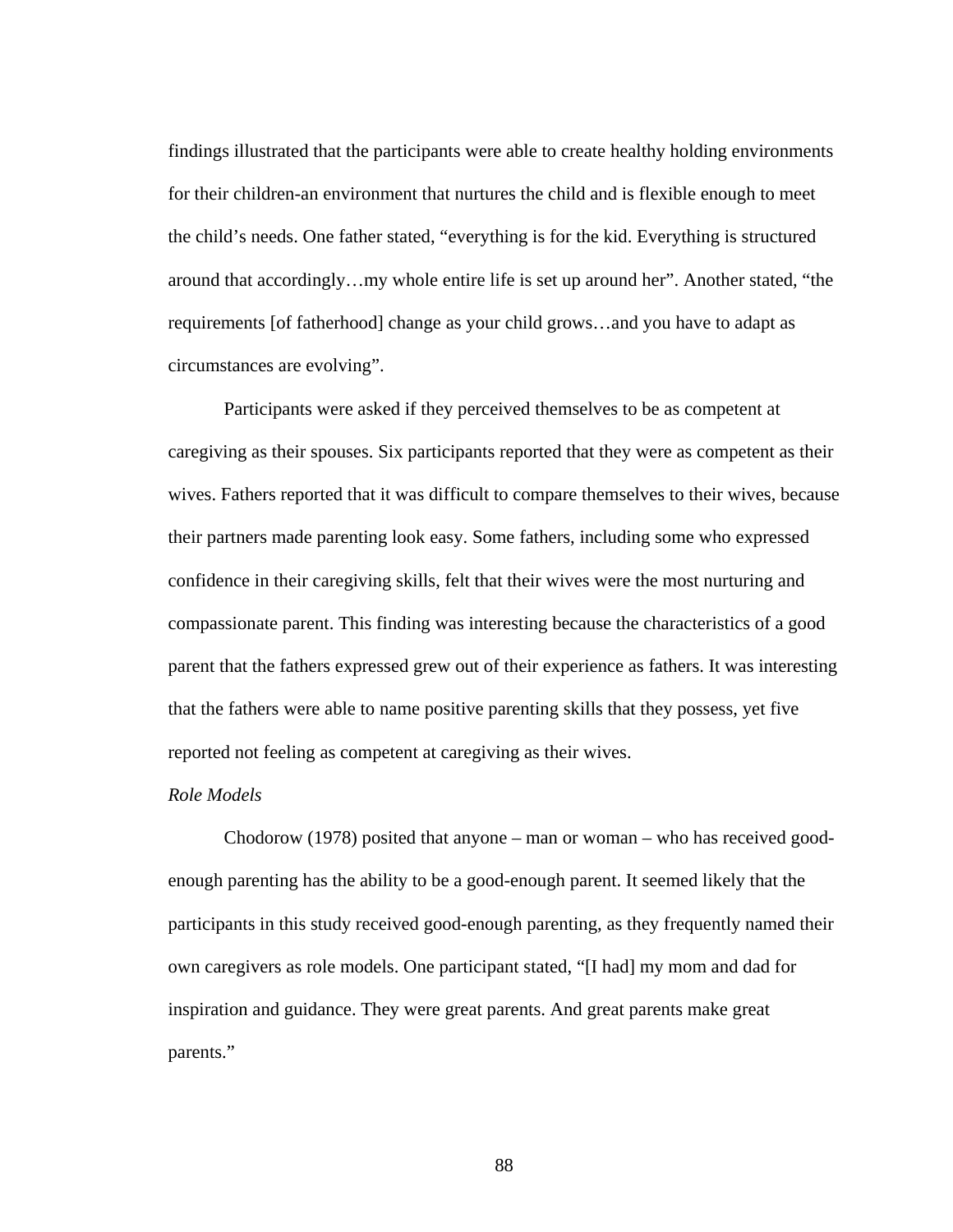Russell (1999) noted that fathers become primary caregivers in response to having had uninvolved or highly involved fathers themselves. This study found that only half of the participants met those criteria – one participant reported having an uninvolved father, and five included their own paternal figure as a role model. The men generally had female role models, such as wives, mothers, grandmothers and sisters. Despite naming role models, most of the fathers (n=8) reported that they learned by trial and error how to be a parent. The fathers reported a dearth of male role models.

#### *Societal Responses*

 The participants reported a range of societal responses. One interesting finding was that there were geographic differences in some of the reactions fathers received. Fathers in New York (n=7) reported living in "open-minded" or "liberal" areas, where it was not uncommon for fathers to be primary caretakers. Fathers in Massachusetts and Rhode Island reported not knowing any other primary caregiving fathers. One father in Massachusetts reported that stay-at-home dads were "unusual" in his area. All seven fathers from New York knew of other primary caregiving fathers. This did not always translate into a social network or a support system between the fathers; indeed, three of the fathers reported feeling isolated and alone as a stay-at-home parent. One stated, "women seem to form support groups and they can talk to one another about things, and I didn't really have anyone to talk to about what was going on, that was in my situation. That was something that I didn't have that was hard".

 The five fathers from Massachusetts and Rhode Island did not report a support network or social network of local fathers. They also reported mainly reactions of surprise from strangers, but also reported feeling misunderstood. One father stated, "I got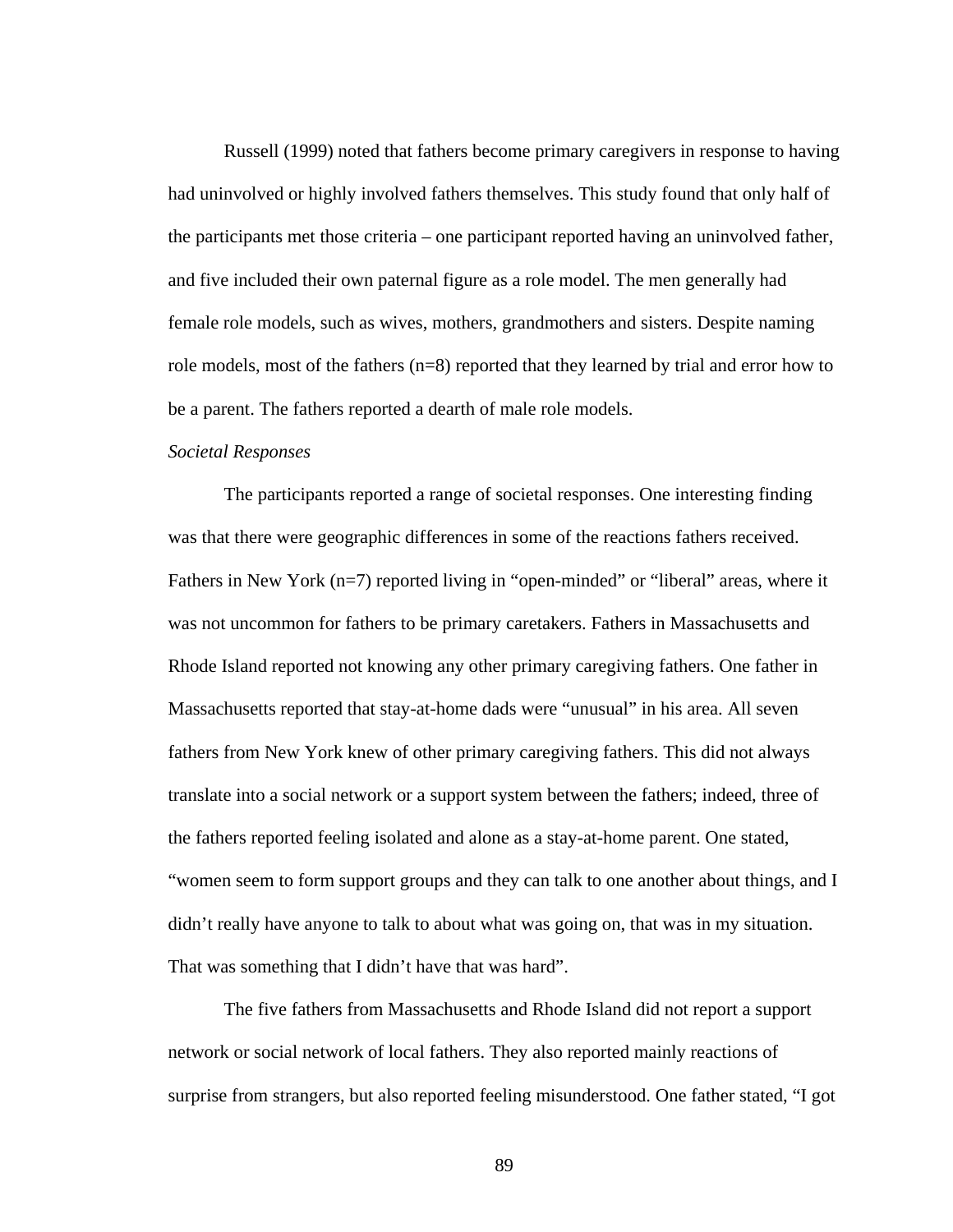comments like, 'it must be your day' from the cashiers in the grocery store. People make

a lot of assumptions and say things without thinking." Another father stated:

I remember going into the grocery store, you go into the checkout line and the cashier says, "oh, mommy's away today?" Most of the time, I would just nod and I wouldn't even acknowledge it. What's the point of even saying, "actually, mommy's away most days because mommy works and daddy's at home". What would be the benefit of educating the cashier behind the counter at the grocery store by saying, "actually, I'm a stay-at-home dad and you're ignorant for not knowing it."

Another father told the following story:

One afternoon, [my wife's brother] came out and we took [my daughter] out for lunch. And a woman comes across the restaurant and said, "I just want you to know that I think it's great that she has two men taking care of her as well as she does" or something to that effect. And we were like, "oh, great…uh, thank you?" I think what she was implying was that we were together. It was so funny, we both laughed…I don't know if that's what she was inferring, but I think that's what she was inferring. I guess gay marriage is legal in Massachusetts, right? So why wouldn't she make that assumption, right?

In Massachusetts and Rhode Island, the places where fathers reported that it is fairly unusual for dads to stay at home, the fathers received "ignorant" reactions, or had people make assumptions about their family. It was particularly interesting that in Massachusetts, a woman assumed that two men out alone with a baby indicated that they were a gay couple, rather than two heterosexual men out with a baby. Perhaps that assumption was made because gay marriage is legal in Massachusetts or perhaps the woman assumed that heterosexual men do not take children out in public without a mother. With such a small sample, it was not possible to conclude that this geographic correlation in attitudes about stay-at-home fathers would be borne out in a larger scale study, but the trend was interesting.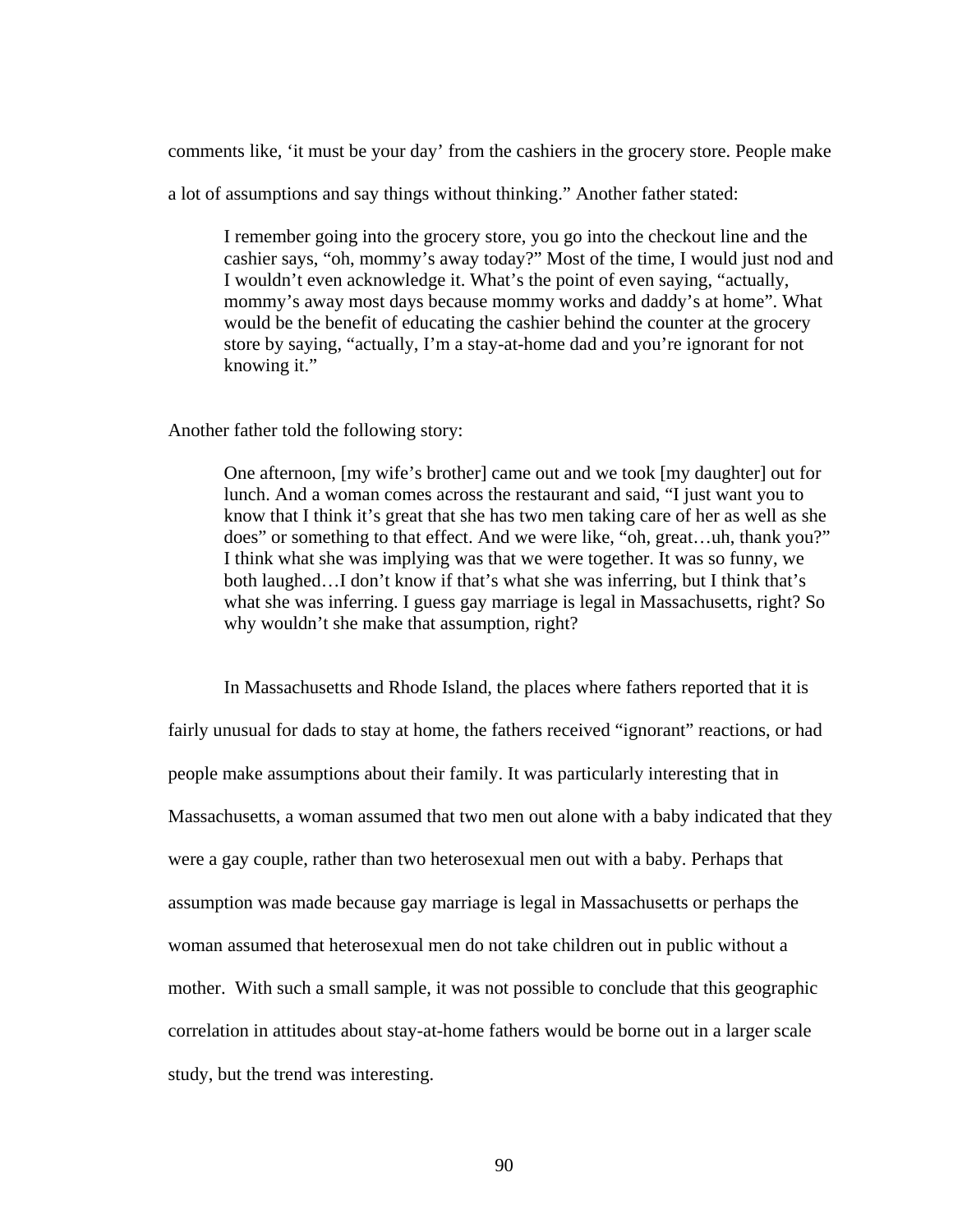### *The Role of a Father and Primary Caregiver*

The study done by the National Institute of Child Health and Human Development (2004) was instigated to explore the contexts or situations that prompt heterosexual married fathers to engage in caretaking activities, and to measure the fathers' sensitivity to their children. The study stated that research on fatherhood agrees that fatherhood is contextual and negotiated by external factors, such as finances and jobs.

The findings of this study did not support the results of the NICHD study. The participants in this study expressed a strong commitment and sense of responsibility to their children: "you made these kids and they're your responsibility"; "it takes a lot of commitment"; "it's a huge responsibility"; and, "it's the one obligation I have in my life." By staying home with their children, the fathers in this study showed a level of commitment and dedication to their children that was not found in the fathers in the NICHD study. Though the fathers' views differed on what the roles of father and primary caregiver entail, the following list of ideas will illustrate the steady commitment the fathers had to their children and wives: "make sure he gets his needs filled"; "role model, mentor, friend, disciplinarian, husband"; "someone who is there for his children on all levels"; "giving the attention to the children when they need it most"; "showing love, being a good example"; and "loving, nurturing, teaching."

Several fathers also expressed that along with the commitment of fatherhood came a certain loss of freedom. One father stated that becoming the primary caregiver meant, "I can't do my own thing anymore." Two other fathers spoke about having the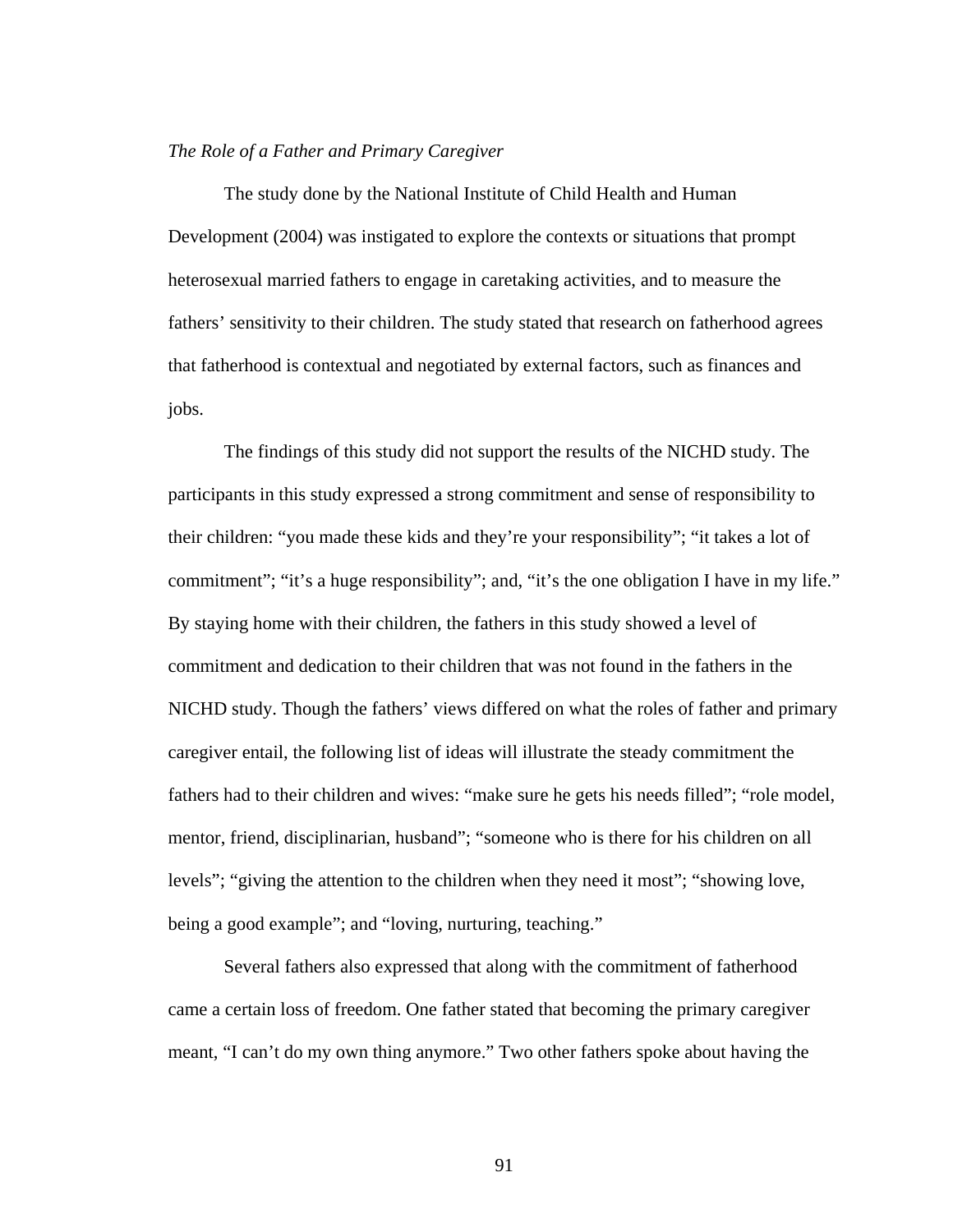freedom to do what they wanted to do before becoming fathers, but giving up that freedom in order to meet the responsibilities of having a family.

This study had several limitations. The small sample size and geographic area in which participants resided did not allow for transferability or generalizability of the findings. As noted above, even where there appeared to be geographic differences among respondents, it was not possible to state this confidently. Additionally, the participants in this study were racially homogenous, which suggested that the responses of the participants may have been biased toward the experience of Caucasian fathers.

Attention was given to the issues of reliability and validity. The audiotapes of interviews were transcribed verbatim and the transcripts compared to the original tapes to ensure accuracy. During the process of data analysis, peer consultation was used to achieve accurate codes for data. Field notes recorded nonverbal information, such as facial expressions, tone of voice and body language in an attempt to capture a holistic experience during the interview. Coding the data involved a reliance on the participants' own words and ideas. Threats to trustworthiness included researcher bias and respondent bias. Researcher bias included interpreting data based on theories or concepts presented in the review of literature. Respondent bias may have included age and gender differences between the researcher and the participants, and also the knowledge that the researcher had not had the experience of being a stay-at-home father.

 The findings in this study will have implications for social work practice. It is common for clinicians who work with children and families to include mothers in the treatment. It is less common for clinicians to involve fathers than mothers in the treatment of a child or a family. The findings of this study will help clinicians respect and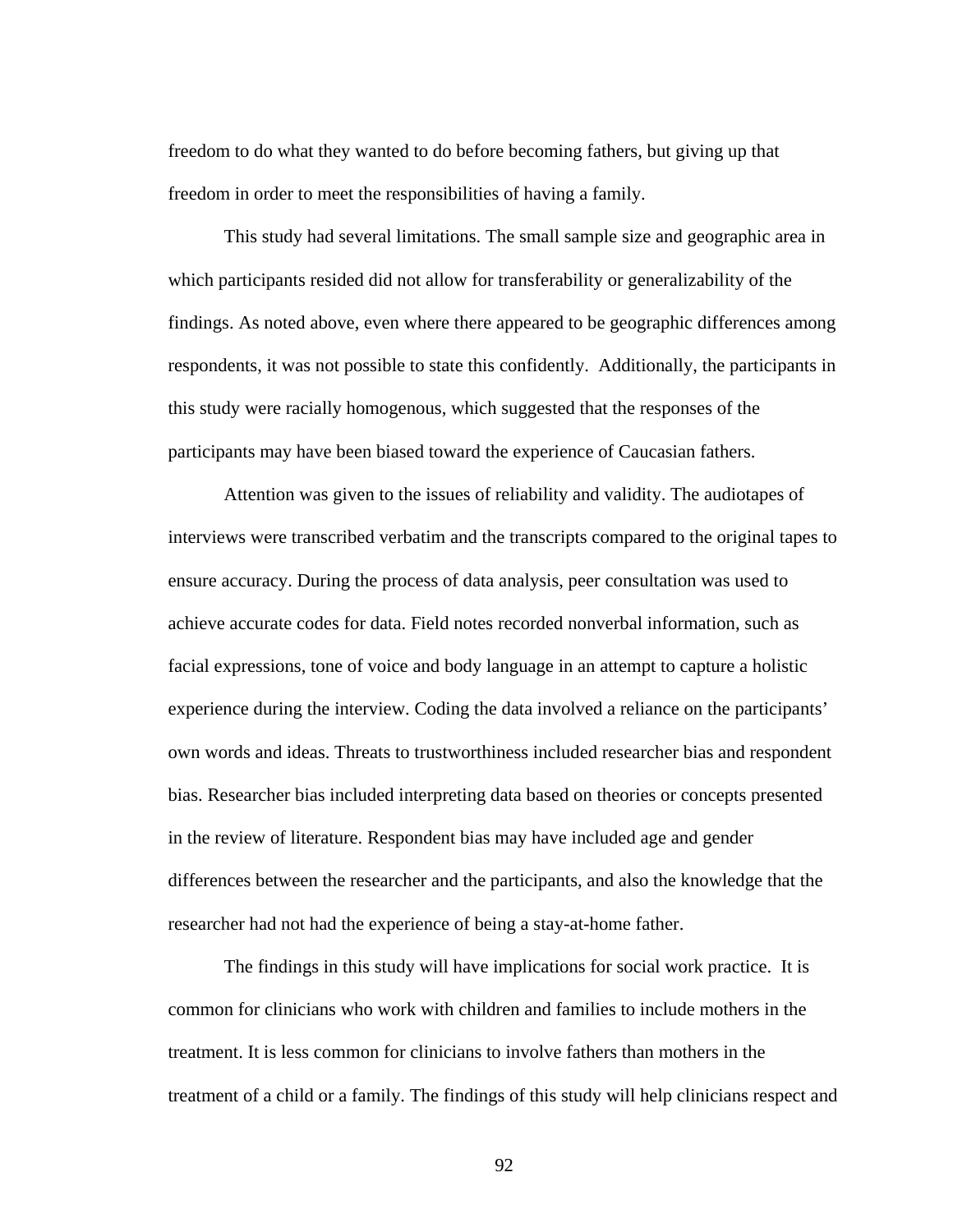anticipate family constellations that include a primary caregiving father. Additionally, therapists who work with couples may benefit from learning about and becoming sensitive to some of the feelings, challenges and issues that primary caregiving fathers experience. The findings of this study will also be relevant to clinicians who work with children, adolescents or adults who are being or have been raised by a primary caregiving father. Psychodynamic theories assume that mothers are primary caregivers of children. The traditional theories may need to be modified in order to reflect the early experiences of clients who were raised primarily by fathers.

 The findings of this study will also have broad societal implications. Many fathers in this study reported feeling isolated because they did not have a network of other stayat-home fathers. The social networks that support women who stay at home – such as play groups, lactation groups or Mommy and Me groups – are designed to support mothers, not fathers. Fathers reported feeling awkward or experiencing rejection from play groups that consisted solely of mothers. In order to encourage and support fathers who stay at home, it is necessary to develop groups and programs designed for fathers and children. One father reported the following anecdote:

We were just at Babies R Us before I came here today. And they have a Mothers' Room there. It says, "Mothers' Room". And my first reaction was, "isn't this the modern year 2007? Shouldn't it say 'Parents' Room' or 'Dads' Room'? I didn't understand, but what's in that room? Let's go in! I wanted to know!...It was feeding time, so I was going to go get warm water, because [my daughter] doesn't like to drink cold water, and they have a bottle warmer in the Mothers' Room…so I'm in there, preparing this bottle, and a mother walks in, and then it becomes apparent to me what that room was. It was a feeding room. So she saw me and paused, because now she's like, 'I need to naturally feed, breastfeed, this kid, and here's this father. And it says Mothers' Room. I don't expect to see a father, I expect to see all moms in here'. But there I was with my baby. I immediately got a little uncomfortable, so I focused on my baby and the corner, so I could let her have her privacy.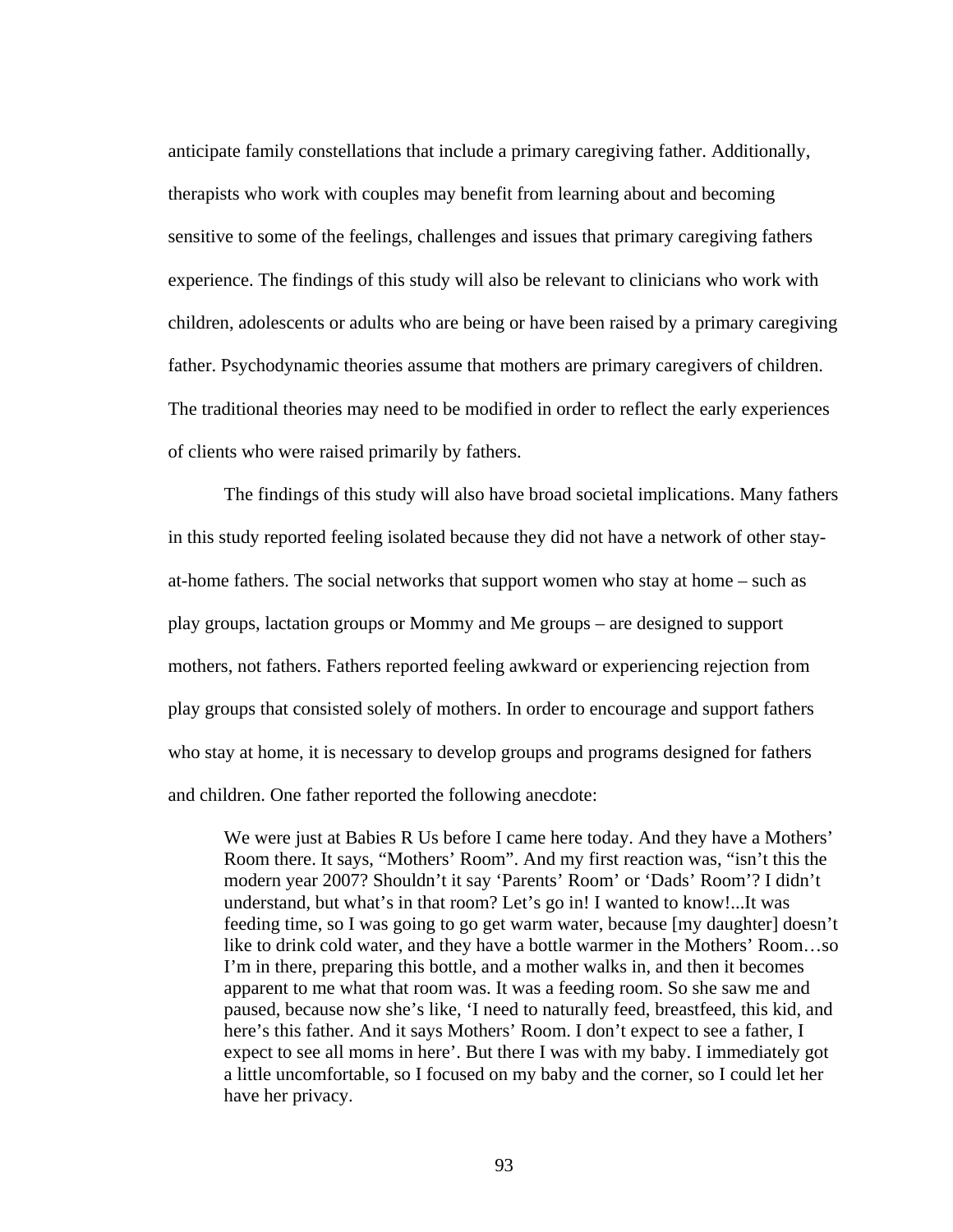This example reflected existent stereotypes in American society that do a disservice to both fathers and mothers. The participant was at a store that caters to parents and babies, but by labeling the feeding room a "mothers' room", the store not only assumed that mothers are primary caregivers of children, but forced them into that role, and simultaneously did not allow for participation by fathers. It seems that when it is assumed that women are primary caregivers of children, two additional assumptions are made: that women want to be primary caregivers and that men do not want to be primary caregivers. The findings of this study showed just the opposite with regard to the fathers – men reported feeling "proud" to be primary caretakers. One stated, "I'm real proud of it – I get a real kick out of it." All twelve men reported enjoying their experience as primary caregivers. One father stated that the onus for change is on both genders. He stated:

I think lots of moms assume that role [of primary caregiver], and the longer that role is assumed, the bigger it gets, and the harder it is for the dad to break into sharing those responsibilities. And then when he does, he kind of bumbles around, and the mom goes, "you don't know what you're doing, get out of here". Areas of future research emerged from the findings of this study. First, in order to

ascertain how best to support stay-at-home fathers, studies should be conducted to determine the particular challenges that stay-at-home dads face. As previously noted, it is also crucial to expand similar studies to include a broad mix of cultures and races. An essential follow-up study would explore perceptions of fathers from diverse ethnic and racial backgrounds. Also, the effects on the marital relationship of fathers who stay home with their children were beyond the scope of this project. Studies should be done that focus on the marital relationship of couples who choose to have the father stay home to determine stressors, challenges and supports in the relationship.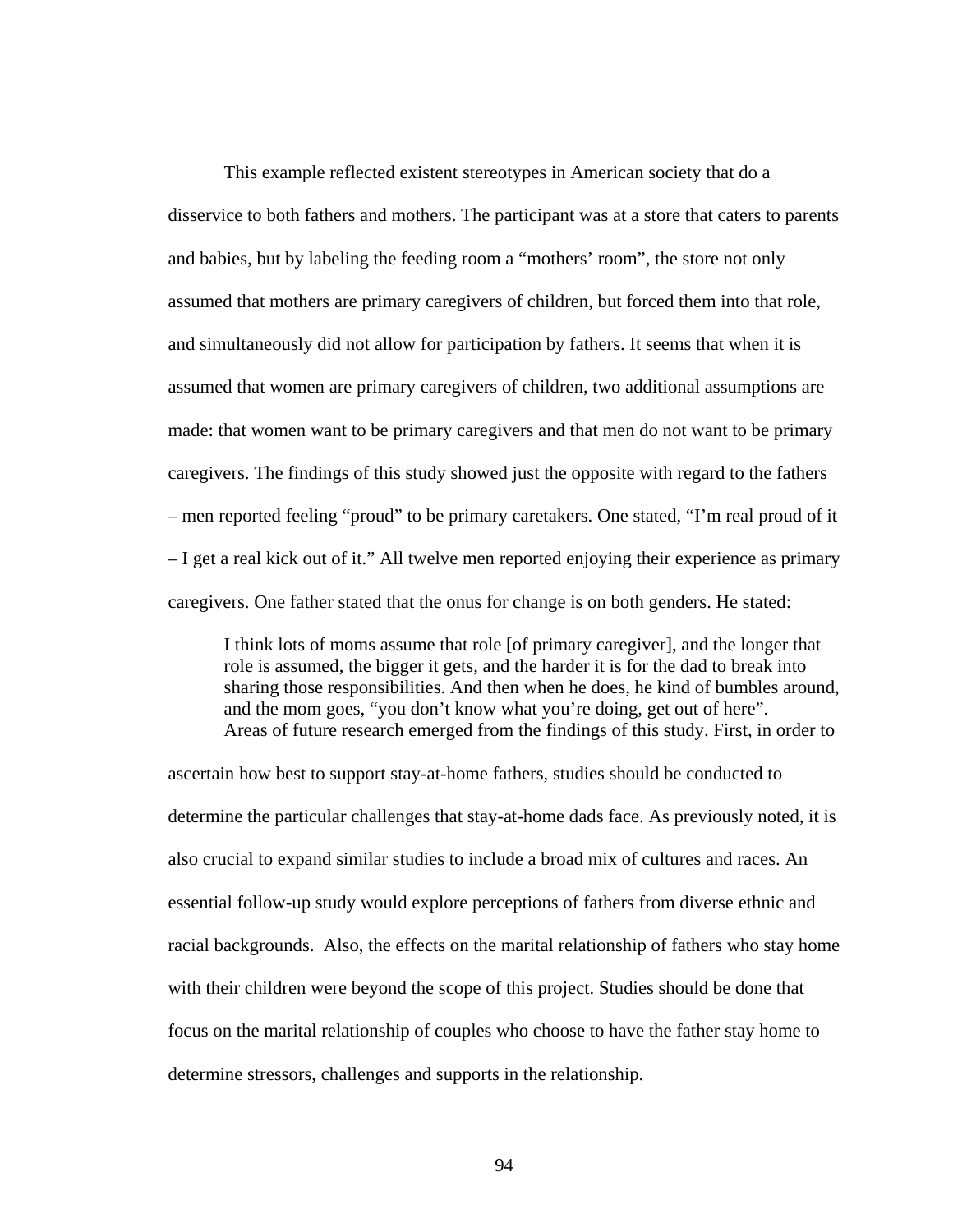Studies should be done to gain knowledge of the mothers' perspective of having the father stay home. Studies should also be done to determine mothers' perspectives on having a traditionally male role in the family. If it is acceptable to ask if a father is a good-enough mother, then perhaps it should also be asked if a mother is a good-enough father.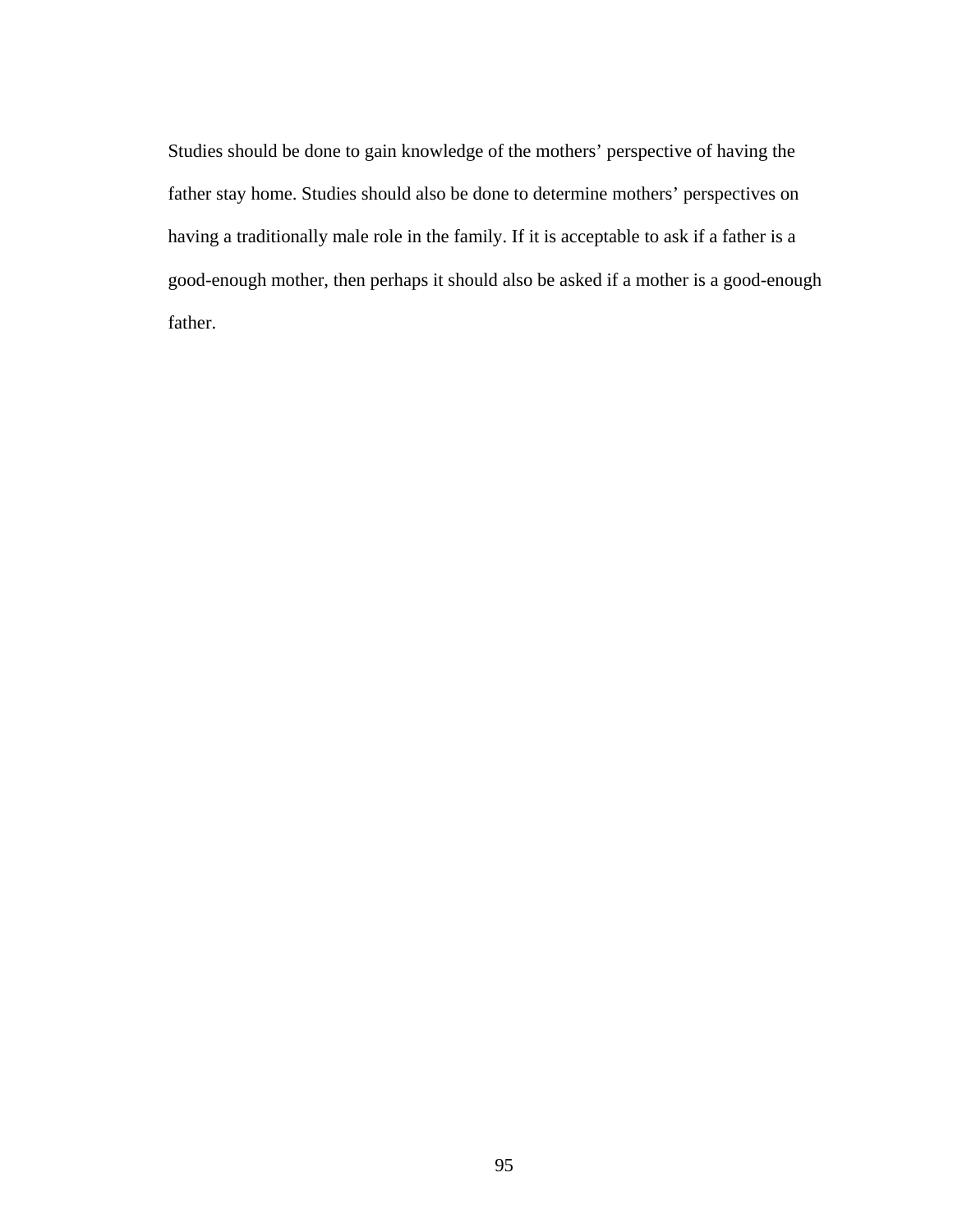### References

- Anastas, J.W. (1999). *Research design for social work and the human services* ( $2^{nd}$  ed.). New York: Columbia University Press.
- Atkinson, A.M. (1987). Fathers' Participation and Evaluation of Family Day Care. *Family Relations, 36* (2), 146-151.
- Berzoff, J., Flanagan, L.M., & Herzt, P. (2002). *Inside out and outside in: Psychodynamic clinical theory and practice in contemporary multicultural contexts*. New York: Rowman & Littlefield Publishers, Inc.
- Chodorow, N.J. (1978). *The Reproduction of Mothering: Psychoanalysis and the Sociology of Gender*. Berkeley: University of California Press.
- Coontz, S. (1992). *The Way We Never Were: American families and the nostalgia trap*. New York: Basic Books.
- Diamond, M. (2004). The shaping of masculinity: Revisioning boys turning away from their mothers to construct male gender identity [Electronic version]. *International Journal of Psychoanalysis, 85,* 359-380.
- Fein, R.A. (1974). Men and Young Children. In J.H. Pleck & J. Sawyer (Eds.), *Men and Masculinity* (pp.54-62). New Jersey: Prentice-Hall.
- Goldstein, E.G. (2001). *Object Relations Theory and Self Psychology in Social Work Practice.* New York: The Free Press.
- Lamb, M.E. (1999). *Parenting and Child Development in "Nontraditional Families"*. New Jersey: Lawrence Erlbaum Associates.
- Minsky, R. (1996). *Psychoanalysis and Gender: An introductory reader*. New York: Routledge.
- National Institute of Child Health and Human Development (2004). Factors Associated With Fathers' Caregiving Activities and Sensitivity With Young Children. *Journal of Family Psychology, 4* (2), 200-219.
- Russell, G. (1999). Primary caregiving fathers. In M. E. Lamb (Ed)., *Parenting and Child Development in "Nontraditional" Families* (pp. 57-82). New Jersey: Lawrence Erlbaum Associates.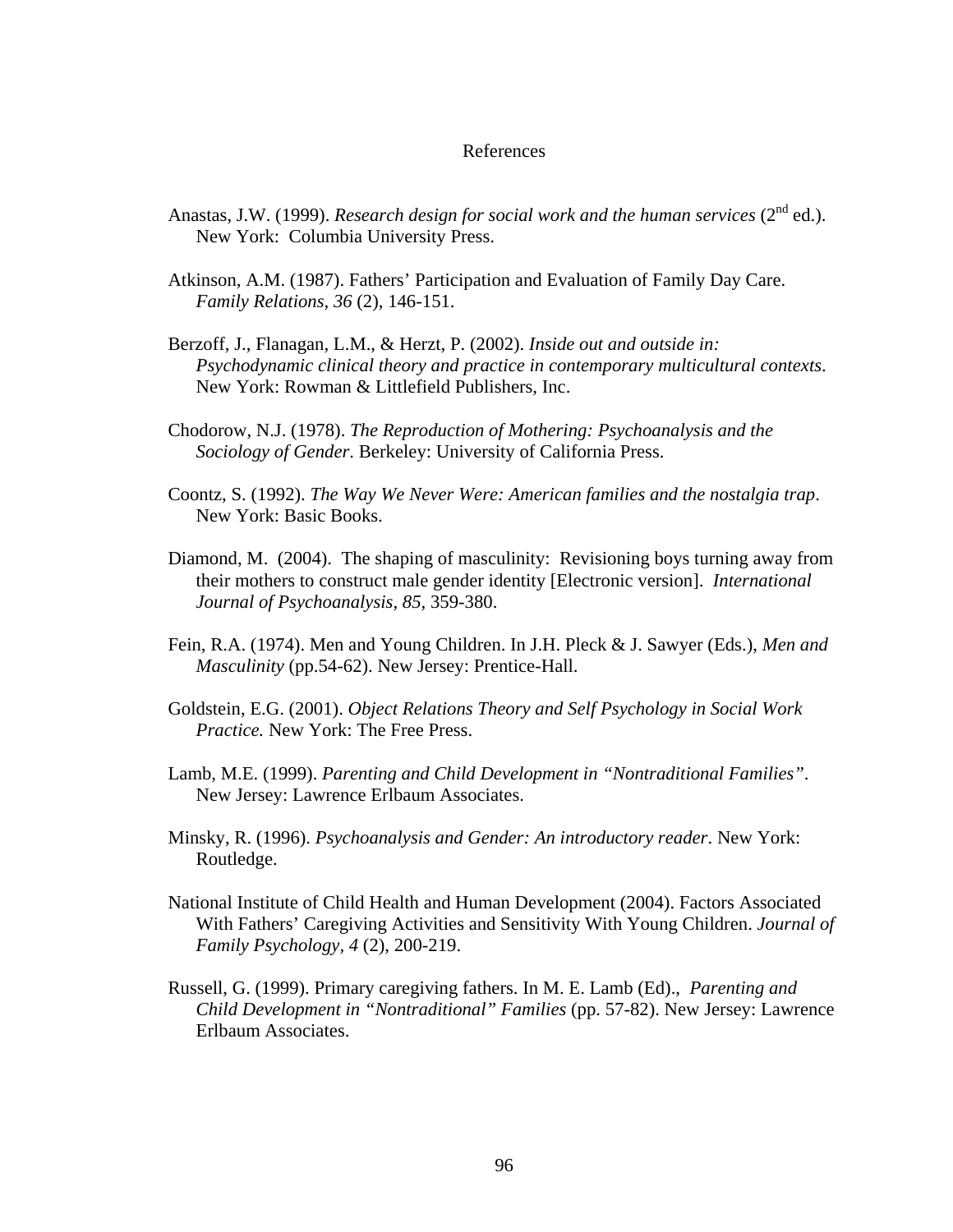# Appendix A

# Human Subjects Review Committee Approval Letter

December 22, 2006

Meghan Cavanaugh 256 Sleepy Hollow Farm Road Warwick, RI 02886

Dear Meghan,

Your revised materials have been reviewed and all is now in order. We are happy to give final approval to this most interesting study. It will be useful to find out how these dads are experiencing this. A friend of mine shared parenting with his wife on a 50/50 basis (this was over 20 years ago) and he had an awful time with the social response. He would go to story hour and be the only dad and feel very foolish. Doing the grocery shopping with the kids, he felt critical eyes upon him (whether they were or not, who knows?) and people assumed he was unemployed, which really bothered him with his strong commitment to being "provider". I imagine and hope that things have changed.

*Please note the following requirements:* 

**Consent Forms**: All subjects should be given a copy of the consent form.

**Maintaining Data**: You must retain signed consent documents for at least three (3) years past completion of the research activity.

*In addition, these requirements may also be applicable:* 

**Amendments**: If you wish to change any aspect of the study (such as design, procedures, consent forms or subject population), please submit these changes to the Committee.

**Renewal**: You are required to apply for renewal of approval every year for as long as the study is active.

**Completion**: You are required to notify the Chair of the Human Subjects Review Committee when your study is completed (data collection finished). This requirement is met by completion of the thesis project during the Third Summer.

Good luck with your project. I hope you get lots of dads who want to talk about it!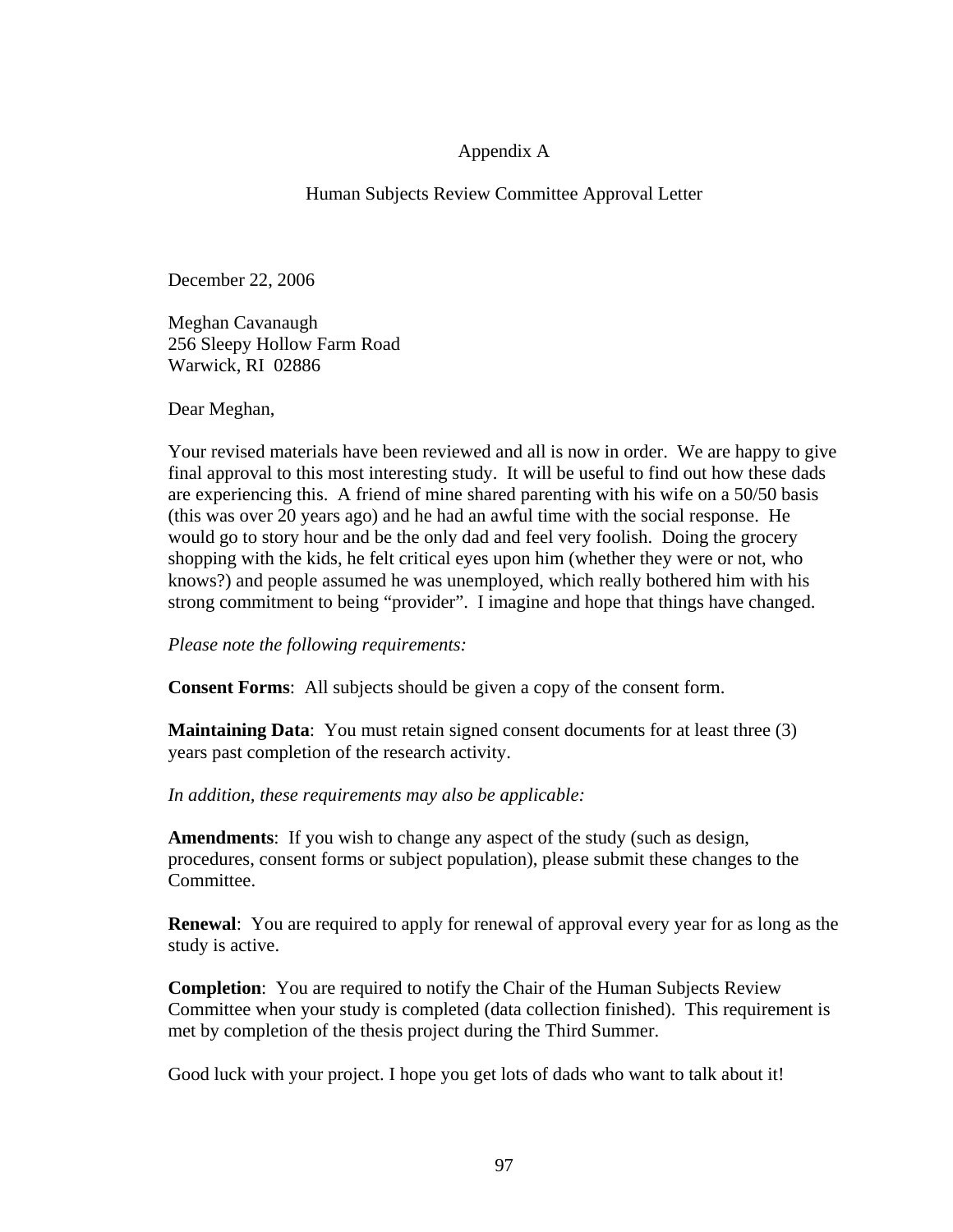Sincerely,

Ann Hartman, D.S.W. Chair, Human Subjects Review Committee

CC: Faith Little, Research Advisor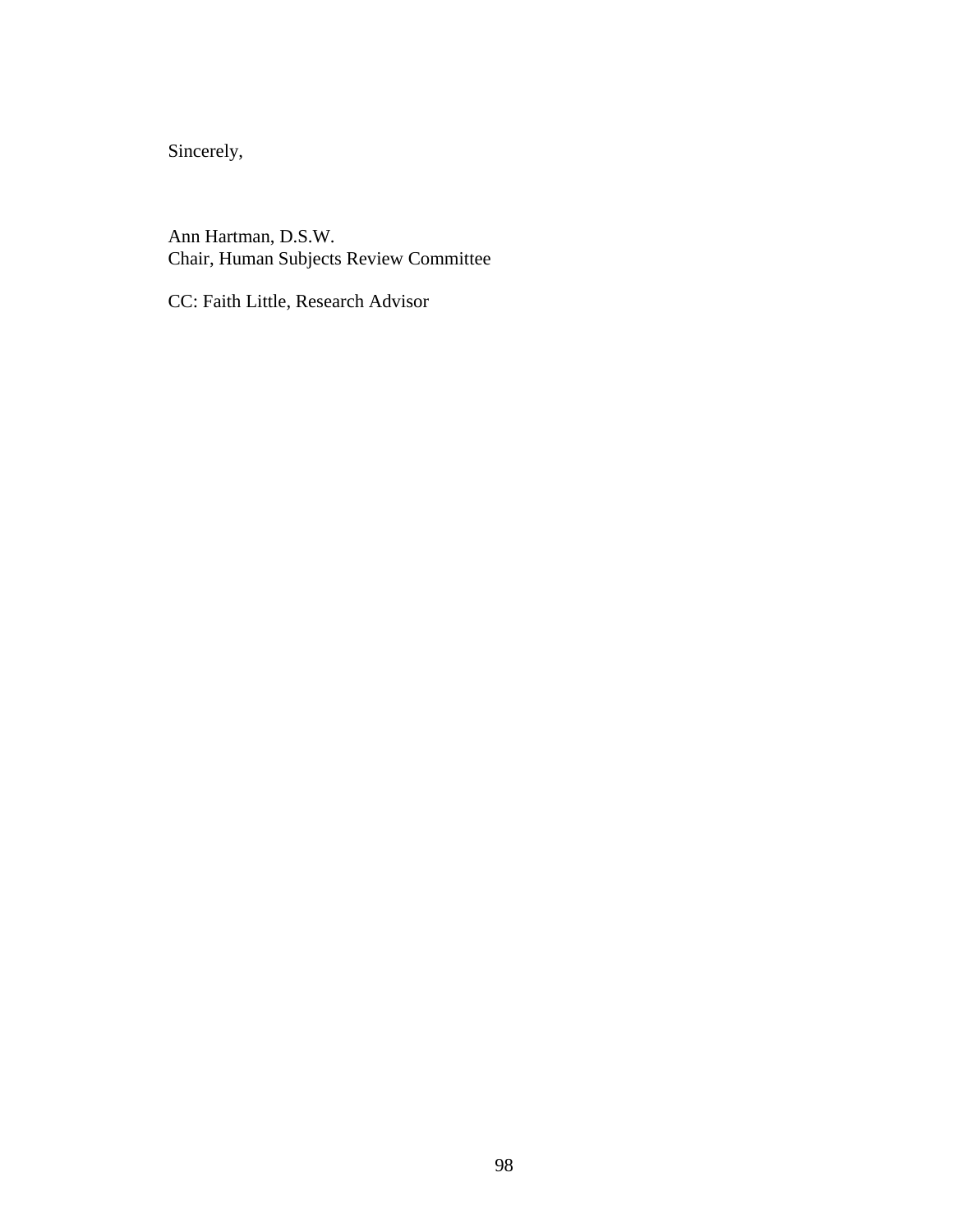# Appendix B

## Informed Consent

Dear Potential Research Participant,

My name is Meghan Cavanaugh, and I am conducting a study of full-time fathers to learn more about how primary caregiving fathers understand their role as fathers and caregivers. The study is being conducted in partial fulfillment of the requirements for the Master of Social Work degree at Smith College School for Social Work. The data collected may possibly be used for future presentations and publications.

You are being asked to participate in this study if (a) you are a heterosexual man in a committed relationship; (b) you are the primary caregiver of one or more child(ren), that is, you assume the daily responsibilities of caring for the child(ren)'s physical and emotional needs, such as feeding, bathing, soothing, disciplining and playing; (c) you have been in a relationship with the child's mother since before becoming the primary caretaker; (d) the child(ren) for whom you care are between the ages of birth and  $5$ ; (e) you are currently working but were a primary caretaker within the last 2 years; and (f) you have been/were the primary caregiver for at least 6 months. As a subject in this study you will asked to be interviewed in-person. The interview will last approximately 45 to 60 minutes. The interview will be audio recorded if you agree, and I will transcribe it in order to ensure accuracy of your statements. The interview will not be audio recorded if you do not wish it to be. You will be asked questions regarding your decision to become the primary caregiver of your child(ren), your expectations of fatherhood, whether those expectations matched reality, the nature of your relationship with your own fathers, and who your role-model was when you became a caregiver. Demographic data will also be collected.

The potential risks of participating in this study are the possibility that you might feel strong or uncomfortable emotions while participating in a survey about your experience as a primary caregiving father. In case you feel the need for additional support after participating in this study, you will be given a list of resources for mental health services in your area.

You will receive no financial benefit for your participation in this study. However, you may benefit from knowing that you have contributed to the knowledge of how fathers who are primary caregivers understand their role as a parent. It is my hope that this study will help social workers have a better understanding of how to work with families in which the main caregiver is the father. You may also benefit from being able to tell your story and having your perspective heard.

Strict confidentiality will be maintained, as consistent with Federal regulations and the mandates of the social work profession. Confidentiality will be protected by coding the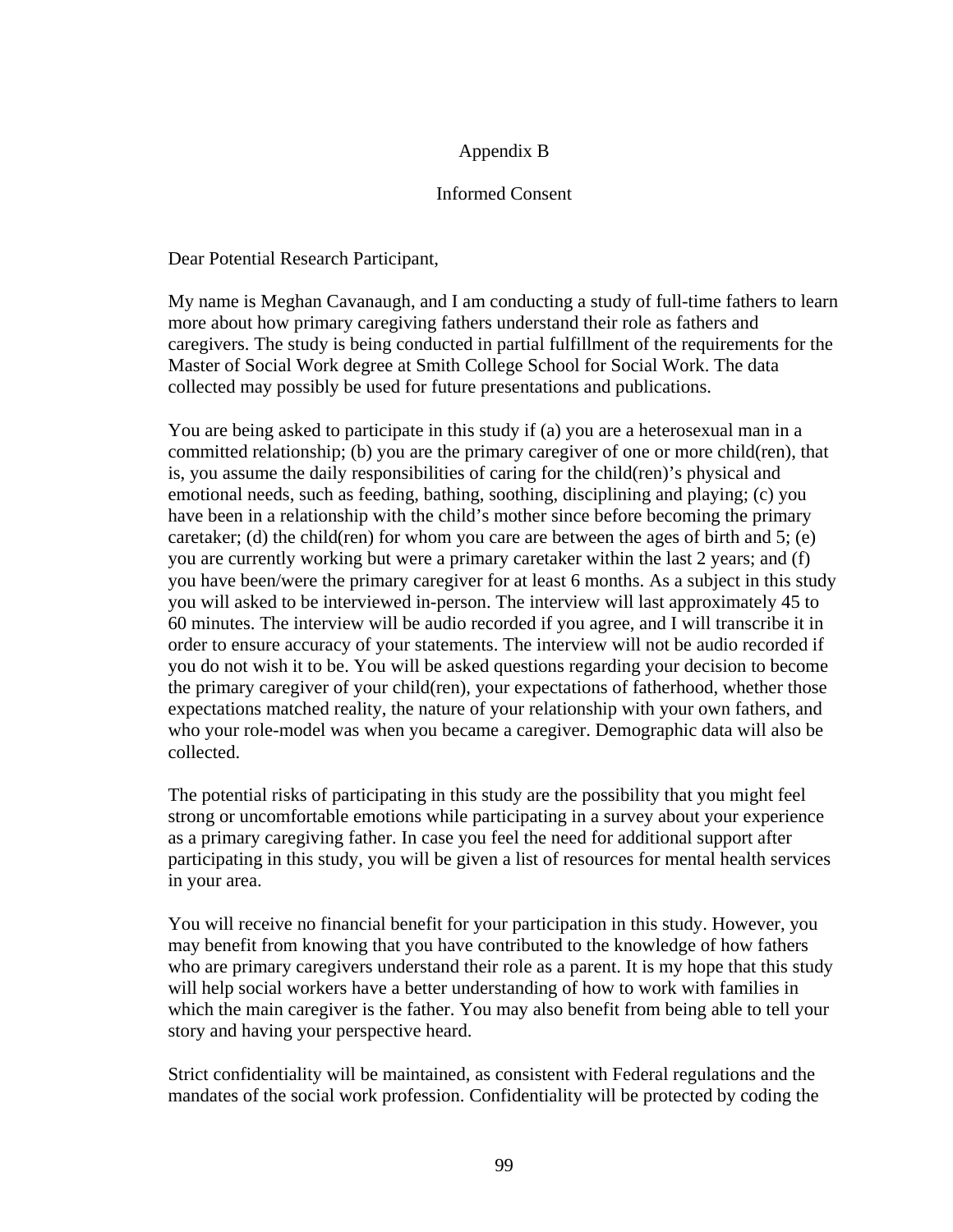information and storing the data in a locked file for a minimum of 3 years. Your identity will be protected, as names will be changed in the analysis of the data. Your name will never be associated with the information you provide in the questionnaire or the interview. The data may be used in other education activities as well as in the preparation for my Master's thesis. My thesis advisor may read some portions of the transcribed interviews, but identifying information will be omitted.

This study is completely voluntary. You are free to refuse to answer specific questions and to withdraw from the study at any time. If you decide to withdraw, all data describing you will be immediately destroyed. You have until March 31, 2007 to withdraw from this study; after that time, the information from the interviews will be integrated into the thesis.

YOUR SIGNATURE INDICATES THAT YOU HAVE READ AND UNDERSTAND THE ABOVE INFORMATION AND THAT YOU HAVE HAD THE OPPORTUNITY TO ASK QUESTIONS ABOUT THE STUDY, YOUR PARTICIPATION, AND YOUR RIGHTS AND THAT YOU AGREE TO PARTICIPATE IN THE STUDY.

 $\overline{\phantom{a}}$  , and the contract of the contract of the contract of the contract of the contract of the contract of the contract of the contract of the contract of the contract of the contract of the contract of the contrac

\_\_\_\_\_\_\_\_\_\_\_\_\_\_\_\_\_\_\_\_\_\_\_\_\_\_\_\_ \_\_\_\_\_\_\_\_\_\_\_\_\_\_\_\_\_\_\_\_\_\_\_\_\_\_\_\_

SIGNATURE OF PARTICIPANT SIGNATURE OF RESEARCHER

DATE DATE

If you have any questions or wish to withdraw your consent, please contact: Meghan Cavanaugh (617) 755-4744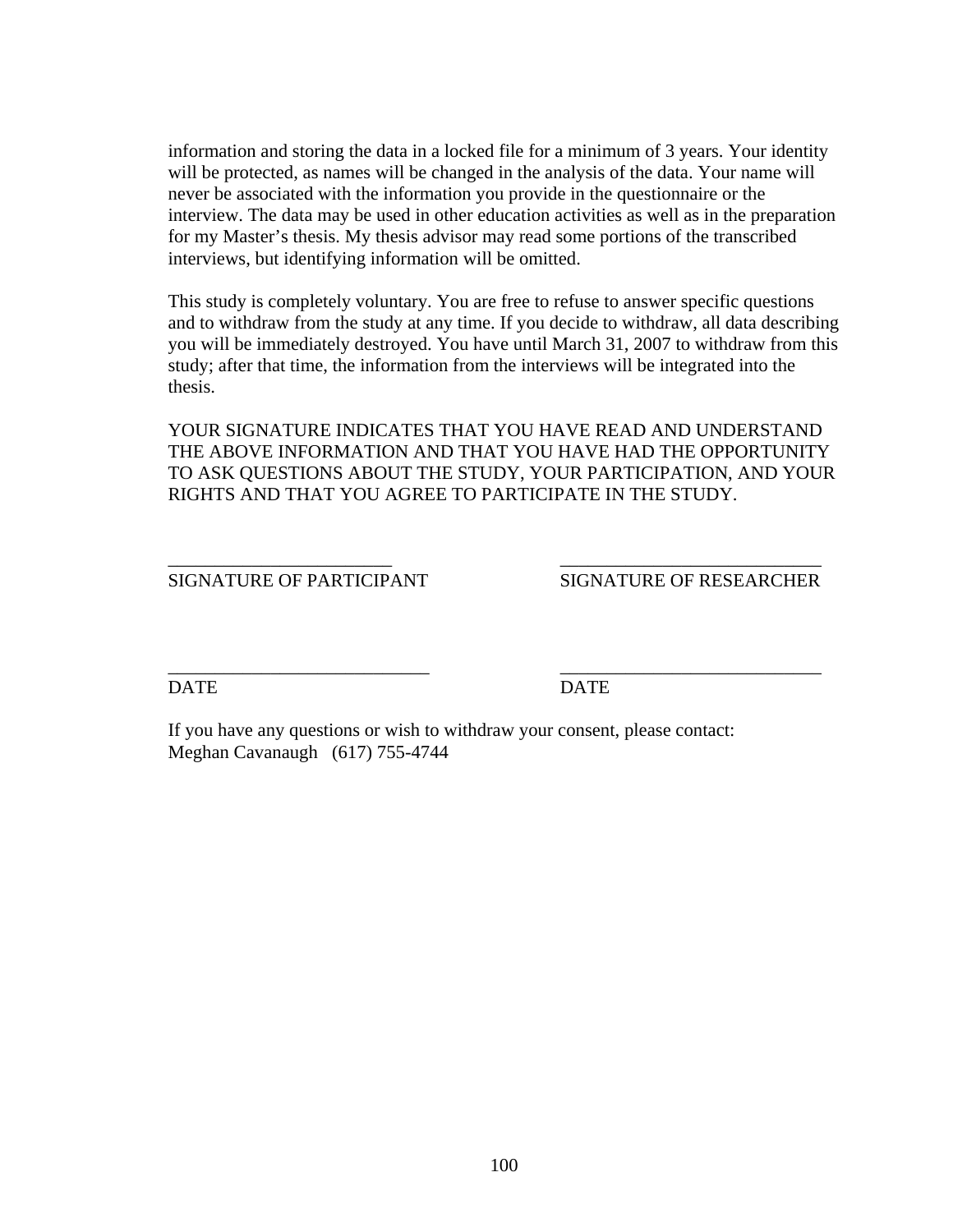# Appendix C

# Interview Guide

# Code #:

1. Demographic Information:

- Age:
- Race/ethnicity
- Town and state of residence
- 2. How many children do you have? How old is s/he or they?
- 3. For how long have you been the full-time dad/caretaker?
- 4. Could you walk me through a typical day for you? (teaching of values, types of play)
- 5. Could you describe the division of labor in your house?
- 6. Please tell me how the decision was made for you to be the primary caregiver/stay at home parent.
- 7. Which parent was your primary caretaker?
- If mother: What was your relationship like with your father?
- If father: Did being raised by your father affect your decision to be the primary caretaker for your children?
- 8. What does a "primary caretaker" mean to you? Has this changed or stayed the same since becoming a primary caretaker?
- 9. What does being a father mean to you? Has this changed or stayed the same since becoming a primary caretaker?
- 10. Before you became a father/primary caregiver, what were your expectations of fatherhood?
- 11. What has the reality of fatherhood been?
- 12. What or who was your inspiration or the guidance that helped you learn in the beginning to be a primary caretaker? Who or what was your source of information regarding taking care of kids?
- 13. Do you have an image or an ideal of what a "good" parent or caretaker looks like?